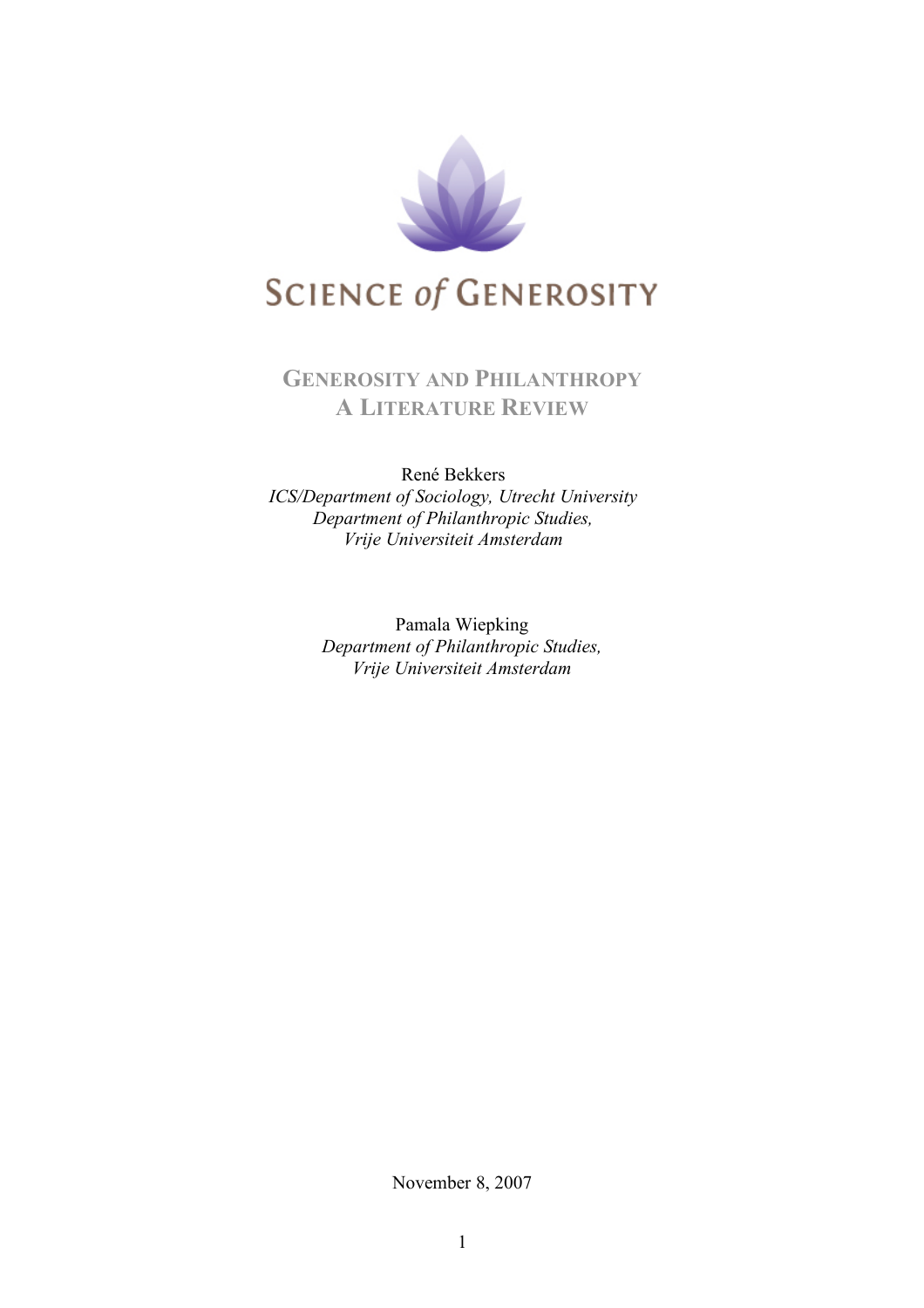# **Abstract**

We present an overview of the academic literature on philanthropy, divided in two parts: 1. Who gives how much; 2. Why people give. In part 1 we survey the literature on characteristics of individuals and households that are related to giving. In part 2, we identify eight mechanisms as the most important forces that drive giving: (1) awareness of need; (2) solicitation; (3) costs and benefits; (4) altruism; (5) reputation; (6) psychological benefits; (7) values; (8) efficacy. We evaluate the progress in the almost 500 studies we reviewed and suggest directions for future research on philanthropy.

# **Acknowledgements**

This paper was written with financial support of the John Templeton Foundation and grant #451-04-110 of the Netherlands Organization for Scientific Research (NWO) to Bekkers.

A previous version of this paper was presented at the  $35<sup>th</sup>$  Annual Conference of the Association for Research on Nonprofit and Voluntary Action, November 16-18, 2006, Chicago, the Civil Society Congress, May 31, 2007, Utrecht, and the WWAV Academy, June 4, 2007, Woerden. We thank the audiences for helpful comments and suggestions. Thanks to various colleagues who provided articles we could not find and who clarified their findings.

This is work in progress. The current version refers to almost 500 publications. We welcome any comments at r.bekkers@uu.nl, including suggestions on papers not mentioned yet. An updated version of this paper can be found at: http://papers.ssrn.com/sol3/papers.cfm?abstract\_id=1015507

#### **Copyright**

© 2007 René Bekkers and Pamala Wiepking.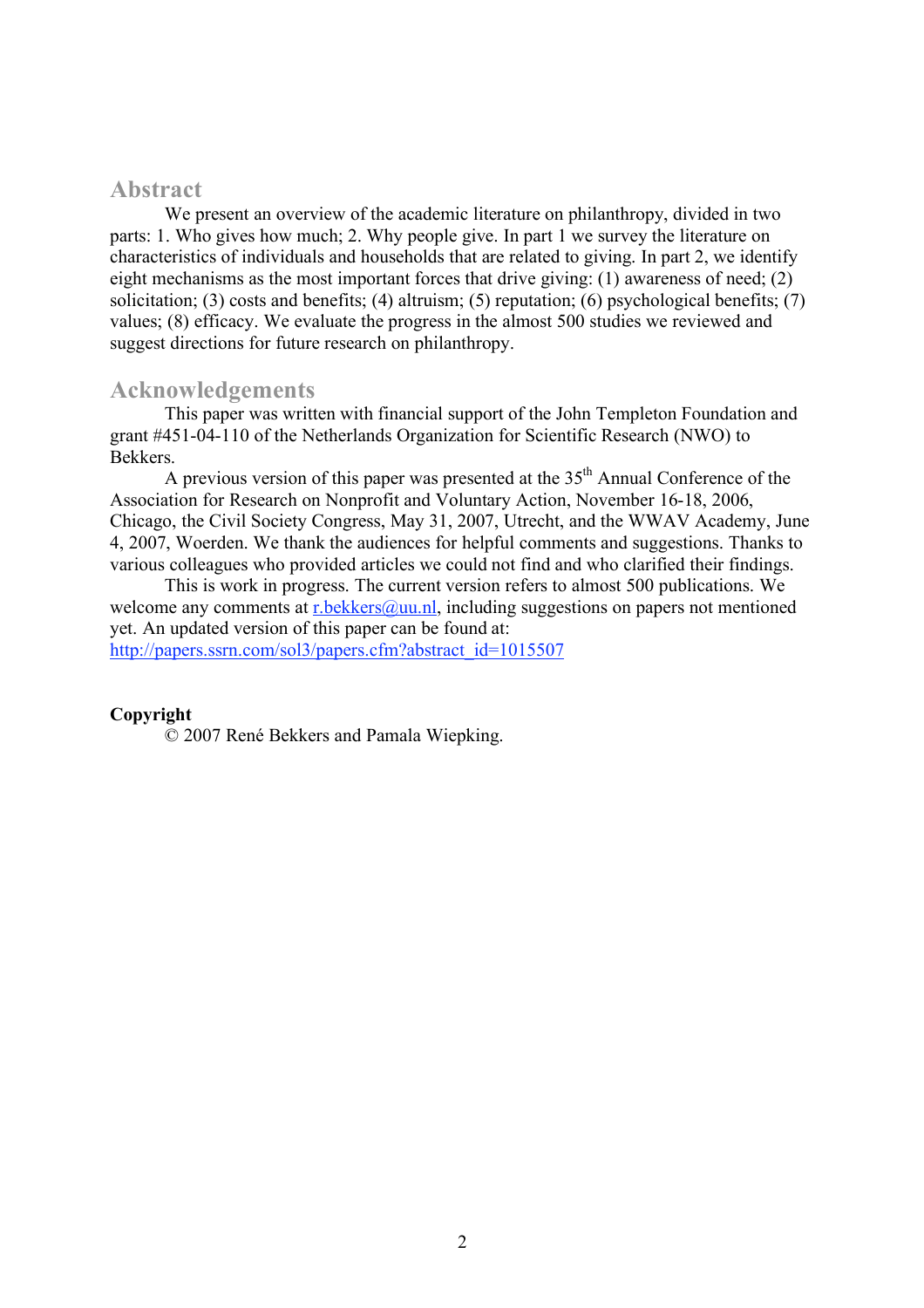# **Introduction**

An overwhelming body of knowledge is available on philanthropy in the social sciences. Research on philanthropy appears in journals of very different disciplines, including marketing, economics, social psychology, biological psychology, neurology and brain sciences, sociology, political science, anthropology, biology, and evolutionary psychology. Scholars as well as practitioners educated in these disciplines could benefit from a systematic survey of the mechanisms studied in the academic literature. We present an overview of research on determinants of charitable giving from all disciplines.

More than thirty years ago, David Horton Smith wrote that 'scholars concerned about voluntary action research should consciously seek out cross-disciplinary inputs'(Smith 1975), a call that Payton, Tempel and Rosso (Payton et al 1991) and Clotfelter (1997) more recently made as well. Since the 1980s, philanthropic studies have emerged as a new, multidisciplinary field in the social sciences (Katz 1999). However, a strong tendency in the past 30 years towards specialization among scientists in different disciplines has created the undesirable situation that scholars usually know little about the insights gathered in other disciplines. In addition, few of the insights from the academic literature have found their way in handbooks on fundraising. The assessment by Lindahl and Conley (2002) that fundraising is "a field in need of a greater base of substantive, objective research rather than a casual acceptance of anecdotical evidence" still holds. For instance, Warwick's (2001) guide to successful fundraising letters contains literally zero references to scientific research. This paper aims to guide scholars as well as practitioners in the third sector through the available knowledge on determinants of charitable giving by individuals and households. We define charitable giving as the donation of money to an organization that benefits others beyond one's own family.

Previous reviews available to researchers in philanthropy are mostly confined to a specific discipline or a limited period of time. Recently, Sargeant and Woodliffe (2007) reviewed the literature on charitable giving from a marketing perspective. Reviews in the field in social psychology have dealt with helping behaviour in general (Batson 1998; Piliavin & Charng 1990; Schroeder et al 1995; Schwartz 1975). Helping behaviour is a very broad category of actions, ranging from assisting a stranger in an emergency (e.g., saving somebody from a fire, (Latané & Darley 1970) to donating a piece of one's body to a relative (e.g., bone marrow donation; Schwarz and Howard, 1980). Charitable giving is also studied as an example of helping behaviour in the social psychological literature: The subject gained popularity in mainstream social psychology towards the end of the 1970s, and continued to be studied in applied social psychology in the 1980s. However, charitable giving is likely to be different from many other forms of helping behaviour. One crucial difference is that the recipient of charitable donations is usually absent from the context in which a donation is made, while the beneficiary is present in the helping situation investigated in most studies conducted in the 1960s and 1970s. The present review differs from that by Piliavin and Charng (1990) in that we are not concerned primarily with the question to what extent prosocial behavior can be called altruistic. We will return to this issue in the discussion section.

Our review also differs from that of the overviews of economic theories of giving by Andreoni (2006b), Vesterlund (2006) and Meier (2007). Economists are increasingly trying to incorporate basic insights from sociology and social psychology into their models. However, many classical studies that provided these insights are unknown or not cited in present day economics. Our review may serve as a reference resource for classical intuitions. In addition, we present studies in disciplines like marketing, geography and biology that are not well known.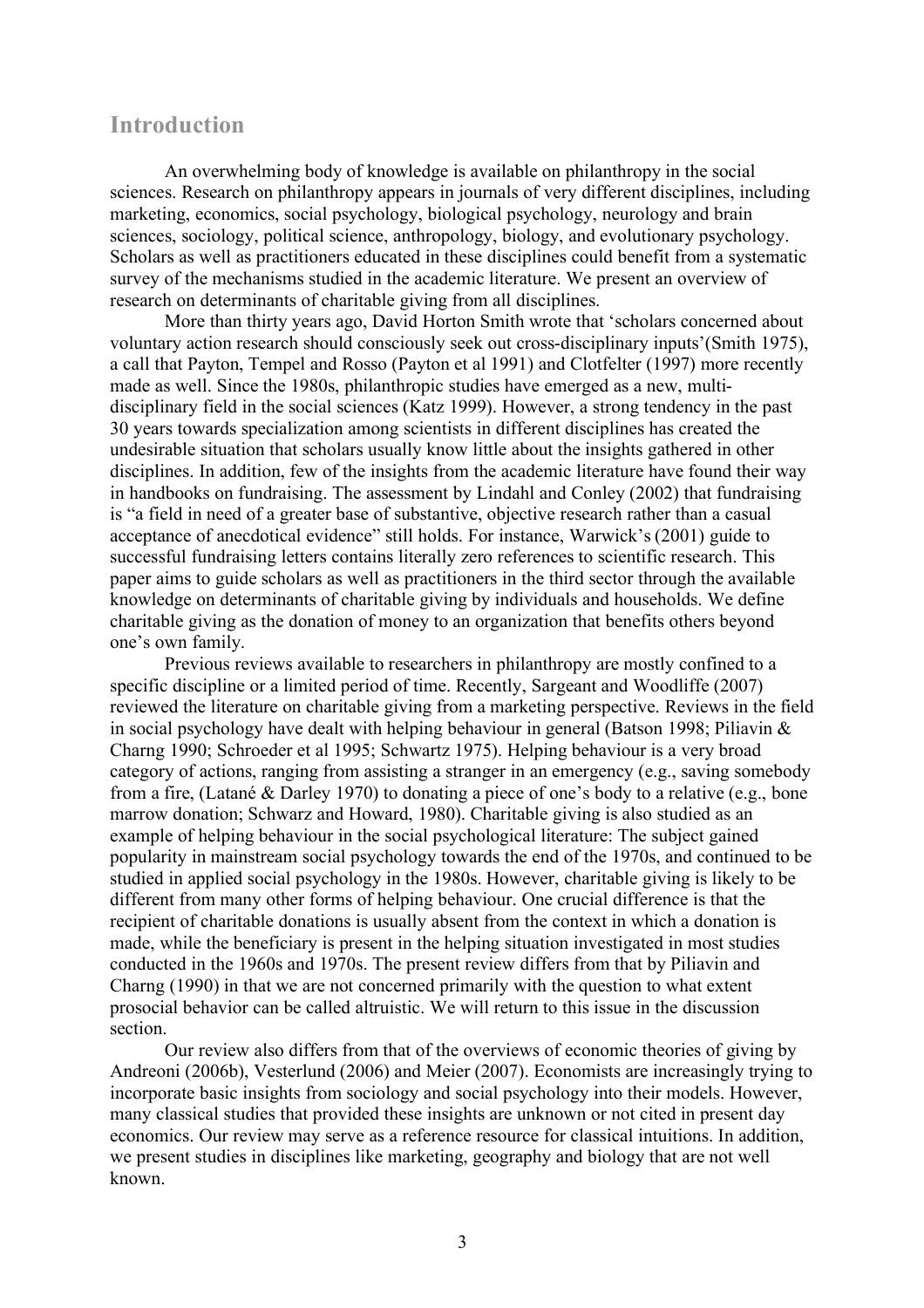To our knowledge, no systematic reviews on philanthropy exist in the fields of sociology or psychology. Sociologist John Wilson (2000) reviewed the literature on volunteering. Because volunteering like philanthropy is a form of formal prosocial behaviour, there are many striking parallels between their respective determinants. When such parallels are instructive for understanding philanthropy we mention them.

Finally, our review also differs from the reviews by Sargeant (1999), Lindahl and Conley (2002), Havens, O'Herlihy and Schervish (2007) and Sargeant and Woodliffe (2007), by covering a longer period of time, studies from a larger number of sources, and ordering the material in different categories. The categories used in previous reviews are broad groups of predictors. We present predictors of philanthropy in terms of the mechanisms that explain why these predictors are related to philanthropy.

We hope that our review will not only be useful for an academic audience, but also for practitioners. We translate the knowledge gained in experimental studies and survey studies into practical advice for fundraisers. Experimental studies often shed light upon why some people are more likely to give and some give more generously than others. Fundraisers can take advantage of the insights gained in these studies because the position of the experimenter is similar to the position of the fundraiser. Within certain limits, fundraisers can change the situations in which people decide about giving to nonprofit organizations, like academics conducting experiments. Based on the experiments that we review below, we suggest practical implications for the design of fundraising campaigns.

#### **Methods**

This paper is based on an extensive literature search that we conducted using seven types of sources. We searched (1) online full text collections of publishers (Wiley Interscience, Emerald Insight, SpringerLink, Sage Journals Online; Elsevier's Scirius); (2) academic databases (PsychInfo, Sociological Abstracts, PubMed, EconLit); (3) Google Scholar; (4) the authors' own literature databases; (5) the references cited in the articles we found; (6) the IUPUI Payton Library Philanthropic Studies Index; (7) Arnova Abstracts. We used the following keywords: donations, philanthropy, charitable giving, charitable behavior, altruism, helping, prosocial behavior. This search yielded thousands of 'hits'.

Then we refined our search to include only papers that contained empirical analyses of charitable giving by adult individuals or households. Theoretical papers (not reporting empirical data), studies using children as participants, and studies on charitable behaviour of organizations are not reviewed. Studies on contributions to public goods in experiments are included only when such contributions involve real money to real charitable organizations. Studies identifying individuals as recipients (e.g., 'dictator games' in experimental economics) are included only when recipients are strangers and when it is clear to the participants of the study that decisions are charitable donations. Studies in languages other than English are disregarded, although they were used to retrieve references to other studies with characteristics that fit our restrictions. Our search yielded only a few publications in languages other than English, notably Dutch, German, Italian, Spanish, and Polish. Most of the studies were conducted in the United States, followed by the United Kingdom, the Netherlands, Canada. This may be a source of bias; although it is unclear to what extent the bias is systematic.

Unless otherwise noted, 'giving' refers to voluntary charitable donations by households or individuals to nonprofit organizations as reported in questionnaires or observed in experiments. Studies on donations to specific types of charitable organizations (e.g., religion, health, alumni donations) are included, but denoted as such. Unless otherwise noted, all studies are published in academic (but not necessarily peer-reviewed) journals, books or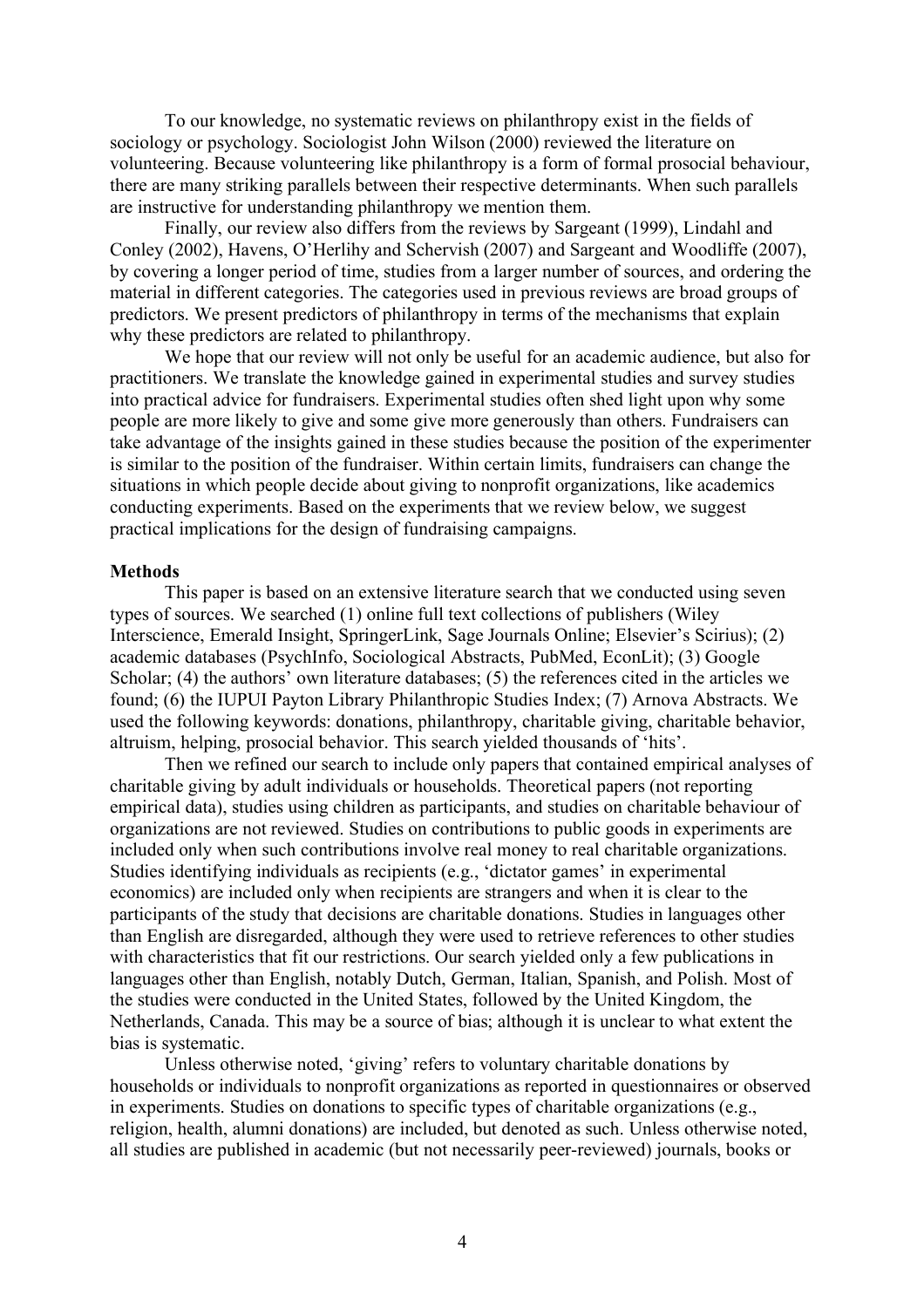edited volumes. References to unpublished research were included only if the research was publicly available.

In a literature survey like this we can not do justice to all the arguments, findings and methods of the studies reviewed. Also the reader should make her own judgement on the quality of the papers we reviewed. We have refrained from judgements on the quality of individual publications. If the findings in particular papers diverged from the typical finding in other papers on the topic, we have sought explanations for such discrepancies.

### **Who tells us what?**

To bring order in the enormous amount of studies that give insight into determinants of philanthropy, we distinguish two types of knowledge on giving, denoted as Type 1 and Type 2 knowledge. In part I of this review, we present type 1 knowledge: knowledge on 'who gives what'. What are the characteristics of individuals and households that engage in philanthropy, and which characteristics are related to the amount of money donated? Most of the literature in the field of philanthropic studies falls in this category and is conducted by scholars trained as sociologists and economists. The second type of knowledge is presented in part II of this review. Type 2 knowledge is knowledge on 'why people give'. For what reasons do people engage in philanthropy? Which types of cues, situations and circumstances motivate people to give? Most of the studies categorized as Type 2 knowledge are experimental, and are conducted in psychology, economics, marketing and sociology.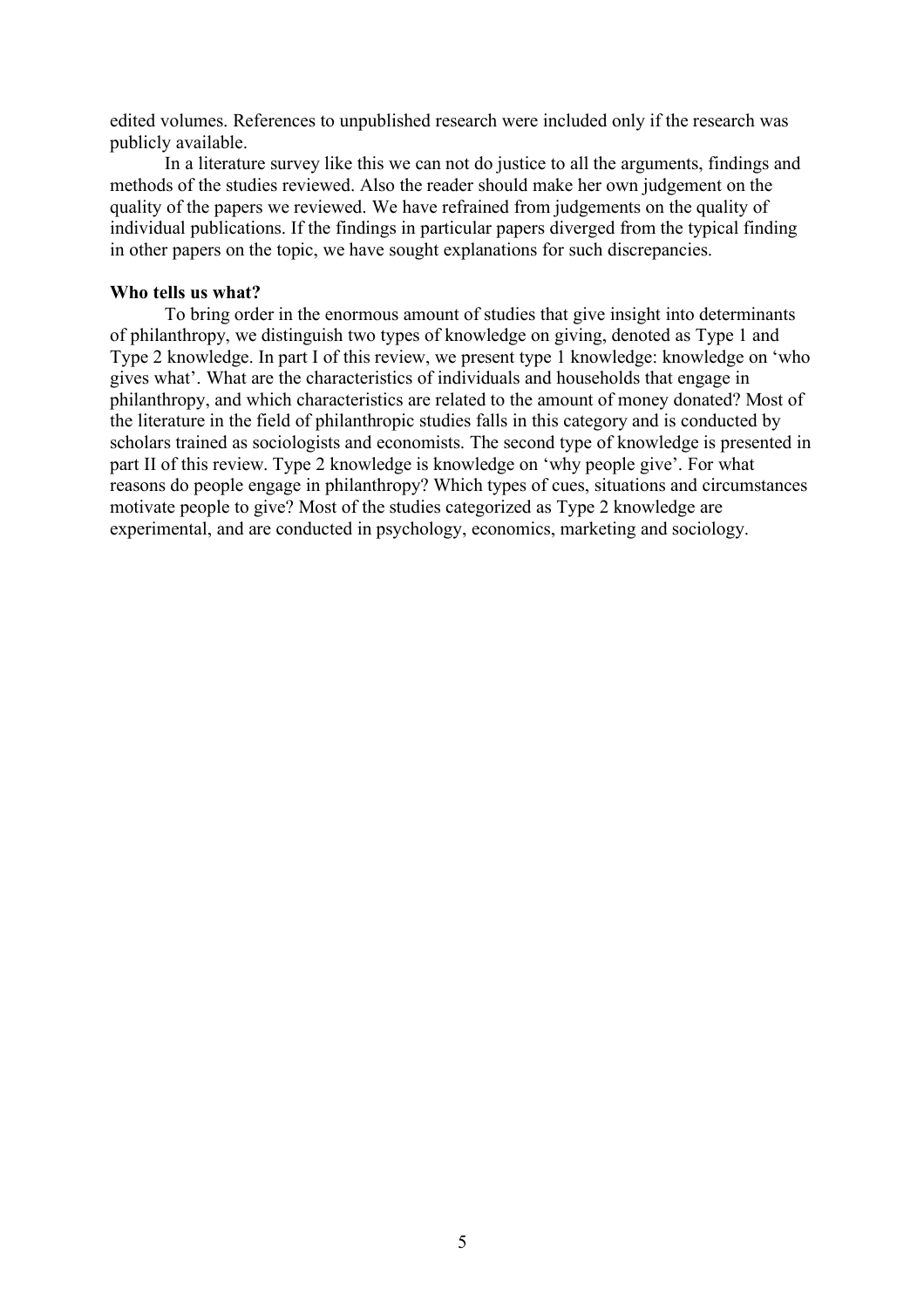# **Part 1. Who gives what?**

Studies in sociology and economics that rely on archival data and survey questionnaires have provided detailed knowledge on who gives what. Knowledge on who gives what is useful for fundraising professionals and policy makers, and is often considered as more useful than knowledge on why people give (Srnka et al 2003). Fundraisers can use this type of knowledge to identify the profile of their donors, in order to target their fundraising campaigns at those who are most likely to give and will be most generous. It should be noted that the majority of type 1 studies analyze donations without conditioning on or controlling for the number of solicitations received. Fundraisers and policy makers can also use this type of knowledge to understand trends and predict future changes in the size and nature of philanthropy.

#### *Religion*

Religion has received ample attention in philanthropic studies (Hodgkinson & Weitzman 1996). There is a rich literature in the sociology of religion on the relationship between religious involvement and giving (e.g., Wuthnow (1991); the December 1994 volume of the *Review of Religious Research*). Positive relations of church membership and/or the frequency of church attendance with both secular and religious philanthropy appear in almost any article in which this relation was studied (Bekkers 2003; Bekkers & Schuyt 2005; Bennett & Kottasz 2000; Bielefeld et al 2005; Brooks 2003b; 2004; Brown & Ferris 2007; Bryant et al 2003; Chang 2005a; Chaves 2002; Davidson & Pyle 1994; Eckel & Grossman 2003; Eschholz & Van Slyke 2002; Feldman 2007; Forbes & Zampelli 1997; Hoge & Yang 1994; Hunter et al 1999; Jackson et al 1995; Lee & Farrell 2003; Lunn et al 2001; Lyons & Nivison-Smith 2006; Lyons & Passey 2005; Olson & Caddell 1994; Park & Park 2004; Reed & Selbee 2001; 2002; Regnerus et al 1998; Schiff 1990; Schlegelmilch et al 1997a; Sokolowski 1996; Sullivan 1985; Tiehen 2001; Van Slyke & Brooks 2005; Zaleski & Zech 1992; 1994). In Australia, religious involvement and secular giving appear not to be related or even inversely related (Lyons & Nivison-Smith 2006; Lyons & Passey 2005). A similar finding is reported in two U.S. studies (Schiff 1990; Wilhelm et al 2006). Brooks (2004) found no relationship between self-identifying as Christian and secular philanthropy; in a later study the relationship between (more than) weekly church attendance and secular philanthropy was negative (Brooks 2005), while rarely/never attending church was negatively related with both religious and secular philanthropy. A study of giving to human services found no relationship with religious affiliation (Marx 2000).

Exceptions to the regularity that religious involvement is positively related to philanthropy are often reported in experiments, in which the participants had an opportunity to donate in a non-religious context (Bekkers 2006c; 2007b; Eckel & Grossman 2004). The fact that no relationship between giving and religiosity was found in these studies may indicate that either the religious context is crucial, or that the higher likelihood of being asked is the reason for heightened generosity of the religious, or both. Bekkers and Schuyt (2005) find that both explanations are true to some extent.

Church attendance is a choice that may also depend on the willingness to contribute to charities. Adequate models of the effect of church attendance on giving should control for this self-selection (Lunn et al 2001; Sullivan 1985). At the aggregate level, there appears to be a negative effect of active involvement on monetary donations (Gruber 2004). However, Heller-Clain and Zech (1999) find no such trade off between individual attendance and religious or secular giving. Using a two stage least squares regression model, two studies still find a positive association between church attendance and giving (Lunn et al 2001; Sullivan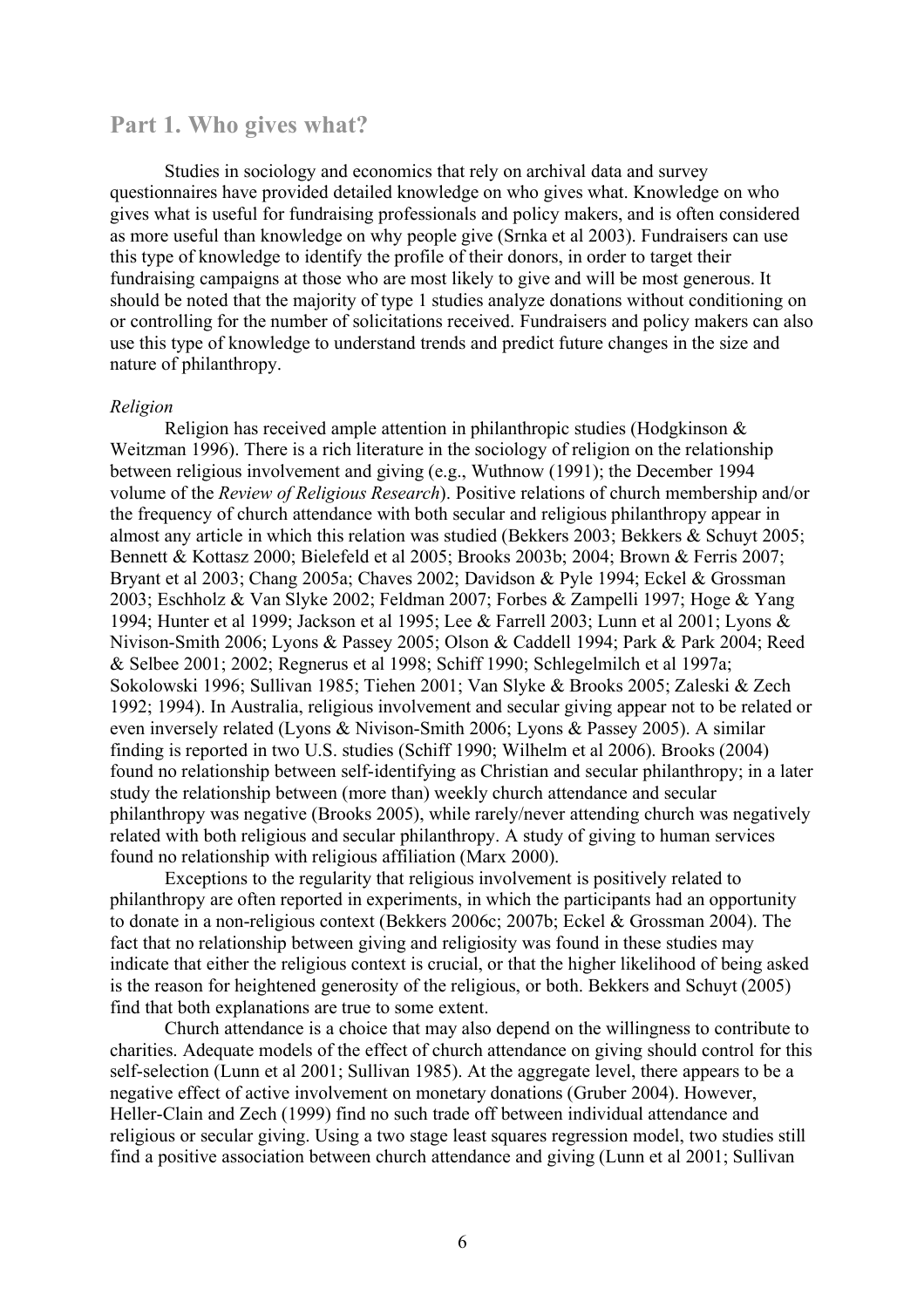1985). Bekkers (2006b) found that empathy and verbal proficiency affects giving partly through church attendance.

With respect to religious denomination, Protestants are often found to give more than Catholics in the US, Canada, and the Netherlands (Bekkers & Schuyt 2005; Chaves 2002; Forbes & Zampelli 1997; Hoge & Yang 1994; Reed & Selbee 2001; Zaleski & Zech 1992; 1994). Only a few studies considered donations by other religious groups. Hoge and Yang (2006) found that Jews donated higher amounts than Catholics and Protestants, but not as a proportion of income. In Canada, Jews are found donate amounts similar to mainline protestants but lower proportions of income (Berger 2006). In South Africa, Christians are more likely to engage in philanthropy than non-christians or the non-religious (Everatt et al 2005).

Simmons and Emanuele (2004) find that people brought up in a religious household are larger donors, though this study did not contain a measure of current religiosity. Regnerus, Smith and Sikkink (1998) find that the importance of religion in one's family of youth is not positively related to donating to organizations that help the poor and the needy once current church attendance and importance of religious faith are controlled. Hoge and Yang (1994) find that having attended Sunday school is associated with higher religious giving among Catholics, but not among Protestants.

Religious beliefs have rarely been analyzed in relation to philanthropy. Davidson and Pyle (1994) find that more orthodox and stronger religious beliefs are positively related to religious contributions, but this relationship is mediated by church attendance. A more recent study among Presbyterians found that orthodox beliefs were negatively related to denominational contributions and donations to non-religious charities, but positively related to congregational and other giving, controlling for church attendance (Lunn et al 2001). Similar findings are reported in a national U.S. study (Brooks 2004). Olson and Caddell (1994) and Bekkers and Schuyt (2005) find that salience of religion is positively related to religious giving mainly through church attendance.

Survey studies reveal that differences in solicitation methods may account for differences in level of religious giving between denominations. Protestant congregations more often use tithing and annual pledges, whereas Catholics mainly use the collection basket in church to collect donations (Hoge & Yang 1994; Zaleski & Zech 1994; Zaleski et al 1994). The annual pledge may be viewed as an application of the promise elicitation technique.

Examining the influence of religious affiliation on philanthropy in Canada, Berger (2006) finds that Protestants are more generous largely because of stronger social norms and their higher level of church attendance. This finding is in line with the finding of a US study that 'public profession of faith is more strongly related to religious contributions than private devotional activities' (Davidson & Pyle 1994). A survey study in the Netherlands found that the higher level of religious giving among Protestants in the Netherlands is due to a higher number of solicitations for contributions and a higher level of social pressure to conform to group standards (Bekkers & Schuyt 2005). Brown and Ferris (2007) find that controlling for membership of organizations and trust an initially positive relationship between 'religiosity' and secular giving is actually reversed to a significantly negative relationship.

#### *Education*

Positive relations of philanthropy with the level of education are found in most empirical studies including education (Apinunmahakul & Devlin 2004; Banks & Tanner 1999; Bekkers 2003; 2006b; Bekkers & De Graaf 2006; Bielefeld et al 2005; Brooks 2004; Brown 2005; Brown & Ferris 2007; Brown & Lankford 1992; Carroll et al 2006; Chang 2005a; Chua & Wong 1999; Duncan 1999; Eschholz & Van Slyke 2002; Feldman 2007; Gruber 2004; Houston 2006; Jones & Posnett 1991a; Kingma 1989; Lyons & Nivison-Smith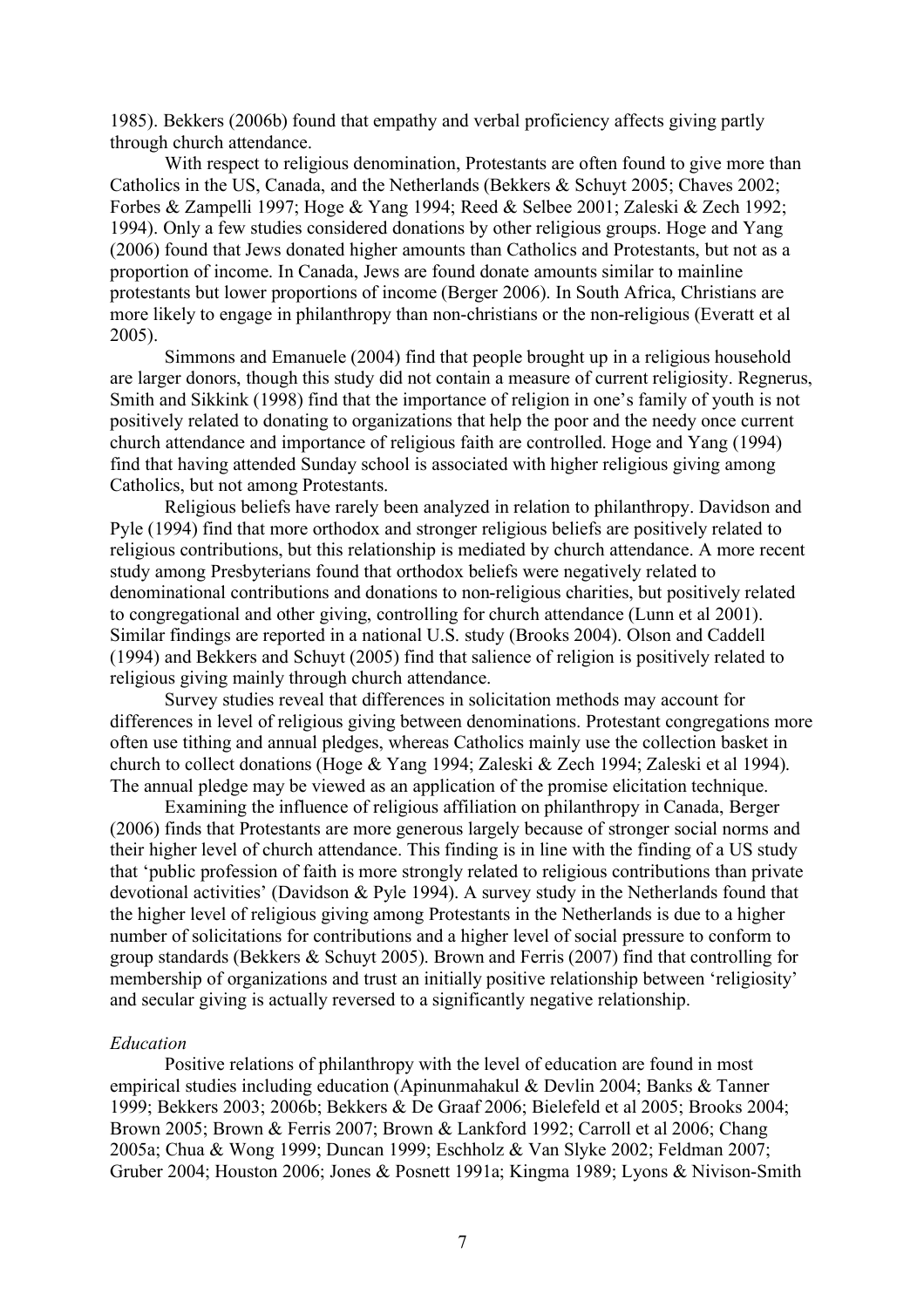2006; Lyons & Passey 2005; Matsunaga 2006; McClelland & Kokoski 1994; Mesch et al 2006; Olson & Caddell 1994; Pharoah & Tanner 1997; Reece & Zieschang 1985; Reed & Selbee 2002; Rooney et al 2001; Schiff 1990; Schlegelmilch et al 1997a; Sokolowski 1996; Tiehen 2001; Todd & Lawson 1999; Van Slyke & Brooks 2005; Wiepking & Maas 2006; Wilhelm et al 2006; Yamauchi & Yokoyama 2005; Yavas et al 1981). Higher levels of education are also associated with giving a higher proportion of income (Schervish & Havens 1997).

Yen (2002) finds a positive relationship of education with secular giving, but no relationship with religious giving. Hoge and Yang (1994) find a positive relationship of education with religious contributions for Protestants, but not for Catholics. Education did not correlate with the likelihood of giving in a study of giving to the poor by Regnerus, Smith and Sikkink (1998) and in a study of human services (Marx 2000). Bryant et al. (2003) find no relationship between education and the likelihood of giving in an analysis including education squared and a number of other variables. Brooks (2002) finds no relationship of education with the amount donated to charities in a tobit regression of data from the Consumer Expenditure Survey, controlling for income, wealth, age and welfare income. Wu, Huang and Kao (2004) found no effect of education on the likelihood of giving in Taiwan, though the amount donated was positively related to education. Park and Park (2004) found no relationship between education and donations in Korea. Feldstein and Clotfelter (1976) find no difference between college graduates and those with lower education, controlling for wealth, income and tax price. In Austria, education is positively related to donations to environment and animal protection, development aid, and human rights but negatively related to donations to health care and emergency aid (Srnka et al 2003). Case studies of donations to the American Lung Association (Keyt et al 2002) and the Dutch Heart Association (Bekkers & Meijer 2008) also found negative relationships between the level of education and giving to health. Knoke (1990) found a negative relationship between the level of education and annual donations to 35 professional societies, recreational organizations and women's associations, controlling for income and occupational prestige. Gimpel, Lee and Kaminski (2006) found that contributions to the Republican party were higher in areas with higher average levels of education, but contributions to the Democratic party actually decreased with average education. A field experiment with mail solicitations to fund a new center for environmental policy analysis in the U.S. found no effect of education (List 2004).

Many studies report differences in donations between graduates in specific fields of education. Bekkers and De Graaf (2006) find that graduates in social work and the social sciences, in agriculture and security are more generous, controlling for a large number of variables. The finding on social sciences is in line with Hillygus' (2005) finding that graduates in the social sciences are more likely to volunteer than other graduates and results of a study of alumni giving to a small liberal arts college, reported by Wunnava and Lauze (2001), who find that majors in social sciences give more. However, a study of alumni donations in the United Kingdom found that law graduates donated the highest amounts, and social science graduates belonged to the least generous group, along with graduates in education, medicine, and commerce (Belfield & Beney 2000).

University students and professors in economics are often found to be more selfinterested than students in other social sciences (Eckel et al 2005; Frank & Schulze 2000; Frank et al 1993; 1996; Frey & Meier 2004a; Frey & Meier 2005) Smith and Eherenberg, 2003). However, Bekkers and De Graaf (2006) find that economics graduates do not differ from other graduates in their donations to charities. Blumenfeld and Sartain (1974) even find that business school students and economics graduates are more likely to donate to their alma mater than other students, though this result may reflect the better income position of economics and business school graduates as the study did not include a measure of income.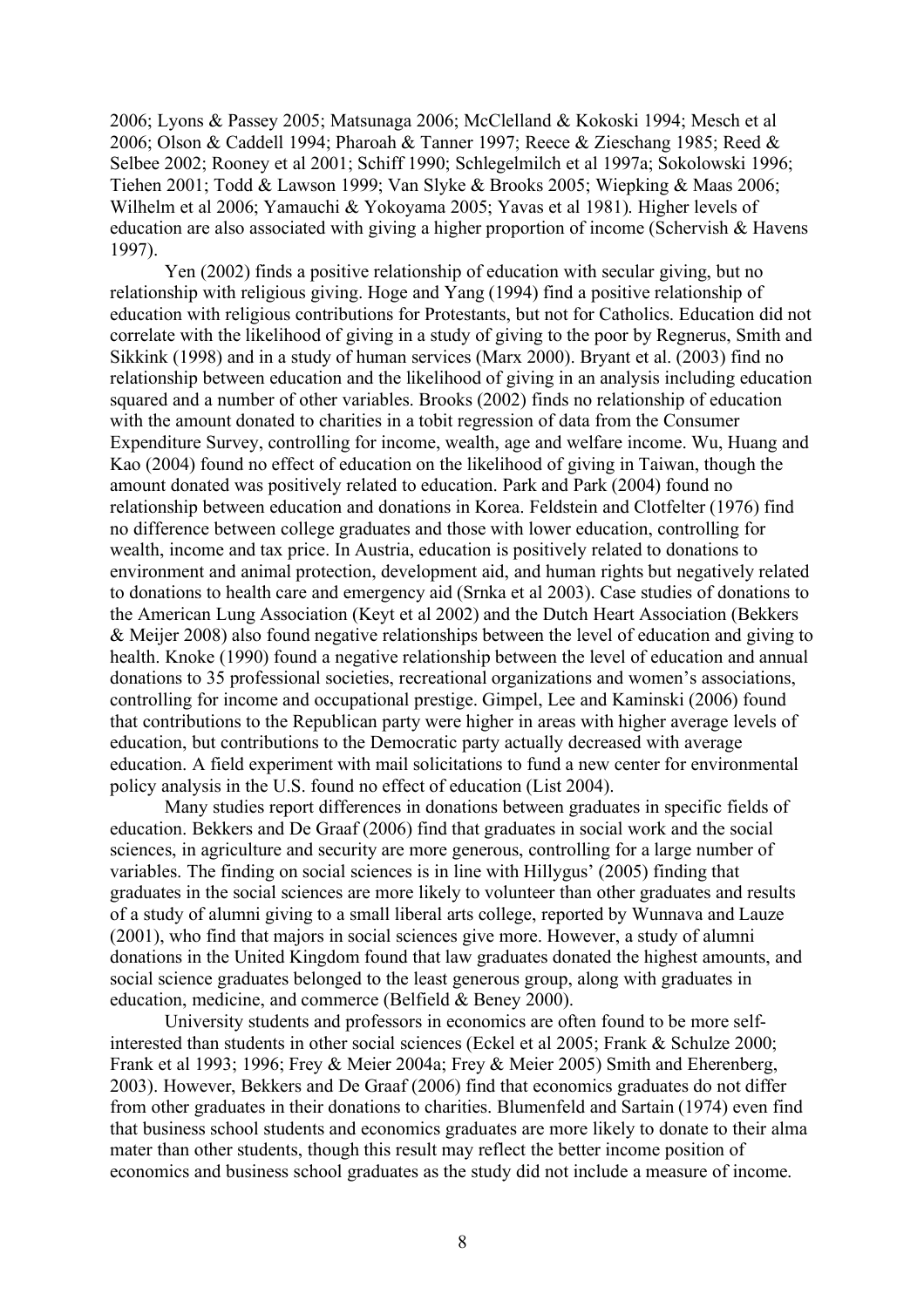Another study lacking an income measure also found higher giving by business and economics alumni (Okunade et al 1994). In a study of alumni at Vanderbilt University, Marr, Mullin and Siegfried (2005) find that alumni with economics, mathematics and social science majors are more likely to contribute to their alma mater, while performing arts and science majors have a lower likelihood to make donations, controlling for income. In a study among young graduates of a selective group of private universities in the USA, Monks (2003) finds that graduates with an MBA or law degree gave more to their alma mater than those without an advanced degree, controlling for income. Monks also found that graduates with a major in fine arts or nursing give significantly less, while history majors give significant more than humanities majors. Graduates with other majors (including business and management and social sciences) did not differ from humanities majors. In a study of giving to social funds of the University of Zurich, Switzerland, Frey and Meier (Frey & Meier 2004a; 2004b) find lower giving among current students in economics, computer science, theology, law and natural science than among students in arts and medicine.

Why education matters for philanthropy is far from settled. To some extent, the relationship is an artefact of imperfect methods: lower educated persons are more likely to misunderstand survey questionnaires, and are more likely to forget about donations they have made in the past year (Bekkers & Wiepking 2006). Brown (2005) finds that higher education increases donations because it draws people into memberships. This finding raises the question why education promotes memberships. Brown and Ferris (2007) find that education and giving are related through memberships and generalized social trust. Bekkers (2006a) finds that higher education is related to giving through generalized social trust, verbal intelligence and enhanced confidence in charitable organizations.

#### *Income*

Obviously, higher income households donate higher amounts than lower income households (Abrams & Schmitz 1978; 1984; Andreoni 1988; Andreoni & Miller 2002; Apinunmahakul & Devlin 2004; Auten et al 1992; Auten & Rudney 1990; Banks & Tanner 1999; Barrett 1991; Bekkers 2003; 2006b; 2007b; Bekkers & Schuyt 2005; Bekkers & Wiepking 2006; Belfield & Beney 2000; Bielefeld et al 2005; Brooks 2002; Brooks 2005; Brown & Lankford 1992; Carman 2006; Chang 2005a; Choe & Jeong 1993; Chua & Wong 1999; Clotfelter 1980; Daneshvary & Luksetich 1997; Eaton 2001; Farmer & Fedor 2001; Feenberg 1987; Feldstein 1975a; 1975b; Feldstein & Clotfelter 1976; Feldstein & Taylor 1976; Glenday et al 1986; Greenwood 1993; Gruber 2004; Havens et al 2007; Hood et al 1977; Houston 2006; Hrung 2004; James & Sharpe 2007; Jones & Posnett 1991a; 1991b; Kingma 1989; Knoke 1990; Lankford & Wyckoff 1991; Long 2000; Lunn et al 2001; Lyons & Nivison-Smith 2006; Lyons & Passey 2005; Marx 2000; Matsunaga 2006; McClelland & Kokoski 1994; Mesch et al 2006; O'Neill et al 1996; Okten & Osili 2004; Okunade & Berl 1997; Olson & Caddell 1994; Pharoah & Tanner 1997; Reece 1979; Reece & Zieschang 1985; 1989; Reed & Selbee 2002; Regnerus et al 1998; Ricketts & Westfall 1993; Robinson 1990; Rooney et al 2005; Schervish & Havens 1995a; 1995b; Schervish & Havens 1998b; Schervish & Havens 2003; Schiff 1990; Schlegelmilch et al 1997a; Schwartz 1970; Slemrod 1989; Sokolowski 1996; Srnka et al 2003; Sullivan 1985; Tiehen 2001; Todd & Lawson 1999; Van Slyke & Brooks 2005; Wilhelm et al 2006; Wu et al 2004; Yamauchi & Yokoyama 2005; Yen 2002). The only two U.S. studies that we found that did not find a significant income effect are a field experiment with mail solicitations in central Florida (List 2004) and a study of donations to panhandlers (Lee & Farrell 2003).

Wealth income has a weak but significantly positive relationship with the amount donated in the United States (Brooks 2002; Feldstein & Clotfelter 1976; Havens et al 2007; O'Neill et al 1996), Canada (Hood et al 1977) and the Netherlands (Bekkers 2006b).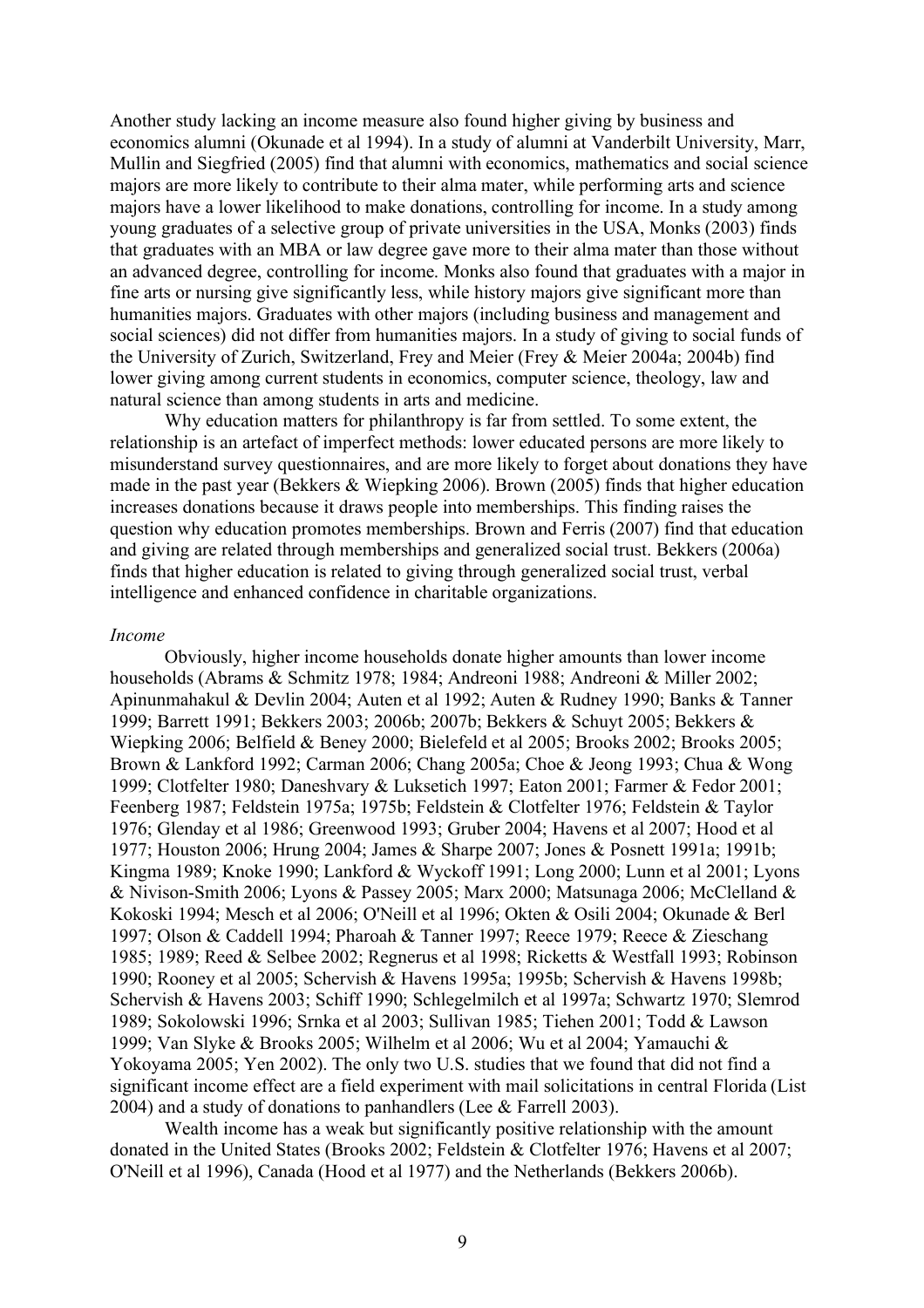In the USA, the effect of income appears to be stronger than in the Netherlands. Steinberg (1990) reviewed the literature and found that the income elasticity of philanthropy in the USA ranges between 0.60 and 0.80. Using a more advanced specification, Auten, Sieg and Clotfelter (2002) find persistent income effects between 0.40 and 0.87, and transitory income effects between 0.29 and 0.45. Bekkers (2004) finds an elasticity of .19 for the **Netherlands** 

Three studies in the U.S. found that income elasticities were higher for contributions to charities, education, and political organizations than for contributions to religious organizations (Brooks 2005; Feldstein 1975b; Reece 1979). One study (Reece 1979) found that income elasticities increase with income itself. Bryant et al. (2003), Carman (2006) and Feldman (2007), however, find that the effect of income on the likelihood of giving decreased at higher income levels. Carman (2006) also finds a decreasing income effect on the amount donated in her study of workplace giving to the United Way. One study found that the income effect increased with age (Glenday et al 1986).

In Taiwan, religious giving is not related to income (Chang 2005a). Hoge and Yang (1994) find that the relationship of income with religious giving is weakest among Catholics, somewhat stronger among mainline protestants, and strongest among 'other' protestants.

The source of income also matters. Brooks (2002) finds that the level of income received from welfare has a negative effect on the level of charitable giving. One study found that "the higher the share of wages and dividends out of the total disposable income, the higher the amount of giving" (Daneshvary & Luksetich 1997), but another found that giving declined with the proportion of income from earnings (Lunn et al 2001).

However, an increase in discretionary income does not necessarily increase the proportion of income donated (McClelland & Brooks 2004; Schervish & Havens 1995a; Wiepking 2004). Some studies found a U-shaped curve, such that giving as a share of income was highest among the poor and the very rich (Hodgkinson & Weitzman 1996; James & Sharpe 2007; Schervish & Havens 1995b). However, other studies show that there is a linear downward trend for proportion of income donated for the US, the UK and the Netherlands (Breeze 2004; Hoge & Yang 1994; McClelland & Brooks 2004; Wiepking 2004; Wilhelm et al 2007).

Why income has a positive relationship with the amount donated is unclear. An obvious explanation of the positive effect on the amount donated is that costs decrease as income increases when donations are tax deductible, especially in countries with progressive tax systems. However, including tax price usually leaves a positive income effect. A negative effect of income on the proportion of income donated can be explained by a 'giving standard': Norms people in all income groups evenly have about the level of donations in specific situations, leading those in lower income groups to donate a higher proportion of the income (Wiepking forthcoming).

#### *Home ownership*

Owning one's home is an indicator of wealth. Most of the studies that have looked at home ownership have found this variable to be strongly correlated with giving (Banks  $\&$ Tanner 1999; Bekkers & Wiepking 2006; Carroll et al 2006; Feldman 2007; Jones & Posnett 1991a; Tiehen 2001; Todd & Lawson 1999; Yamauchi & Yokoyama 2005; Yavas et al 1981), though one study does not find a relationship with the likelihood of giving (Bryant et al 2003) and two other studies do not find a relationship with the amount donated (Feldstein & Clotfelter 1976; Lunn et al 2001). Occupying public housing was not related to the amount donated in one study (Brooks 2002).

#### *Perceived financial position*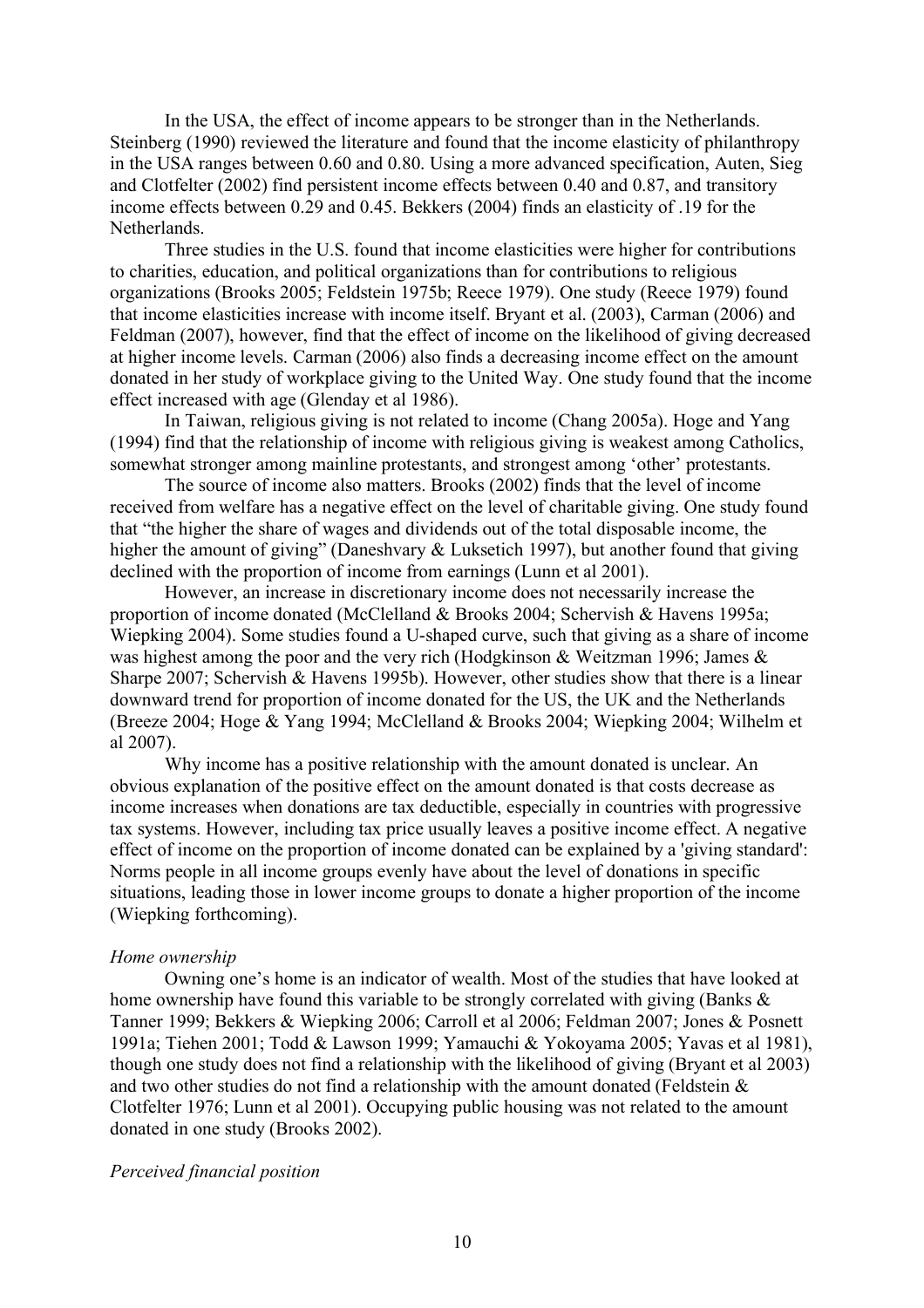In bivariate analyses, those who perceive their financial situation as more positive are more generous donors (Havens et al 2007). One study which included several background characteristics but not actual income found that those who consider themselves 'financially better off than most other people' report higher donations to relief appeals (Bennett & Kottasz 2000). A study of graduate school alumni donations which also lacked an income measure found that alumni giving was higher among those who had more confidence in the economy (Okunade 1996). Another study did include actual income and found a better financial position perceived by individuals to be associated with a higher likelihood of sponsorship, attending charitable events, and donation in shops (Schlegelmilch et al 1997b).

#### *Age*

The typical finding on the relationship of age with philanthropy in the literature is that it is positive (Alpizar et al 2007; Apinunmahakul & Devlin 2004; Auten et al 1992; Auten & Rudney 1990; Banks & Tanner 1999; Bekkers 2003; 2006b; Bekkers & Schuyt 2005; Bekkers & Wiepking 2006; Belfield & Beney 2000; Boskin & Feldstein 1977; Bristol 1990; Brooks 2002; Brown & Lankford 1992; Bryant et al 2003; Carman 2006; Carroll et al 2006; Chang 2005a; Choe & Jeong 1993; Chua & Wong 1999; Clotfelter 1980; Duquette 1999; Eaton 2001; Eckel & Grossman 2003; Eckel et al 2005; Eschholz & Van Slyke 2002; Farmer & Fedor 2001; Feenberg 1987; Feldstein & Taylor 1976; Frey & Meier 2004a; Frey & Meier 2005; Greenwood 1993; Hoge & Yang 1994; Houston 2006; Jones & Posnett 1991a; 1991b; Kingma 1989; Lankford & Wyckoff 1991; List 2004; Long 2000; Lunn et al 2001; Lyons & Nivison-Smith 2006; Lyons & Passey 2005; Matsunaga 2006; McClelland & Kokoski 1994; Mesch et al 2006; Midlarsky & Hannah 1989; Okunade et al 1994; Pharoah & Tanner 1997; Reece & Zieschang 1985; Reed & Selbee 2002; Regnerus et al 1998; Rooney et al 2005; Tiehen 2001; Todd & Lawson 1999; Weerts & Ronca 2007; Wunnava & Lauze 2001; Yamauchi & Yokoyama 2005; Yavas et al 1981).

Some studies find that the age relationship is decreasing at higher age (Auten et al 1992; Belfield & Beney 2000; Brown & Lankford 1992; Bryant et al 2003; Chang 2005a; Clotfelter 1980; Glenday et al 1986; Lunn et al 2001; Lyons & Nivison-Smith 2006; Okunade et al 1994; Putnam 2000; Simmons & Emanuele 2004; Tiehen 2001; Wunnava & Lauze 2001; Zech 2000). Auten and Joulfaian (1996) find that donations are higher among those aged 40- 84 than among those younger or older. Andreoni (2001) and Hodgkinson and Weitzman (1996) find a positive relationship until age 75, after which a decrease is observed. Belfield  $\&$ Beney (2000), Danesvary and Luksetich (1997), Landry, Lange, Price and Rupp (2006), Midlarsky and Hannah (1989) and Wu, Huang and Kao (2004) find a decrease in giving after the age of 65. In a study with a large proportion of respondents over 65, Schlegelmilch et al. (1997a) found a negative relationship of age with the likelihood of giving to charity. Brown and Lankford (1992) find an increase of donations with age that levels off after 45. In contrast to these results, Randolph (1995) finds that giving increases with age, at an increasing rate for those over 40; a discrepancy that may be explained by the fact that Randolph did not include variables for the number of children and marital status other than marriage.

An early study by Feldstein and Clotfelter (1976) found no significant age differences in the amount donated. A later study also did not find age differences, controlling for a large number of background and context characteristics (Schiff 1990). Rooney, Steinberg, and Schervish (2001) do not find a significant relationship of age with charitable giving in analyses including income, itemization status, minority status, sharing a household, education and gender. Feldman (2007) found no relationship of age with the likelihood of making donations in a study including a wide variety of control variables. Age was not related to giving in a study on giving in Indonesia (Okten & Osili 2004) and in a study of business school alumni giving in the U.S. (Okunade & Berl 1997). Also studies of giving to human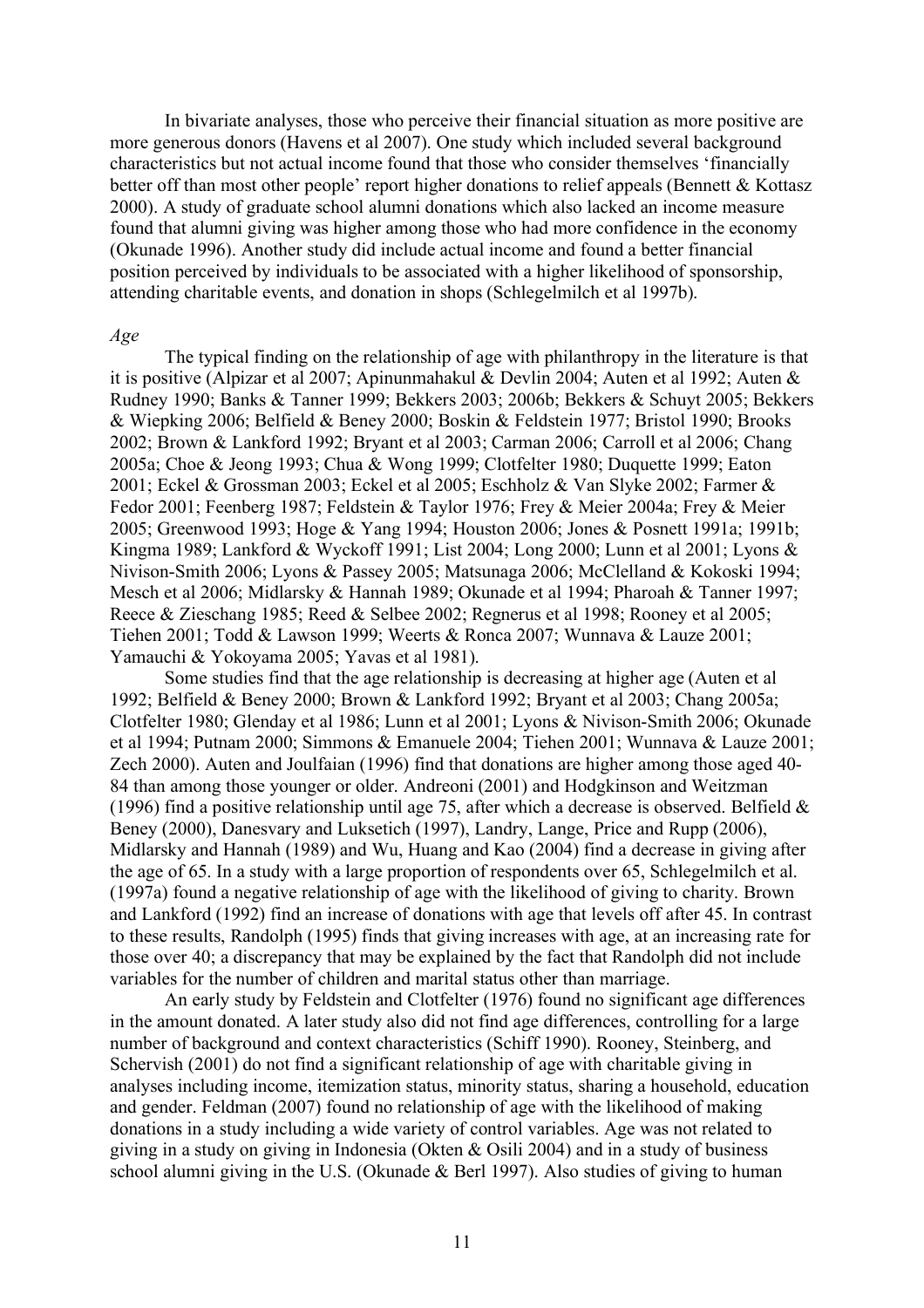services (Marx 2000) and donations to panhandlers (Lee & Farrell 2003) found no age differences.

Knoke (1990) also does not find a significant age relationship. This may be the result of the fact that the respondents were members of professional societies, recreational organizations, and women's organizations. Park and Park (2004) found no relationship between age and donations in Korea.

There may be gender differences in the relationship of age with philanthropy. Duncan (1999) found no significant relationships for age of husbands, but only for wives. A similar gender difference was found in a study of religious contributions (Sullivan 1985). Daneshvary and Luksetich (1997) find that age differences vary by income: at higher income levels, giving does not decline after 65.

Reece (1979) and Hrung (2004) find a significantly positive relationship of age with religious giving, but not with other giving. Yen (2002) finds and a positive relationship of age with giving to religion and charity, but not to 'other organizations'. Brown and Ferris (2007) find a positive but declining relationship of age with the amount donated to secular causes, but not to religious organizations.

Wiepking (2006) finds age to positively effect donations to organizations using appeal letters as a fundraising method in the Netherlands. In contrast, she also finds that older people have a lower probability of donating to organizations soliciting by means of door-to-door collections. This is likely due to the inclination of older people not to answer the door during evenings (Wiepking 2006).

Why age is related to giving is unclear. The age relationship could reflect life cycleeffects or cohort effects. An obvious life-cycle explanation is that disposable income increases with age, but the age relationship persists in many studies controlling for income. Olson and Caddell (1994) and Bekkers and Schuyt (2005) find that the relationship with age diminishes once church attendance is controlled. This finding suggests that older people give more because their level of church involvement is higher. The result in Auten and Joulfaian (1996) that the age effect declines when children's income is controlled suggests that older people donate more because they are less concerned about their children's future. The elderly may be more responsive to needs of distant others because their children's needs are met. The ageing of the population in times of increasing wealth and decreasing numbers of children per family constitute a promising future for charitable organizations. Cohort explanations refer to generational differences in religious involvement and social values. To disentangle life cycle and cohort effects, a set of repeated cross-sectional surveys is required. Using such data, Wilhelm, Rooney and Tempel (2007) show that generational differences in religious involvement explain the lower than expected giving by baby boomers.

#### *Marital status*

Marriage is mostly found to be positively related to giving (Andreoni & Scholz 1998; Auten et al 1992; Auten & Rudney 1990; Barrett 1991; Brooks 2005; Brown & Ferris 2007; Chang 2005a; Choe & Jeong 1993; Duquette 1999; Eaton 2001; Eschholz & Van Slyke 2002; Feenberg 1987; Feldman 2007; Feldstein & Taylor 1976; Frey & Meier 2004a; Hrung 2004; Jencks 1987; Lankford & Wyckoff 1991; Long 2000; Matsunaga 2006; O'Neill et al 1996; Pitts & Skelly 1984; Randoph 1995; Reed & Selbee 2002; Regnerus et al 1998; Rooney et al 2005; Rooney et al 2001; Slemrod 1989; Tiehen 2001; Van Slyke & Brooks 2005; Wilhelm et al 2006; Wu et al 2004). However, a sizeable number of other studies find no relationship of marital status with giving (Apinunmahakul & Devlin 2004; Bielefeld et al 2005; Brooks 2002; Bryant et al 2003; Carroll et al 2006; Clotfelter 1980; Hodgkinson & Weitzman 1996; Houston 2006; Jones & Posnett 1991a; Lee & Farrell 2003; Marx 2000; Schiff 1990).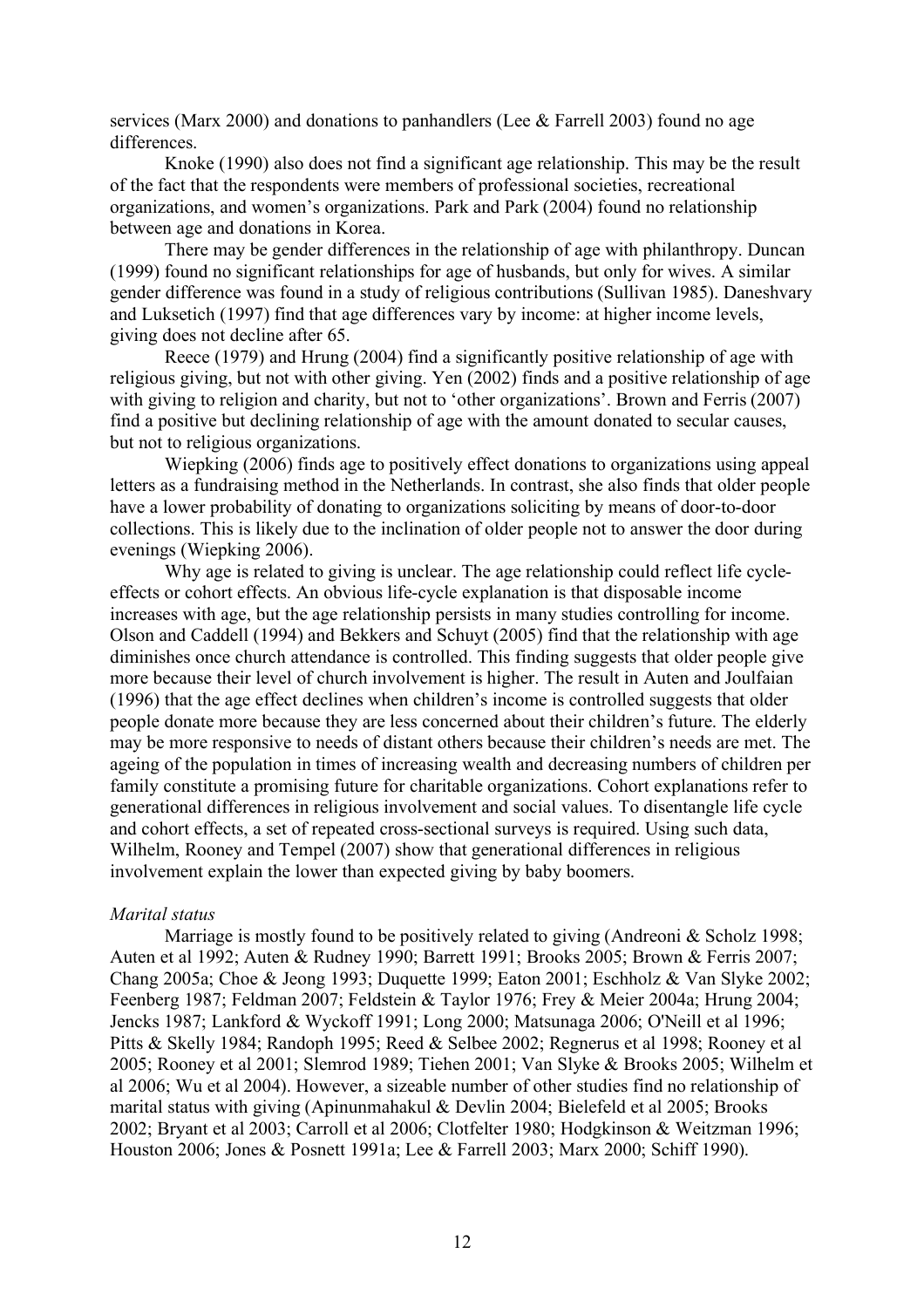Two U.S. studies found that persons with a partner in the same household are more likely to donate but do not donate higher amounts (Mesch et al 2006; Rooney et al 2001), but a study from the Netherlands found the reverse (Bekkers & Wiepking 2006). Hodgkinson and Weitzman (1996) also find no differences between married, divorced, bewidowed, and single people in the percentage of income donated.

In two studies including many other variables, Duncan (1999) and Monks (2003) find a negative effect of marriage on charitable giving. Olson and Caddell (1994) find that the never married give more to their congregation than those who have ever been married; Gruber (2004) finds a similar pattern. In a study of donations to the American Lung Association, Keyt, Yavas and Riecken (2002) find that singles are more likely to be donors. Clotfelter (2003) finds that married alumni in the United States give less to their alma mater than singles, which is also found by Belfield  $\&$  Beney (2000) in the United Kingdom. Daneshvary and Luksetich (1997) find that marriage is only related to higher giving among high income households. Belfield & Beney (2000) find that having a spouse from the same university does not increase alumni contributions; Lunn, Klay and Douglass (2001) found that having a spouse who is also a member of the Presbyterian church actually lowers giving, religious and non-religious alike.

Relations of divorce and widowhood with philanthropy have rarely been studied thus far. Bryant et al. (2003) find no effect of being divorced or widowed compared to being married on the probability of giving. A study of itemized deductions found no effect of widowhood on giving (Long 2000).

#### *Having children*

The number of children in a household is positively related to philanthropy in most studies that include this variable (Auten et al 1992; Auten & Rudney 1990; Banks & Tanner 1999; Carroll et al 2006; Choe & Jeong 1993; Daneshvary & Luksetich 1997; Greenwood 1993; Hoge & Yang 1994; Jencks 1987; Lankford & Wyckoff 1991; Long 2000; Matsunaga 2006; O'Neill et al 1996; Tiehen 2001; Yamauchi & Yokoyama 2005). Studies of donations in the U.K. and Ireland find a positive relationship between the number of children and the likelihood of making donations but not with the amount donated (Carroll et al 2006; Pharoah & Tanner 1997). Sullivan (1985) finds that the presence of school-aged children (6-17) is related to higher religious contributions, but not the presence of children in preschool ages. Yen (2002) and Hrung (2004) both find a positive effect of household size on religious giving, but no effect on giving to (secular) charitable causes. Brown and Ferris (2007) and Brooks (2005) find a positive relationship with religious giving and a negative relationship with secular giving, controlling for memberships and trust. In a different analysis of the same dataset, a positive relationship of having children with religious giving but no relationship with secular giving was found (Brooks 2004). Wiepking (2006) finds that there is a positive effect of having children on making donations to organizations that support children.

However, no effect of children on philanthropy is found by Barrett (1991), Brooks (2002), Bryant et al. (2003), Duncan (1999), Feldman (2007), Houston (2006), Lyons and Passey (2005), Marx (2000), Schiff (1990), and Smith, Kehoe and Cremer (1995).

In Indonesia, the number of children younger than 14 is negatively related to the likelihood of giving and the amount donated (Okten & Osili 2004). In Taiwan, larger households donate less (Chang 2005b; Wu et al 2004); also in the Netherlands a negative relationship can be found between household size and amount donated as measured in a short questionnaire (Bekkers & Wiepking 2006). In a study of alumni giving, donations were lower among business school alumni with children in the age range of 12-18 (Okunade & Berl 1997).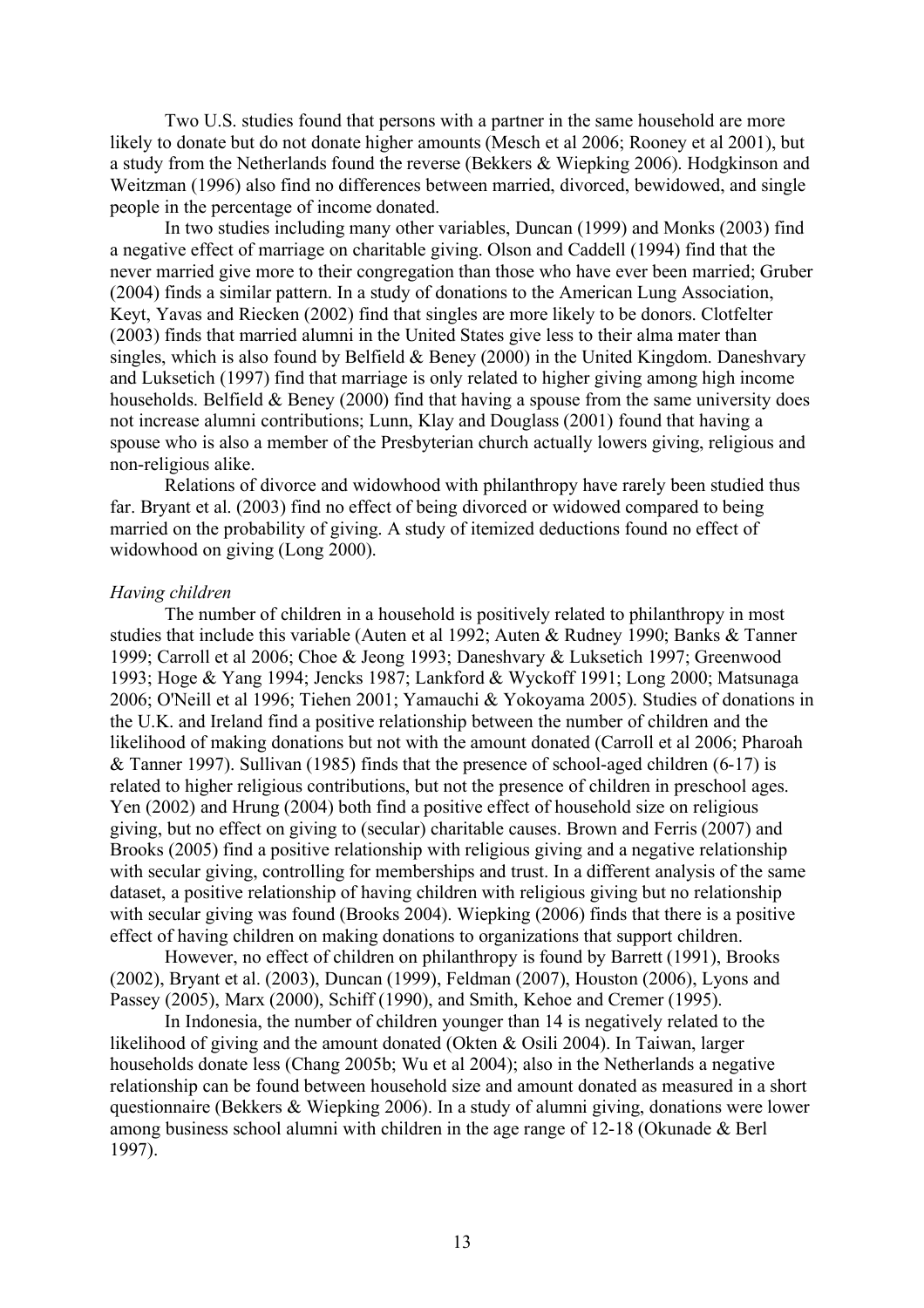#### *Employment*

The employed donate more than the unemployed (Banks & Tanner 1999; Chang 2005a; Chang 2005b; Eschholz & Van Slyke 2002; Feldman 2007; Lyons & Nivison-Smith 2006; Pharoah & Tanner 1997; Weerts & Ronca 2007), though one study found that the retired donate more than those still working (Schervish & Havens 1997) and another study found no differences between the employed and the non-employed (Feldstein & Taylor 1976). Studies of donations to human services (Marx 2000) and panhandlers (Lee & Farrell 2003) found no difference between employed and non-employed individuals. A study in Canada found that the employed were more likely to donate (Reed  $&$  Selbee 2002); a similar finding is reported for Australia (Lyons & Passey 2005). Brooks (2004) finds that the nonworking poor give less to charities, controlling for income. This result contrasts with that of Hodgkinson and Weitzman (1996), who found that unemployed people donate a larger percentage of their income than employed people. This result can be explained by the relatively large donations of those who are retired.

The self-employed are found to be less generous in Ireland (Carroll et al 2006), the United Kingdom (Banks & Tanner 1999; Pharoah & Tanner 1997) and Japan (Yamauchi & Yokoyama 2005), but not in the United States (Feldstein & Clotfelter 1976; Smith et al 1995). Another finding from Japan (Yamauchi & Yokoyama 2005) is that individuals working more days per year donate more. In a study from the Netherlands, Bekkers (2004) found that individuals working more hours per month are more likely to engage in philanthropy and donate higher amounts, controlling for income and education. Brown and Lankford (1992) find no such pattern in Florida.

Public service employees are more likely to engage in philanthropy than for-profit employees, both in the United States (Houston 2006) as well as in Japan (Yamauchi & Yokoyama 2005). Specifically, persons employed in helping professions are more strongly engaged in philanthropy and other forms of formal helping behaviour (Amato 1985). In contrast, business school alumni give less to their alma mater when their spouse is employed in a 'service occupation' (Okunade & Berl 1997).

# *Place of residence*

Town size is negatively related to giving in several studies (Apinunmahakul  $\&$  Devlin 2004; Bekkers 2006b; Putnam 2000; Reed & Selbee 2002; Wu et al 2004). Consistent with these findings, in a study of UK households, London households were less likely to contribute than other households and Scottish households (Jones & Posnett 1991a). Scottish households were also more active in philanthropy in another study (Pharoah & Tanner 1997). In Ireland, however, Dublin residents are more likely to donate and also donate more then residents of smaller communities (Carroll et al 2006). In the Netherlands, the negative effect of town size seems to be limited to the likelihood of giving (Bekkers and Wiepking, 2006). The background of the negative town size effect may be an enhanced perceived risk of crime in urban areas (House & Wolf 1978) or a higher level of community stability in rural areas, which promotes giving (Schiff, 1990).

However, there are also some studies that report other results. Regnerus, Smith, and Sikkink (1998) find that people living in larger communities more often donate towards the poor. This finding may be the result of higher need in larger communities. Andreoni and Scholz (1998) find a slightly positive relationship between urban residence and the total amount donated as do Lunn, Klay and Douglass (2001). Bryant et al. (2003) find that living in larger communities increases the likelihood of donating when asked, but lowers the likelihood of donating if not asked. No relationship is found in Houston (2006) and Brooks (2002; 2004; 2005). Feldstein and Clotfelter (1976) find higher donations in mid-sized cities (250,000- 1,000,000) than in both smaller and larger towns. Likewise, Simmons and Emanuele (2004)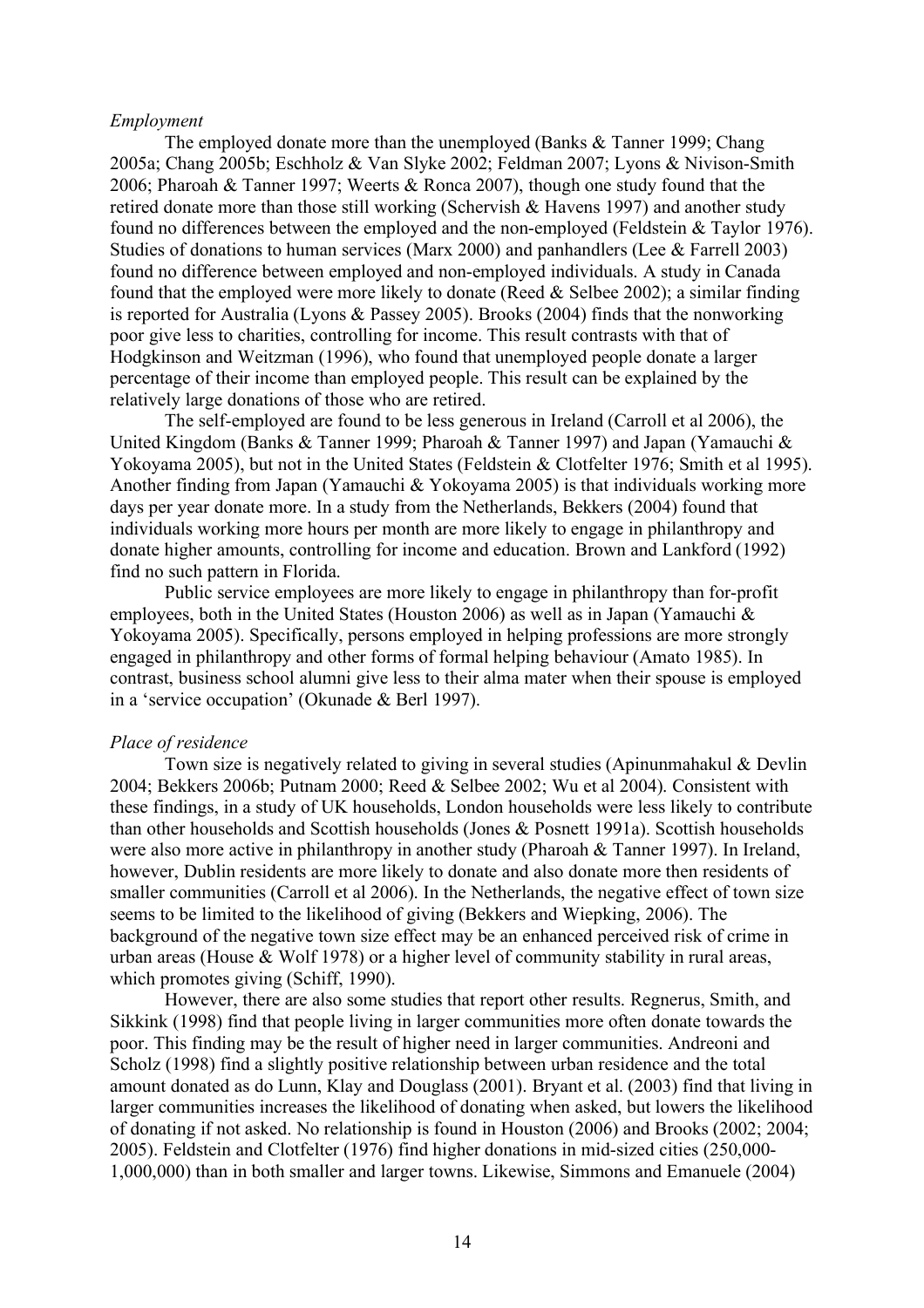find higher donations by those living in suburbs rather than in the country. In Indonesia, urban residents give more often and higher amounts (Okten & Osili 2004). Duncan (1999) finds a negative effect of living in small cities on the amount donated. Bryant et al. (2003) find that people living in a city have a higher probability of donating when they are solicited for a donation, but a lower probability when they did not receive a request. No relationship (Amato 1993; Korte et al 1975), or even the reverse may be found for interpersonal helping behaviour (Weiner, 1976; Bekkers et al. 2005).

### *Gender*

Findings on gender differences in giving are mixed. Most studies find no reliable differences between males and females. A group of studies find that while females are more likely to give, males give higher amounts (Andreoni et al 2003; Bekkers 2004; Belfield & Beney 2000; CAF 2005; Jackson & Latané 1981; Lyons & Passey 2005; Sokolowski 1996; Weyant 1984). Two studies found that females ware more likely to give but do not give higher amounts than males (Lyons & Nivison-Smith 2006; Mesch et al 2006). Knoke (1990) finds that males contribute more to professional societies, recreational organizations and women's organizations. Brown and Ferris (2007) find that males give more to religion. Alpizar et al. find that males are more likely to contribute to a natural park in Costa Rica (Alpizar et al 2007). A study in Taiwan found higher giving among males (Chang 2005a). Two U.S. studies found that male alumni give more than female alumni (Okunade 1996; Wunnava & Lauze 2001).

On the other hand, a study from the U.K. finds that philanthropy increases with the percentage of female household members (Pharoah & Tanner 1997). Brown and Ferris (2007) find that females give more to secular organizations. Carman (2006) finds that female employees are more likely to give to United Way in a workplace giving program, but finds no gender difference in the amount donated. Yen (2002) finds that females donate more to religious causes in the US. Regnerus, Smith and Sikkink (1998) find that women are more likely to give to the poor. Keyt, Yavas and Riecken (2002) find that females are more likely to give to the American Lung Association. In one of the regressions reported by Rooney and colleagues (Rooney et al 2001) women donated more than males, but not in the other three regressions. Feldman (2007) and Reed and Selbee (2002) find that females are more likely to donate than males. Regnerus et al. (1998) find that females are more likely to donate to organizations that help the needy and the poor. Midlarsky and Hannah (1989) find that women are more likely to donate to a fund for children with birth defects than men. A field experiment found males younger than 50 to donate less than females from the same age range, but no statistical difference among the older age group (List 2004). In a study on giving to human services, women were found to donate more often than men (Marx 2000).

All of these findings are complicated by the fact that most charitable contributions are made by multi-person households but survey data are usually based on only one respondent per household. As a result, gender differences in reported household contributions are more likely to reflect better recall of donations by females or socially desirable responding (Bekkers & Wiepking 2006). The only paper examining differences between male and female one-person households found no difference (Andreoni et al 2003).

Experimental designs are better suited to test for gender effects on philanthropy. However, the evidence on gender differences in philanthropy from experiments is also mixed. In the Netherlands, Bekkers finds that males from the population at large are more likely to give to health charities (2007b) and their alma mater (Bekkers 2007a). Frey and Meier (2004a; 2005) also find that male students give more to social funds of their university. In contrast, Eckel and colleagues (Eckel & Grossman 2003; Eckel et al 2005) find that U.S. female students donate more than males in a dictator game experiment with ten charities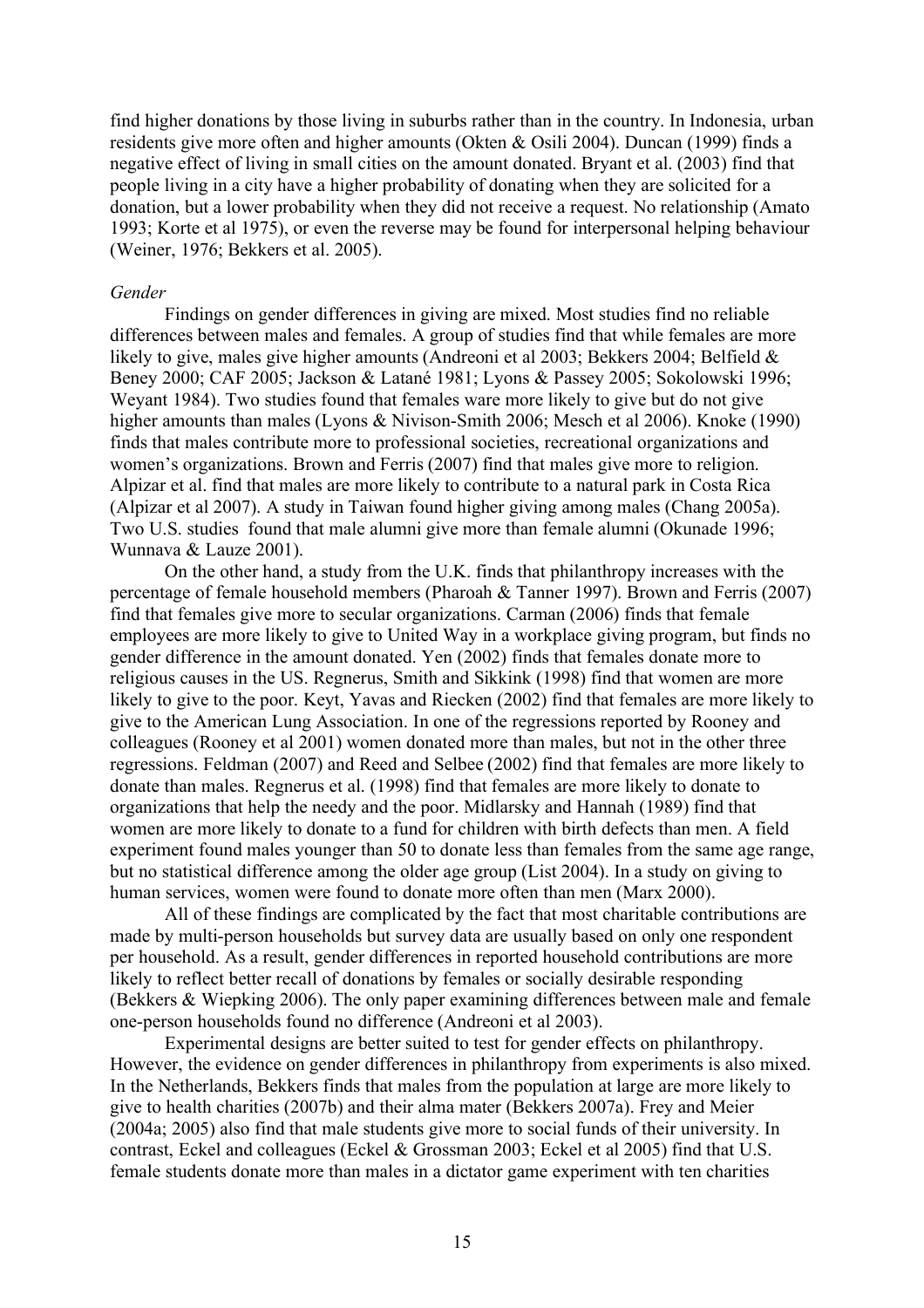identified as recipients. A recent field experiment suggests that males are more likely to donate when solicited at the door by attractive females (Landry et al 2006). However, other studies have failed to find such effects (Bekkers 2007a; Weyant 1984).

#### *Race*

A common finding in the U.S. literature is that Caucasians are more likely to give than people of other races (Apinunmahakul & Devlin 2004; Bielefeld et al 2005; Bryant et al 2003; Eschholz & Van Slyke 2002; Feldman 2007; Jencks 1987; Marx 2000; Tiehen 2001; Van Slyke & Brooks 2005).

However, Regnerus, Smith and Sikkink (1998) find that non-whites are more likely to donate to organizations that help the poor and the needy than whites. Carson (1987) and Brooks (2005) find that both Caucasians and African Americans are larger religious donors than other groups. Gruber (2004) finds that whites and blacks donate more than Hispanics. Brooks (2002) finds no difference between whites and persons of other race. Steinberg and Wilhelm (2005) find that black families give slightly more than families of other races, because they give more to religion. Brooks (2004) finds that non-whites give more to religion but less to secular organizations. Brown and Ferris (2007) find that blacks give more to religion than whites, but that the difference disappears when membership in organizations and trust are controlled. In the same study, blacks are found to donate less to secular organizations than whites. Brooks (2005) finds that whites and blacks give more than persons of other races to religion, and whites give more to secular organizations. Andreoni and Scholz (1998) find lower total giving among whites than among other respondents, controlling for state of residence.

Work by Rooney and colleagues (2001; 2004) found that part of the gap between Caucasians and people of other races is due to method-effects. Caucasians appear to be more likely to understand what counts as giving in brief measures of philanthropy. Other researchers have found no effect of race on the incidence and level of giving when other factors correlated with ethnicity are controlled, such as income, wealth and education (Feldstein & Clotfelter 1976; Houston 2006; Lee & Farrell 2003; McClelland & Kokoski 1994; Mesch et al 2006; Okunade & Berl 1997; Regnerus et al 1998; Steinberg & Wilhelm 2005; Yen 2002).

#### *Immigration and citizenship status*

Osili and Du (2005) found that immigrants in the United States are less likely to give to charitable organizations and also give less, but that these differences are due to differences in racial background, lower levels of income, and education. Wong, Lien and Conway (2005) find that immigrants (especially foreign-born non US citizens) are less likely to donate money to political parties than US born citizens. Frey and Meier (2004a; 2005) find that immigrant students are less likely to donate to social funds of their university than native students. Individuals born in a non-English speaking country give less often and lower amounts in Australia (Lyons & Nivison-Smith 2006). Mean amounts donated by foreign born and Canadian born citizens do not seem to differ (Mata & McRae 2000) though contributions increase with the number of years residing in the country. Osili and Du (2005) find that the gap between immigrants and native citizens closes as time spent in the US increases. They also find that immigrants spend more on informal donations to family members – often in their country of origin (remittances) – than native Americans. While informal donations among native Americans also exceed formal donations (Schervish & Havens 2002), this gap appears to be wider among immigrants. Brown and Ferris (2007) find that US citizens give more to religion than immigrants, controlling for memberships and trust.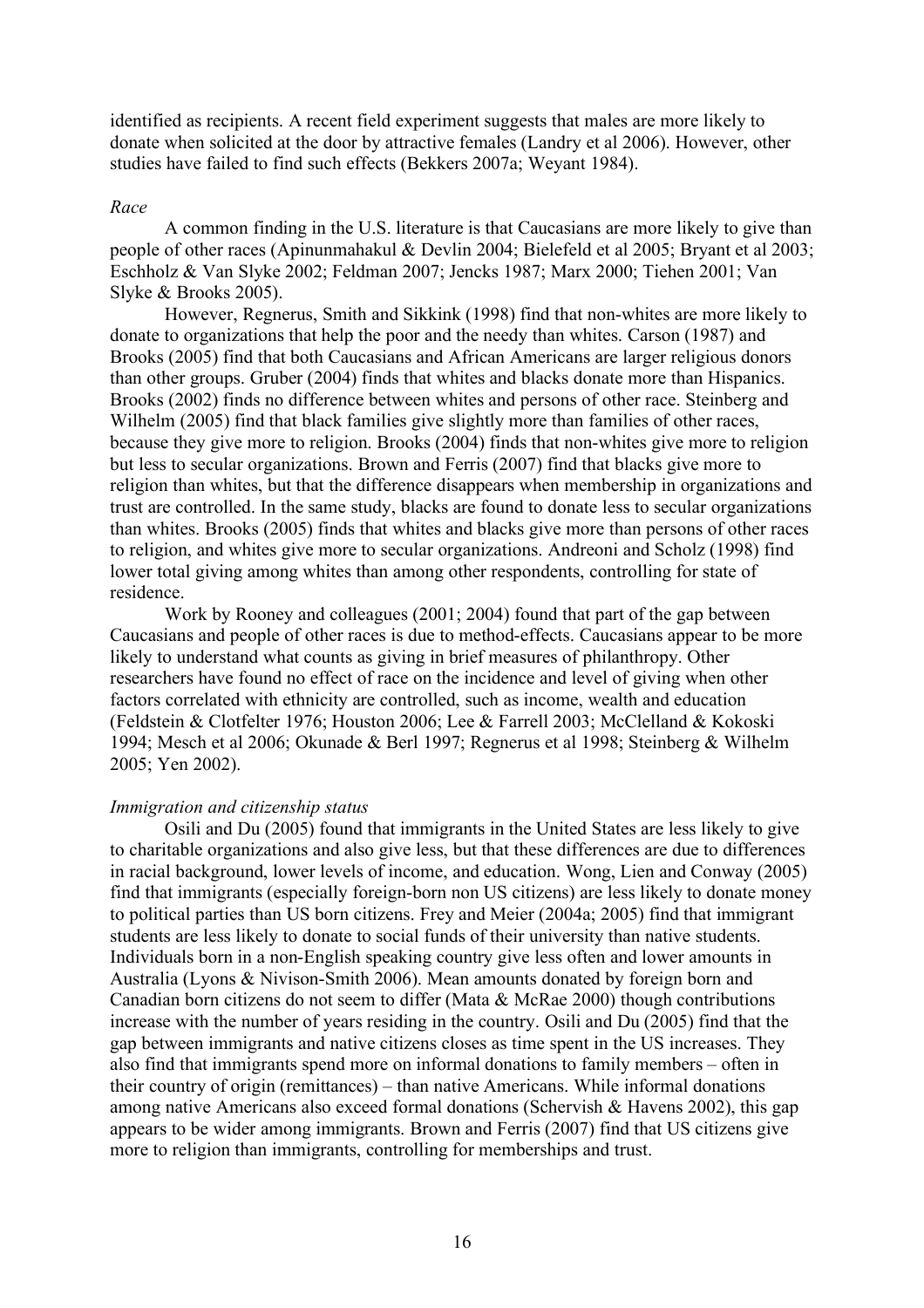#### *Parental background*

While relatively few studies have looked at the influence of parental background on giving, it is likely that parental background affects giving by their children. Giving is a form of prosocial behavior that is encouraged by parents. A study in the U.S. (Wilhelm et al 2006) finds that concurrent giving by parents and children are significantly correlated. This may be the result of social influence. Higher levels of parental education, parental religious involvement, and parental volunteering in the past are related to higher amounts currently donated by children (Bekkers 2005a). These influences are likely to be more than just social influence, but also the result of prosocial value socialization. Low income and family instability in childhood lower giving in adulthood (Bandy & Wilhelm 2007). Parental volunteering was not related to the proportion of income donated in one study (Schervish & Havens 1997) when other correlates of generosity were included; it was related to the likelihood of donating in one study (Feldman 2007) but not in another (Bryant et al 2003).

Current parental income (Marr et al 2005) and current parental church attendance (Lunn et al 2001) increase alumni contributions.

#### *Youth participation*

A report by the Independent Sector (2000) reveals that individuals who were active in voluntary associations in their youth are more generous as adults. Feldman (2007) and Bekkers (2005a) find that this bivariate association holds when numerous controls are included. The study also reveals that youth participation is one of the channels through which parental background affects giving by children. Children of higher educated parents, children of parents who are more strongly involved in religion and children of parents who volunteered themselves when their children were young are more generous as adults because these children are more likely to be engaged in voluntary associations in their youth. Youth participation strengthens the social bonds of children in the community, and makes them accessible for nonprofit organizations.

# *Current participation*

Several studies report a link between current participation in voluntary associations and donations (Alpizar et al 2007; Brooks 2005; Brown & Ferris 2007; Hunter et al 1999; Schervish & Havens 1997; Van Slyke & Brooks 2005; Yavas et al 1981); one study on giving to human services did not (Marx 2000). Studies on alumni giving find that donations increase in reunion years, which are times of elevated participation (Bristol 1990; Willemain et al 1994). Some studies of alumni giving find that alumni who participated in clubs during study are more likely to give to their alma mater after graduation (Okunade et al 1994; Wunnava & Lauze 2001).

#### *Volunteering*

In a simple bivariate analysis, volunteers are usually found to donate more (often) to charitable causes than non-volunteers (Amato 1985; Farmer & Fedor 2001; Feldman 2007; Independent-Sector 2000; Matsunaga 2006; Putnam 2000; Reed & Selbee 2001; Schlegelmilch et al 1997b). An exception to this pattern is reported by Pitts and Skelly (1984). However, differences between volunteers and non-volunteers often vanish in multiple regression analyses controlling for joint determinants of giving and volunteering (Bekkers 2002; 2006a; Wiepking & Maas 2006). In contrast, Park and Park (2004) found a positive relationship between volunteering and donations in Korea controlling for age, education, income, religion, tax price and social status; Van Slyke and Brooks (2005) and Tiehen (2001) report similar findings in a study of Atlanta residents and a random sample of the U.S. population, respectively. A study in Australia found that religious volunteers give more to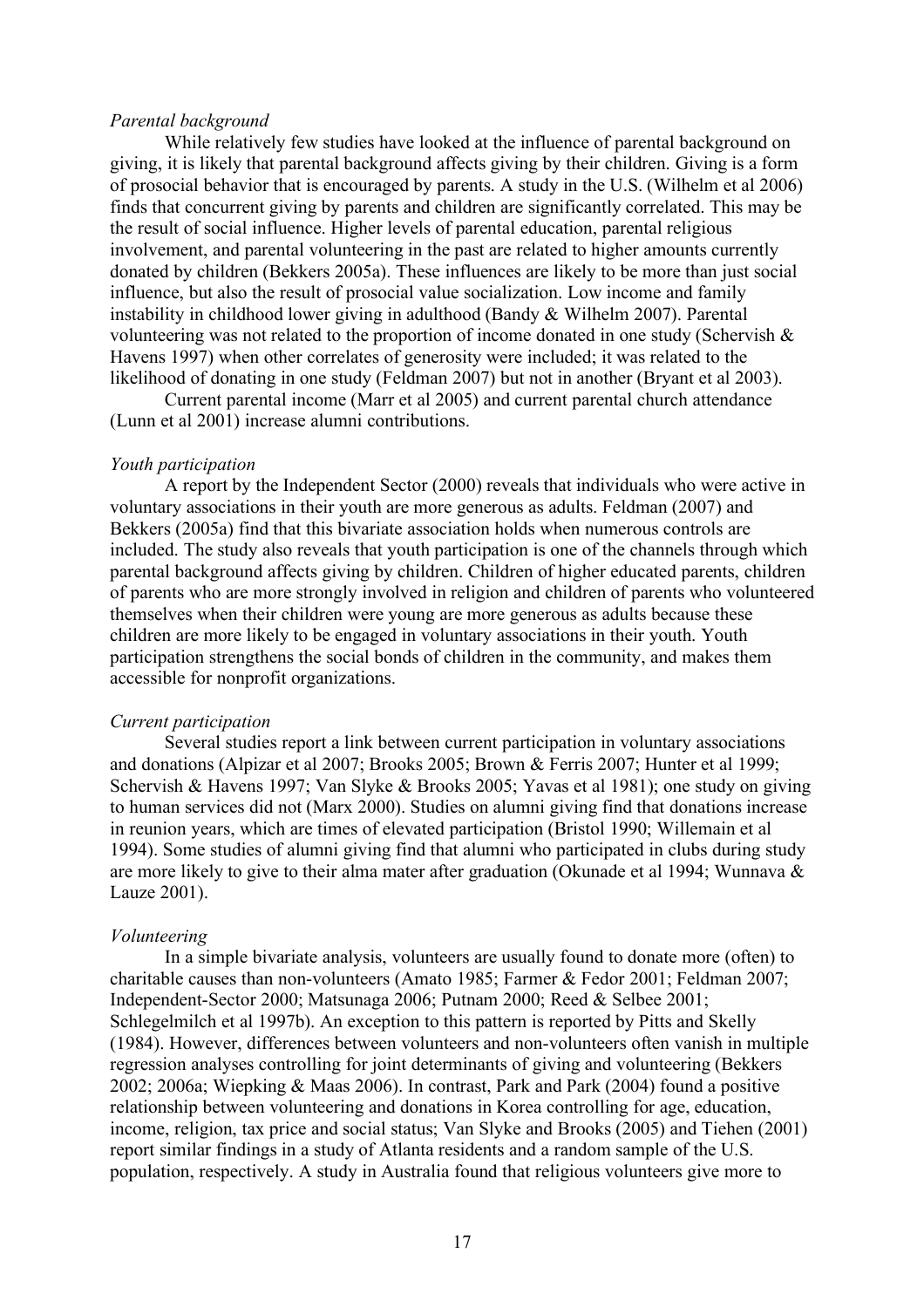religion, controlling for several other variables (Lyons & Nivison-Smith 2006). A study of alumni giving in the U.S. found that alumni who volunteer for their college give more to their alma mater (Wunnava & Lauze 2001). Volunteers for homeless shelters give more to panhandlers (Lee & Farrell 2003). Schiff (1990) finds that those who report more frequent helping of others give more to health organizations, controlling for a large number of other variables.

Schiff (1990) finds negative cross-price elasticities for giving time and money, meaning that an increase in the price of giving leads to a decrease in volunteering. Schervish and Havens (1997) report that those volunteering more hours per month give a higher proportion of income. There is also evidence of complementarity of giving and volunteering at the organizational level. Studies of contributions of time and money received by nonprofit organizations tend to find a positive relationship (Callen 1994; Marcuello & Salas 2000; 2001).

# *Personality*

While an early study of the relationship of personality with giving to United Way found no reliable differences (Yavas et al 1981), more recent studies reveal that donations to charitable causes are related to individual differences in personality characteristics (Bekkers 2006b; Levy et al 2002). In terms of the Five Factor Model of personality (the 'Big Five'), donations are found to increase with emotional stability and extraversion in a large random sample of citizens in the Netherlands (Bekkers 2006b). The relation between philanthropy and emotional stability is not surprising given the evidence on mood effects discussed earlier. Another reason may be that neurotic persons are less trusting of others. Giving (especially to secular organizations) has been found to increase with the level of generalized social trust (Bekkers 2003; 2006a; 2007b; Brooks 2005; Brown & Ferris 2007; Lyons & Nivison-Smith 2006; Micklewright & Schnepf 2007; Uslaner 2002). Extraverted persons may be more likely to give because they are more likely to be asked for donations (Bekkers 2004). Another personality characteristic that is related to philanthropy is empathy (Bekkers 2006b; Bekkers & Wilhelm 2006; Bennett 2003). In a U.S. study, donations by students to the homelessness increased with openness to experience, but not with conscientiousness (Levy et al 2002).

# *Cognitive ability*

Persons with higher scores on a vocabulary test donate more (Bekkers 2006a; 2006b; Bekkers & De Graaf 2006). A study of hypothetical measures of altruism also revealed a positive relationship between altruism and intelligence measured with an IQ test (Millet & Dewitte 2007). A study of alumni contributions found that contributions increase with GPA (Marr et al 2005). Awareness of need and confidence mediate the relationship of cognitive ability on philanthropy (Bekkers 2006a). Students who view the world in more abstract terms were found to donate more often to the homeless (Levy et al 2002).

#### *Context*

Some studies have included measures of (local, state) context characteristics along characteristics of individuals and households. Findings from these studies suggest that the context in which individuals and households decide on philanthropic contributions matters.

Survey studies reveal that people adapt their giving to what others in their environment are giving (Carman 2006; Olson & Caddell 1994; Wu et al 2004). This may be the result of social pressure, but also of feelings of guilt or enhanced confidence. In a survey study on social influences in workplace giving, Carman (2006) finds that charitable giving is especially influenced by behaviour of co-workers in the same salary quartile. However, so called 'peer effects' as observed in surveys by a correlation between contributions of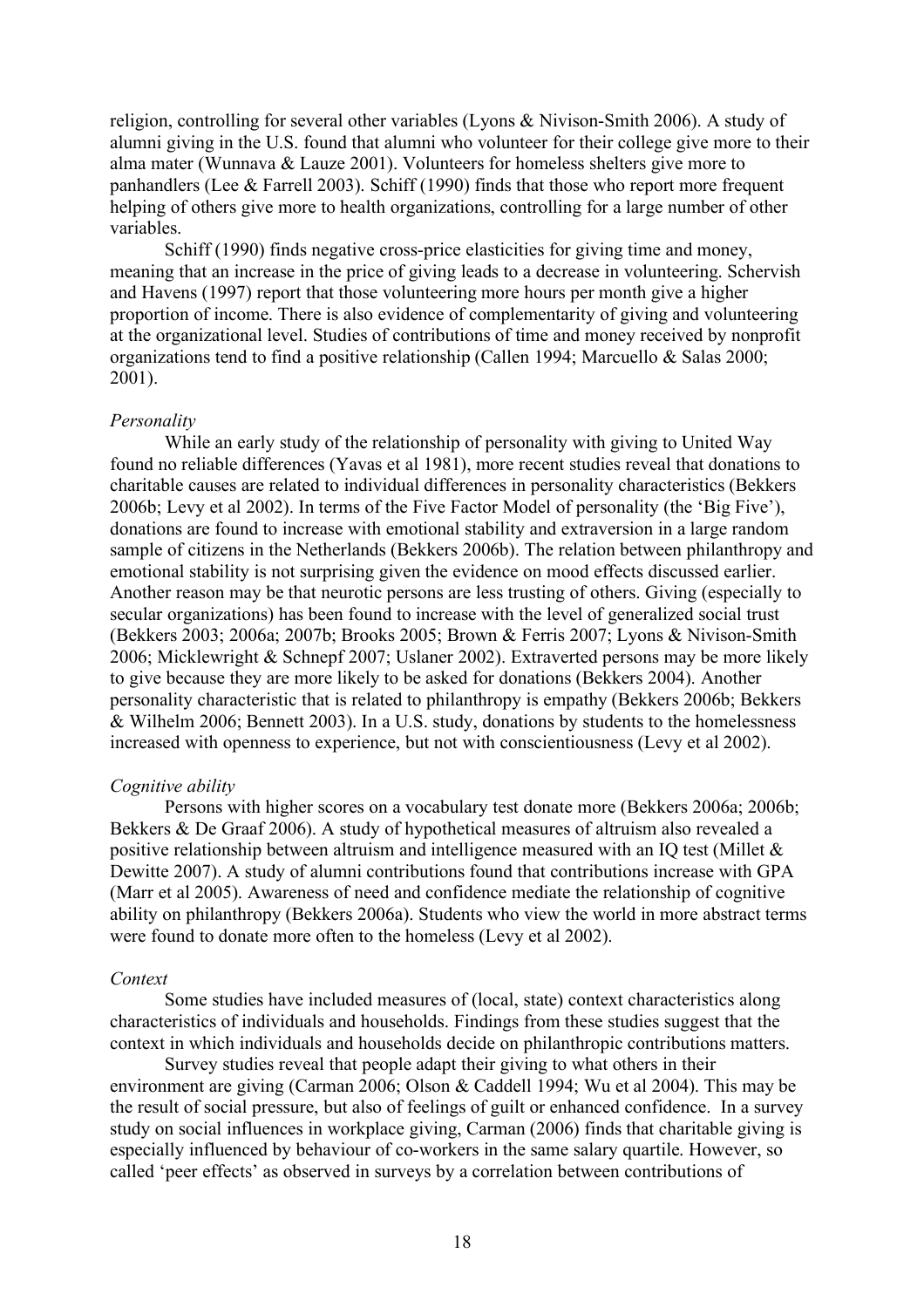individuals in the same environment may also be the result of correlations among omitted variables, of self-selection of individuals with similar gift levels in the same environment, or both.

Okten and Osili (2004) find that contributions are lower in regions with higher levels of income inequality and higher levels of ethnic diversity.

Zaleski and Zech (1992: 469-470) find that 'a larger population of whites' in an area has a negative effect on congregational giving in that area.

Olson and Caddell (1994) found that individuals contribute less to their congregation when the average income of fellow congregation members increases. This is most likely the result of 'free riding': a lower perceived need for contributions.

Schiff (1990) finds that people contribute less to welfare organizations in states with a higher number of donors.

Another set of studies report relations between context characteristics and average giving. These studies suggest the importance of context but did not include data at the individual level.

Smith and Ehrenberg (2003) find that alumni giving decreases when the current percentage of female students at the university increases.

Hughes and Luksetich (1999) find that total private contributions to art museums are higher in states with a higher proportion of the population voting Republican in presidential elections. In contrast, Bielefeld, Rooney & Steinberg (2005) find no support for a link between political color of a state and individual giving.

Booth, Higgins and Cornelius (1989) found that per capita giving to United Way is lower in areas with larger population changes and with a higher proportion of firms that are retail, while giving was higher in areas where a higher proportion of the population voted, a higher proportion was employed in manufacturing, a higher proportion of the work force was female, and effective buying income was higher.

Contributions to public broadcasting are higher in U.S. states with a higher level of 'civic norms' - higher census response rates, voter turnout and belief in the honesty of others (Kropf & Knack 2003).

One study found that giving is more common in more 'individualistic' (rather than 'collectivistic') states (Kemmelmeier et al 2006).

Clotfelter (2003) and Drezner (2006) show that the volume of philanthropy depends strongly on the stock market.

#### *Other variables*

Several other variables are infrequently studied in relation to philanthropy, but are found to be significant predictors nonetheless.

*Years of residence*. No relationship with giving in Japan (Yamauchi & Yokoyama 2005). Studies in the U.S. and Canada find a positive relationship (Brown & Ferris 2007; Mata & McRae 2000; Schervish & Havens 1997; Schiff 1990).

*Occupational prestige*. Positive in Banks & Tanner (1999), Carroll, McCarthy & Newman (2006), Houston (2006), Knoke (1990) and Yavas, Riecken and Parameswaran (1981). No significant differences between groups of occupations in Andreoni  $&$  Scholz (1998).

*Political preference.* Persons with more liberal political views are more likely to donate money to panhandlers (Lee & Farrell 2003). Conservatives are found to give more to religion than liberals (Brooks 2005), while no differences are found for donations to secular organizations.

*Other consumption*. An analysis of donations in Ireland yields interesting results on the relationship between charitable donations and other forms of consumption (Carroll et al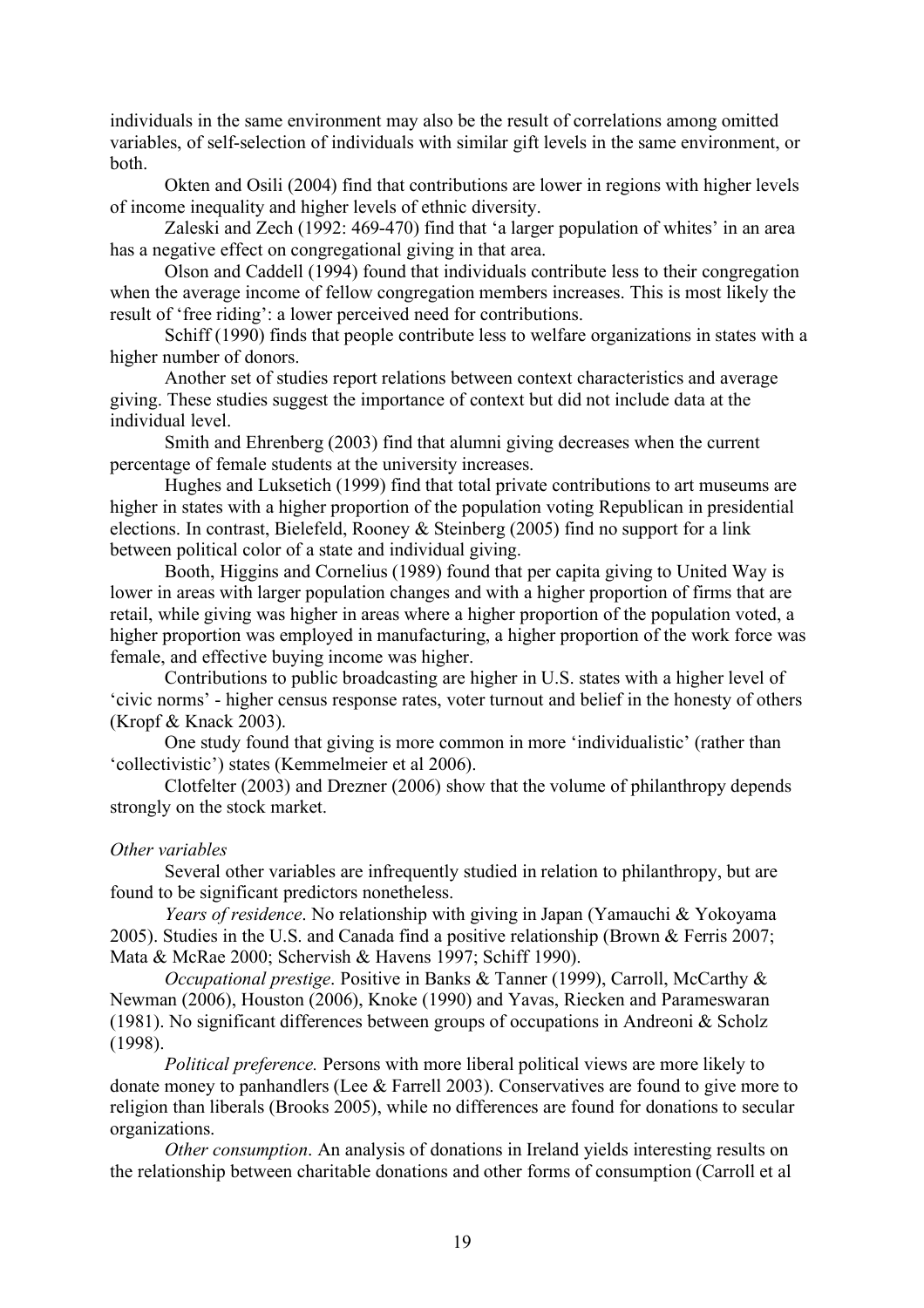2006). Households spending money on printed media and the arts are more likely to donate, while households spending money on tobacco are less likely to donate.

*Property value*. Not surprisingly, households owning a house with a larger number of rooms are more likely to be donors and donate more (Banks & Tanner 1999; Carroll et al 2006).

*Farming background*. Households living on a farm give less in Duncan (1999), but those owning an agricultural business give more in Smith, Kehoe and Cremer (1995).

*Needing care*. In Japan, households with members requiring care give more (Yamauchi & Yokoyama 2005).

*Fraternity/sorority membership*. Positive in Marr, Mullin and Siegfried (2005) and Bekkers (2007a).

*Locus of control*. Persons with an internal locus of control are more likely to engage in philanthropy and other formal helping behaviors (Amato 1985).

*Authoritarianism* as measured by the F-Scale is negatively related to formal helping behaviour (Amato 1985).

*Confidence in government* is negatively related to religious giving in the US (Brooks & Lewis 2001).

*Health.* People in better health donate more (Bekkers 2006b; Bekkers & De Graaf 2006).

#### *Limitations*

Knowledge on who gives what is of limited value to scholars who want to test theories on philanthropy and to fundraisers who wonder how they should design fundraising campaigns. The main problem is that knowledge on who gives what is descriptive in nature. It reveals relations between philanthropy and all kinds of characteristics of households and individuals, but it is difficult to show why these relations exist. There may be numerous reasons why characteristics like education or religion are related to philanthropy. Without further information on respondents and advanced statistical methods, it is rarely clear why the observed relations exist. An additional problem is that it is unclear to what extent self-reports on philanthropy are accurate. Experiments do not have these problems.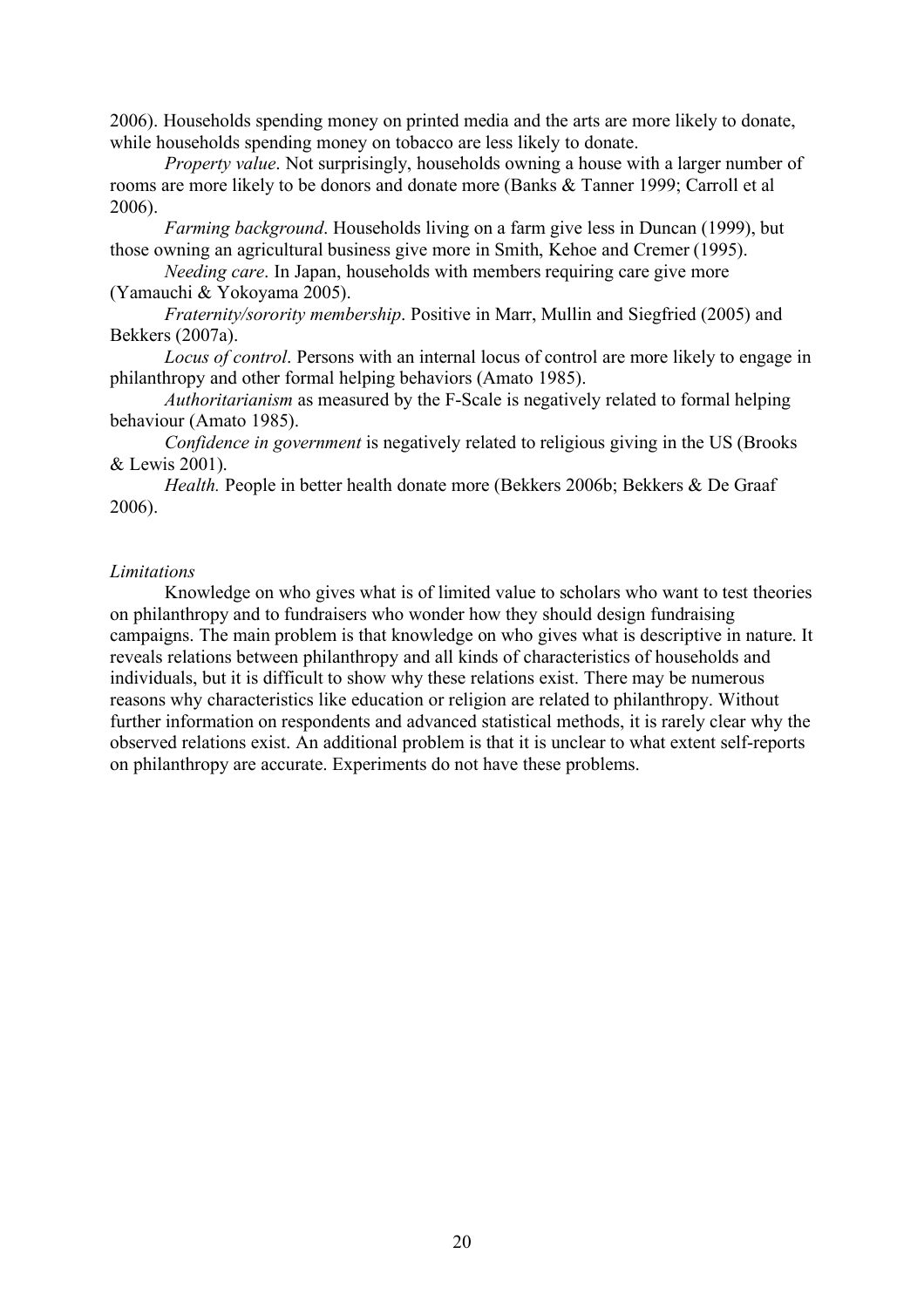# **Part 2. Why do people give?**

Experiments in economics, sociology, social psychology, biology and marketing have shown how situations can be created that encourage giving. The situations in these experiments are created by researchers, which allows for causal inferences about determinants of giving. From these experiments, we can draw conclusions about why people give. We reviewed this literature and identify eight mechanisms as the key mechanisms that have been studied as determinants of philanthropy. They are: (1) awareness of need; (2) solicitation; (3) costs and benefits; (4) altruism; (5) reputation; (6) psychological benefits; (7) values; (8) efficacy.

The order in which the eight mechanisms are presented below does not reflect the importance or causal strength of the mechanisms. Rather, the order corresponds to the chronological order in which they affect giving in the typical act of donation. In doing so, we follow previous reviews of social psychological studies on helping and altruism (Schroeder et al 1995; Schwartz 1975; Schwartz & Howard 1984), in which helping others has also been conceptualized as a series of consecutive decisions. For each mechanism, we present the main effect, as well as a list of moderating and mediating factors. Moderating factors are factors that weaken or strengthen the effect of the mechanism: conditions or personal characteristics that interact with the main effect.

# **1. Awareness of Need**

Awareness of need is a first prerequisite for philanthropy. People have to become aware of a need for support. The effects of need have been documented in field experiments from the mid 1960s onwards, most prominently by Leonard Berkowitz, Shalom Schwartz and colleagues (Berkowitz 1968; Berkowitz & Daniels 1964; Schwartz 1975). In these experiments a variety of helping behaviors were studied, including practical assistance, blood donation, organ donation, as well as donating money. Generally speaking, the degree of need for help is positively related to the likelihood that help will be given (Levitt & Kornhaber 1977; Schwartz, 1974; Staub & Baer 1974). One study specifically tested for effects of need on donations (Wagner & Wheeler 1969) and revealed that not objective need but subjective perceptions of need are crucial. An experimental study tested for effects of watching a telethon and found a positive effect on attitudes toward disabled people, but not on donations (Feldman & Feldman 1985). Survey studies reveal that more generous alumni perceive a higher need for contributions to their alma mater (Diamond & Kashyap 1997; Weerts & Ronca 2007) and that volunteers perceive a higher need for volunteers in their community (Unger 1991). A survey study on intentions to donate to international relief organizations also reveals a positive effect of need (Cheung & Chan 2000). A survey study on donations to panhandlers shows that perceived need is positively related to donations (Lee & Farrell 2003).

Experiments usually manipulate need by exposing participants to needy victims. Knowing a victim, however, also promotes giving to other victims to whom the individual is not exposed directly (Small & Simonsohn 2006). In focus groups, donors cite knowing a (potential) beneficiary as a motive for charitable contributions (Polonsky et al 2002; Radley & Kennedy 1995). Survey studies suggest that awareness of need is increased when people know potential beneficiaries of a charitable organization. People who have relatives suffering from a specific illness are more likely to give to charities fighting those illnesses (Bekkers & Meijer 2008; Burgoyne et al 2005; Wiepking 2006), though they may not give more on average (Smith et al 1995). A study in Norway showed that health charities fighting more common illnesses had higher numbers of members, and therefore received higher private contributions (Olsen & Eidem 2003). People knowing a beneficiary of United Way funds are more likely to donate to United Way (Pitts & Skelly 1984). People who have (had) 'a deeply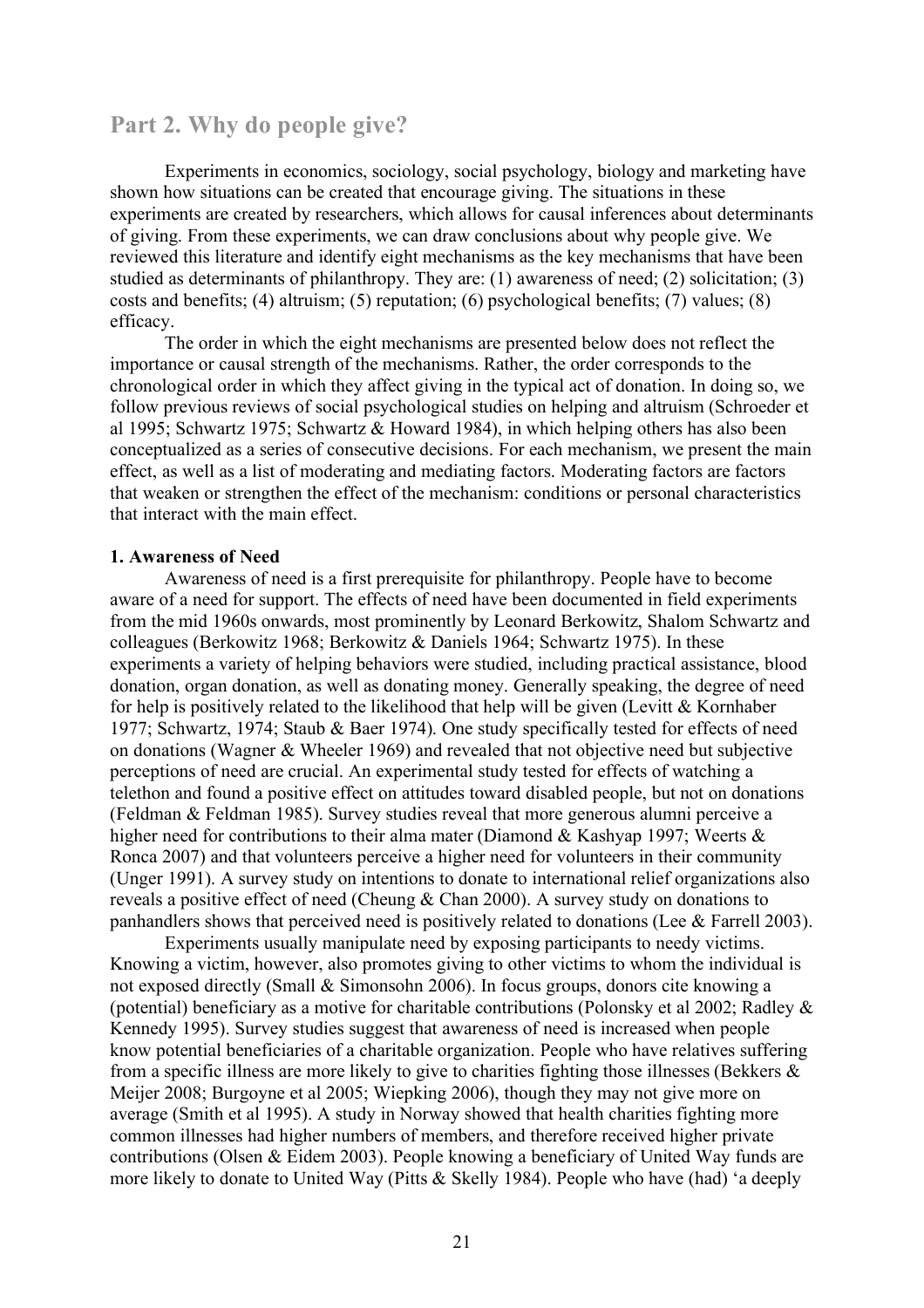loved pet animal' are more likely to prefer giving to animal welfare rather than other charitable causes (Bennett, 2003).

Awareness of need may also be increased by solicitors for charitable contributions informing potential donors about the needs of victims. One experimental study found that this technique increases the likelihood of making donations, but yields lower contributions among those making a donation (Dolinski et al 2005).

Awareness of need is facilitated by the (mass) media. Simon (1997) shows that more extended media coverage of an earthquake has a strong positive relationship with private contributions supporting those affected. In turn, the amount of attention the media pays attention to beneficiaries' needs depends on, among others, the number of beneficiaries (or those affected in the case of disasters), and the demographic and psychological distance between potential donors and beneficiaries (Adams 1986; Simon 1997). A survey study of donations to relief appeals – often advertised on television – reveals that the amount of time spent watching television is positively related to relief donations (Bennett & Kottasz 2000).

Early analyses of charitable donations reported on tax returns reveals that donations are higher in time periods (Schwartz 1970) and states with more poverty (Abrams & Schmitz 1984; Amos 1982), which suggests that donors respond to need with increased contributions. Recent studies (Bielefeld et al 2005; Gittell & Tebaldi 2006) do not uniformly support this conclusion. Schiff (1990) found that individuals in states with higher proportions of poor households give less to higher education and combined appeals, but more to lower education. Bielefeld, Rooney & Steinberg (2005) found that donations to causes other than religion were higher in areas with higher levels of income inequality, allegedly because of a higher need for charitable contributions in these areas.

It is likely that the awareness of need for support for a specific cause among the general public increases over time as charities working for the cause continue to exist. In a study of Spanish development aid organizations, it was found that older charities in the sector attracted more donations, because these organizations have a larger pool of volunteers available to them (Marcuello & Salas 2000; 2001). A study from the U.K., however, found no effect of organizational age on private contributions to overseas charities (Khanna et al 1995) though an effect of age on contributions to health, religion and social welfare organizations was found. A later study, found no effect of organizational age (Khanna & Sandler 2000). A first study in the U.S. found significant age effects on contributions received by organizations in the arts and culture sector, hospitals, and nonprofit organizations sponsoring scientific research (Weisbrod & Dominguez 1986). A later study, however, found negative effects of organizational age for higher education institutions and scientific research (Okten & Weisbrod 2000). A study from Canada found no effect of organizational age on contributions received by organizations (Callen 1994). A study in Singapore found positive age effects (Wong et al 1998). A study on health charities in Norway found a positive age effect (Olsen & Eidem 2003).

*Moderators.* The effect of need is often diminished by other factors. Moderators of the effect of need include: dependence of the beneficiary on the donor; social class; costs; social approval; perceptions of deservingness; acceptance (vs. denial) of responsibility; efficacy; framing; mood; religiosity; and political orientation.

Berkowitz (1968) found that need produces helping only when the beneficiary is dependent on help from the donor. In addition, social class differences were found. Working class boys tended to react to need only when they had received help earlier, especially from the same person. Middle class boys were not affected by help received. Thus, when victims are dependent upon potential helpers and these helpers adhere to a moral principle of care, need produces helping.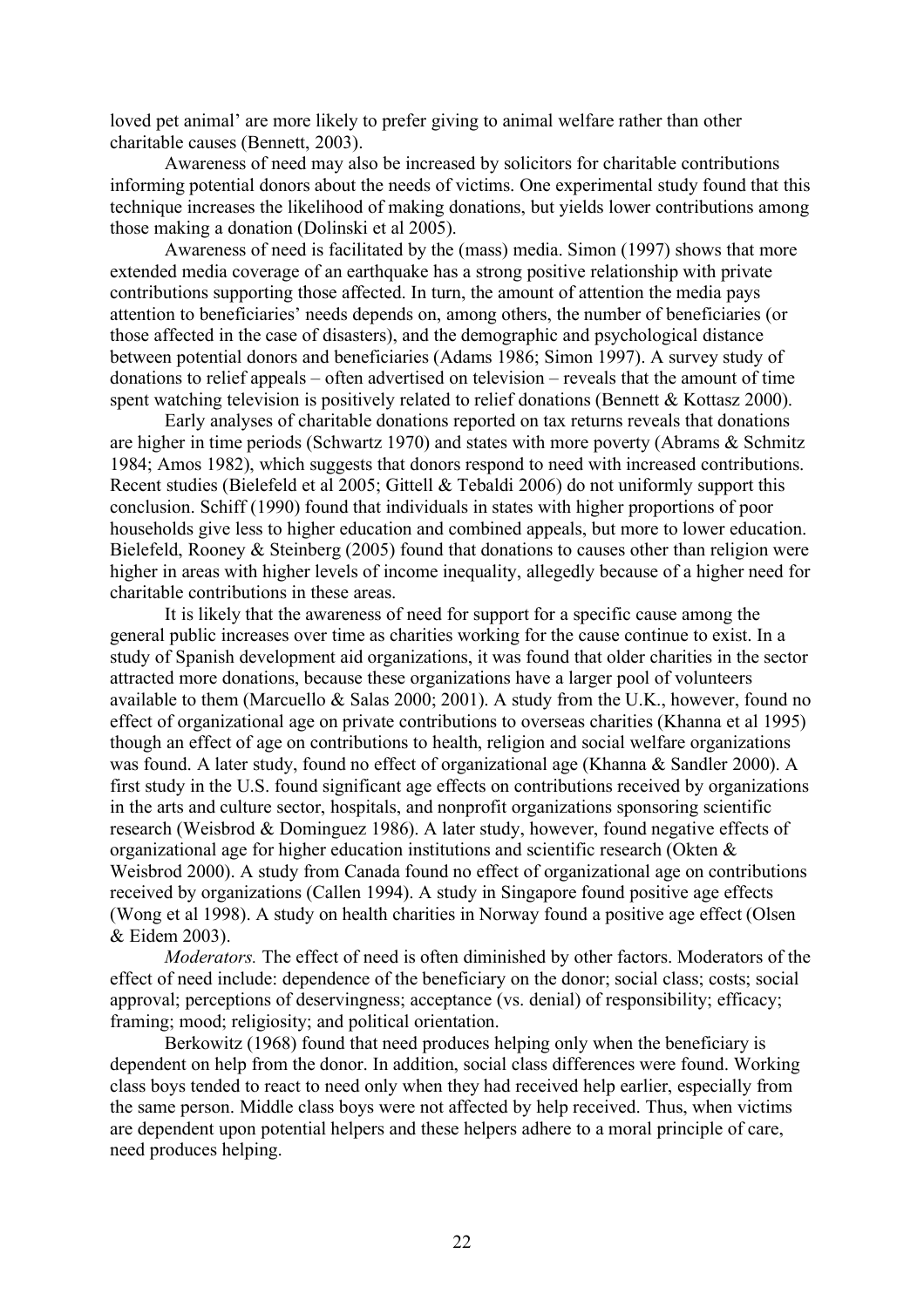Costs moderate the effect of need. When a larger need implies a higher cost, it does not increase helping behaviour (Piliavin & Piliavin 1972).

An experiment on volunteering revealed that the opportunity to gain social approval for helping promotes the effect of need (Fisher & Ackerman 1998).

Whether beneficiaries are perceived as deserving also moderates the effect of need (Miller 1977). When victims are perceived as causes of their own misfortune, potential donors may deny their responsibility for relieving the needs of the victim (Furnham 1995). E.g., people are less prepared to sponsor welfare recipients when they know the recipients are unwilling to engage in paid work (Fong 2007). Refusals to give to the homeless are often explained in these terms (Radley & Kennedy 1992), as are refusals to give to poverty relief in developing countries (Bennett & Kottasz 2000; Taormina et al 1988). Denial of responsibility is less likely to occur when the fate of victims is perceived as beyond people's control (Lerner & Simmons 1966), at least among politically liberal individuals (Skitka et al 2002). Survey data reveal that awareness of need is not associated with giving when potential donors attribute responsibility to government (Eschholz & Van Slyke 2002; Polonsky et al 2002; Radley & Kennedy 1992).

It should be noted that denial of responsibility is sometimes a consequence of not helping, rather than a cause. People are creative in finding post hoc excuses for not giving (Hibbert et al 2005). Ascription of responsibility is also a dispositional variable that determines people's motivation to engage in helping behaviour (Bennett 2003; Furnham 1995; Schwartz 1973; 1974). Denial of responsibility is related to the belief in a just world, the belief that people get what they deserve and deserve what they get (Appelbaum 2002; Furnham 1995; Lerner & Simmons 1966).

Econometric studies suggest that donors weigh the needs of distant others against the future needs of their own children. Parents give more to charities when their children are economically better off (Auten & Joulfaian 1996; Joulfaian 2004). They reduce giving to charities and increase bequests when their children's income is lower.

Framing the need for contributions by identifying a specific victim is more likely to result in willingness to contribute (Kogut & Ritov 2005a; 2005b) and actual donations than framing the need by providing statistical information on the number of victims (Small & Loewenstein 2003; Small et al 2007). Information about single victims is more vivid and more emotionally distressing than information about multiple unidentified victims (Kogut & Ritov 2005a; 2005b).

The display of need may backfire when the need is perceived as impossible to solve (Small et al 2007; Warren & Walker 1991; for further evidence on the interaction with efficacy, see below) or when a picture displaying needy recipients depresses the potential helper (Isen & Noonberg 1979). In face-to-face solicitations, a picture to illustrate need may make no difference at all (Thornton et al 1991). Finally, West and Brown (1975) found in an experiment with helping behaviour that severity of need did result in more giving when the victim was more attractive.

Finally, what constitutes need or whether a (group of) needy person(s) is also deserving of assistance is controversial. A participant in an Australian focus group study (Polonsky et al 2002) said: "What constitutes a need to one person is not to another." Persons from different religious backgrounds (Will & Cochron 1995) and with different political preferences (Skitka et al 2002) may evaluate the same objective situation differently.

The result of these moderating factors is that the overall effect of need on giving is small. It may well be that instead of the most needy, those with the best marketers receive the highest contributions (Polonsky et al 2002). Thus, it is the awareness of need that is related to giving rather than the objective need. As Milofsky and Blades (1991) point out, the largest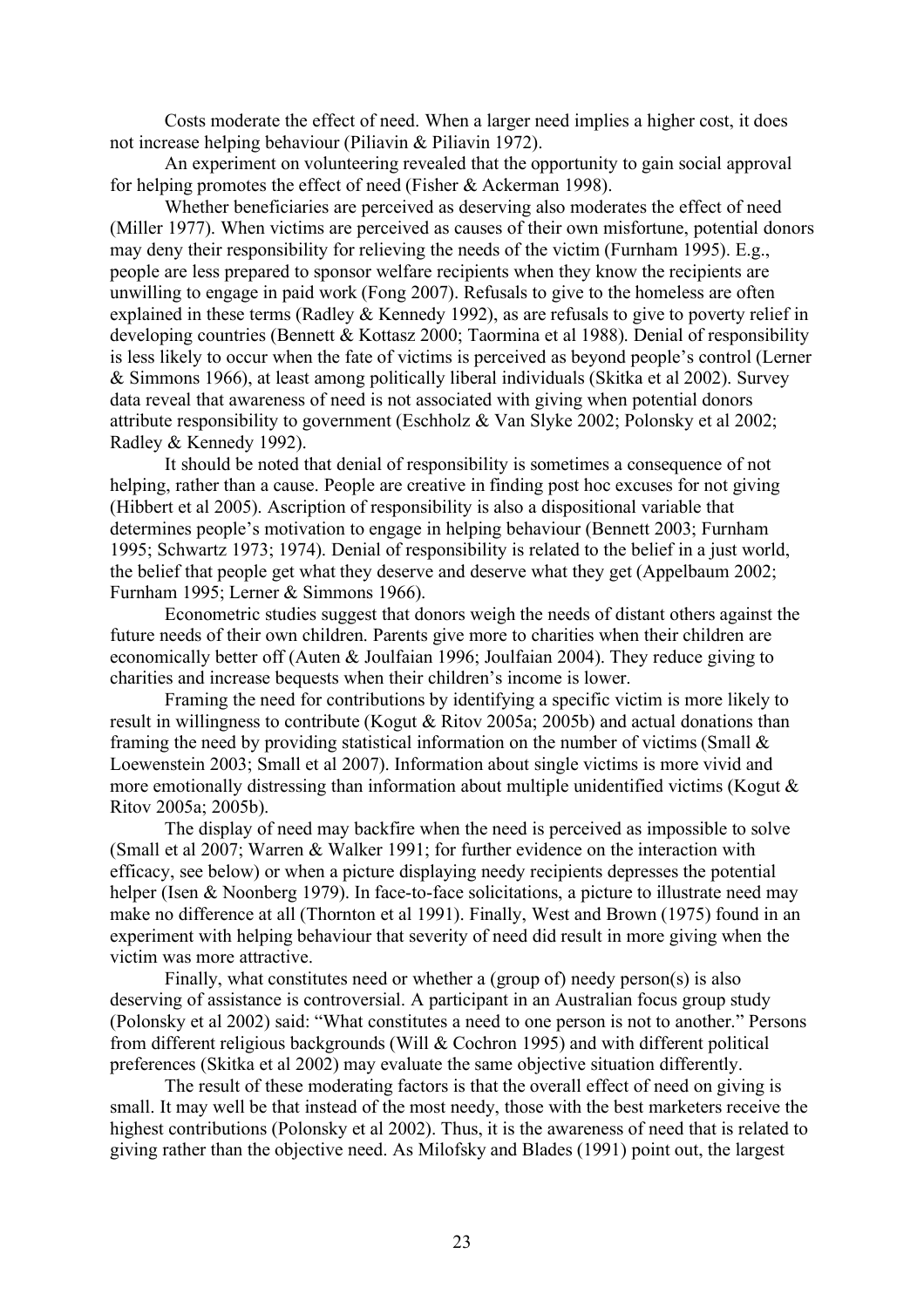health charities in the US include organizations for rare diseases like muscular dystrophy (affecting only 6 children in 100,000) and cystic fibrosis (affecting 20 in 100,000).

# **2. Solicitation**

A large majority of all donation acts occurs in response to a solicitation. Bryant, Slaughter, Kang and Tax (2003) find that 85% of donation acts among respondents in the 1996 Independent Sector survey on Giving and Volunteering in the preceding are following a solicitation for a contribution. Bekkers (2005b) finds that 86% of the donation acts in two weeks preceding the 2002 Giving in the Netherlands Panel Survey are following a solicitation. The evidence from these cross-sectional studies that solicitations greatly enhance the likelihood of donations is complemented by the earlier finding in an experiment showing that actively soliciting contributions rather than passively presenting an opportunity to give increases the likelihood that people donate (Lindskold et al 1977). The implication is that the more opportunities to give people encounter, the more likely they are to give. Survey studies usually find that receiving a higher number of solicitations for charitable contributions is associated with increased philanthropic activity (Bekkers 2005b; Lee & Farrell 2003; Schlegelmilch et al 1997b; Simmons & Emanuele 2004; Tiehen 2001), although two studies did not find such an association (Marx 2000; Sokolowski 1996).

This does not imply that fundraising organizations should mindlessly increase the number of individuals receiving their appeals. A survey study of alumni donations revealed that higher education institutions soliciting contributions from a larger proportion of their alumni receive lower average contributions (Leslie & Ramey 1988). This finding may reflect strongly decreasing marginal utility of the number of persons solicited. In addition, charitable organizations should take care not to overburden their donors with solicitations. Increasing the number of solicitations may produce 'donor fatigue' and may lower the average contribution (Van Diepen et al 2006). Taking a life time value perspective, the number of solicitations may even be reduced by optimizing the search for more responsive targets (Piersma & Jonker 2004).

It is not surprising that larger donors receive more solicitations per year for charitable contributions (Bekkers 2005b; Van Diepen et al 2006). This is not only because solicitations yield contributions, but also because responding to solicitations for contributions attracts new solicitations: 'Once on the list of usual suspects, I'm likely to stay there' (Putnam 2000). Due to increasing numbers of solicitations for charitable contributions, the standard response is to reject an appeal, except for older people who tend to take appeal letters more serious and hence more often respond to them (Diamond & Noble 2001; Wiepking 2006). As a result, it is not surprising that small modifications of direct mail appeals do not easily affect giving (Katzev 1995). Even in single encounters that are unlikely to result in a long term involvement with a charity, people try to avoid being solicited for contributions (Pancer et al 1979).

*Moderators.* Obviously, not all types of solicitations are equally effective. Ingredients of the most effective solicitations are discussed below under the other mechanisms. In addition, some types of people may be more compliant with requests for charitable contributions than others. Finally, one remarkable study tested whether monetary compensation for solicitations affects the likelihood of success (Gneezy & List 2006). One group of solicitors were paid 100% more for going door to door than another group. The result was that an initially positive effect of overpayment waned after a few hours.

# **3. (a) Costs**

Obviously, giving money costs money. When the costs of a donation are lowered, giving increases (Bekkers 2005d; Eckel & Grossman 2004; Eckel & Grossman 2003; Karlan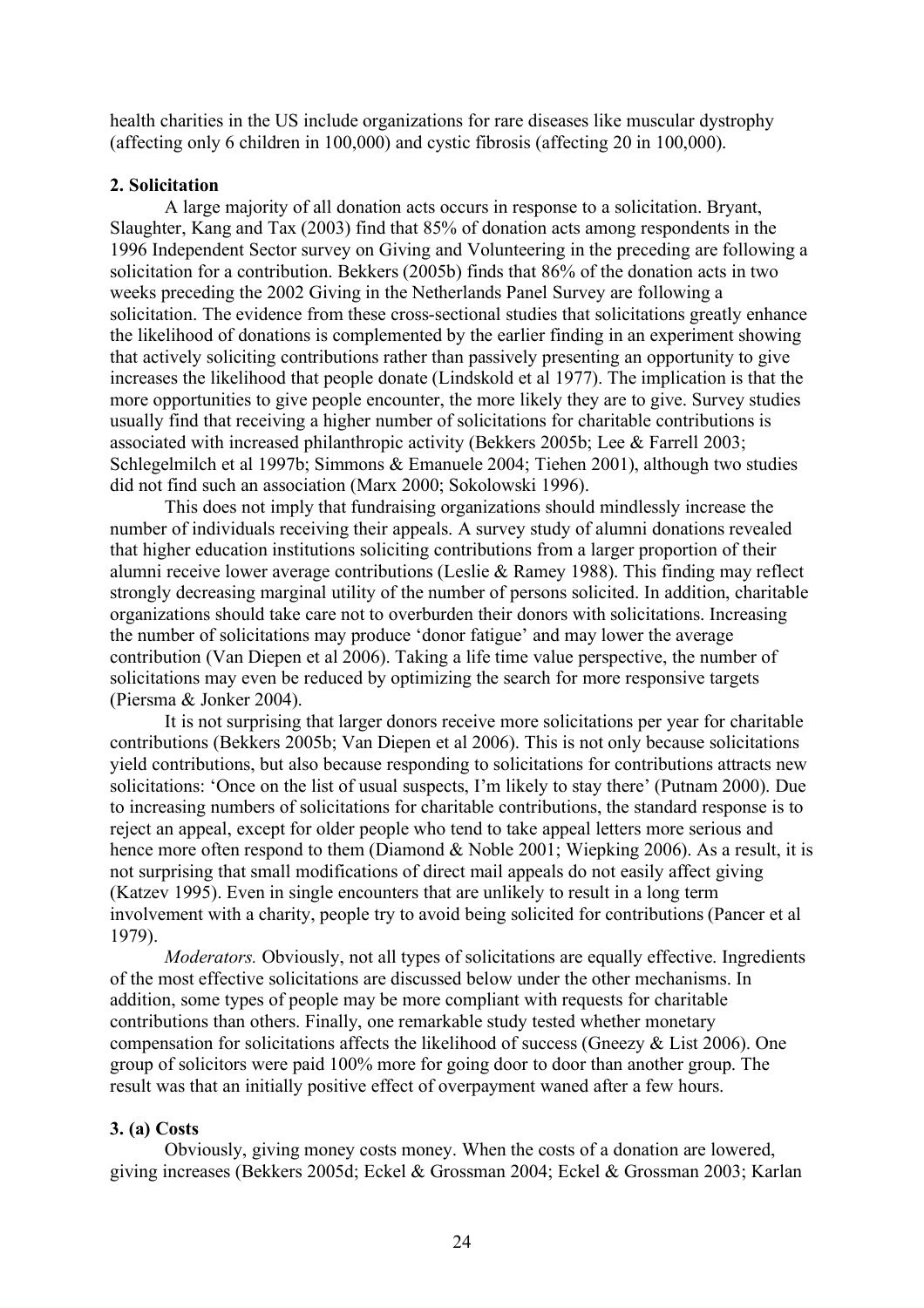& List 2006). This is not to say that philanthropy is motivated by material self-gain: because "donors will always be better off not making a donation" (Sargeant & Jay 2004: 100). Studies of hypothetical giving also show that requests for larger donations are less likely to be honoured (Andreoni & Miller 2002; Bekkers 2004). Increasing the amount requested may increase the amount donated if the amount requested is not perceived as excessive (Doob  $\&$ McLaughlin 1989). However, one study found that a request for a 'generous contribution' rather than a specific amount decreases the likelihood that a gift will be made in door-to-door solicitations (Weyant & Smith 1987). Desmet (1999) found a positive effect of asking for more on average donations in a direct mail campaign among irregular donors, but not among regular donors. In addition, higher donations were offset by a lower response rate. Similar findings are reported by Fraser, Hite and Sauer (1988). In another study, a higher reference point contribution increased the amount donated, but did not decrease the likelihood of making a contribution (Alpizar et al 2007).

Economists have studied the empirical effects of the price of giving on philanthropy using survey data and tax files in many papers since the 1970s. A large number of studies have estimated the effects of tax price on philanthropy (Abrams & Schmitz 1978; 1984; Andreoni 1993; Andreoni & Payne 2003; Auten et al 1992; Auten et al 2002; Barrett 1991; Barrett et al 1997; Boskin & Feldstein 1977; Brooks 2003c; Brown & Lankford 1992; Choe & Jeong 1993; Chua & Wong 1999; Daneshvary & Luksetich 1997; Duncan 2004; Eaton 2001; Feenberg 1987; Feldman 2007; Feldstein 1975a; 1975b; Feldstein & Taylor 1976; Glenday et al 1986; Greenwood 1993; Hood et al 1977; Jones & Posnett 1991a; 1991b; Khanna et al 1995; Khanna & Sandler 2000; Kingma 1989; Lankford & Wyckoff 1991; Long 2000; McClelland & Kokoski 1994; O'Neill et al 1996; Park & Park 2004; Randoph 1995; Reece 1979; Reece & Zieschang 1985; 1989; Ricketts & Westfall 1993; Robinson 1990; Schiff 1985; 1990; Simmons & Emanuele 2004; Slemrod 1989; Steinberg 1985; Steinberg 1991; Taussig 1967). We do not review these papers here in detail, as reviews of these studies are already given in Steinberg (1990), Simmons & Emanuele (2004), and Peloza and Steel (2005). The latter paper provides a meta-analysis, showing that estimates of the price effect are generally negative, but vary widely between studies, depending on the scope of the sample and the statistical methods used. More recent estimates of price effects, based on econometric models developed for the analysis of panel data, tend to be lower than estimates from earlier studies (McClelland 2002). The most recent study reached the conclusion that changes in the tax deduction for charitable contributions have a large, persistent price effect between -0.79 and -1.26 and a smaller transitory price effect between -0.40 and -0.61 (Auten et al 2002). Tax benefits appear to be the most important motive for payroll giving in the UK (Romney-Alexander 2002). When employers match charitable contributions of their employees, they give more (Okunade & Berl 1997).

The costs of a donation sometimes involve more than just money. A survey study found that people who perceive fewer obstacles to give are more likely to give (Smith  $\&$ McSweeney 2007). Physical discomfort also discourages philanthropy. People are more likely to donate money to a charity when weather conditions are better. One study found a sizeable positive effect of temperature on giving to the Salvation Army in the period between Thanksgiving and Christmas (Jiobu & Knowles 1974). However, an experimental study of donations in church found no effect of sunshine (Soetevent 2005). Survey studies of the timing of donations in the United Kingdom (Banks & Tanner 1999; Pharoah & Tanner 1997) and Ireland (Carroll et al 2006) reveal that December is by far the most generous month of the year. In the second quarter of the year U.K. households are more likely to give but do not give higher amounts (Pharoah & Tanner 1997).

*Moderators.* Price effects depend on national context, characteristics of recipient organizations, personal characteristics and the perception of costs by donors.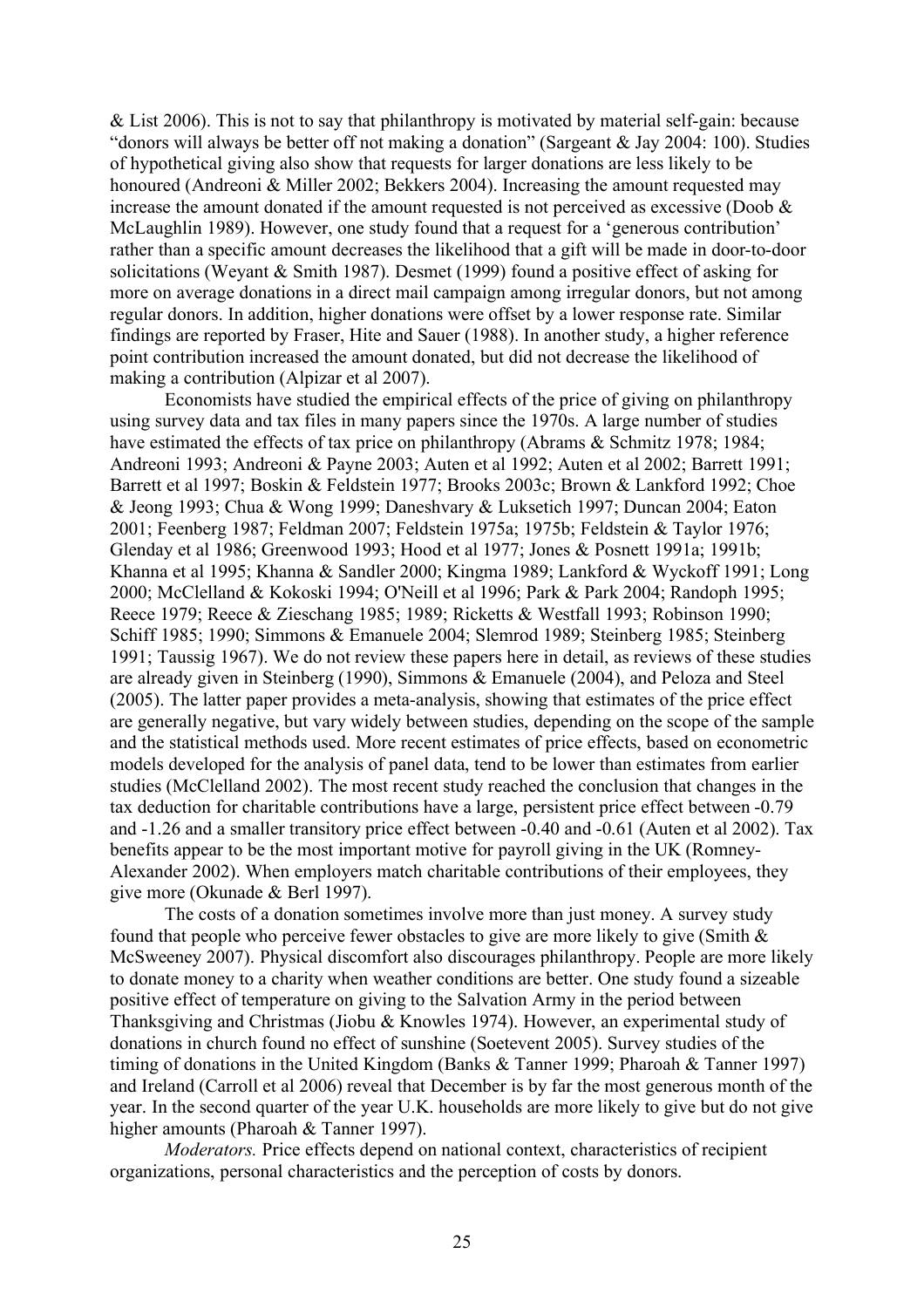There are substantial differences between countries in the price of giving as well as in the price effect. Wong, Chua and Vassoo (1998) find much stronger price effects for donations in Singapore (varying from -2.0 to –5.5) than commonly found in U.S. studies; Wu, Huang and Kao (2004) find price effects ranging from  $-2.2$  to  $-3.3$  in Taiwan. However, UK residents seem to be less responsive to tax incentives (Jones & Posnett 1991a; 1991b). In addition, there are also large differences in the extent that people choose to itemize their gifts. For example, in the Netherlands, religious groups use tax deductions extensively (Wiepking forthcoming). But those religiously affiliated in Canada itemize rarely (Kitchen 1992). Nonitemizers are less sensitive to changes in tax price (Duquette 1999; Eaton 2001). One reason may be that they don't know about the deduction (McGregor-Lowndes et al 2006). Obviously, if households do not know about the possibility of deducing donations from their tax income, they are unlikely to respond to tax incentives. In such cases, publicizing favourable tax treatment of charitable contributions is likely to increase the donor pool and/or the amount contributed (Boatright et al 2006).

Different studies find different price effects for different types of organizations. Widely different estimates are reported by Schiff (1990). Religious donations appear less price sensitive than donations to non-religious organizations in three studies (Feldstein 1975b; McClelland & Kokoski 1994; Taussig 1967) but more price sensitive in another (Reece 1979). Price effects on donations to international relief and development organizations appear to be larger than on donations to other organizations (Ribar & Wilhelm 1995).

Personal characteristics moderating the price effect include marriage and income. Married males are found to be more sensitive to the price of giving than married females (Andreoni et al 2003). Price effects usually increase with income (Auten et al 1992; Duquette 1999; Feldstein & Taylor 1976; O'Neill et al 1996; Robinson 1990); some studies find that among the highest income groups price effects decline again (Boskin & Feldstein 1977; Feldstein 1975a; Taussig 1967). A study of philanthropy in Singapore found that the tax price effect declined with education (Chua & Wong 1999).

It makes a difference how price reductions are framed: when price reductions are presented as rebates - 'when you give  $\epsilon$ 1, you pay only  $\epsilon$ 0.50' - they are less effective than when presented as matches - 'when you give  $\epsilon$ 1, we'll add another  $\epsilon$ 1'; (Bekkers 2005d; Eckel & Grossman 2004; Eckel & Grossman 2003). However, other studies cast doubt on the generality (Fraser & Hite 1989) and validity (Davis et al 2005) of the framing effect.

That the subjective perception of costs is important also becomes apparent from the 'low ball-effect'. The low ball technique refers to the practice of revealing hidden costs after people have expressed willingness to comply with a request (Cialdini et al 1978). For instance, people are first asked to donate a small amount (they are thrown the low ball), for example a donation to a museum of \$0.75. After they have agreed to do so, an additional amount is requested, for example \$0.25 for the museums children's program (Brownstein  $\&$ Katzev 1985).

Another set of findings illustrating that it matters how costs are perceived concern the 'door-in-the-face effect'. This effect refers to the observation that people are more likely to comply with a request after they received a more sizeable request that they find unacceptable. Compared to the first, excessive request, the second appears as a small concession (Abrahams & Bell 1994; Cialdini et al 1975; Reingen 1978). In a study by Brownstein and Katzev (1985), visitors to a museum were asked to donate \$1 'to cover reduced funding'. In a control group, 73% did so; in an experimental group that first received a request to donate \$5, 87% did so (though this difference is not statistically significant, pp. 570-571). Fundraisers who want to use this technique should be aware that the first request should be perceived as legitimate. If not, a boomerang effect may occur (Schwarzwald et al 1979). The Door-in-the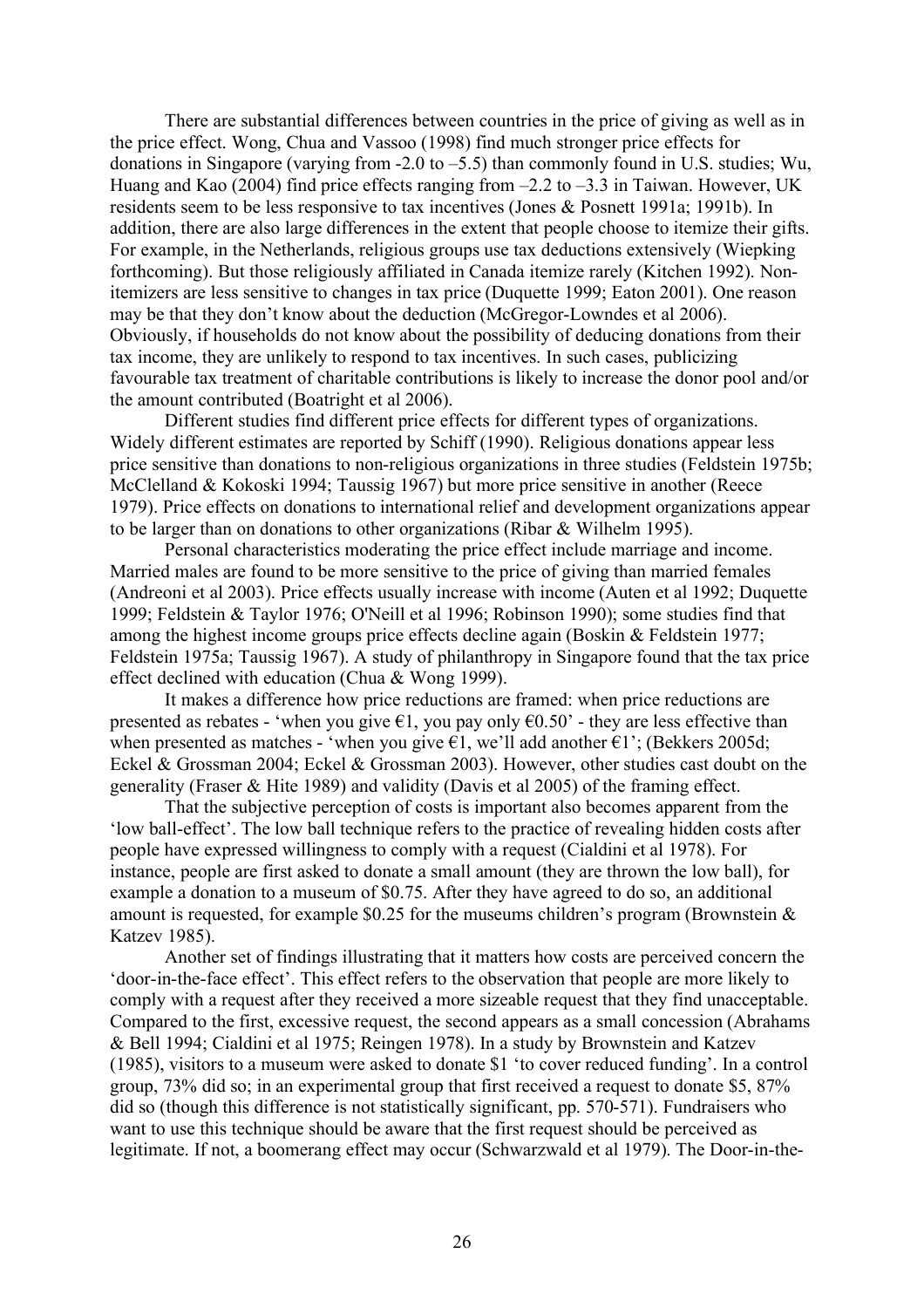face effect can be enhanced by having a person make the request whose approval the potential donor finds more important (Williams & Williams 1989).

# **3. (b) Benefits**

Occasionally, donations to charitable organizations buy services or other selective incentives. For instance, when donors to universities, museums or symphony orchestras get access to exclusive dinners, meetings or special concerts. These donations may be characterized as exchange, when they are rooted in part in consumption motives. Offering access to exclusive services in exchange for contributions brings giving closer to buying. Alumni are more generous after graduation if their university spent more on them (Baade & Sundberg 1996a; 1996b; Harrison et al 1995). A study of donations to the opera found that such fringe benefits increase contributions (Buraschi & Cornelli 2002). When these fringe benefits are matched to selected categories of gifts, giving is pushed up even more (Andreoni & Petrie 2004). Lotteries constitute another type of material benefits for donations, which increase the number of donors (but not the amount donated per donor) in fundraising campaigns (Landry et al 2006). Offering material benefits may also provide donors with an excuse for a donation in cases where they are withheld by a norm of self-interest (Miller 1999). A survey study of charitable gifts and lotteries in Canada reveals that the two behaviors are complements, not substitutes (Apinunmahakul & Devlin 2004). Analysis of donations as reported on tax forms suggests that on the whole, philanthropic contributions seem to depend less strongly on direct benefits than on indirect benefits and value orientations (Amos 1982).

A popular belief among fundraisers is that including a gift in a direct-mail package increases donations. However, there is no strong foundation for this belief in the empirical studies we reviewed. We found four papers testing whether a gift increases donations (Alpizar et al 2007; Chen et al 2006; Edlund et al 2007; Harris et al 1973), with different results. Alpizar et al. find that gifts increase the likelihood of contributions to a natural park in Costa Rica. However, the gift reduced the amount contributed among donors. Edlund, Sagarin and Johnson (2007) found that participants who were offered a bottle of water purchased more raffle tickets for an alumni association, especially those who had a stonger 'belief in a just world'. Harris et al. (1973) conducted a series of three experiments offering a cookie to prospective donors, and found a positive effect of a gift in only one experiment. Chen et al. (2006) conducted an online fundraising campaign offering premiums (mouse pads, book lights and CD cases) but found no effect.

Having profited personally from services from a nonprofit organization seems to enhance the probability of subsequent donations, although the evidence is rather thin (Marr et al 2005; Schervish & Havens 2002). Clotfelter (2003) finds that those who are related to former alumni tend to give more to private colleges and universities.

The effect of benefits may partly explain why congregational giving declines when congregation size increases. In larger congregations the likelihood of having direct personal access to clergy is much lower (Davidson & Pyle 1994; Olson & Caddell 1994; Stonebraker 2003; Sullivan 1985; Zaleski & Zech 1992; 1994; Zaleski et al 1994). However, giving may also be lower in larger groups because of free rider-effects (Kropf & Knack 2003; Olson & Caddell 1994; Olson 1965), because of a lower level of commitment to the group (Finke et al 2006; Knoke 1981), or because of a lower level of social pressure (see below). In Presbyterian churches, however, giving increases with congregation size (Lunn et al 2001). Interestingly, the authors explained this finding as the result of 'increased ministerial services'.

There is a danger in offering material benefits for charitable contributions. When people receive material benefits for helpfulness, they tend to undermine self-attributions of helpfulness (Zuckerman et al 1979), which reduces the effect of prosocial self-attributions on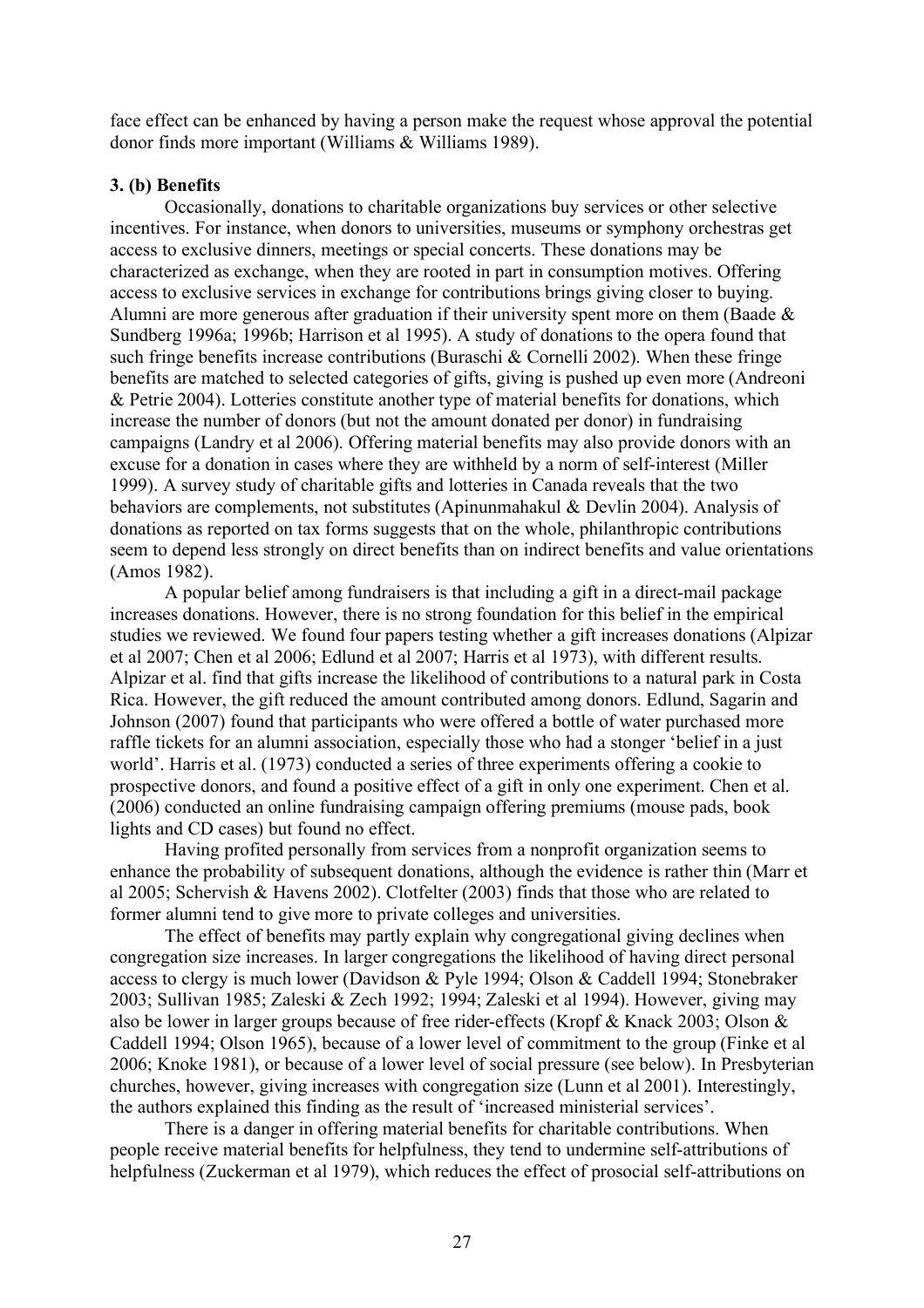future helpfulness. Fringe benefits change the decision into an exchange (do I get value for money?). Gruber (2004) finds that subsidies for religious contributions reduce church attendance. Eckel and Grossman (2000) find that participants in a dictator game experiment who are recruited through flyers telling they could earn money are less generous and less strongly motivated by non-monetary factors than participants recruited in class. Meier (forthcoming) found that removing a subsidy for private contributions to a Swiss university fund reduced such contributions in consecutive years. This may be taken as evidence of a 'crowding out' effect of subsidies on intrinsic motivation. Another study, however, provides evidence of 'crowding in': Bekkers (2005d) studied the effect of an incidental subsidy for contributions to health charities on subsequent contributions to Tsunami victims and found a slightly positive effect.

Not only the donor's self-image may be affected by entering the domain of exchange, also the nonprofit organization's image. Charities offering products for sale in catalogues face lower contributions (Desmet 1998).

In many cases, charitable donations do not provide immediate material benefits to oneself, but do provide benefits to individuals known to the donor or a group of which the donor is a member (Sargeant & Woodliffe 2005; Schervish & Havens 2002; Tam Cho 2002). Examples are donations to the local hospital and one's church. Such contributions will be recognized by fellow community members, and may be explained by reference to the mechanism of reputation discussed below. In addition, individuals may perceive their donations as fair contributions that will maintain services that they may use at some later point in time. For instance, donors may perceive donations to medical research as a means of relieving their own future health needs (Burgoyne et al 2005).

#### **4. Altruism**

An obvious reason why individuals may contribute money to charities is because they care about the organization's output (e.g., services rendered to recipients). Economists have labelled this motive 'altruism' (Andreoni 2006b). Purely altruistic motivation (in the economic sense) would lead individuals who learn about an increase in contributions by others with \$1 to reduce their own contribution with \$1. This is called a 'crowding out' effect. Numerous studies in economics have sought to estimate the magnitude of crowding out; a landmark study is that of Kingma (1989). Results of empirical studies testing for crowding out effects show that crowing out may exist, but is often less than perfect: a \$1 dollar increase in governmental spending decreases private giving with less than \$1. Some studies find no crowding out effect at all (Brooks 1999; Kropf & Knack 2003; Marcuello & Salas 2001; Reece 1979) and some studies even find crowding in-effects (Brooks 2003c; Diamond 1999; Hughes & Luksetich 1999; Khanna et al 1995; Khanna & Sandler 2000; Okten & Weisbrod 2000; Schiff 1985; 1990). One study found that increased government support was correlated with a higher number of donors but with lower average private contributions (Brooks 2003a). Theoretically, the often less than perfect crowding out implies that other and perhaps more powerful things besides altruism motivate donations. From the behaviour of donors we can infer that they do not care so much about the public benefits generated by that their contributions. The private benefits, or selective incentives (Olson 1965) for contributions dominate altruistic motives. Hence, donors may be called 'impure altruists' (Andreoni 1989; 1990; Kingma 1989). In practice, the findings imply that "a severe cut in government funding to non-profit organizations is not likely, on average, to be made up by donations from private donors" (Payne 1998: 338).

*Moderators.* Crowding out effects vary with the sector receiving donations; the level of benefits provided by nonprofit organizations to donors; fundraising activities by nonprofit organizations; the amount of information among donors on contributions of others; beliefs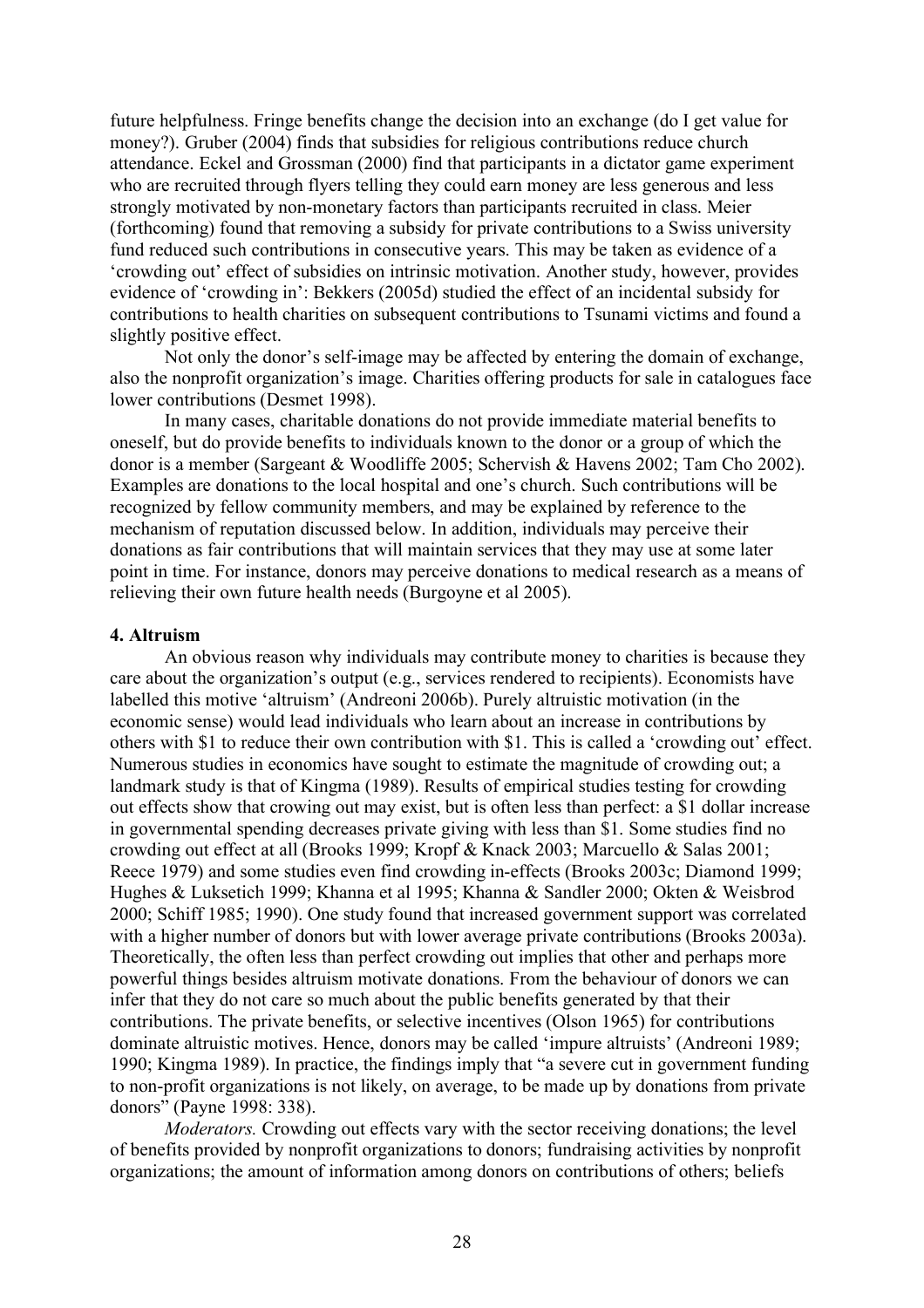about changes in contributions by others; the size of contributions of others; benign thoughts among donors; characteristics of donors; and the research design used to obtain data.

Crowding out estimates appear to be stronger in the human services sector with a number of studies finding considerable crowding out (Amos 1982; Ferris & West 2003; Hungerman 2005; Payne 1998; Schiff 1990), though other studies find smaller or no crowding out effects (Brooks 2002; Lindsey & Steinberg 1990; Long 2000; Reece 1979; Steinberg 1985). One study from the U.K. found slight crowding in (Posnett & Sandler 1989). Bielefeld, Rooney & Steinberg (2005) find that higher state social service spending is associated with a lower likelihood of households donating, but find no link with the amount contributed. For organizations in the health sector several studies find some crowding out (Brooks 2000a; Khanna et al 1995). State funding for research has been found to crowd in private contributions (Connolly 1997). Results for nonprofit organizations in the arts and culture sector have been mixed (Brooks 1999; Brooks 2000a; Hughes & Luksetich 1999).

The net effect of a change in contributions from third parties depends on the reaction by the nonprofit organization. One potential reaction is to reduce fundraising efforts (Andreoni & Payne 2003). Another potential reaction is to increase the number or quality of services rendered to donors. A study of American theatres revealed that government funding at both the state and federal level had a crowding in-effect on private contributions (Borgonovi 2006), a finding potentially caused by the provision of more or better services paid for by government grants.

If the nonprofit organization publicizes donations received, donors may react in several ways. If the need for contributions is perceived as lower because of the increase in contributions by others, donors may lower their own contribution. This tendency, however, may be offset by the quality signal sent out by the donations of others. If high status individuals made a contribution, donors may take that contribution as a signal that the charity is of a good quality, enhancing the organizations' perceived trustworthiness and efficacy.

Contributions by others may have decreasing marginal utility: studies of American theatres (Borgonovi 2006) and symphony orchestras (Brooks 2000b) reveal that small increases in public funding have a stronger crowding-in effect than large increases.

The effect of a third party contribution also depends on the information about the third party contribution given to individuals. In many cases, donors do not know about changes in the contributions of others (Horne et al 2005). In most cases when government grants are announced, it is unclear to individuals that the grants are financed with taxes ultimately paid by citizens themselves. When this is made clear to individuals, third party contributions crowd out individual contributions (Eckel et al 2005).

The weight of altruistic concerns increases with benign thoughts. People are more generous after they have spent some time thinking about their own death (Jonas et al 2002), about an act of forgiveness (Karremans et al 2005), or about things in life for which they are grateful (Soetevent 2005).

The weight of altruistic concerns decreases with group size. In a large economy, individual contributions have little impact on the provision of public goods. Because most philanthropic organizations raise funds from a large audience, altruism is likely to be only a minor force (Ribar & Wilhelm 2002).

One characteristic of donors examined as a moderator of crowding out effects is income. Altruism seems to decrease with income until \$100,000, after which it increases (Andreoni 1990).

Laboratory experiments usually find larger crowd-out estimates than studies using survey or tax data (Andreoni 1993; Vesterlund 2006).

# **5. Reputation**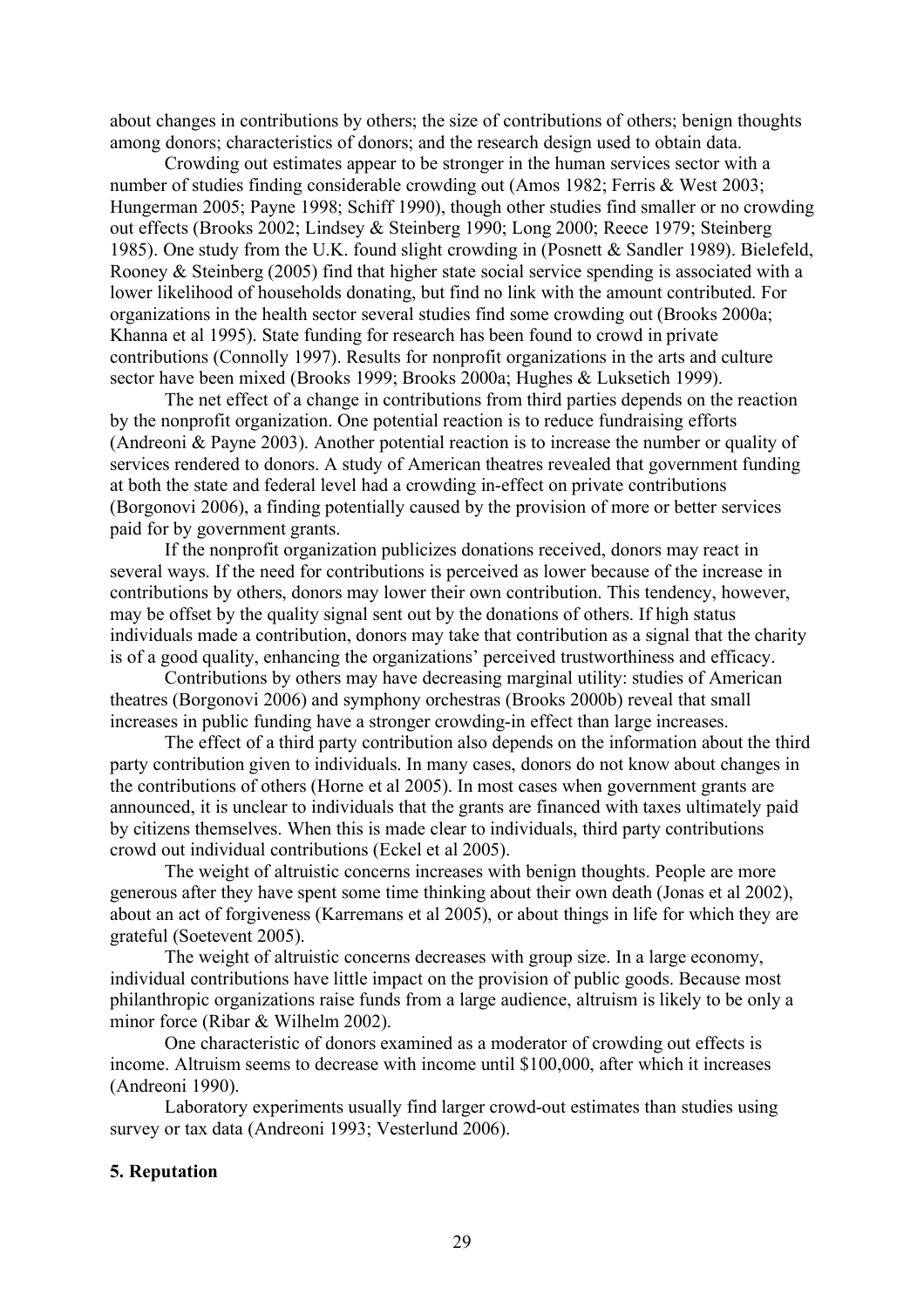Reputation refers to one's social standing. Giving is viewed as a positive thing to do (CAF 2005; Horne 2003; Muehleman et al 1976), especially when giving reduces inequality (Brickman & Bryan 1975), and when giving is less costly, recipients are not to blame, and is more effective (Horne 2003). Thus, people who give to charitable causes are held in high regard by their peers (Muehleman et al 1976). They receive recognition and approval from others. Laboratory experiments with abstract public goods games reveal that individuals are willing to incur costs to recognize generous contributions (Clark 2002). Conversely, not giving damages ones reputation. This is especially true when donations are announced in public or when they are directly observable (Alpizar et al 2007; Barclay 2004; Bateson et al 2006; Bereczkei et al 2007; Harris et al 1975; Hoffman et al 1996; Long 1976; Satow 1975; Soetevent 2005). When given the choice, people generally prefer their donations to be known by others (Andreoni & Petrie 2004). Thus, face-to-face solicitations are more effective than solicitations made over the telephone (Brockner et al 1984), and giving people the option of donating money in an envelope rather than having them hand over the money reduces donations (Hoffman et al 1996; Thornton et al 1991). Gaining reputation for donations has been facilitated recently with the advent of ribbons (e.g., pink) and wristbands (e.g., yellow); a practice conceptualised as 'conspicious compassion' (Grace & Griffin 2006; West 2004) with an eye to the classic study of Veblen (1899).

To some extent, the effect of being watched may be physical in nature. One study found that solicitors in a door-to-door fundraising campaign who looked potential donors in the eye raised more money than solicitors who looked at the collecting tin (Bull & Gibson-Robinson 1981). Cues of being watched need not even be consciously perceived: stylized eyes spots also have a positive effect on donations (Haley & Fessler 2005).

Recognition may be given by persons who are not physically present. Merely knowing that one's contribution is perceived by others may be enough to motivate people to give. In a study determining factors that influence giving during a telethon, Silverman *et al.* (1984) found that viewers were most likely to give at the times when the names of pledging donors were shown on the screen. Because larger groups are often more anonymous, it may be that incidence and level of donations decrease when group sizes increases in bars and school classes (Wiesenthal et al 1983). Survey studies have consistently found a negative relation between the size of congregations and religious contributions (Davidson & Pyle 1994; Hungerman 2005; Olson & Caddell 1994; Stonebraker 2003; Zaleski & Zech 1994; Zaleski et al 1994). While donors often deny the importance of social pressure (Polonsky et al 2002), survey studies have found that donations are rather strongly related to measures of social pressure (Bekkers & Schuyt 2005; Mathur 1996; Pitts & Skelly 1984; Smith & McSweeney 2007).

*Moderators.* The effect of approval on giving increases with the value of that approval. The value of approval depends on liking of the solicitor, group size, social norms and social status of the donor and solicitor.

Social pressure has a more pronounced effect when third parties with whom the potential donor has a stronger social bond (a 'strong tie') are able to observe the act of giving. When a complete stranger can observe giving, there is less social pressure than when a friend or family member is present. Social pressure is especially strong when a strong tie makes a request for a donation. A survey study on giving intentions showed that solicitations by persons at a closer social distance are more likely to be honoured (Bekkers 2004). Evidence on the impact of relationship strength on donations from surveys is mixed. While Sokolowski (1996) found that being asked to contribute by a significant other does not increase the total amount donated, Schervish and Havens (1997) find that people who are asked to give by a relative or a friend donate a larger percentage of their income. Booth, Higgins and Cornelius (1989) find that per capita United Way contributions are higher in communities with stable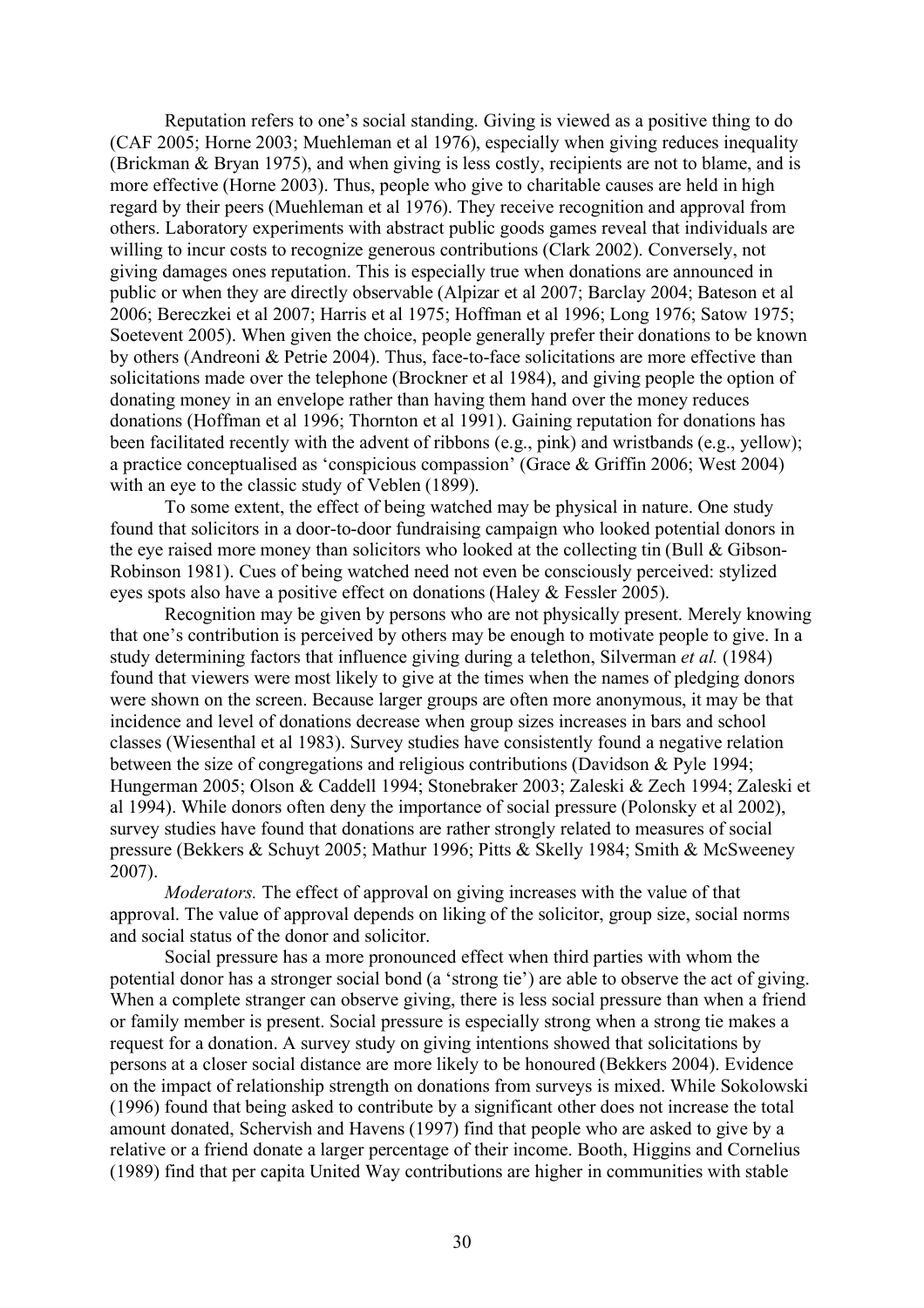populations and higher voter turnout. Not giving in social contexts where peers value giving and are important in daily life would not only endanger one's reputation, but also the relationship with these peers.

The value of approval increases with liking of the solicitor. One way to increase liking is through similarity (Byrne 1971). Requests by similar persons are more likely to be honoured because we like them better. Field experiments on helping behaviour have found similarity effects for religion (Yinon & Sharon 1985), race (Bryan & Test 1967; Gaertner & Dovidio 1977), gender (Bryan & Test 1967; Lindskold et al 1977), social attitudes (Sole et al 1975), educational institution (Aune & Basil 1994; Howard et al 1995), and personal characteristics such as sharing a birthday or name (Burger et al 2004).

Even when total strangers solicit contributions, familiarity with these strangers created by a brief unrelated dialogue increases the likelihood of contributions, possibly because familiarity increases liking (Dolinski et al 2005; Dolinski et al 2001; Macaulay 1975). Increased liking is also a likely explanation for the finding that students tend to give more to professors who remember their name (Howard et al 1995).

Another mundane factor that promotes liking is beauty. A few studies have found that people are more likely to give to physically attractive people (Landry et al 2006; West & Brown 1975; Wiesenthal et al 1983). One study found this to be the case more strongly for males answering the door (Landry et al 2006). This may be a reason why female solicitors are sometimes more successful than male solicitors (Lindskold et al 1977). One survey study on alumni giving found an opposite sex-effect (Belfield & Beney 2000), but an experimental study did not (Bekkers 2007a).

Attire may also moderate the effect of approval. Well-dressed solicitors raised more money in two studies, (Levine et al 1998; Williams & Williams 1989), but not in two others (Bull & Gibson-Robinson 1981; McElroy 1994).

The value of approval increases with the number of persons recognizing the gift. One study found that people give more when accompanied by others, especially by females (Jiobu & Knowles 1974). Another study we found tested the effect of multiple solicitors. When requests for donations are made by two solicitors, people are more likely to give – though less than twice (Jackson & Latané 1981).

The value of approval also increases with the perceived desirability of giving among one's peers. Religious persons are expected to be more generous than the non-religious (Bekkers & Schuyt 2005). A failure to give has a more negative effect on the reputation of religious persons than on that of non-religious persons (Bailey & Young 1986).

Social status of both the donor and the solicitor enhance the value of approval. When people are solicited for a donation by a person of higher social status, they are more likely to give (Jackson & Latané 1981; Pandey 1979; Vriens et al 1998). One study found that Baptists in the Netherlands donated more when ministers recommend an offering (Soetevent 2005). Also when the potential donor has a higher social status she is more likely to give, probably because the norm to give is stronger. The expression 'noblesse oblige' represents this observation. The elite is given a special obligation to look after those lower on the status rank of society. Not giving would endanger one's elite position (Odendahl 1990; Ostrower 1997).

Some individuals may be more sensitive to social approval for helping, and react more strongly to the observability of a donation (Satow 1975). Such individuals are likely to have an altruistic self-image, which will be discussed below (mechanism 6).

Reputation may overpower other factors; when asked for a contribution to a charitable cause by one's spouse, the amount requested does not matter (Bekkers 2004). Spouses also draw each other into volunteering (Rotolo & Wilson 2006). The effect of reputation in faceto-face solicitations, even by unknown solicitors, is so strong that it takes away the effect of a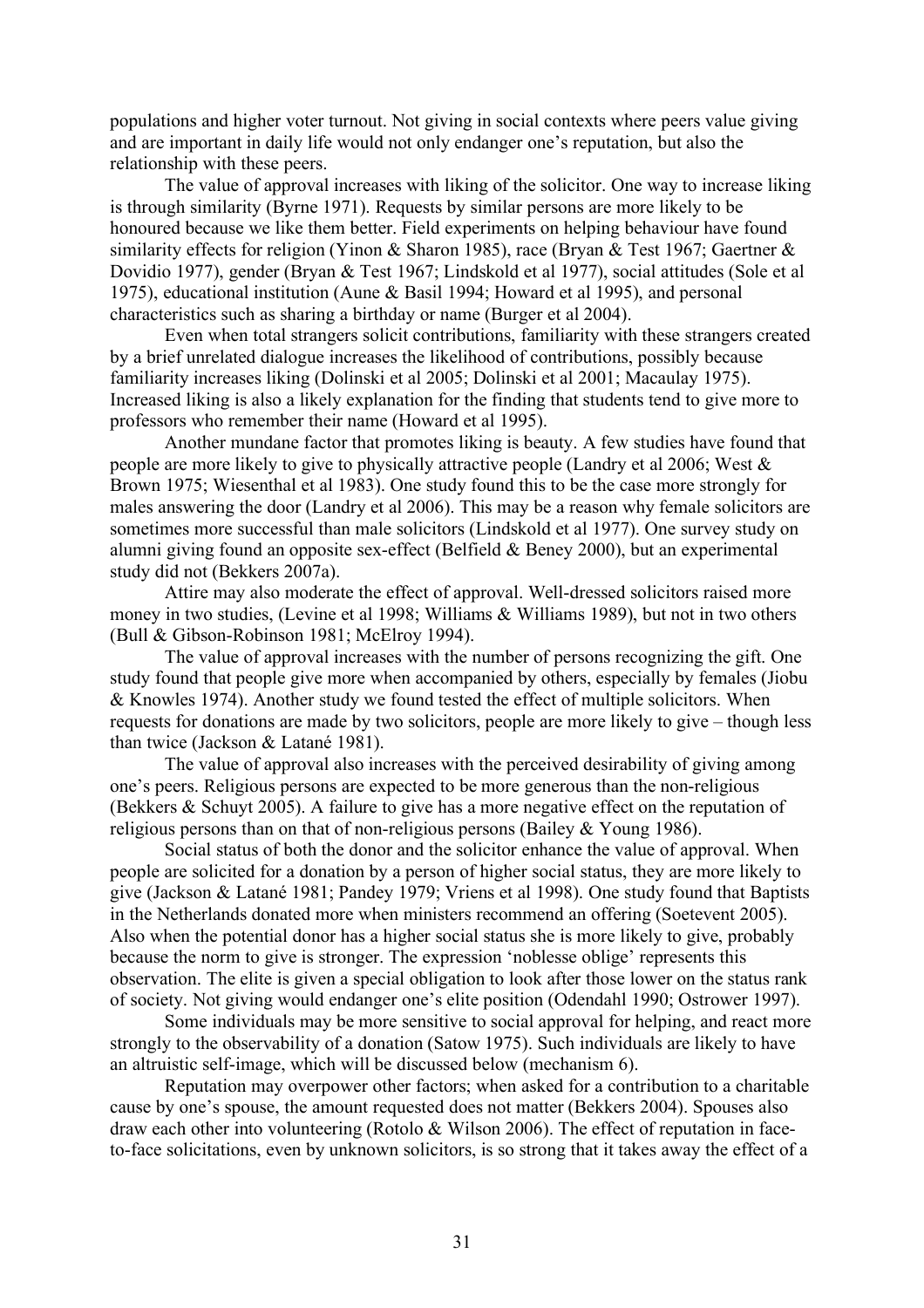picture of beneficiaries that does increase donations in a direct-mail campaign (Thornton et al 1991).

### **6. Psychological benefits**

Giving not only yields social benefits, but also psychological benefits. Giving may contribute to one's self-image as an altruistic, empathic, socially responsible, agreeable, or influential person. In addition, giving is in many cases an almost automatic emotional response, producing a positive mood, alleviating feelings of guilt, reducing aversive arousal, satisfying a desire to show gratitude, or to be a morally just person.

# *The 'joy of giving'*

There is ample evidence from studies on helping behaviour that helping others produces positive psychological consequences for the helper, sometimes labelled 'empathic joy' (Batson & Shaw 1991). In economic models of philanthropy, this category of motives is labelled 'warm glow' or 'joy of giving' (Andreoni 1989). Recent evidence from neuropsychological studies suggests that donations to charity "elicit neural activity in areas linked to reward processing" (Harbaugh et al 2007) and "anterior sectors of the prefrontal cortex are distinctively recruited when altruistic choices prevail over selfish material interests" (Moll et al 2006). There are several reasons why humans may have pleasurable psychological experiences upon giving: people may alleviate feelings of guilt (avoid punishment), feel good for acting in line with a social norm, or feel good for acting in line with a specific (prosocial, altruistic) self-image. Behavioral brain studies suggest these experiences require a relatively low level of perceptual processing (Tankersley et al 2007).

# *Self-image*

When giving entails positive psychological benefits, people are said to have positive personal norms (Schwartz 1970). Personal norms strengthen the effect of social norms. When the social norm is to give, those who feel bad about themselves for violating the norm are more likely to give. Not giving would entail feelings of guilt, shame, or dissonance with one's self-image. Experiments on helping behavior show that assisting others may be an effective way of repairing one's self-image after one has harmed another (Carlsmith & Gross 1969; Freedman et al 1967; Konečki 1972; Regan et al 1972).

One study tested the guilt hypothesis by comparing donations among people entering a church during confession hours and people leaving church after confession, when their guilt had been reduced (Harris, Benson, and Hall, 1975). Consistent with the guilt hypothesis, the former group donated more often than the latter. While the higher likelihood of obtaining social approval among coreligionists for donations may also explain this difference, another more recent study confirms that feelings of guilt promote donations (Basil et al 2006). The study also showed that feelings of guilt lead to giving by enhancing feelings of responsibility.

Survey studies have also provided evidence of a link between an altruistic self-image and philanthropy. Many studies find that dispositional empathy (measured with items like "I am a soft-hearted person") is positively related to charitable giving (Bekkers 2006b; Bekkers & Wilhelm 2006; Bennett 2003; Davis 1983; Piferi et al 2006). One study that asked individuals whether they would be more or less generous than average found that donors considered themselves more generous than non-donors (Schlegelmilch et al 1997a). However, giving is not only the result of an altruistic self-image, but also reinforces such an image. Piliavin and Callero (1991) found that blood donors develop an altruistic self-identity as a result of continued blood donation. A similar process is likely to exist for the donation of money to charitable causes (Lee et al 1999). It is likely that such a reciprocal relationship between giving and altruistic self-image also exists for traditional philanthropy, although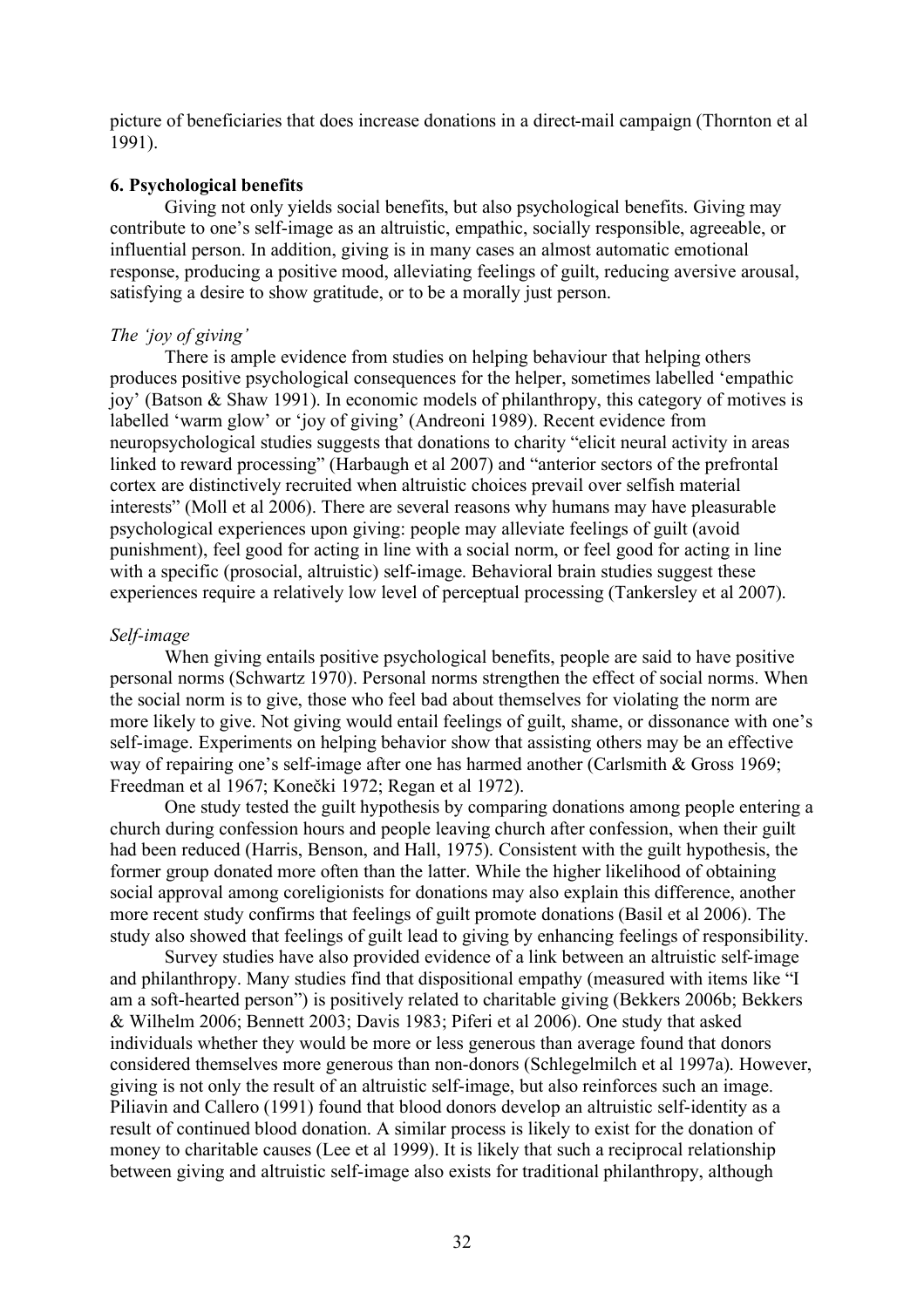Sokolowski (1996) did not find evidence for this assumption using cross-sectional data. Twenge, Baumeister, DeWall, Ciarocco, and Bartels (2007) find that empathy mediates a negative effect of social exclusion on charitable giving. People feeling socially excluded temporally lack the ability to experience empathic concern, decreasing the incidence and level of charitable giving.

The self-image mechanism can be used by charities in fundraising campaigns. Experimental field studies with adults have found that labelling potential helpers as 'helpers' promotes helping behaviour. Kraut (1973) found that if a canvasser labelled donors to one charity as "charitable" but did not make such a comment to other donors, a consecutive fundraising campaign was more successful among those who had been labelled charitable. Swinyard and Ray (1979) also found a positive labelling effect. A self-image of being helpful can also be created by the 'foot-in-the-door technique' that will be discussed below. The technique includes making a small request before a larger request is made. Compliance with the first request makes people feel helpful, which creates a pressure to comply with the second, larger request (Freedman & Fraser 1996; Rittle 1981).

The promise elicitation technique (Cialdini 2001: 62) is another method to take advantage of the desire of people to behave in a manner consistent with their self-image. People tend to regard themselves as more generous than their peers (Muehleman et al 1976; Pronin et al 2002) and tend to overestimate their generosity in hypothetical (Bekkers, 2006a) and real life situations (Komter 1996). When they are first asked their intentions to give, they are more likely to give in real life because people want to live up to their self-image.

Kerr et al. (1997) found that commitment to a promise made to unknown others motivated contributions in an experimental game situation. Not contributing would create cognitive dissonance, feelings of guilt. Donors anticipate feelings of guilt upon reducing their current level of giving. Sargeant and Woodliffe (2005) found that committed donors perceived that 'there would be a consequence for the beneficiary group of their withdrawing their support'. Another survey study found that respondents who anticipated feeling guilty for not giving were more likely to give (Smith & McSweeney 2007).

While the majority of studies on self-image have focused on altruism or helpfulness, other types of self-images may promote giving as well. For instance, giving enhances one's self esteem (Ickes et al 1976). A survey study in the U.K. found that individuals with a stronger sense of accomplishment are more likely to donate (Sargeant et al 2000). A survey study in New Zealand found that individuals with a more passive orientation to life are less likely to donate (Todd & Lawson 1999). One study did not find an association between 'empowerment' and giving to human services (Marx 2000). Another survey study found that esteem-enhancing motivations among older adults were negatively correlated with giving (Mathur 1996).

Having the power to affect the lives of others by making a donation seems to be enough of a reward to motivate people to give. Donors want their donation to have a noticeable impact (Duncan 2004). When given the choice of donating money or nicotine patches to a smoking diabetes patient, people clearly prefer the latter (Jacobsson et al 2007). A survey study supports the positive association between the impact motive and giving (Mathur 1996).

#### *Mood*

Mood effects refer not to the anticipated psychological rewards of giving, but to the (often unconscious) effects of mood states on giving. People's moods are related to giving, but in a complicated way. Inducing a positive mood facilitates giving, but negative moods may also facilitate giving in specific circumstances. The positive mood effect was discovered in experiments on helping behaviour. Berkowitz and Connor (1966) found that willingness to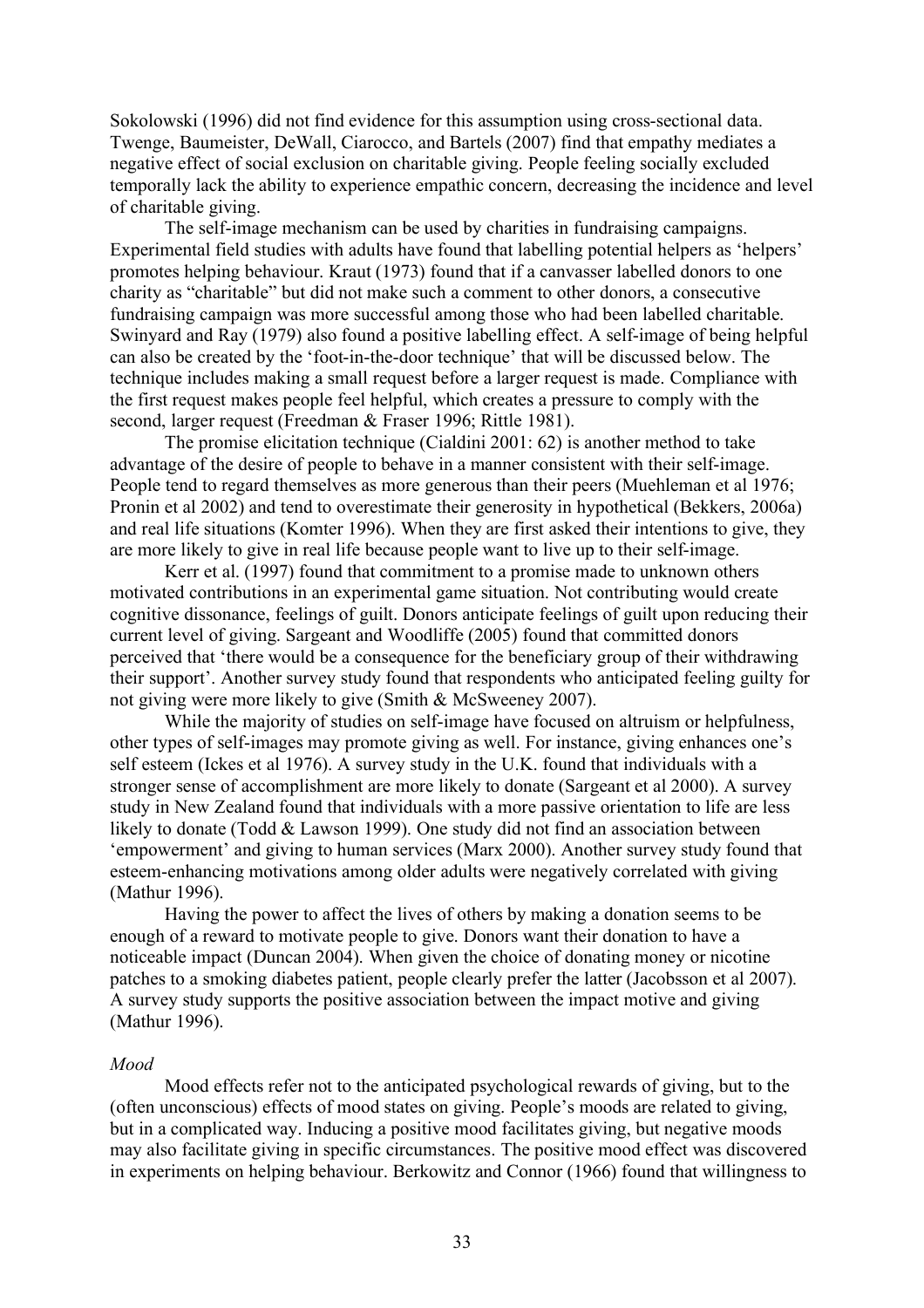help other people was lower after a frustrating experience than after a successful experience. Isen & Levin (1972) showed that unexpectedly receiving cookies from a stranger or finding change in a phone booth increased the willingness to help another person. In a study on philanthropy, a picture of a needy, handicapped child was found to depress giving in a doorto-door fundraising campaign presumably because it depressed the mood of potential donors (Isen & Noonberg 1979). Dyck and Coldevin (1992) came to the same conclusion in an experiment testing the effect of no photo, a positive and a negative photograph in appeal letters. The picture with "a less pleasant, needy 'negative' photograph" yielded lowest response rates and contributions. Fried and Berkowitz (1979) showed that soothing music (Mendelssohn) can be used to induce a positive mood that facilitates helping. Strahilevitz and Myers (1998) found that people are more likely to choose a charity donation over a discount when buying frivolous products (e.g., Sundae, frozen yoghurt) rather than functional products (e.g. backpack, toothpaste).

A positive mood may also be induced by the question 'how do you feel today?'. Most people answer positively to this question ('I'm fine, thank you') and are subsequently more likely to comply with a request for a donation. This is called the 'foot-in-the-mouth effect' (Aune & Basil 1994; Dolinski et al 2005; Howard 1990). It may also be that the 'foot-in-themouth effect' works not so much because it brings about a positive mood but because it creates relational obligations (Dolinski et al 2005).

The advice to fundraisers is to test fundraising materials for their mood effects, and to avoid the use of materials that bring about a negative mood. Simply telling prospective donors that donating will bring them in a good mood increases giving, especially when victims are depicted as innocent (Benson & Catt 1978). Donors also self-report 'feeling good' as a motive for donating to charitable causes (57% of a sample of Dutch citizens in Wunderink, 2000).

In specific circumstances, negative moods can also encourage giving. Cunningham et al. (1980) show that people in a good mood respond better to rewards associated with giving (a warm-glow feeling, or a present), and that people in a bad mood are more responsive towards avoiding punishments that come with not giving (for example the phrase: "Image how you would feel not helping"). In other circumstances, negative moods may not discourage giving. In a study on volunteering for charity, Weyant (1978) found that negative moods did not decrease volunteering when doing so was relatively easy and still yielded benefits for a charity.

#### *Foot-in-the-door*

The Foot-in-the-door effect refers to the observation that "once an individual has complied with a small request for help, that individual will be more likely to comply with a larger request in the future" (Freedman & Fraser 1996). The foot-in-the-door technique is different from the low ball technique discussed earlier because the second request in the footin-the-door technique is made on a later occasion as the initial request. Also the mechanism that makes the technique work is different.

Many studies have documented the foot-in-the-door effect (DeJong 1981; Guéguen & Fisher-Lokou 1999; Pliner et al 1974; Reingen 1978; Rittle 1981; Seligman et al 1976; Williams & Williams 1989). However, the foot in the door-technique does not always work. Brownstein and Katzev (1985) found that first asking to sign a petition in support of an art institution did not increase compliance with a subsequent request for a donation for this art institution. Allison, Messick and Samuelson (1985) found that sending a flyer with a questionnaire actually reduced the amount contributed subsequently. Weyant (1996) found a negative effect of the foot-in-the-door technique in a door-to-door collection for the American Cancer Society.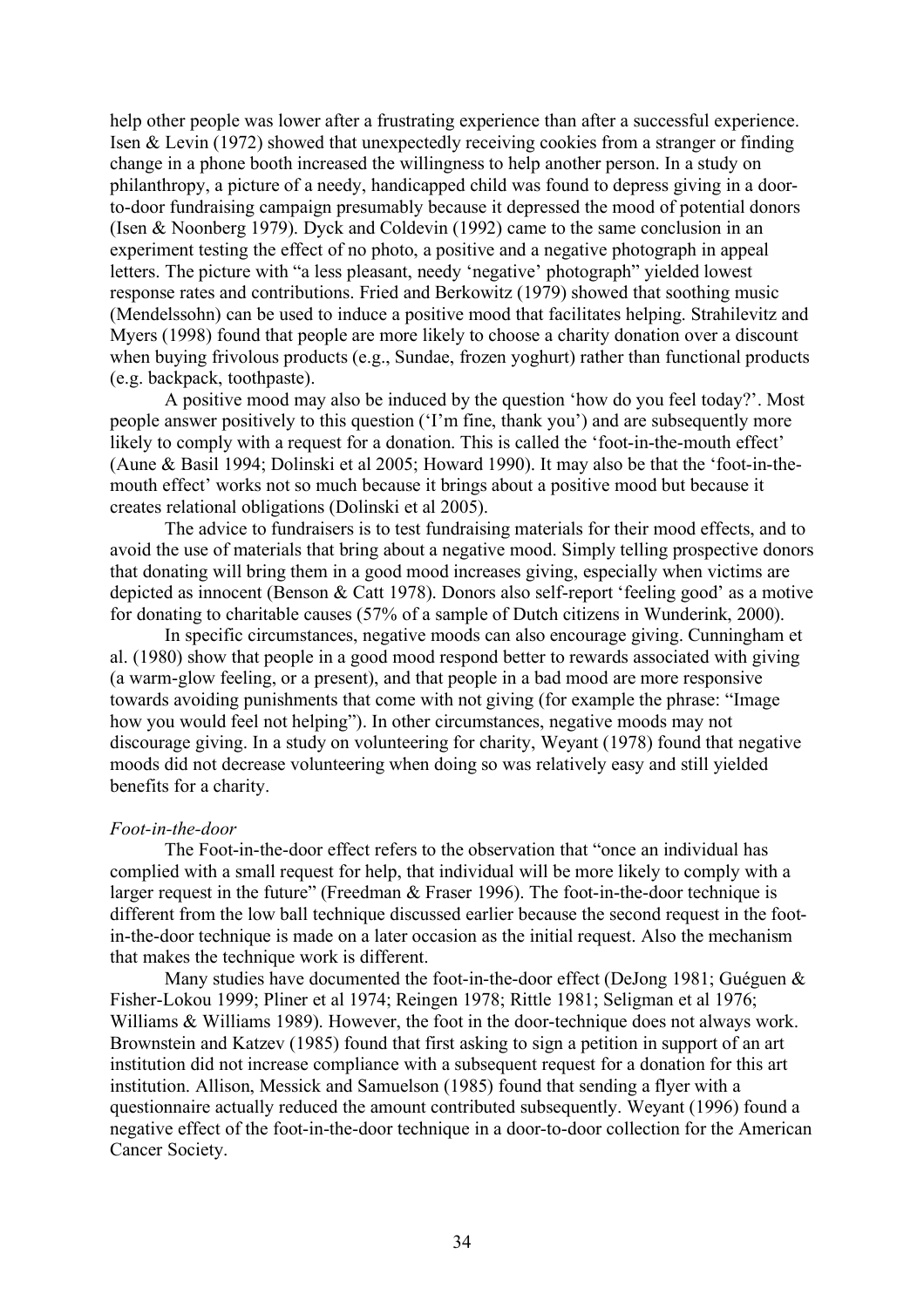It is believed that the initial small request creates or activates a self-image of helpfulness, which creates pressure to behave in a helpful manner on a subsequent occasion. In line with the self-image explanation, the effect of an initial request is reduced when pay is offered in return for compliance with the initial request (Zuckerman et al 1979). Another study found that when the first request is too small to activate a helpful self-image, it does not increase compliance with the second request (Seligman et al 1976). However, it should be noted that alternative explanations for the Foot-in-the-door effect are possible (Kilbourne & Kilbourne 1984). One alternative explanation is that the first request heightens awareness of need.

# *'Even a penny helps'*

Another technique based on the self-image mechanism is called 'legitimizing paltry contributions'. Many people have developed cognitive strategies to justify their rejection of the responsibility for the welfare of others. One such strategy is the argument that one 'cannot afford a donation'. Legitimizing paltry contributions by adding the phrase 'Even a penny helps' in a solicitation for contributions may neutralize these strategies ((Brockner et al 1984; Cialdini & Schroeder 1976; Doob & McLaughlin 1989; Reingen 1978; Weyant & Smith 1987). When even a penny helps, one easily appears to be an unhelpful person if one does not donate, which makes it difficult to say no.

Limitations to the legitimization of paltry contributions effect concern amount donated, the base rate and the face-to-face context. First of all, none of the studies cited above has found that the 'even a penny helps' technique increases the amount donated; only the likelihood of giving is increased. Mark and Shotland (1983) found that legitimization of paltry contributions in a door-to-door fundraising campaign for the American Cancer Society lowered the likelihood of giving, and reasoned that this was due to the relatively high base rate (60%). Another limitation of the technique is that it only works when donations are publicly observable. When donations are anonymous, the phrase does not increase contributions (Perrine & Heather 2000; Reeves et al 1987). When used in a direct mail context, the phrase may even decrease the amount donated, exactly because it legitimizes paltry contributions (DeJong & Oopik 1992). One final limitation of the technique is that it does not seem to work with high-income donors (Weyant & Smith 1987).

#### *Good news*

Hornstein, LaKind, Frankel, and Manne (1975) found that news radio broadcasts reporting 'good news' produced increased generosity towards total strangers in an abstract game situation, in part because of a more positive outlook on human nature. Mood effects were tested as well, but were not found to be significant. Holloway, Tucker and Hornstein (1977) replicated these findings, and also found that only social information affects generosity. Reports about exceptional helping behavior promoted generosity, and reports about a murder decreased generosity. Nonsocial information (on how unusual weather saved or destroyed a family's life) did not affect generosity.

#### **7. Values**

In the eyes of donors, the works of nonprofit organizations may make the world a better place. Endorsement of prosocial values generally has a positive association with charitable giving. Because values are difficult if not impossible to manipulate, experimental studies on the effects of social values on philanthropy are non-existent. Some experimental studies link survey measures of attitudes and values to donations: humanitarianism and egalitarianism (Fong 2007); and prosocial value orientations (Van Lange et al forthcoming). Survey studies show that people who have altruistic values (Bekkers & Schuyt 2005; Farmer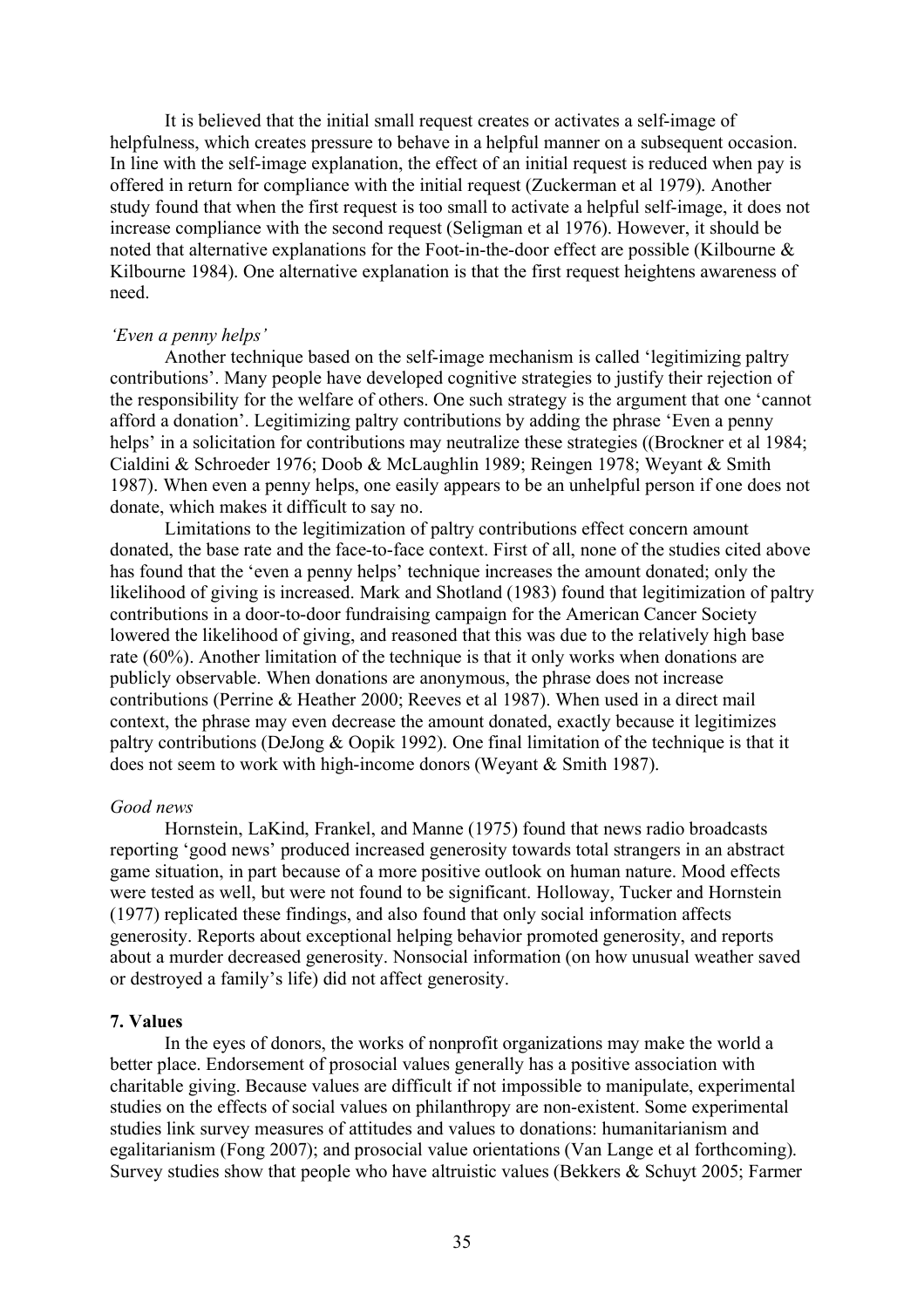& Fedor 2001), who have prosocial values (Bekkers 2006b; 2007b; Van Lange et al forthcoming), who are less materialistic in general (Sargeant et al 2000), who endorse postmaterialistic goals in politics (Bekkers & Wiepking 2006), who value being devout and spiritual (Todd & Lawson 1999), who endorse a moral principle of care (Bekkers & Wilhelm 2006; Schervish & Havens 2002), who care about social order, consensus, and social justice in society (Todd & Lawson 1999), who feel socially responsible for the recipient organization (Weerts & Ronca 2007) and society as a whole (Amato 1985; Reed & Selbee 2002; Schuyt et al 2004) are more likely to give because they are motivated to make the world a better place.

Not only do some social values promote donations in general, but also do specific social values promote donations to particular charities. Philanthropy is a means to reach a desired state of affairs that is closer to one's view of the 'ideal' world. What that ideal world looks like depends on one's value system. Through giving, donors may wish to make the distribution of wealth and health more equal; they may wish to reduce poverty, empower women, safeguard human rights, to protect animals, wildlife, or the ozone layer. Donors may also have objectives that are partisan or even terrorist. Supporting a cause that changes the world in a desired direction is a key motive for giving that has received very little attention in the literature. The desire for social justice is most often studied in relation to philanthropy (Furnham 1995; Todd & Lawson 1999). Bennett (2003) studied the relationship between personal values and the choice of charitable organizations and found that a similarity between personal values and organizational values increases the probability that a donation to that particular organization is made. Keyt, Yavas and Riecken (2002) found that donors to the American Lung Association are more concerned about health issues than non-donors. Obviously, donors to political parties endorse values central to the ideology of those parties (Francia et al 2005).

*Moderators.* Very few studies have tested for moderators in relationships of values with philanthropy. An exception is Fong (2007), showing that humanitarianism/egalitarianism is only positively related to donations to welfare recipients when the recipients appeared more worthy of support. Another exception is a recent study of guilt appeals, showing that feelings of responsibility are increased by the presence of others who may approve of donations (Basil et al 2006). A survey study revealed that contributions to religion are less strongly related to social values than contributions to other organizations (Bekkers & Schuyt 2005).

#### **8. Efficacy**

Efficacy refers to the perception of donors that their contribution makes a difference to the cause they are supporting. Survey studies reveal that when people perceive that their contribution does not make a difference, they are less likely to give (Arumi et al 2005; Diamond & Kashyap 1997; Radley & Kennedy 1992; Smith & McSweeney 2007). These findings may be the result of reverse causality and/or justification.

While efficacy has been studied extensively in the helping behaviour literature, we have been unable to locate any experimental studies on philanthropy that manipulated efficacy. Experiments with public goods games have found that contributions to public goods increase with the perceived efficacy of contributions (Sweeney 1973). Three experimental studies tested the effect of providing donors with information about the effectiveness of contributions and found positive effects on philanthropy (Jackson & Mathews 1995; Parsons 2003; 2007). It appears that financial information is especially influential among committed donors (Parsons 2007). Studies of aggregate donations at the state level, however, do not find a consistently positive effect of the level of accountability of charitable organizations required in a state (Berman & Davidson 2003; Irvin 2005). Studies of private contributions received by nonprofit organizations in Canada and the U.S. find that organizational efficiency are positively related to private donations (Callen 1994; Trussell & Parsons 2007).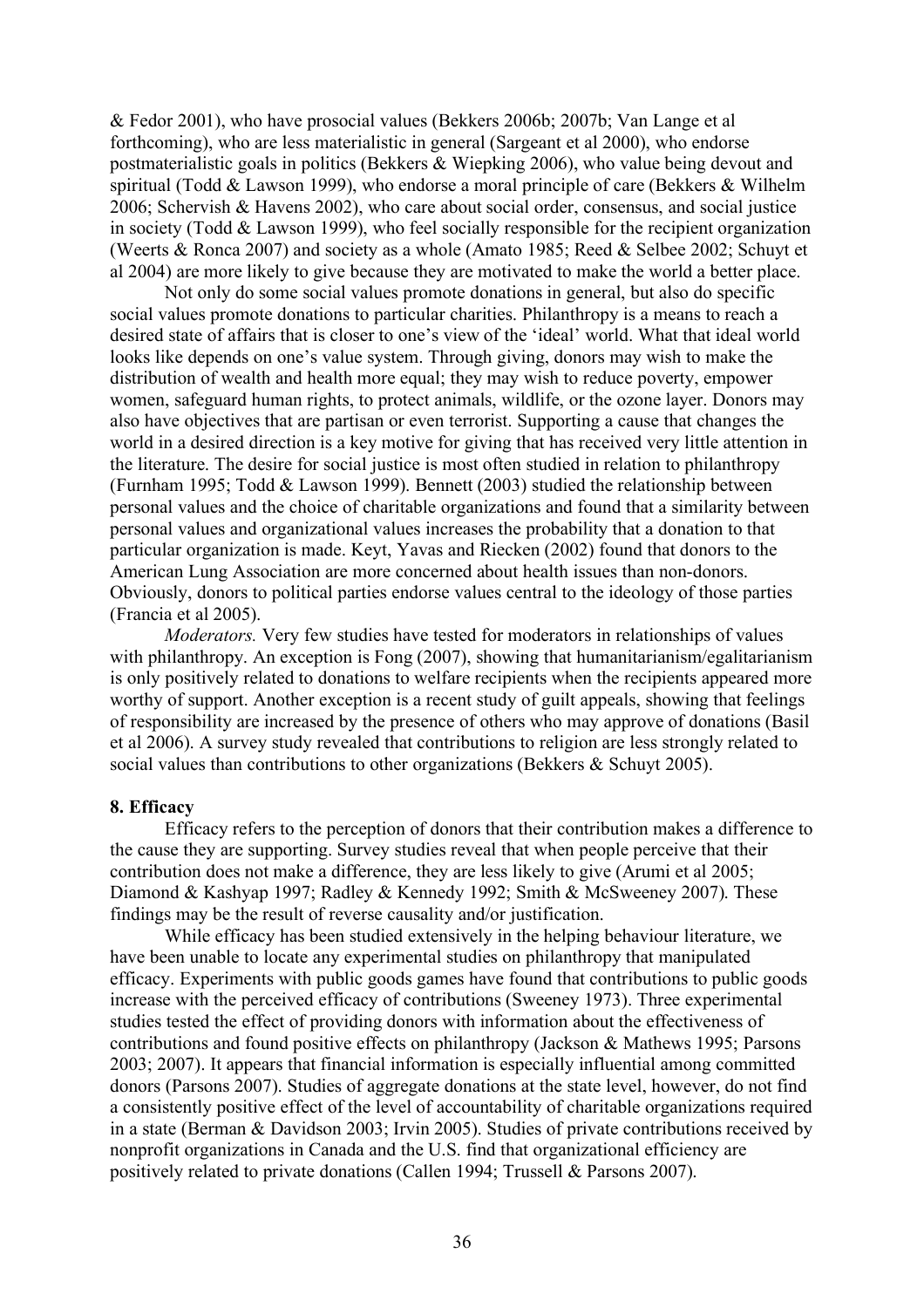People generally overestimate the effectiveness of their own contributions (Kerr 1989). In their study of opera donations, Buraschi and Cornelli (2002) found that this holds especially for low-income donors. There appear to be individual differences in the tendency to view contributing to public goods in a rational manner. People who do so follow the free rider-reasoning (Olson, 1965): an additional dollar does not solve the problem; not giving does not make things worse. Survey studies reveal that a more coldly rational approach to life reduces giving (Bekkers 2006b; Todd & Lawson 1999) and is related to a lower level of volunteering (Bekkers 2005c; Unger 1991).

Perceived efficacy is a likely explanation for the effects of leadership donations and seed money that have been studied extensively by economists (Andreoni & Petrie 2004; Bac & Bag 2003; Chen et al 2006; Landry et al 2006; List & Lucking-Reiley 2002; List & Rondeau 2003; Potters et al 2005). When people see that others give to a charity, they can take this as a signal that others have confidence in the organization. The leadership effect was described earlier by social psychologists as a 'modeling effect' (Bryan & Test 1967; Lincoln 1977; Reingen 1982). Lincoln (1977) found that observing another person make a donation increased subsequent donations, especially if the model was a male. Jiobu and Knowles (1974) however, found no modelling effect. A matching offer by a third party (e.g., one's employer) can also have a legitimizing effect: people will think that the third party had enough confidence in the organization to offer the matching contribution. Endorsement of a charity by a high status person is also likely to generate higher donations through a legitimisation effect. One field experiment with a health charity (Vriens et al 1998) found that a signature by a professor in health care research raised donations with 2.4%. A lab experiment found that observing high status individuals making donations lead others to increase their donations, while the leadership effect was not found when low status individuals were observed making contributions (Kumru & Vesterlund 2005).

Surveys reveal that donors have an aversion against expensive fundraising methods (Arumi et al 2005; Sargeant & Woodliffe 2005; Schervish & Havens 2002). Evidence from the U.K. (Sargeant et al 2000) and the Netherlands (Bekkers 2003) suggests that donors overestimate fundraising costs of charitable organizations. An experiment revealed that donors react less positively to 'flashy' fundraising materials (Bekkers & Crutzen 2007). Low perceived efficacy decreases giving more strongly among altruistically motivated donors (Bekkers 2006a).

Perceptions of efficacy are related to charitable confidence and perceptions of overhead and fundraising costs. Donors who have more confidence in charitable organizations think their contributions are less likely to be spent on fundraising costs and overhead (Bekkers 2006a; Sargeant et al 2006a). Such beliefs about the efficacy of charitable organizations are likely to promote giving (Bekkers 2006a; Bennett 2003; Bennett & Gabriel 2003; Bowman 2006; Keyt et al 2002; Parsons 2003; Sargeant et al 2006a; Schervish & Havens 2002; Schlegelmilch et al 1997a; Yavas et al 1981). Survey studies by Sargeant and colleagues reveal that the relationship of confidence with giving is mediated by relationship commitment (Sargeant et al 2006a; Sargeant & Lee 2004).

While attractive design of fundraising materials is often believed to attract the attention of donors (Diamond & Gooding-Williams 2002), field experiments tell a different story. Warwick (2001) reports 23 tests of design elements on outer envelopes used in donor acquisition mailings, and found no effect in 19 cases, a negative effect in three cases, and a positive effect in only one case. In a field experiment with direct-mail letters for a health charity, the optimal fundraising letter was found to contain no 'amplifiers' (like bold printing), and no illustration (Vriens et al 1998). In a field experiment with donations in a campaign for refugees in Ruanda, Bekkers and Crutzen (2007) found that a plain envelope raised more money than an envelope including a picture of the beneficiaries.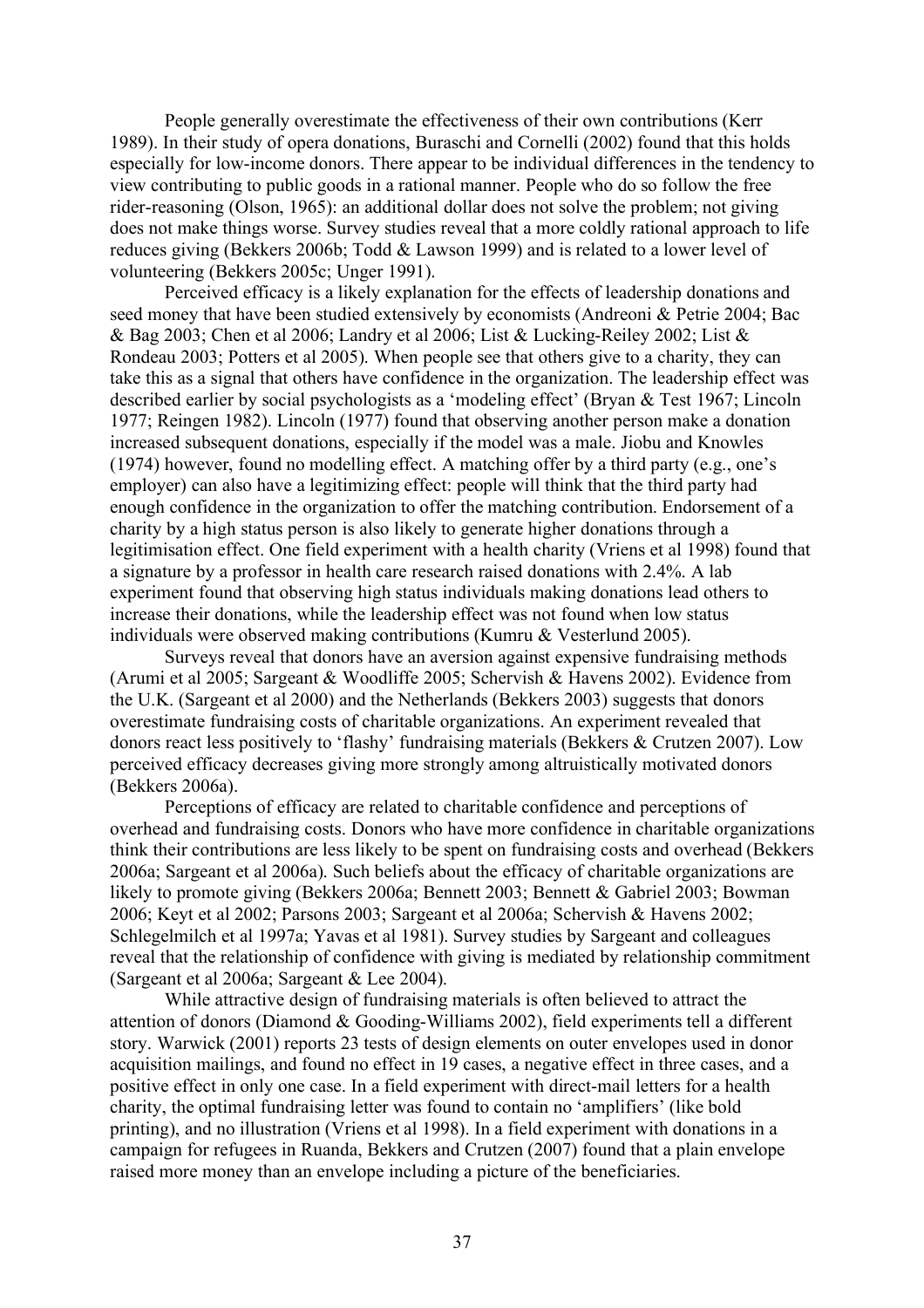#### *Multiple mechanisms*

A number of papers deal with phenomena that involve a mix of mechanisms identified above. One such phenomenon is the effect of social information, which refers to the observation that people are more likely to give and also give more to a charitable cause when they receive information that other people have donated as well. Announcement of prior contributions by others increases donations (Catt & Benson 1977; Cialdini & Schroeder 1976; Jones & McKee 2004; Martin & Randal 2005; Meier 2006; Reingen 1982; Sell & Wilson 1991).

Several mechanisms may account for social information effects. Social information should lead to the expectation that others will donate. A survey study found that own contributions are positively correlated with the expected number of other contributors (Borck et al 2006) and the number of other contributors aware of (Okunade & Berl 1997). However, these relations are not necessarily causal. Comer, Kardes and Sullivan (1992) and Sweeney (1973) did not obtain an effect of expectations about the behaviour of others on own cooperation in experimental games. More recent studies by Offerman, Sonnemans and Schram (1996) and Frey and Meier (2004b) conclude that the effect does exist, but is weak when justification effects are taken into account. Laboratory experiments with contributions to abstract public goods reveal that people adapt their expectations about other people's behavior to their own behavior (Dawes et al 1977). Finally, one study that simply suggested contribution levels found that such suggestions have little effect unless they are accompanied by information about the average behavior of others (Jones & McKee 2004). People do not want to stand out as a person who failed to give among their co-workers. Contributions by others may set the group standard and create pressure to conform, an application of the mechanism of reputation (Blake et al 1955).

Contributions by others may also signal to consecutive decision makers that the charity is trustworthy; an application of the efficacy mechanism (Andreoni 2006a). Finally, contributions by others may create social comparison processes, such that people give in order to be better than others; an application of the mechanism of psychological self-rewards (McNeel 1973).

*Moderators* of social information effects include gender, certainty, expectations, and similarity. One study found that males are more affected by social information than females (Meier 2006). Social comparison affects behavior most strongly when people feel uncertain about themselves (Gerard 1963). Reingen (1982) shows that in order for social information to work it should not violate expectations. When others are described as overly generous, this description does not promote giving. Martin and Randal (2005) found that displaying larger previous contributions increased the amount donated per donor, but reduced the number of donors. A study on helping behaviour that peer effects are enhanced by attitudinal similarity (Smith et al 1972).

#### *Relative influence of mechanisms*

The relative influence of each of the mechanisms – whether donations are primarily made in response to awareness of need, solicitation, costs and benefits, altruism, reputation concerns, psychological rewards, or efficacy – is unclear. Obviously, multiple motives are likely to operate simultaneously (Batson & Shaw 1991; Clotfelter 1997) and the mix of these motives differs over time, place, organizations, and donors. It is also likely that the eight mechanisms have interactive effects (e.g., that awareness of need may promote giving more strongly when efficacy is high). We think that identifying systematic patterns in the mix of the mechanisms and interactions among them are important tasks for future research. We will go into these issues below.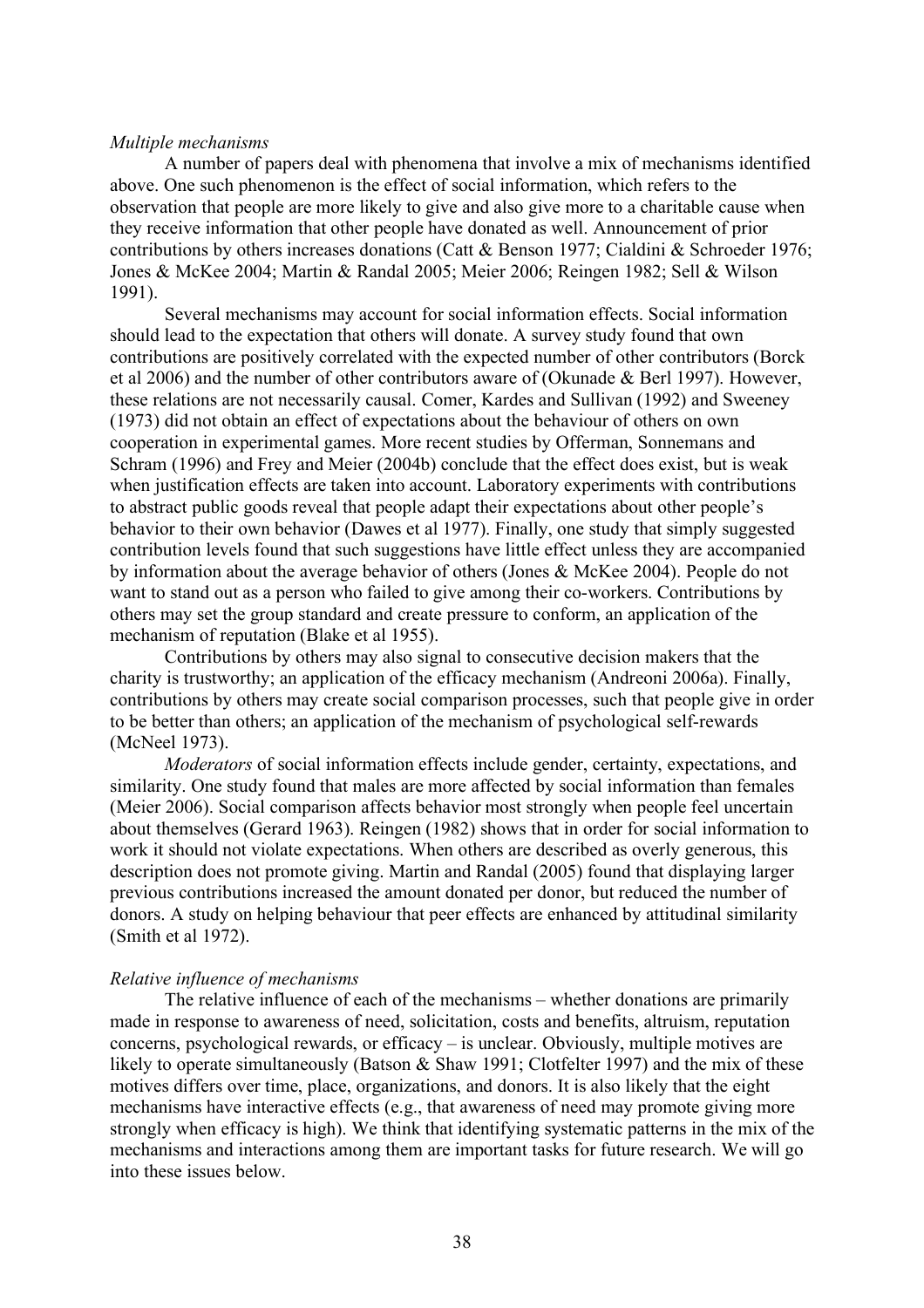#### *Limitations*

Almost all of the experiments we reviewed only test for short-term effects of manipulations. Long-term effects are rarely analyzed. Four exceptions are the study on post-9/11 giving (Piferi et al 2006), the study on mail order catalogues by Desmet (1998), the study on anonymity of religious giving by Soetevent (2005) and the study on subsidies by Meier (forthcoming). The obvious problem in all of the other studies is that it is unclear to what extent the effects persist over time. As the study by Meier (forthcoming) shows, an initially positive effect of a manipulation may turn into a negative effect in the long run.

A second problem with experimental studies is that they usually rely on small numbers of participants. This makes it difficult to test hypotheses on the sensitivity of groups of individuals with certain characteristics to the manipulations, though not impossible (an example is Fong, 2007).

Another problem of experimental studies is that the conditions created may be artificial, or may not be generalized to the general population. That is why field studies among representative samples of the population are needed. Field studies are rather common in the papers we reviewed, but experiments among representative population samples are not. The 'dictator game', developed by experimental economists in the 1990s (Eckel & Grossman 1996), can be used easily in survey research (Bekkers 2007b).

#### *The Problem of Reactance*

Fundraising organizations trying to increase the effectiveness of their fundraising strategies should be careful not to give potential donors the feeling they are 'forced' into giving. When people's freedom is restricted, for instance by social pressure, strongly emotional appeals, or the foresight of future dependency (e.g., more solicitations), people feel that their freedom to act is restricted. In many cases, the result is 'reactance' (Brehm 1966), a motivational state that lowers compliance with requests. Many donors mention fundraising strategies designed to maximize to increase donations through social influence techniques as a threat to their freedom that put them off (Burgoyne et al 2005; Sargeant & Woodliffe 2005).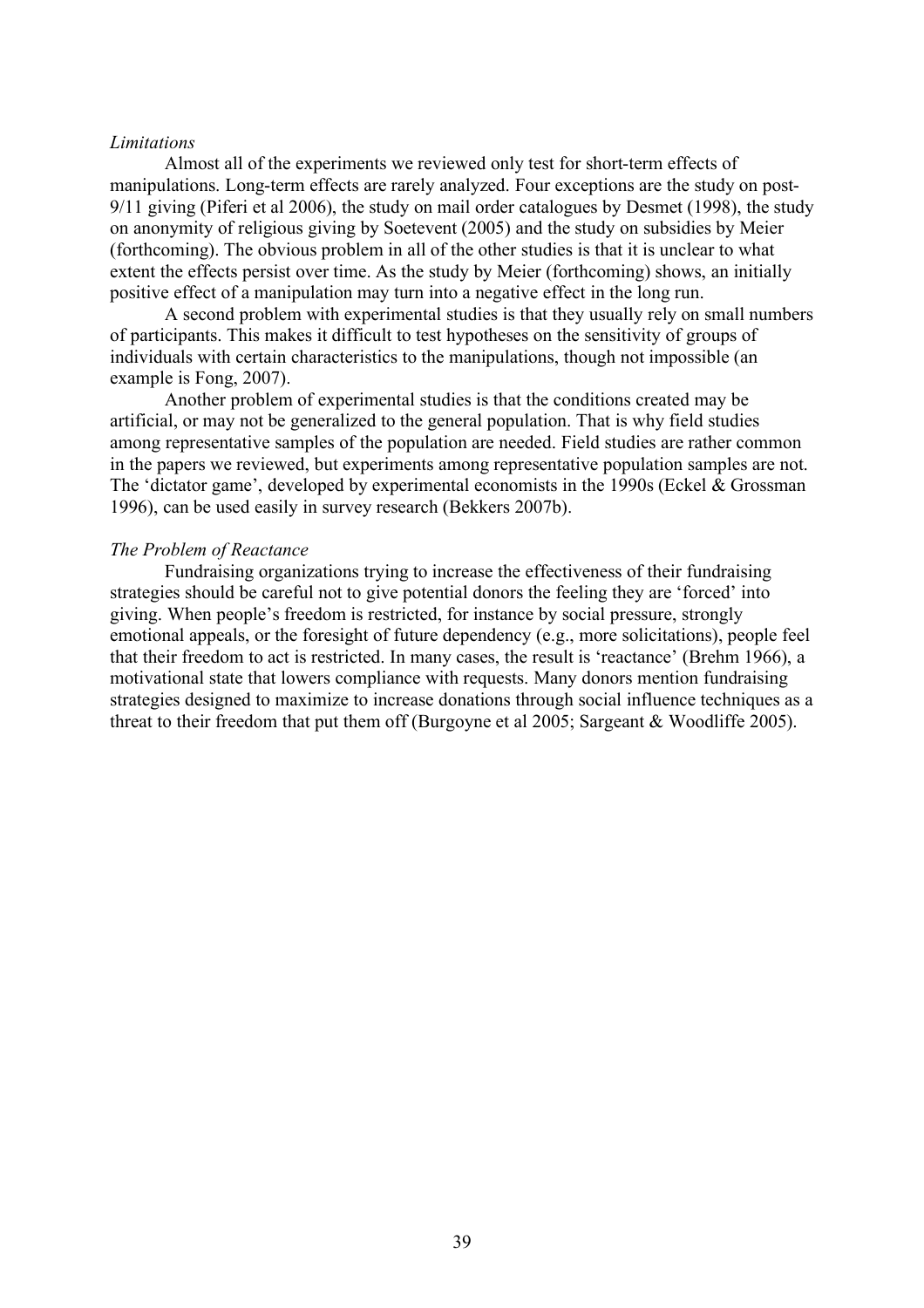# **Part 3. A Case for Progress?**

If the studies discussed above are viewed in a chronological order, do we then see any evidence for progress in the study of philanthropy? Based on Karl Popper's philosophy of science, Ultee (1980) formulated criteria for an assessment of progress in social sciences. Progress can be made in three respects: in the research questions, the theories, and the data and methods used. Progress in research questions is made if they are increasingly based on validated assumptions, and research questions are enriched. Progress in theory is made if theories are made more informative and are generalized. Progress in data and methods is made if more adequate measures are developed for the objects under study, data are used covering a higher number of actors from a higher number of periods and areas. We conclude our paper with an assessment of the pace of progress in research on philanthropy in the past 50 years.

#### *Theoretical progress*

Taken together, theoretical progress in the literature on philanthropy is limited. The majority of papers we reviewed are not based on solid theoretical foundations. The literature on philanthropy may be characterized as largely empirical. The papers that we reviewed under Type 2 knowledge mostly contain regression analyses based on earlier regressions, but do not test hypotheses derived from overarching theories. This is not to say that there is no progress at all; subsequent studies may build on theoretical arguments without making them explicit. If the implicit hypotheses are reconstructed, we may detect progress. We do not make this exercise here because it is not the purpose of the present paper. Instead, we will indicate groups of studies in which we discern theoretical progress.

A set of papers reviewed under Type 1 knowledge, published in social psychology from the 1970s to mid 1980s, may be characterized as applied research testing for boundary conditions of fundamental mechanisms. While the insights from these studies may be reconstructed as refinements of general hypotheses, the studies themselves often do not state these hypotheses explicitly.

Another set of papers, published in economics, does have more solid theoretical foundations. Model building in economics started with the public good model, but when no or little crowding out was observed in empirical studies, the model was found too crude. Subsequently, impure altruism models were proposed (Andreoni 1989; 1990), collapsing all non-altruistic motives in one parameter. The revision of the model as a result of empirical disconfirmation is a clear example of theoretical progress.

Other formal models of philanthropy deal with only one mechanism. Glazer and Konrad (1986) have modelled the reputation mechanism in a mathematical form. They call their model a signalling explanation for charity. By giving, people signal to others that they are concerned about others and/or that they have wealth (Frank et al 1996). Both signals buy prestige (Harbaugh 1998). Duncan's model of impact philanthropy focuses on the desire of donors to have impact on recipients (Duncan 2004). The model accurately describes one specific ingredient of the 'warm glow'. As far as we know, there are no theoretical models describing the mechanisms of solicitation, psychological rewards, values, and efficacy.

Our review shows that a vast array of 'factors' is associated with philanthropy. Theoretical progress can be made by incorporating the multitude of mechanisms that affect philanthropy in one elegant model. Philanthropic acts are commonly the result of multiple mechanisms working at once. However, formal models of philanthropy have focussed on only one or sometimes two motives. Ten years ago, Brown (1997, 183) described the state of affairs with regard to theory as follows: "No single model captures all the motivations that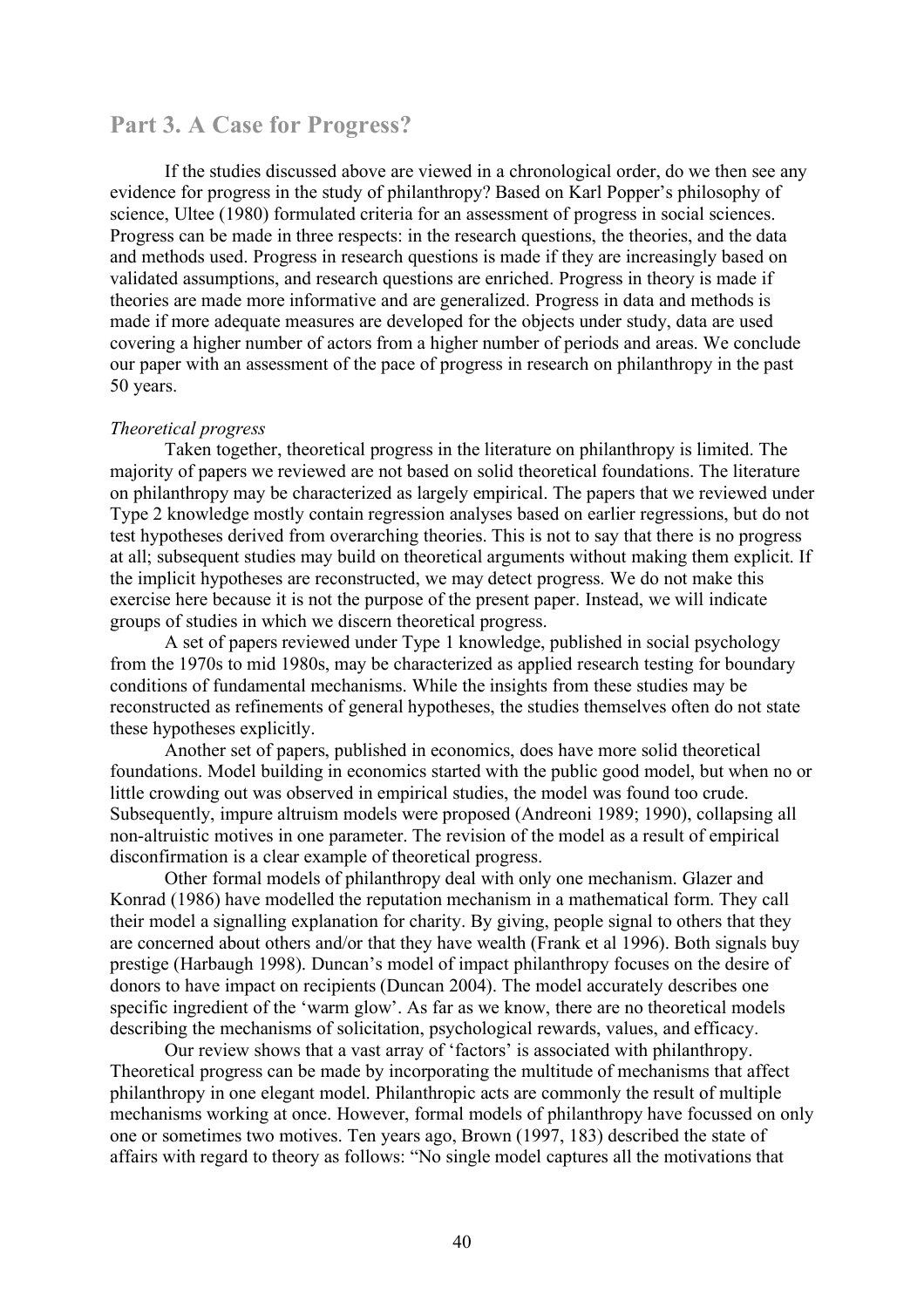underlie charitable action". That assessment still holds and provides a challenge for model builders.

There is a large potential for theoretical progress in the literature on philanthropy. The challenge for all scholars, model builders and other scientists alike, is to test competing alternative explanations – potentially from different disciplines – against each other. Scholars trying to prove their pet theories do not add much to our understanding of philanthropy. Progress is hindered by the lack of awareness of research in distant times and disciplines. Hopefully this review reduces some of the barriers to progress.

#### *Methodological progress*

Methodological progress can be made by better research designs, higher data quality, more data, and more sophisticated analyses.

*Research design*. The prevailing research design in most of the studies in the field of philanthropic studies is the cross-sectional survey. But as David Horton Smith remarked more than thirty years ago, "one great flaw in all research so far [relating voluntary action participation to attitude-personality dimensions] is that there have been no adequate longitudinal panel surveys. An equally good case can often be made for selection *and*  socialization effects with regard to attitude and personality measures, and both processes probably operate for most voluntary action participation. As a result, whether attitudes and personality dispositions will be seen as causes or consequences of voluntary action participation varies with investigator's theoretical preferences in cross-sectional research, and the basic issue of causation remains unresolved." (Smith 1975: 259). This critique holds for most of the relations observed between philanthropy and socio-demographic, economic or psychological characteristics of households in the papers we reviewed. Very few studies employ a longitudinal design. An exception is the literature on tax price effects in economics that relies on samples of tax returns. However, these papers usually contain only a few sociodemographic characteristics.

Recently, two panel studies of philanthropy have become available to researchers: the Center on Philanthropy Philanthropy Panel Study (COPPS) and the Giving in the Netherlands Panel Study (GINPS). In the US, the Center on Philanthropy Panel Study (COPPS), a supplement to the Panel Study of Income Dynamics (PSID), documents charitable donations in several sectors by households. In the Netherlands, the Giving in the Netherlands Panel Study (GINPS) documents charitable donations in ten different sectors by households. Both studies also contain data on volunteering. The strengths of the COPPS dataset are that it is publicly available, its coverage of high income households and the possibility of linking the COPPS module to other PSID supplements (Wilhelm 2006; 2007). The strength of the GINPS dataset is its coverage of a broad range of socioeconomic and attitudinal correlates of charitable giving. However, few studies use these data.

*Data quality*. Data quality depends on the validity and reliability of survey instruments. In the measurement of philanthropy, 'methodology is destiny' (Rooney et al 2004). Including a higher number of questions in survey instruments to measure philanthropy increases the estimated volume of philanthropy and increases the validity of the instrument (Rooney et al 2004; Schervish & Havens 1998a). Short instruments bias coefficients in the analysis of whether people give upward but downward in the analysis of the amount donated (Bekkers & Wiepking 2006).

A problem that remains in many survey studies is that individuals respond to surveys about household contributions. Usually household contributions are regressed on characteristics of the respondent only, but not of other household members. As a result, what we know about the relative influence of husbands and wives on giving by households comes from only two studies (Andreoni et al 2003; Wiepking & Bekkers 2006).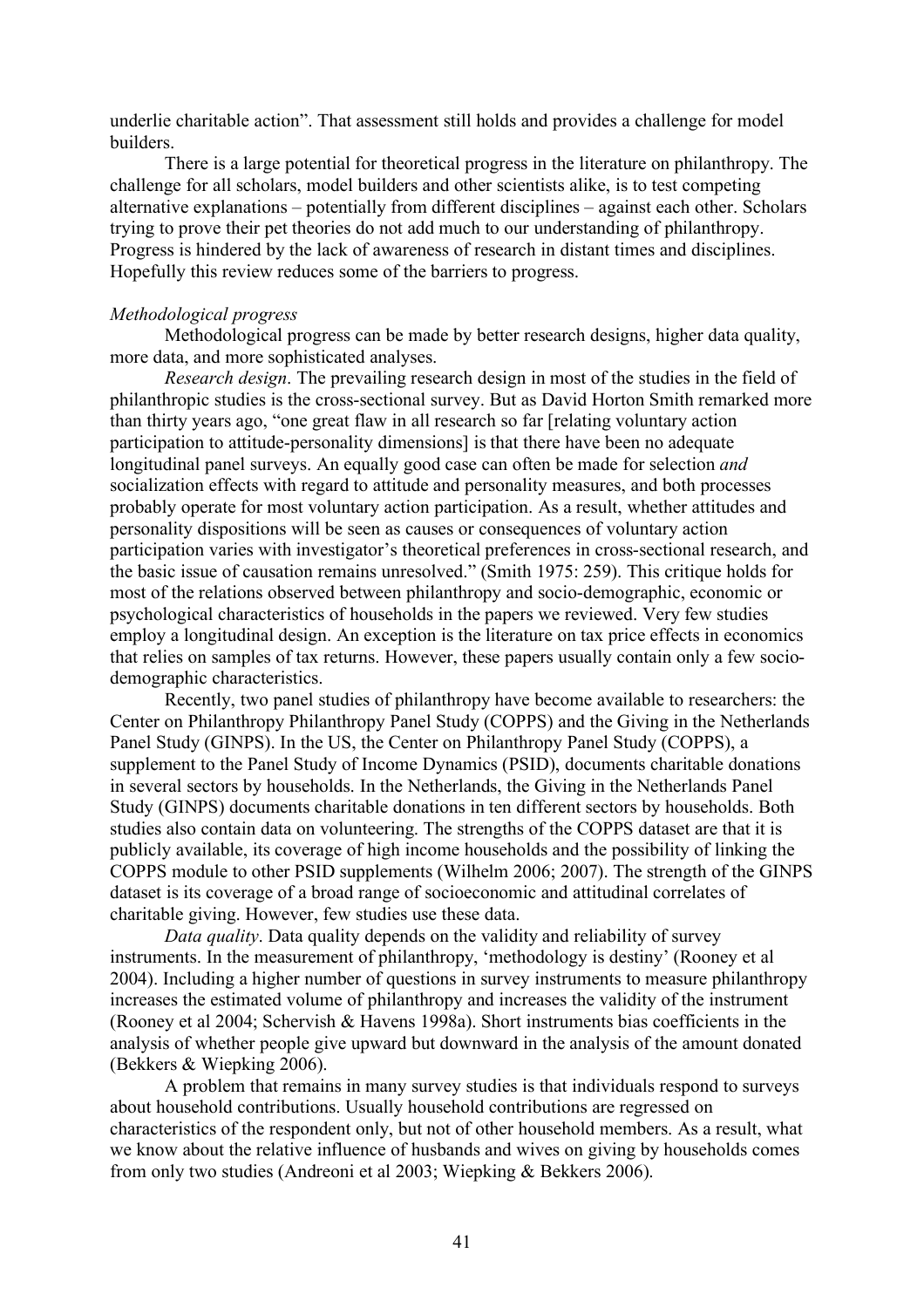Next to nothing is known about the accuracy of self-reports on philanthropy. Philanthropy is socially desirable behavior: one may expect respondents to exaggerate their giving, especially in face-to-face or telephone interviews. The extent of the social desirability effect is unclear. We found only one study that compared survey responses with actual contributions (Burt & Popple 1998). Another paper studied itemized charitable contributions reported on tax forms that had been subject to audit and those that had not (Slemrod 1989). Both papers suggest that people may overestimate their level of giving. There is no research available showing which characteristics of individuals are related to 'over reporting'. This is an important issue for future research (Andreoni 2006b).

Data quality has improved with the advent of COPPS in the United States, the National Survey of Giving, Volunteering and Participating (NSGVP) in Canada, and the Giving in the Netherlands Panel Survey. Previous surveys in these countries contained fewer questions on philanthropy. We also see high quality surveys in countries that started from scratch like Korea (Park & Park 2004) and Australia (Lyons & Passey 2005). Since shortcomings were noted in UK data on giving more than ten years ago (Lee et al 1995), the situation has improved recently with the inclusion of questions on giving in the ONS omnibus survey. For other countries like Germany, France, Spain and Italy national surveys on philanthropy are completely lacking.

Data quality in experimental studies has not progressed for a long time. As in previous decades, experiments are usually conducted with small, non-random samples of the population. The lack of variance in background characteristics among such samples limits the possibility to generalize results to the population at large. In addition, hypotheses on interactions between effects of experimental conditions and personal characteristics are more difficult to test. Recently, however, economists have taken Steinberg's advice to heart that field experiments are very much needed (Steinberg 1997). In sociology, a method has been proposed that enables observation of charitable giving in experiments embedded in surveys (Bekkers 2007b). This method combines the strengths of survey as well as experimental research methods.

*Analytical models.* With respect to methods of analysis we observe some progress. While many studies using survey data still use an ordinary least squares (OLS) regression model, more and more research uses more sophisticated models like the tobit model or the Heckman two stage regression. Rooney et al. (2001) provide a nice overview of these alternative methods. The OLS model is not adequate when many people give nothing and regression weights differ for characteristics in the analysis of whether people and how much they give. Including the non-donors as zeros biases regression coefficients downward. The tobit-specification is perhaps more adequate, but relies on assumptions that may not be realistic. If the tobit model is used, decomposition of coefficients is instructive (LeClere 1994). Jones and Posnett (1991a) develop a generalized tobit model, which is also used by Carroll, McCarthy & Newman (2006), but the efficiency and robustness of this model is yet unclear. Another increasingly popular model is the Heckman two-stage regression model (Bekkers 2006b; 2007b; Smith et al 1995; Wiepking forthcoming), which produces two sets of coefficients: one set for the relationships of independent variables with the likelihood of donating, and one set for the amount donated (conditional upon giving). However, in our experience, the results of Heckman models are not always robust.

#### **What we don't know: a research agenda**

While the preceding review shows that there is a vast amount of knowledge on determinants of philanthropy, there are also considerable gaps in our knowledge. For each mechanism in part I and for each characteristic in part II one could easily imagine further research questions. We leave the reader to imagine these gaps. Instead, we pose eleven rather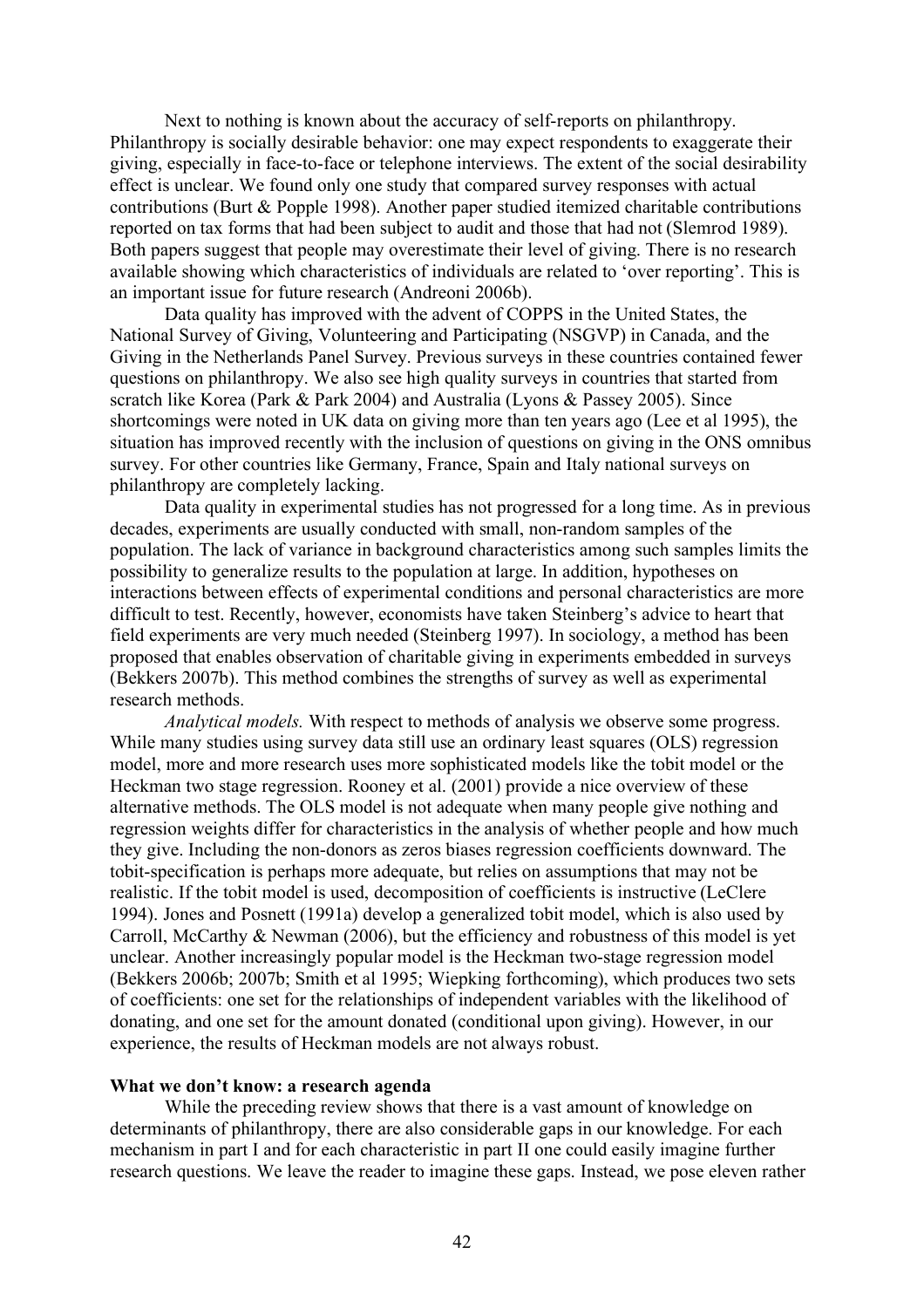general questions on philanthropy that in our view have received too little attention in the literature. We have ordered these questions from more to less general – which is not necessarily the order of priority.

#### *What are the most important motives for philanthropy?*

On the whole, is philanthropy more strongly dependent on solicitation, awareness of need, (tax) incentives, reputation, values, psychological rewards, or efficacy? Commonly, donors cite multiple motives as forces shaping their giving (Burgoyne et al 2005; Madden 2006; Radley & Kennedy 1995). As Drezner (2006) wrote: "It is hard to figure out how much giving is done to avoid taxes, how much is based on a form of altruism and how much is a combination of the two". It has been argued that reputation is the prime mechanism underlying charitable contributions in the United States (Landry et al 2006; Lee Adams-Chau 1988). Most of the type 2-studies investigate only one of these mechanisms, and do not enable a comparison of the relative strength of these mechanisms. In future experiments, multiple mechanisms should be studied simultaneously. Survey studies rarely contain measures of the mechanisms. Future surveys would profit from such measures.

# *How can changes in philanthropy be explained?*

How do people decide to increase or decrease the amount donated to philanthropy, or to quit donating to an organization altogether? Dynamic analyses of donation patterns over time are clearly needed. A number of papers on taxation have used panel data sets of itemizers. From these studies, it is unclear how stable giving is over time. One study found that giving by households varies considerably over time, especially among high income households (Auten & Rudney 1990), while another found exactly the opposite (Daneshvary & Luksetich 1997). The least one can say is that charitable giving is to some extent habitual behaviour (Barrett 1991; Barrett et al 1997). However, these datasets contain limited information on socio-demographic characteristics of households, and do not contain measures of mechanisms affecting philanthropy.

Hardly any studies have investigated the motives of donors to start and stop giving (Sargeant 2001a). To adequately inform fundraising strategies, such knowledge is crucial (Sargeant 2001b). Clearly more research is needed on this issue. It is also relevant from a public policy perspective: if government grants to nonprofit organizations are shifted from one sector (e.g., human services) to another (e.g., education), how do donors react (Payne 1998)? We urge scholars to make better use of the available panel datasets in future research.

#### *What are the cross-national differences in the size and predictors of philanthropy?*

The majority of the studies we reviewed are based on data from US citizens. Some papers originated in other Anglo-Saxon countries (the United Kingdom, Canada, Australia, Ireland); some papers are based on data from the Netherlands, and a few papers are from other countries: Poland, Spain, Austria, South Africa, Japan, Taiwan, Singapore and South Korea. Comparative research is much needed, but hampered by the lack of comparative data. We know of only two datasets that used the same questionnaire and the same sampling procedure in multiple countries: the Giving in Asia survey (Asia\_Pacific\_Philanthropy\_Consortium 2002) and the European Social Survey 2002. The ESS dataset, however, is far from perfect. Philanthropy was not defined for respondents; only a no/yes measure of donations was included, and donations to health organizations could not be reported.

#### *Why do people donate to specific charitable organizations, and not to others?*

Most studies investigate the total amount donated or donations to a specific (type of) organization(s), but not the choice among multiple potential recipient organizations. This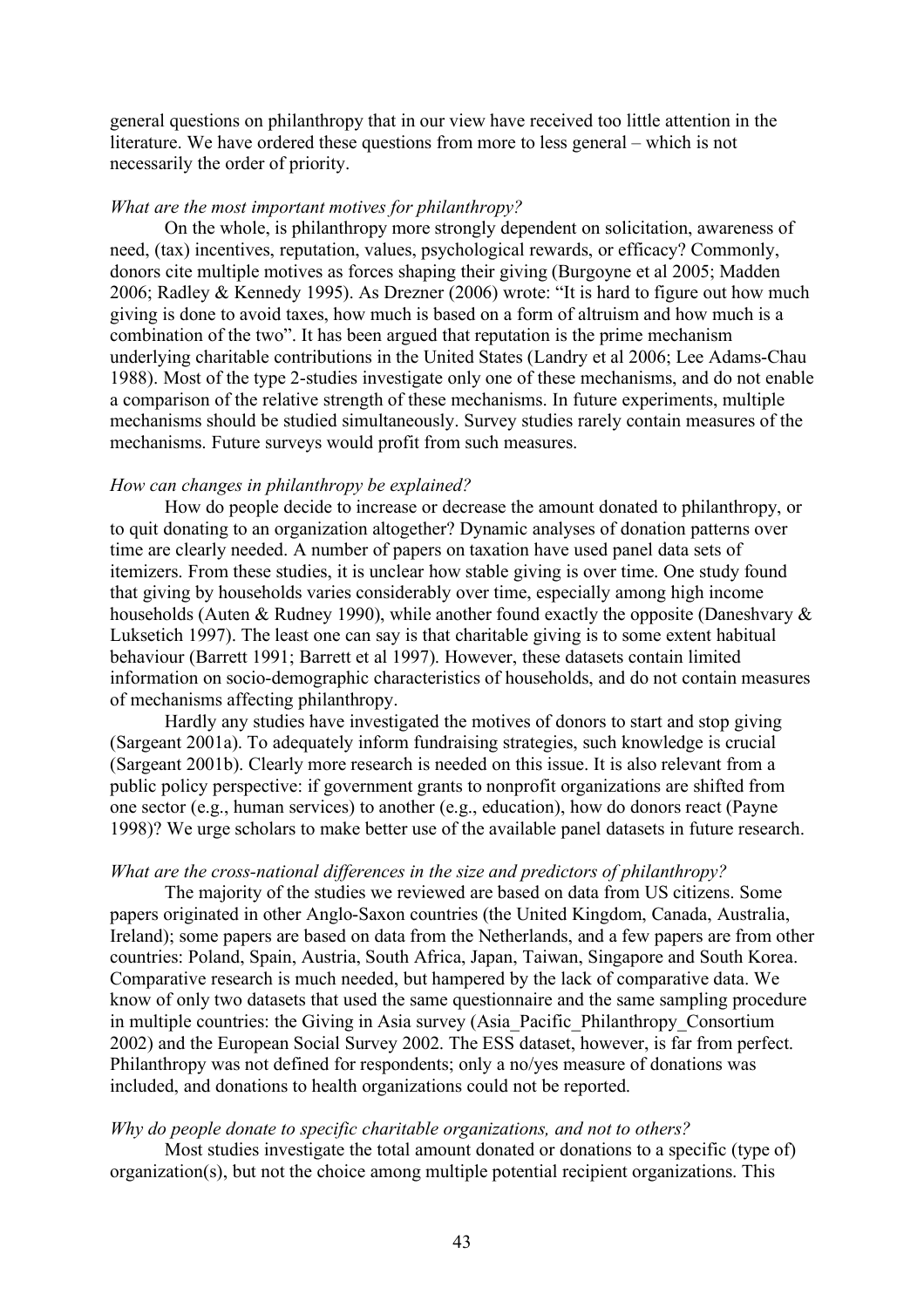question has been identified before as an important one for future research (Clotfelter 1997). However, still very little is known about how consumers decide which organizations they will support. One might expect that people contribute more to organizations which provide services that they (expect to) use themselves (in the future). If this is true, philanthropy does not reduce inequalities in society. One article argued there are no meaningful relationships between socio-demographic and lifestyle variables and preferences for different types of charitable organizations (Schlegelmilch & Tynan 1989). However, Bennett (2003) and Wiepking (2006) do find systematic differences in giving to specific organizations with regard to a number of characteristics. There is also some evidence that donors substitute donations to one type of charity to another (Reinstein 2006). How donors make such choices, however, is unclear.

#### *How is philanthropy related to other types of prosocial behaviour?*

What is the relationship between giving and volunteering? Do people trade-off these two 'civic duties' (Andreoni 2006b; Brown & Lankford 1992; Duncan 1999; Gruber 2004)? Many studies have found that philanthropy is actually positively correlated with other prosocial behaviors like volunteering (Houston 2006; Independent-Sector 2000; Reed & Selbee 2001). It is unclear, however, why they are correlated. Does a change in one type of prosocial behavior cause a change in the other? Or are they just the result of a similar set of determinants (Bekkers 2002)?

#### *How do donors differ in their responsiveness to the eight mechanisms?*

It seems that different motives affect philanthropy for different groups of people (Cermak et al 1994; Mount & Kaciak 2003; Van Slyke et al 2007; Van Slyke & Brooks 2005). Stated differently, personal characteristics of donors moderate the effects of the eight mechanisms. For fundraisers, this would mean that different groups of donors require different treatment (Polonsky et al 2002).

#### *How generous are philanthropic donations?*

Most of the studies we reviewed analyze the absolute amount donated. For many, the share of income would be a more interesting dependent variable. The share of income donated may be labelled as generosity, as higher relative contributions are more generous. Do the amount donated and the share of income donated have different backgrounds?

### *How do fundraising organizations influence philanthropy?*

What is the impact of fundraising on donors (Andreoni 2006b)? How do solicitation strategies affect donor's motivations to give? Do different motives motivate contributions in response to personal solicitations and anonymous donations?

### *To what extent and how does the context in which people live determine philanthropy?*

The oldest paper we found is on the influence of context (Blake et al 1955). For a long time, little progress was made in identifying the influence of context. Clotfelter (1997) identified the question as an important one for future research. Using survey data, it is very difficult to identify whether correlations between donations of individuals are due to endogenous, exogenous or correlated effects (Manski 1993). Incorporating experiments in surveys may shed new light on the issue.

#### *Do different motives motivate different types of donations?*

Bequests may be motivated by a somewhat different set of motives than regular donations (Sargeant et al 2006b). Donations that are solicited personally (e.g., requests by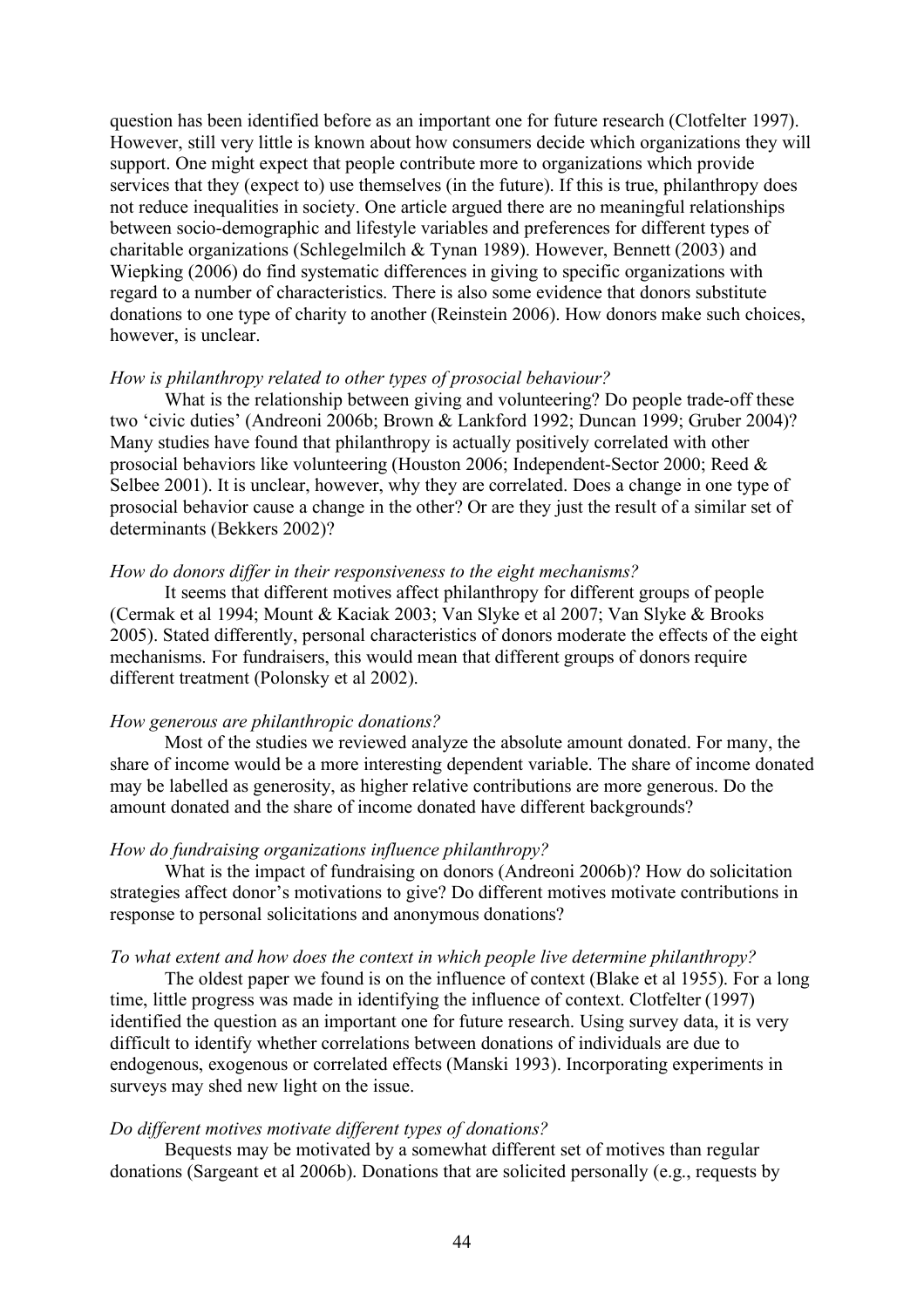friends, colleagues, door-to-door) are likely to be motivated more strongly by the reputation mechanism. Donations made in response to direct mail, through bank transfers, and online donations are more likely to be driven by values and efficacy. Testing such hypotheses could provide empirical tests of formal models describing the effects of multiple mechanisms at once. Such tests would also yield useful knowledge for fundraisers.

# *Do different motives motivate large and small donations?*

Large and small donors may have different motives for giving (Reinstein 2006; Schervish 1997). Do segmentations of the 'average donor market' and the major donor market (Cermak et al 1994; Greeves 2006; Prince & File 2001) look the same?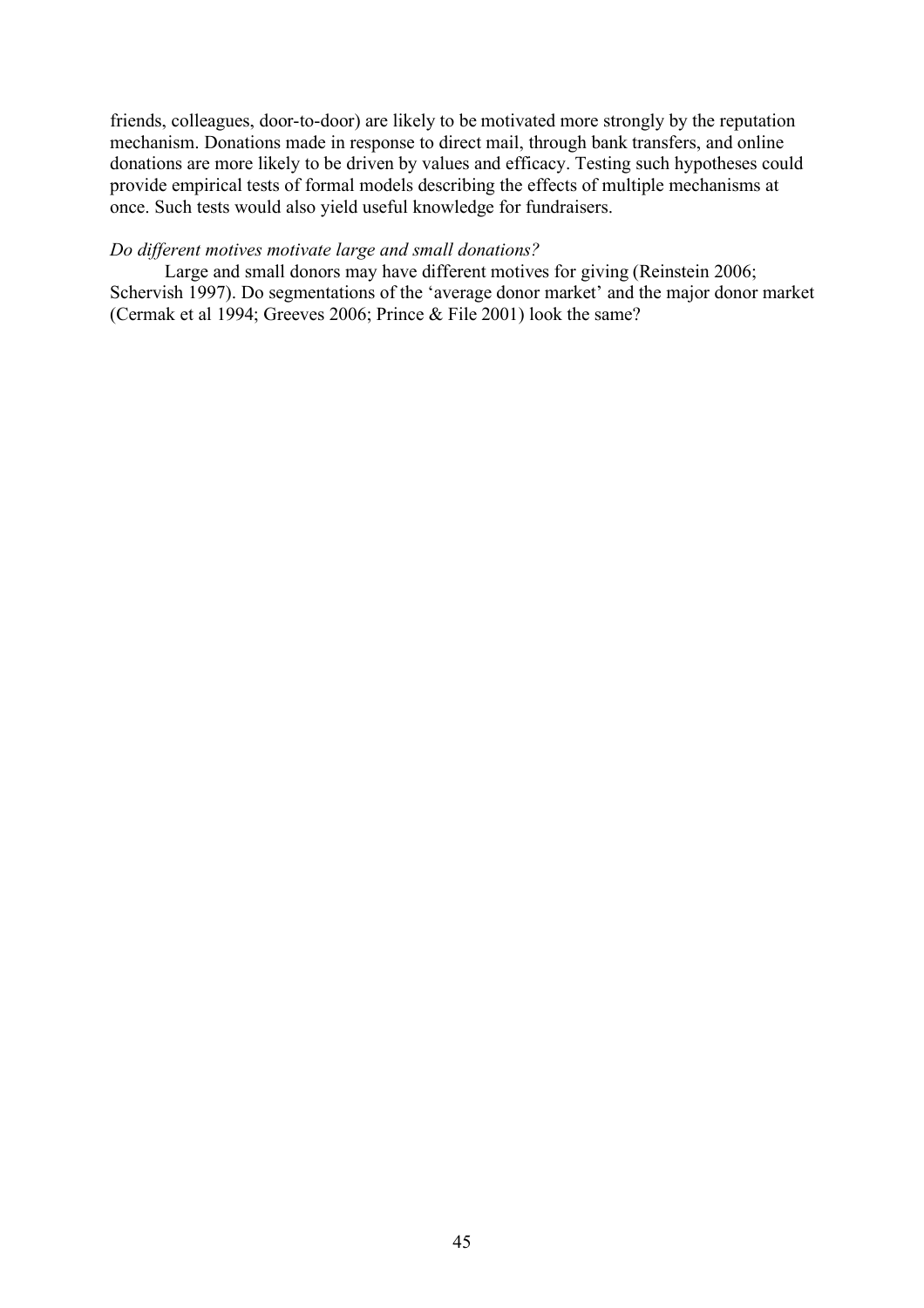# **References**

- Abrahams MF, Bell RA. 1994. Encouraging Charitable Contributions: An Examination of Three Models of Door-in-the-Face Compliance. *Communication Research* 21:131-53
- Abrams BA, Schmitz MD. 1978. The 'crowding-out' effect of governmental transfers on private charitable contributions. *Public Choice* 33:29-39
- Abrams BA, Schmitz MD. 1984. The 'crowding-out' effect of governmental transfers on private charitable contributions: cross-section evidence. *National Tax Journal* 37:563- 8
- Adams WC. 1986. Testing Geographical Bias in International News Whose Lives Count?: TV Coverage of Natural Disasters. *Journal of Communication (1986-1998); Spring 1986; 36, 2* 36:113-23
- Allison ST, Messick DM, Samuelson CD. 1985. Effects of Soliciting Opinions on Contributions to a Public Good. *Journal of Applied Social Psychology* 15:201-6
- Alpizar F, Carlsson F, Johansson-Stenman O. 2007. Anonymity, Reciprocity and Conformity: Evidence from Voluntary Contributions to a Natural Park in Costa Rica. In *Department of Economics Working Papers in Economics, Göteborg University*. Göteborg
- Amato PR. 1985. An Investigation of Planned Helping Behavior. *Journal of Research in Personality* 19:232-52
- Amato PR. 1993. Urban-Rural Differences in Helping Friends and Family Members. *Social Psychological Quarterly* 56:249-62
- Amos OM. 1982. Empirical Analysis of Motives Underlying Individual Contributions to Charity. *Atlantic Economic Journal* 10:45-52
- Andreoni J. 1988. Privately Provided Public Goods in a Large Economy: The Limits of Altruism. *Journal of Public Economics* 35:57-73
- Andreoni J. 1989. Giving with Impure Altruism: Applications to Charity and Ricardian Equivalence. *The Journal of Political Economy* 97:1447-58
- Andreoni J. 1990. Impure Altruism and Donations to Public Goods: A Theory of Warm-Glow Giving. *Economic Journal* 100:464-77
- Andreoni J. 1993. An Experimental Test of the Public-Goods Crowding-Out Hypothesis. *American Economic Review* 83:1317-27
- Andreoni J. 2001. The Economics of Philanthropy. In *International Encyclopedia of the Social and Behavioral Science*, ed. NJ Smelser, and P.B. Baltes, pp. 11369-76. London: Elsevier
- Andreoni J. 2006a. Leadership Giving in Charitable Fund-Raising. *Journal of Public Economic Theory* 8:1-22
- Andreoni J. 2006b. Philanthropy. In *Handbook of Giving, Reciprocity and Altruism*, ed. L-A Gerard-Varet, S-C Kolm, JM Ythier, pp. 1201-69. North-Holland: Elsevier
- Andreoni J, Brown E, Rischall I. 2003. Charitable Giving by Married Couples. Who Decides and Why Does it Matter? *The Journal of Human Resources* 38:111-33
- Andreoni J, Miller J. 2002. Giving According to GARP: An Experimental Test of the Consistency of Preferences for Altruism. *Econometrica* 70:737-53
- Andreoni J, Payne AA. 2003. Do Government Grants to Private Charities Crowd Out Giving or Fundraising? *The American Economic Review* 93:792-812
- Andreoni J, Petrie R. 2004. Public goods experiments without confidentiality: a glimpse into fund-raising. *Journal of Public Economics* 88:1605-23
- Andreoni J, Scholz JK. 1998. An Economic Analysis of Charitable Giving with Interdependent Preferences. *Economic Inquiry* 36:410-28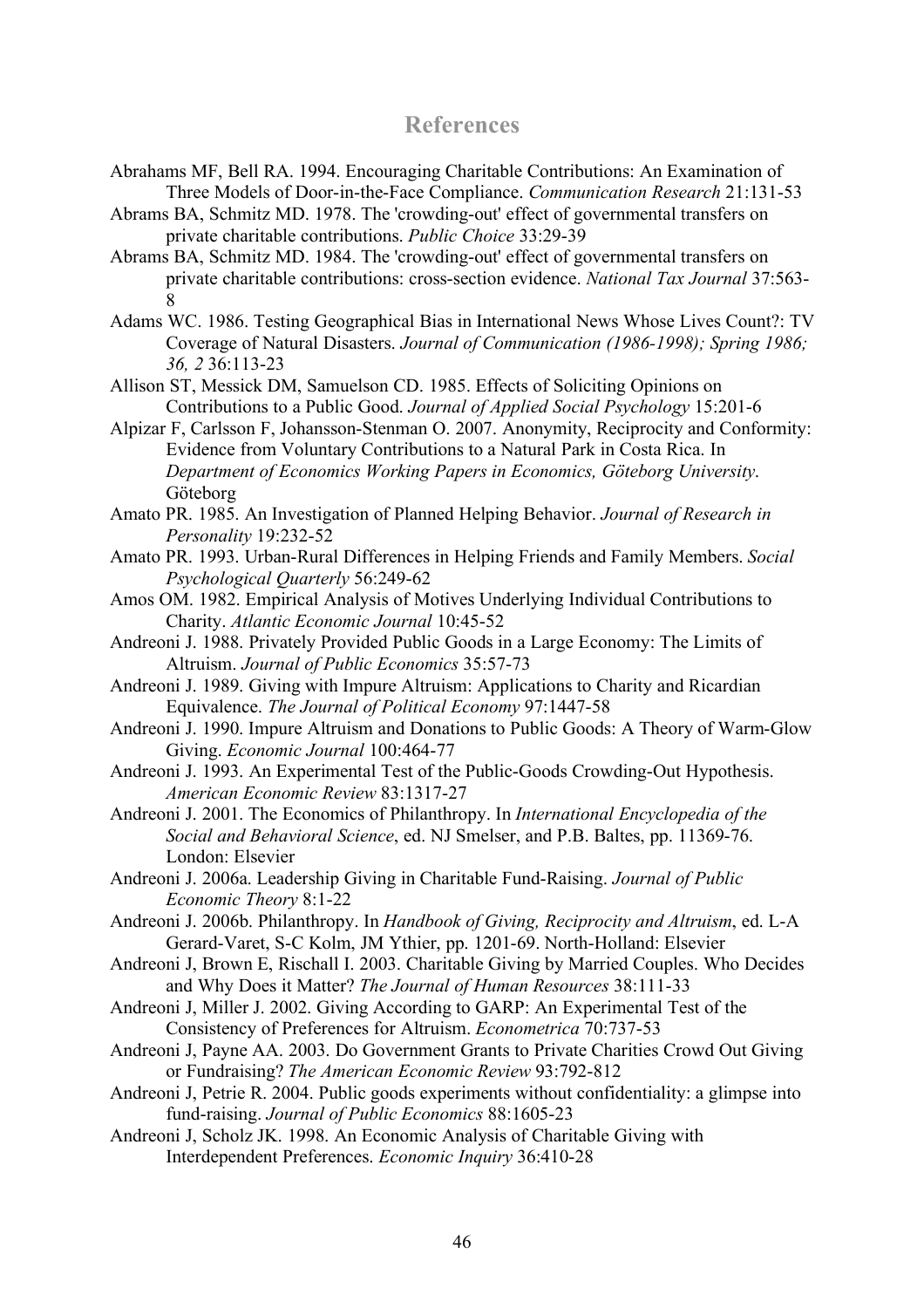- Apinunmahakul A, Devlin RA. 2004. Charitable Giving and Charitable Gambling: An Emperical Investigation. *National Tax Journal* LVII:67-88
- Appelbaum LD. 2002. Who Deserves Help? Students' Opinions About the Deservingness of Different Groups Living in Germany to Receive Aid. *Social Justice Research* 15:201- 25
- Arumi AM, Wooden R, Johnson J, Farkas S, Duffett A, Ott A. 2005. *The Charitable Impulse*. New York: Public Agenda
- Asia\_Pacific\_Philanthropy\_Consortium. 2002. *Giving and Fund Raising in Asia*. Manila: Asian Development Bank
- Aune RK, Basil MD. 1994. A Relational Obligations Approach to the Foot-In-The-Mouth Effect. *Journal of Applied Social Psychology* 24:546-56
- Auten GE, Cilke J, Randolph W. 1992. The Effects of Tax Reform on Charitable Contributions. *National Tax Journal* 45:267-90
- Auten GE, Joulfaian D. 1996. Charitable Contributions and Intergenerational Transfers. *Journal of Public Economics* 59:55-68
- Auten GE, Rudney G. 1990. The Variability of Individual Charitable Giving in the US. *Voluntas* 1:80-97
- Auten GE, Sieg H, Clotfelter CT. 2002. Charitable Giving, Income and Taxes: An Analysis of Panel Data. *The American Economic Review* 92:371-82
- Baade RA, Sundberg JO. 1996a. Fourth down and gold to go? Assessing the link between athletics and alumni giving. *Social Science Quarterly* 77:789-803
- Baade RA, Sundberg JO. 1996b. What determines alumni generosity? *Economics of Education Review* 15:75-81
- Bac M, Bag PK. 2003. Strategic information revelation in fund-raising. *Journal of Public Economics* 87:659-79

Bailey RC, Young MD. 1986. The value and vulnerability of perceived religious involvement. *Journal of Social Psychology* 126:693-4

- Bandy R, Wilhelm MO. 2007. Family Structure and Income During Childhood and Subsequent Prosocial Behavior in Young Adulthood. Working paper, Department of Economics, IUPUI and The Center on Philanthropy at Indiana University.
- Banks J, Tanner S. 1999. Patterns in Household Giving: Evidence from UK Data. *International Journal of Voluntary and Nonprofit Organizations* 10:167-78
- Barclay P. 2004. Trustworthiness and competitive altruism can also solve the tragedy of the commons. *Evolution and Human Behavior* 25:209-20
- Barrett KS. 1991. Panel-Data Estimates of Charitable Giving: A Synthesis of Techniques. *National Tax Journal* 44:365-81
- Barrett KS, McGuirk AM, Steinberg RS. 1997. Further Evidence on the Dynamic Impact of Taxes on Charitable Giving. *National Tax Journal* 50:321-34
- Basil DZ, Ridgway NM, Basil MD. 2006. Guilt Appeals: The Mediating Effect of Responsibility. *Psychology & Marketing* 23:1035-54
- Bateson M, Nettle D, Roberts G. 2006. Cues of being watched enhance cooperation in a real world setting. *Biology Letters* 2:412-4
- Batson CD. 1998. Altruism and Prosocial Behavior. In *Handbook of Social Psychology*, ed. DT Gilbert, pp. 282-316. New York: Random House
- Batson CD, Shaw LL. 1991. Evidence for Altruism: Toward a Pluralism of Prosocial Motives. *Psychological Inquiry* 2:107-22
- Bekkers R. 2002. Giving Time and/or Money: Trade-Off or Spill-over? *31st Annual ARNOVA Conference*. Montreal, Canada
- Bekkers R. 2003. Trust, Accreditation, and Philanthropy in the Netherlands. *Nonprofit & Voluntary Sector Quarterly* 32:596-615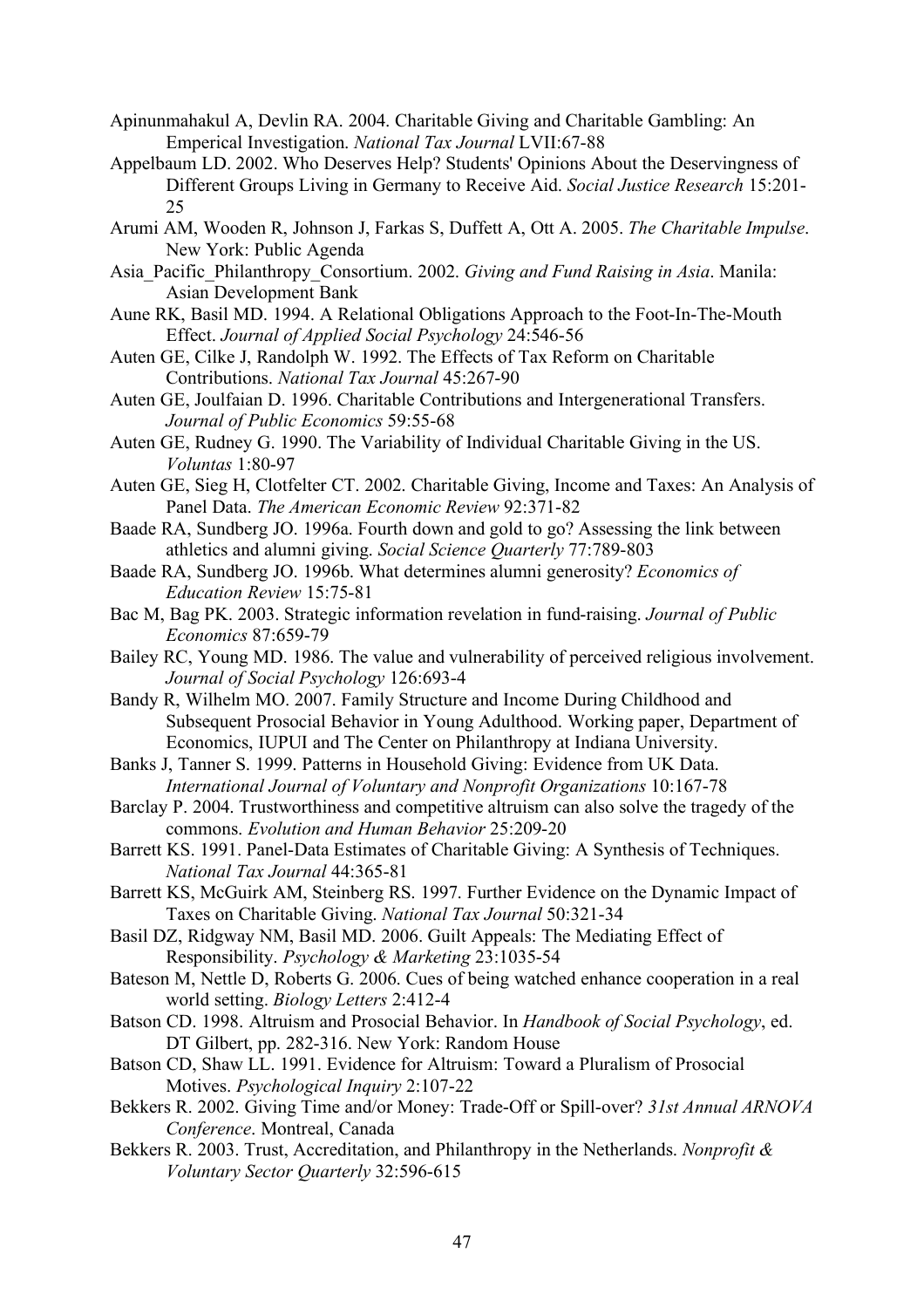Bekkers R. 2004. *Giving and Volunteering in the Netherlands: Sociological and Psychological Perspectives*, Ph.D.-dissertation, Department of Sociology, Utrecht University, Utrecht, the Netherlands

Bekkers R. 2005a. Charity Begins At Home: How Socialization Experiences Influence Giving and Volunteering. *34rd Annual ARNOVA-Conference*. Washington, DC, USA

Bekkers R. 2005b. It's Not All in the Ask. Effects and Effectiveness of Recruitment Strategies Used by Nonprofits in The Netherlands. *34rd Annual ARNOVA-Conference*. Washington, DC, USA

Bekkers R. 2005c. Participation in Voluntary Associations: Relations with Resources, Personality, and Political Values. *Political Psychology* 26:439-54

Bekkers R. 2005d. When and Why Matches are More Effective Subsidies Than Rebates. *34th Arnova Annual Conference*. Washington, DC, USA

Bekkers R. 2006a. Keeping the Faith: Origins of Confidence in Charitable Organizations and its Consequences for Philanthropy. *the NCVO/VSSN Researching the Voluntary Sector Conference 2006*. Warwick University, UK

Bekkers R. 2006b. Traditional and Health Related Philanthropy: The Role of Resources and Personality. *Social Psychology Quarterly* 68:349-66

- Bekkers R. 2006c. Words and Deeds of Generosity: Are Decisions About Real and Hypothetical Money Really Different? Working paper, Department of Sociology, Utrecht University.
- Bekkers R. 2007a. George Gives to Geology Jane: The Name Letter Effect and Other Similarities in Fundraising. Working paper, Department of Sociology, Utrecht University.
- Bekkers R. 2007b. Measuring Altruistic Behavior in Surveys: The All-or-Nothing Dictator Game. *Survey Research Methods* 1

Bekkers R, Crutzen O. 2007. Just keep it simple: A field experiment on fundraising letters. *International Journal of Nonprofit and Voluntary Sector Marketing* 17

Bekkers R, De Graaf ND. 2006. Education and Prosocial Behavior. Working Paper Department of Sociology/ICS Utrecht. Utrecht University, the Netherlands

Bekkers R, Meijer M-M. 2008. Straight From the Heart. In *Patients, Consumers and Civil Society: US and International Perspectives. Advances in Medical Sociology*, ed. S Chambré, M Goldner, R Root

Bekkers R, Schuyt TNM. 2005. And Who Is Your Neighbor? Explaining the Effect of Religion on Charitable Giving and Volunteering. Working paper, Department of Philanthropic Studies, Vrije Universiteit Amsterdam.

Bekkers R, Wiepking P. 2006. To Give or not to Give, that's the Question. How Methodology is Destiny in Dutch Data. *Nonprofit & Voluntary Sector Quarterly* 35:533-40

Bekkers R, Wilhelm MO. 2006. Helping Behavior, Dispositional Empathic Concern, and the Principle of Care. Working paper, Utrecht University.

Belfield CR, Beney AP. 2000. What Determines Alumni Generosity? Evidence for the UK. *Education Economics* 8:65-80

Bennett R. 2003. Factors Underlying the Inclination to Donate to Particular Types of Charity. *International Journal of Nonprofit and Voluntary Sector Marketing* 8:12-29

Bennett R, Gabriel H. 2003. Image and reputational characteristics of UK charitable organizations: An empirical study. *Corporate reputation review* 6:276-89

Bennett R, Kottasz R. 2000. Emergency fund-raising for disaster relief. *Disaster Prevention and Management* 9:352-9

Benson PL, Catt VL. 1978. Soliciting charity contribution: The parlance of asking for money. *Journal of Applied Social Psychology* 8:84-95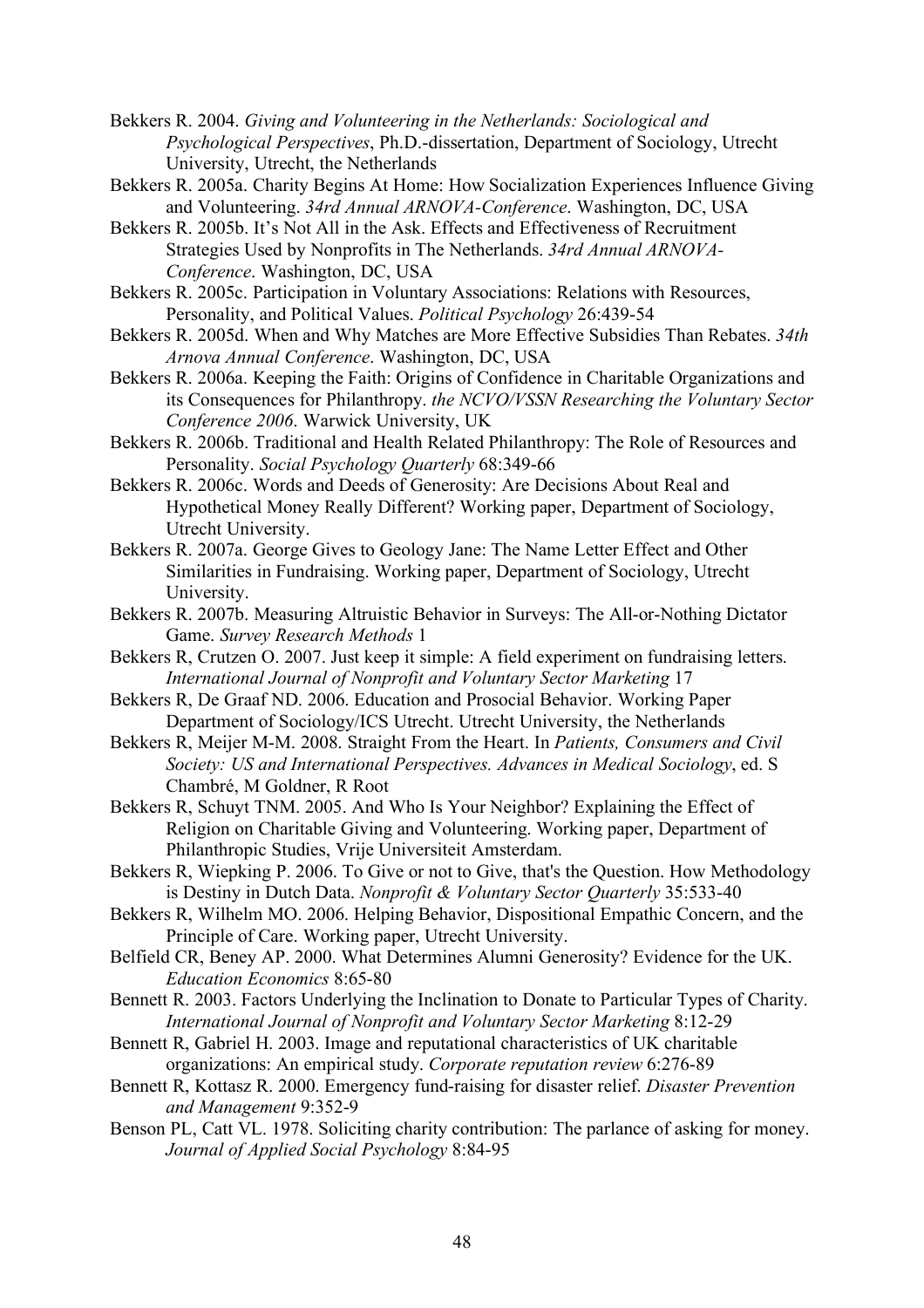Bereczkei T, Birkas B, Kerekes Z. 2007. Public charity offer as a proximate factor of evolved rep utation-building strategy: an experimental analysis of a real-life situation. *Evolution and Human Behavior* 28:277–84

Berger IE. 2006. The Influence of Religion on Philanthropy in Canada. *Voluntas* 17:115–32

Berkowitz L. 1968. Responsibility, Reciprocity, and Social Distance in Help-Giving: An Experimental Investigation of English Social Class Differences. *Journal of Experimental Social Psychology* 4:46-63

- Berkowitz L, Connor WH. 1966. Success, Failure, and Social Responsibility. *Journal of Personality and Social Psychology* 4:664-9
- Berkowitz L, Daniels LR. 1964. Affecting the Salience of the Social Responsibility Norm: Effects of Past Help on the Response to Dependency Relationships. *Journal of Abnormal and Social Psychology* 68:275-81
- Berman G, Davidson S. 2003. Do Donors Care? Some Australian Evidence. *Voluntas* 14:421- 9
- Bielefeld W, Rooney P, Steinberg K. 2005. How Do Need, Capacity, Geography, and Politics Influence Giving? In *Gifts of Money in Americas Communities*, ed. A Brooks, pp. 127- 58. Lanham, MD: Rowman & Littlefield Pub Inc.
- Blake RR, Rosenbaum M, Duryea RA. 1955. Gift Giving as a Function of Group Standards. *Human Relations* 8:61-73
- Blumenfeld WS, Sartain PL. 1974. Predicting Alumni Financial Donation. *Journal of Applied Psychology* 59:522-3
- Boatright RG, Green DP, Malbin MJ. 2006. Does Publicizing a Tax Credit for Political Contributions Increase Its Use? Results From a Randomized Field Experiment. *American Politics Research* 34:563-82
- Booth A, Higgins D, Cornelius R. 1989. Community Influences on Funds Raised by Human Service Volunteers. *Nonprofit and Voluntary Sector Quarterly* 18:81-92
- Borck R, Frank B, Robledo JR. 2006. An empirical analysis of voluntary payments for information goods on the Internet. *Information Economics and Policy* 18:229-39
- Borgonovi F. 2006. Do public grants to American theatres crowd-out private donations? *Public Choice* 126:429-51
- Boskin MJ, Feldstein M. 1977. Effects of the Charitable Deduction of Contribution by low and Middle Income Households: New Evidence of the National Survey of Philanthropy. *The Review of Economics and Statistics* 59:351-4
- Bowman W. 2006. Should Donors Care About Overhead Costs? Do They Care? *Nonprofit and Voluntary Sector Quarterly* June:288 - 310
- Breeze B. 2004. Widow's Mite or Widow's Might? The Relative Giving of Rich and Poor in the UK. *the 33rd annual conference of the Association for Research on Nonprofit Associations and Voluntary Action*. Los Angeles, USA
- Brehm J. 1966. *A Theory of Psychological Reactance*. New York: Academic Press
- Brickman P, Bryan JH. 1975. Moral Judgment of Theft, Charity, and Third-Party Transfers That Increase or Decrease Equality. *Journal of Personality and Social Psychology* 31:156-61
- Bristol RB. 1990. The Life Cycle of Alumni Donations. *Review of Higher Education* 13:503- 18
- Brockner J, Guzzi B, Kane J, Levine E, Shaplen K. 1984. Organizational Fundraising: Further Evidence on the Effect of Legitimizing Small Donations. *Journal of Consumer Research* 11:611-4
- Brooks AC. 1999. Do public subsidies leverage private philanthropy for the arts? Empirical evidence on symphony orchestras. *Nonprofit and Voluntary Sector Quarterly* 28:32-45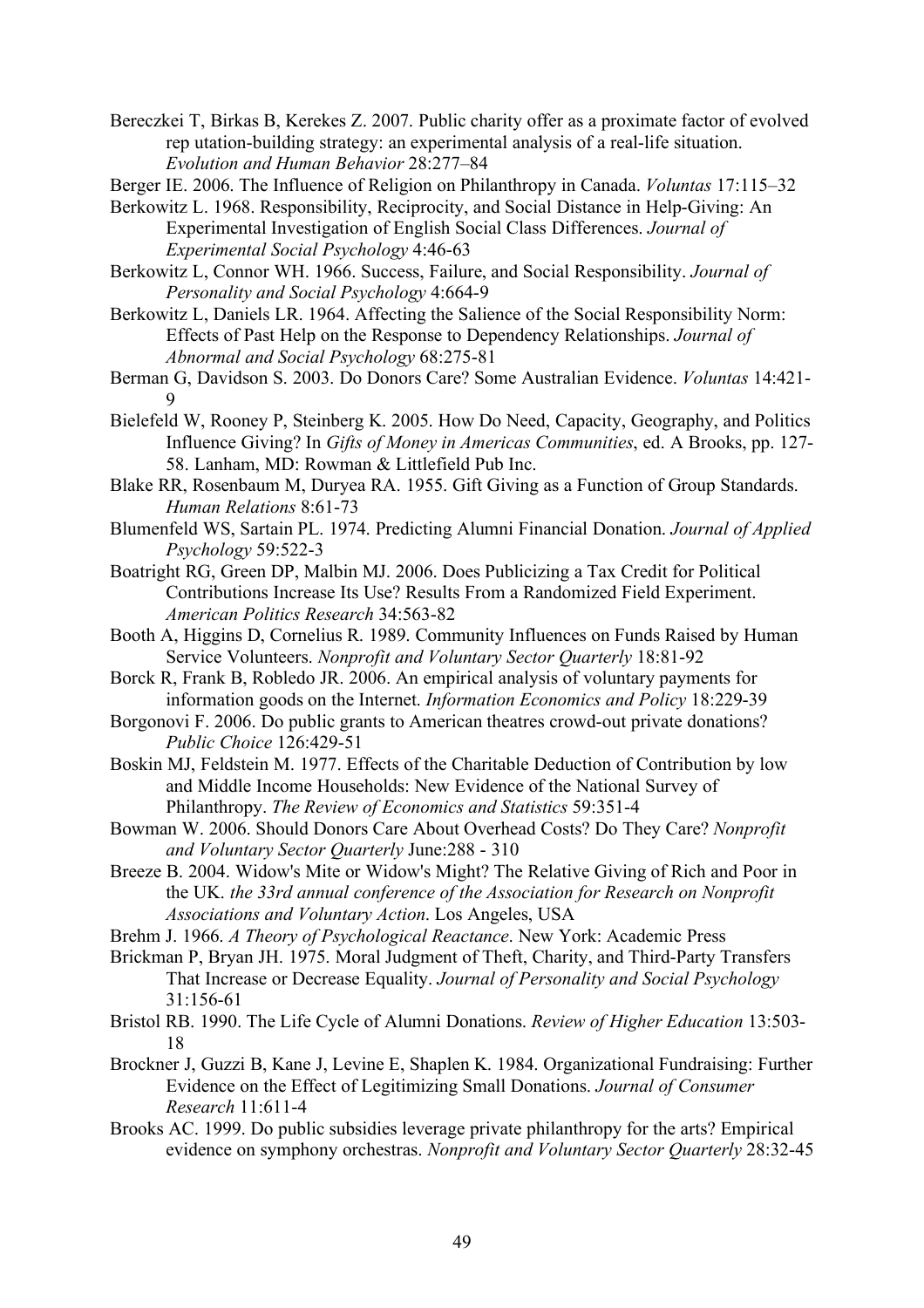- Brooks AC. 2000a. Is There a Dark Side to Government Support for Nonprofits? *Public Administration Review* 60:211-8
- Brooks AC. 2000b. Public Subsidies and Charitable Giving: Crowding out, Crowding in, or Both? *Journal of Policy Analysis and Management* 19:451–64
- Brooks AC. 2002. Welfare Receipt and Private Charity. *Public Budgetting & Finance* 22:101- 14
- Brooks AC. 2003a. Do Government Subsidies to Nonprofits Crowd Out Donations Or Donors? *Public Finance Review* 31:166-79
- Brooks AC. 2003b. Religious Faith and Charitable Giving. *Policy Review* 121:39-48
- Brooks AC. 2003c. Taxes, Subsidies, and Listeners Like You: Public Policy and Contributions to Public Radio. *Public Administration Review* 63:554-61
- Brooks AC. 2004. What Do "Don't Know" Responses Really Mean in Giving Surveys? *Nonprofit and Voluntary Sector Quarterly* 33:324-434
- Brooks AC. 2005. Does Social Capital Make You Generous? *Social Science Quarterly* 86:1- 15
- Brooks AC, Lewis GB. 2001. Giving, volunteering, and mistrusting government. *Journal of Policy Analysis and Management* 20:765-9
- Brown E. 1997. Altruism Toward Groups: The Charitable Provision of Private Goods *Nonprofit and Voluntary Sector Quarterly* 26:175-84
- 
- Brown E. 2005. College, Social Capital, and Charitable Giving. In *Gifts of Time and Money in Americas Communities*, ed. A Brooks: Rowman & Littlefield
- Brown E, Ferris JM. 2007. Social Capital and Philanthropy: An Analysis of the Impact of Social Capital on Individual Giving and Volunteering. *Nonprofit and Voluntary Sector Quarterly* 36:85-99
- Brown E, Lankford H. 1992. Gifts of Money and Gifts of TIme: Estimating the Effects of Tax Prices and Available Time. *Journal of Public Economics* 47:321-41
- Brownstein RJ, Katzev RD. 1985. The Relative Effectiveness of Three Compliance Techniques in Eliciting Donations to a Cultural Organization. *Journal of Applied Social Psychology* 15:564-74
- Bryan JH, Test MA. 1967. Models and Helping: Naturalistic Studies in Aiding Behavior. *Journal of Personality and Social Psychology* 6:400-7
- Bryant WK, Slaughter HJ, Kang H, Tax A. 2003. Participating in Philanthropic Activities: Donating Money and Time. *Journal of Consumer Policy* 26:43-73
- Bull R, Gibson-Robinson E. 1981. The Influences of Eye-Gaze, Style of Dress, and Locality on the Amounts of Money Donated to a Charity. *Human Relations* 34:895-905
- Buraschi A, Cornelli F. 2002. Donations. CEPR Discussion Paper.
- Burger JM, Messian N, Patel S, Prado Ad, Anderson. C. 2004. What a Coincidence! The Effects of Incidental Similarity on Compliance. *Personality and Social Psychology Bulletin* 30
- Burgoyne CB, Young B, Walker CM. 2005. Deciding to give to charity: A focus group study in the context of the household economy. *Journal of Community & Applied Social Psychology* 15:383-405
- Burt CDB, Popple JS. 1998. Memorial Distortions in Donation Data. *Journal of Social Psychology* 138:724-33
- Byrne D. 1971. *The attraction paradigm*. New York: Academic Press
- CAF. 2005. UK Giving 2004/05, Kent, UK
- Callen JL. 1994. Money Donations, Volunteering and Organizational Efficiency. *Journal of Productivity Analysis* 5:215-28
- Carlsmith JM, Gross AE. 1969. Some Effects of Guilt on Compliance. *Journal of Personality and Social Psychology* 11:232-9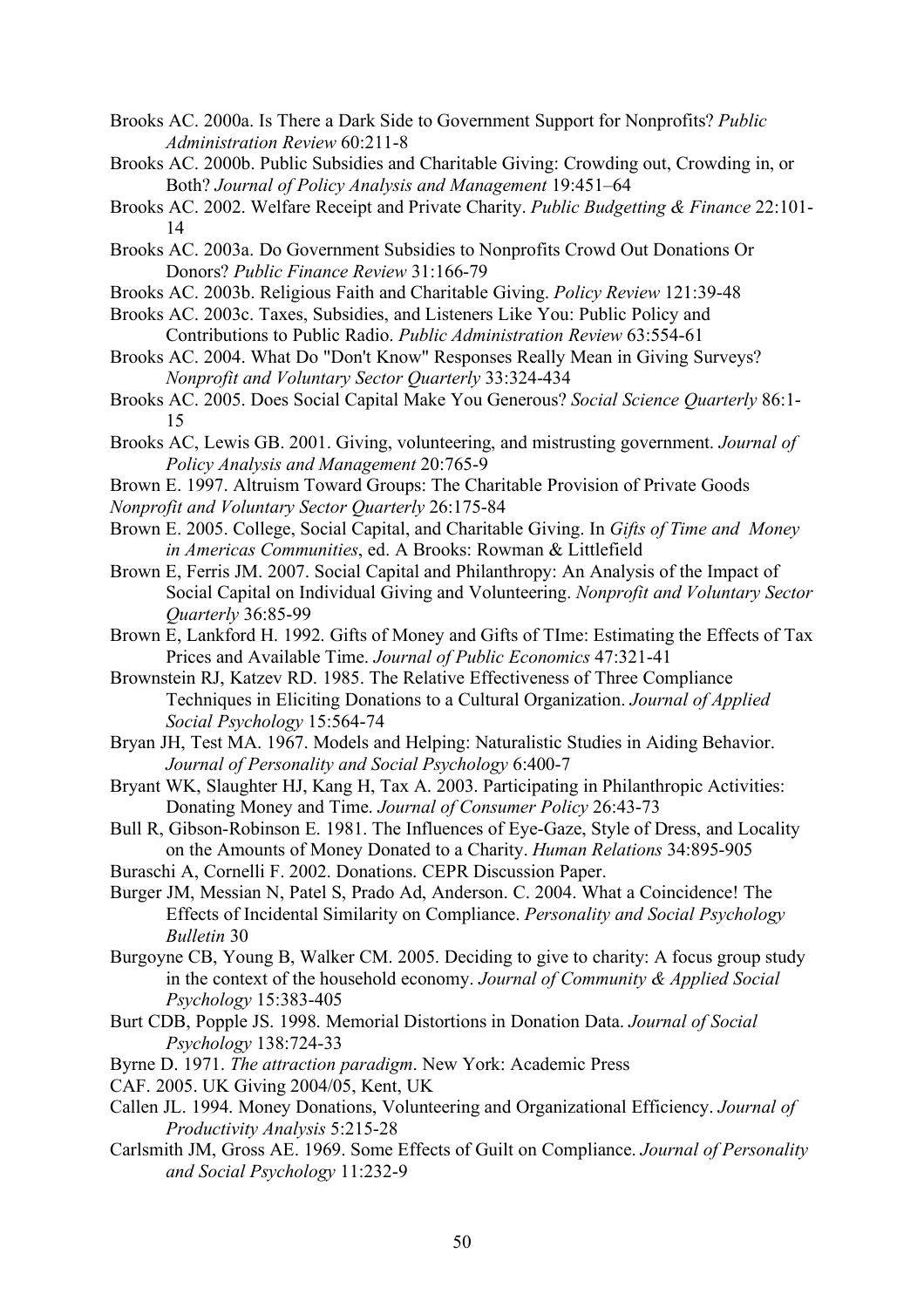- Carman KG. 2006. Social Influences and the Private Provision of Public Goods: Evidence from Charitable Contributions in the Workplace. Discussion Paper Stanford Institute for Economic Policy Research, Stanford University
- Carroll J, McCarthy S, Newman C. 2006. An Econometric Analysis of Charitable Donations in the Republic of Ireland. *The Economic and Social Review* 36:229-49
- Carson ED. 1987. The Charitable Activities of Black Americans: A Portrait of Self-Help? *Review of Black Political Economy* 15:100-11
- Catt V, Benson PL. 1977. Effect of Verbal Modeling on Contributions to Charity. *Journal of Applied Psychology* 62:81-5
- Cermak DSP, File KM, Prince RA. 1994. A Benefit Segmentation of the Major Donor Market. *Journal of Business Research* 29:121-30
- Chang W-C. 2005a. Religious giving, non-religious giving, and after-life consumption. *Topics in Economic Analysis and Policy* 5
- Chang WC. 2005b. Determinants of donations: Empirical evidence from Taiwan. *Developing Economies* 43:217-34
- Chaves M. 2002. Financing American Religion. *New Directions for Philanthropic Fundraising* 35:41-54
- Chen Y, Li X, MacKie-Mason JK. 2006. Online Fund-Raising Mechanisms: A Field Experiment. *Contributions to Economic Analysis & Policy* 5
- Cheung CK, Chan CM. 2000. Social-cognitive Factors of Donating Money to Charity, with Special Attention to an International Relief Organisation. *Evaluation and Program Planning* 23:241-53
- Choe YS, Jeong J. 1993. Charitable contributions by low- and middle income taxpayers: further evidence with a new method. *National Tax Journal* 46:33-9
- Chua VCH, Wong CM. 1999. Tax incentives, individual characteristics and charitable giving in Singapore. *International Journal of Social Economics* 26:1492-504
- Cialdini RB. 2001. *Influence*. New York: Allyn and Bacon
- Cialdini RB, Cacioppo JT, Bassett R, Miller JA. 1978. Low-Ball Procedure for Producing Compliance: Commitment then Cost. *Journal of Personality and Social Psychology* 36:436-76
- Cialdini RB, Schroeder DA. 1976. Increasing compliance by legitimizing paltry contributions: when even a penny helps. *Journal of Personality and Social Psychology* 34:599-604
- Cialdini RB, Vincent JE, Lewis SK, Catalan J, Wheeler D, Darby BL. 1975. Reciprocal concessions procedure for inducing compliance: The door-in-the-face technique. *Journal of Personality and Social Psychology* 31:206-15
- Clark J. 2002. Recognizing Large Donations to Public Goods: An Experimental Test. *Managerial and Decision Economics* 23:33-44
- Clotfelter CT. 1980. Tax Incentives and Charitable Giving: Evidence from a Panel of Taxpayers. *Journal of Public Economics*:319-40
- Clotfelter CT. 1997. The Economics of Giving. In *Giving Better, Giving Smarter: Working Papers of the National Commission on Philanthropy and Civic Renewal*, ed. JW Barry, BV Manno, pp. 31-55. Washington, DC: National Commission on Philanthropy and Civic Renewal
- Clotfelter CT. 2003. Alumni giving to elite private colleges and universities. *Economics of Education Review* 22:109-20
- Comer JM, Sullivan FRKAK. 1992. Multiple Deescalating Requests, Statistical Information, and Compliance: A Field Experiment. *Journal of Applied Social Psychology* 22:1199- 207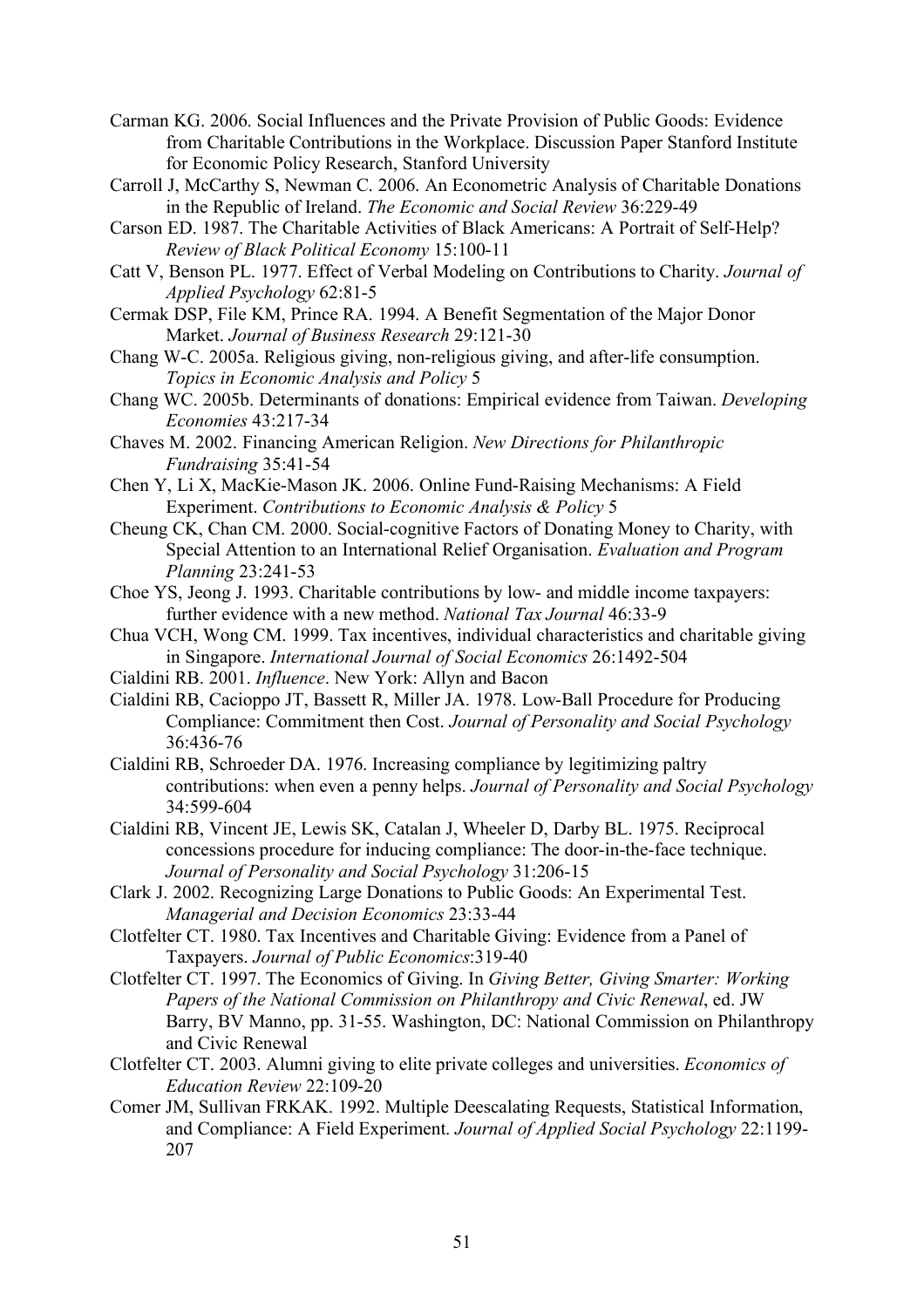- Connolly LS. 1997. Does External Funding of Academic Research Crowd Out Institutional Support? . *Journal of Public Economics* 64:389-406
- Daneshvary N, Luksetich WA. 1997. Income sources and declared charitable tax deductions. *Applied Economics Letters* 4:271-4
- Davidson JD, Pyle RE. 1994. Passing the Plate in Affluent Churches: Why Some Members Give More Than Others. *Review of Religious Research* 36:181-96
- Davis DD, Millner EJ, Reilly RJ. 2005. Subsidy Schemes and Charitable Contributions: A Closer Look. *Experimental Economics* 8:85-106
- Davis MH. 1983. Empathic Concern and the Muscular Dystrophy Telethon. Empathy as a Multidimensional Construct. *Personality and Social Psychology Bulletin* 9:223-9
- Dawes RM, McTavish J, Shaklee H. 1977. Behavior, Communication, and Assumptions About Other People's Behavior in A Commons Dilemma Situation. *Journal of Personality and Social Psychology* 35:1-11
- DeJong W. 1981. Consensus Information and the Foot-in-the-Door-Effect. *Personality and Social Psychology Bulletin* 7:423-30
- DeJong W, Oopik AJ. 1992. Effect of Legitimizing Small Contributions and Labeling Potential Donors as Helpers on Responses to a Direct Mail Solicitation for Charity. *Psychological Reports* 71:923-8
- Desmet P. 1998. The Impact of Mail Order on Subsequent Donations: An Experiment. *Financial Accountability and Management* 14:203-14
- Desmet P. 1999. Asking for less to obtain more. *Journal of Interactive Marketing* 13:55-65
- Diamond AM. 1999. Does Federal Funding "Crowd In" Private Funding of Science? *Contemporary Economic Policy* 17:423-31
- Diamond WD, Gooding-Williams S. 2002. Using advertising constructs and methods to understand direct mail fundraising appeals. *Nonprofit Management and Leadership* 12:225-42
- Diamond WD, Kashyap RK. 1997. Extending Models of Prosocial Behavior to Explain University Alumni Contributions. *Journal of Applied Social Psychology* 27:915-28
- Diamond WD, Noble SM. 2001. Defensive Responses to Charitable Direct Mail Solicitations. *Journal of Interactive Marketing* 15:2-12
- Dolinski D, Grzyb T, Olejnik J, Prusakowski S, Urban K. 2005. Let's Dialogue About Penny: Effectiveness of Dialogue Involvement and Legitimizing Paltry Contribution Techniques. *Journal of Applied Social Psychology* 35:1150-70
- Dolinski D, Nawrat M, Rudak I. 2001. Dialogue Involvement as a Social Influence Technique. *Personality and Social Psychology Bulletin* 27:1395-406
- Doob AN, McLaughlin DS. 1989. Ask and You Shall be Given: Request Size and Donations to a Good Cause. *Journal of Applied Social Psychology* 19:1049-56
- Drezner ND. 2006. Recessions and Tax-Cuts: Economic Cycles' Impact on Individual Giving, Philanthropy, and Higher Education. *International Journal of Educational Advancement* 6:289-305
- Duncan B. 1999. Modeling Charitable Contributions of Time and Money. *Journal of Public Economics* 72:213-42
- Duncan B. 2004. A Theory of Impact Philanthropy. *Journal of Public Economics* 88:2159-80
- Duquette CM. 1999. Is Charitable Giving by Nonitemizers Responsive to Tax Incentives? New Evidence. *National Tax Journal* 52:195-206
- Dyck EJ, Coldevin G. 1992. Using Positive vs. Negative Photographs for Third-World Fund Raising. *Journalism Quarterly* 69:572-9
- Eaton DH. 2001. Charitable Contributions and Tax Price Elasticities for Nonitemizing Taxpayers. *International Advances in Economic Research* 7:432-42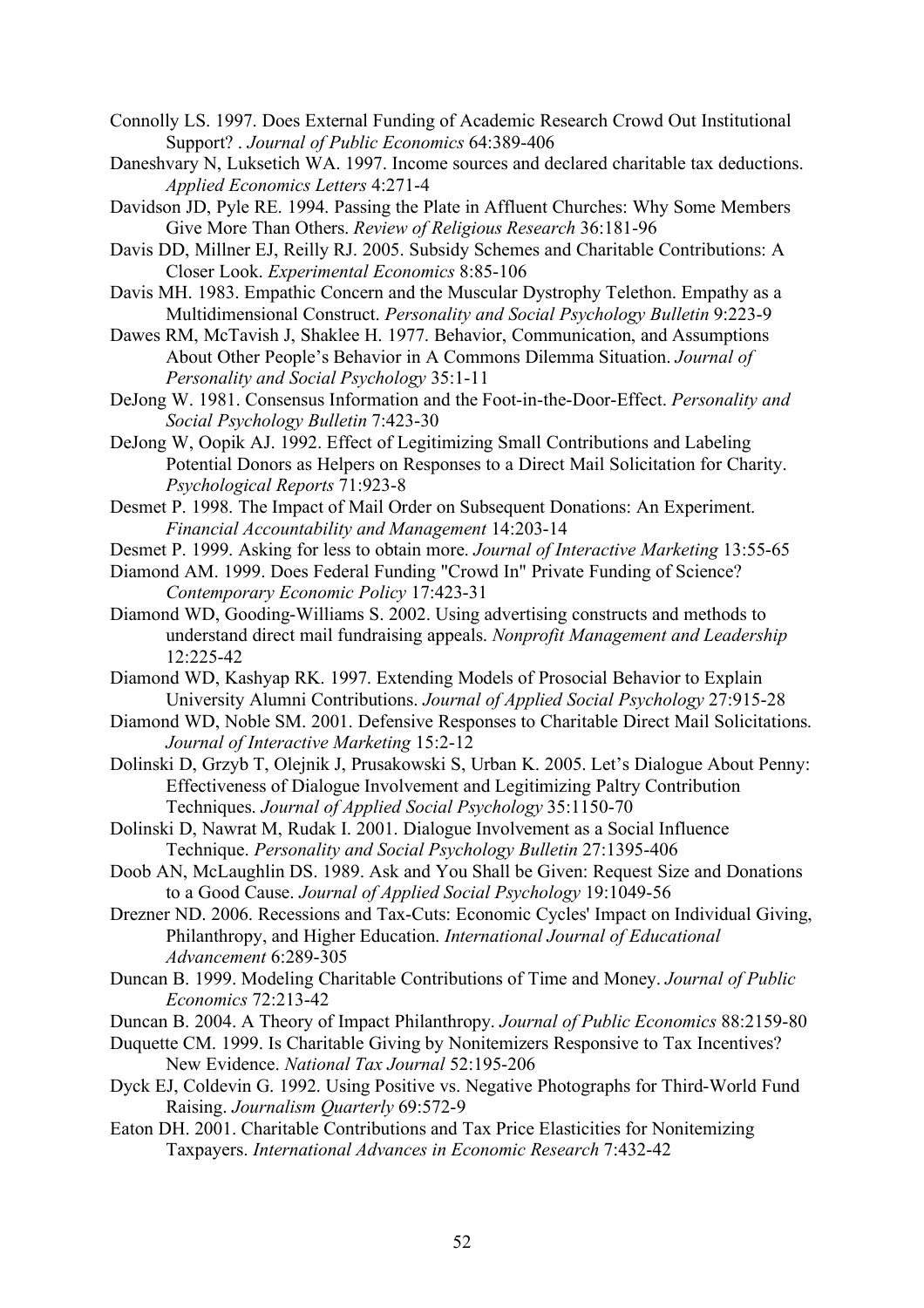- Eckel CC, Grossman P. 2004. Giving to Secular Causes by the Religious and Nonreligious: An Experimental Test of the Responsiveness of Giving to Subsidies. *Nonprofit and Voluntary Sector Quarterly* 33:271-89
- Eckel CC, Grossman PJ. 1996. Altruism in Anonymous Dictator Games. *Games and Economic Behavior* 16:181-91
- Eckel CC, Grossman PJ. 2000. Volunteers and Pseudo-Volunteers: The Effect of Recruitment Method in Dictator Experiments. *Experimental Economics* 3:107-20
- Eckel CC, Grossman PJ. 2003. Rebate versus matching: does how we subsidize charitable contributions matter? *Journal of Public Economics* 87:681-701
- Eckel CC, Grossman PJ, Johntson RM. 2005. An experimental test of the crowding out hypothesis. *Journal of Public Economics* 89:1543-60
- Edlund JE, Sagarin BJ, Johnson BS. 2007. Reciprocity and the belief in a just world. *Personality and Individual Differences* 43:589-96
- Eschholz SL, Van Slyke DM. 2002. New evidence about women and philanthropy: Findings from Metro Atlanta, United Way of Metropolitan Atlanta's Women's Legacy
- Everatt D, Habib A, Maharaj B, Nyar A. 2005. Patterns of Giving in South Africa. *Voluntas* 16:275-91
- Farmer SM, Fedor DB. 2001. Changing the focus on volunteering: an investigation of volunteers' multiple contributions to a charitable organization. *Journal of Management* 27:191–211
- Feenberg D. 1987. Are Tax Price Models Really Identified: The Case of Charitable Giving. *National Tax Journal* 40:629-33
- Feldman D, Feldman B. 1985. The effect of a telethon on attitudes toward disabled people and financial contributions. *Journal of rehabilitation* 51:42-5
- Feldman NE. 2007. Time is Money: Choosing between Charitable Activities. Working paper, Ben-Gurion University, Israel.
- Feldstein M. 1975a. The Income Tax and Charitable Contributions: Part I Aggregate and Distributional Effects. *National Tax Journal* 28:81-99
- Feldstein M. 1975b. The Income Tax and Charitable Contributions: Part II The Impact on Religious, Educational, and Other Organizations. *National Tax Journal* 28:209-26
- Feldstein M, Clotfelter CT. 1976. Tax Incentives and Charitable Contributions in the United States. *Journal of Public Economics* 5:1-26
- Feldstein M, Taylor A. 1976. The Income Tax and Charitable Contributions. *Econometrica* 44:1201-22
- Ferris JS, West EG. 2003. Private versus public charity: Reassessing crowding out from the supply side. *Public Choice* 116:399-417
- Finke R, Bahr M, Scheitle CP. 2006. Toward explaining congregational giving. *Social Science Research* 35:620-41
- Fisher RJ, Ackerman D. 1998. The Effects of Recognition and Group Need on Volunteerism: A Social Norm Perspective. *Journal of Consumer Research* 25:262-75
- Fong CM. 2007. Evidence from an experiment on charity to welfare recipients: reciprocity, altruism, and the empathic responsiveness hypothesis. *Economic Journal* 117:1008-24
- Forbes KF, Zampelli EM. 1997. Religious Giving by Individuals: A Cross Denominational Study. *The American Journal of Economics and Sociology* 56:17-30
- Francia PL, Green JC, Herrnson PS, Powell LW, Wilcox C. 2005. Limousine Liberals and Corporate Conservatives: The Financial Constituencies of the Democratic and Republican Parties. *Social Science Quarterly* 86:761-78
- Frank B, Schulze GG. 2000. Does Economics Make Citizens Corrupt? *Journal of Economic Behavior and Organization* 43:101-13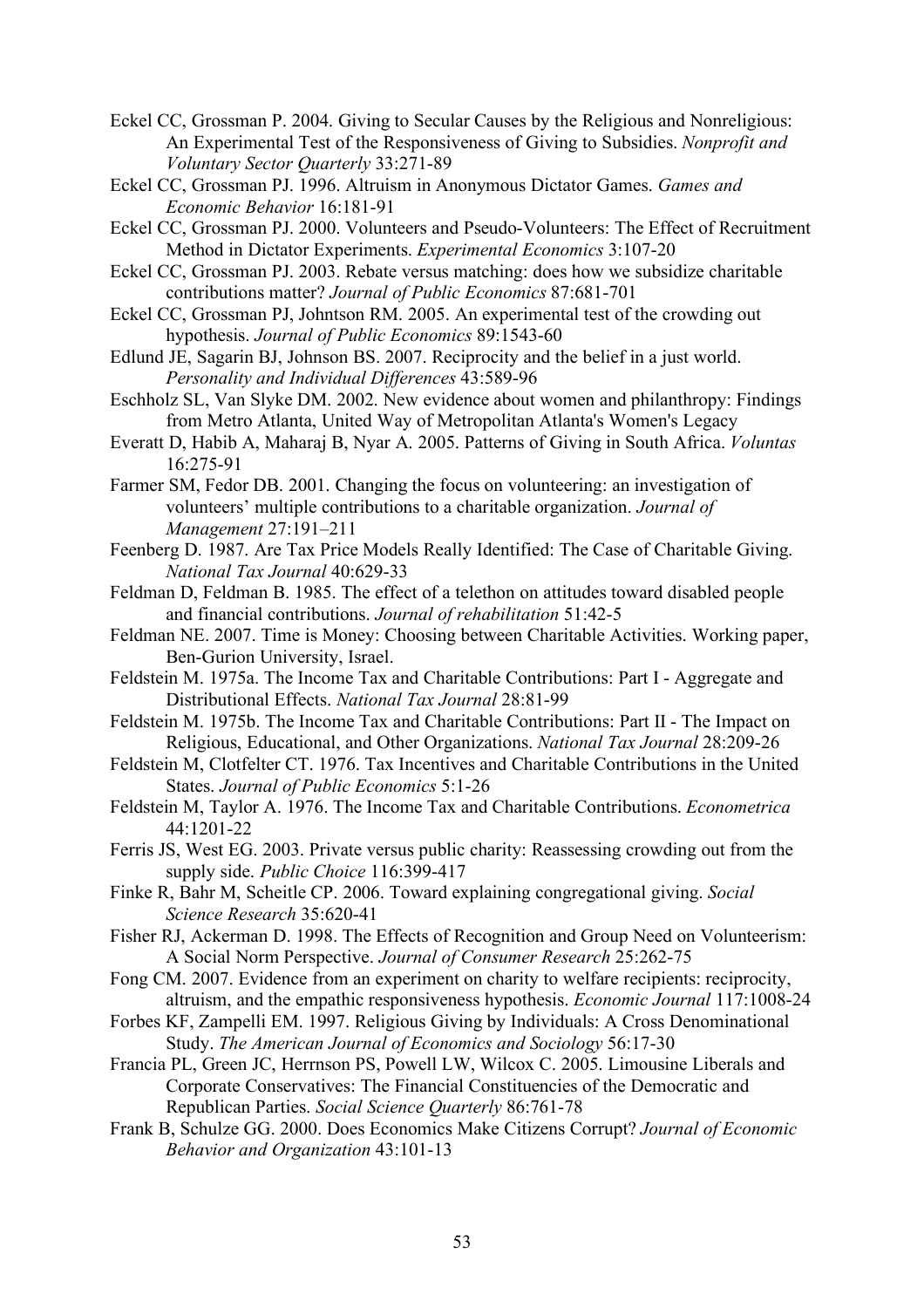- Frank RH, Gilovich T, Regan D. 1993. Does Studying Economics Inhibit Cooperation? *Journal of Economic Perspectives* 7:159-71
- Frank RH, Gilovich T, Regan D. 1996. Do Economists Make Bad Citizens? *Journal of Economic Perspectives* 10:187-92
- Fraser C, Hite RE. 1989. The Effect of Matching Contribution Offers and Legitimation of Paltry Contributions on Compliance. *Journal of Applied Social Psychology* 19:1010-8

Fraser C, Hite RE, Sauer PL. 1988. Increasing contributions in solicitation campaigns: the use of large and small anchorpoints. *Journal of Consumer Research* 15:284-7

- Freedman JL, Fraser SC. 1996. Compliance without pressure: the foot-in-the-door technique. *Journal of Personality and Social Psychology* 4:195-202
- Freedman JL, Wallington SA, Bless E. 1967. Compliance Without Pressure: The Effect of Guilt. *Journal of Personality and Social Psychology* 7:117-24
- Frey BS, Meier S. 2004a. Pro-social Behavior in a Natural Setting. *Journal of Economic Behavior & Organization* 54:65-88
- Frey BS, Meier S. 2004b. Social Comparisons and Pro-social Behavior: Testing "Conditional Cooperation" in a Field Experiment. *American Economic Review* 94:1717-22
- Frey BS, Meier S. 2005. Selfish and Indoctrinated Economists? *European Journal of Law and Economics* 19:165-71
- Fried R, Berkowitz L. 1979. Music hath charms…and can influence helpfulness. *Journal of Applied Social Psychology* 9:199-208
- Furnham A. 1995. The Just World, Charitable Giving and Attitudes to Disability. *Personal and Individual Differences* 19:577-83

Gaertner SL, Dovidio JF. 1977. The subtlety of white racism, arousal, and helping behaviour. *Journal of Personality and Social Psychology* 35:691-708

- Gerard HB. 1963. Emotional uncertainty and social comparison. *Journal of Abnormal and Social Psychology* 66:568-73
- Gimpel JG, Lee FE, Kaminski J. 2006. The Political Geography of Campaign Contributions in American Politics. *Journal of Politics* 68:626-39
- Gittell R, Tebaldi E. 2006. Charitable Giving: Factors Influencing Giving in the U.S. States. *Nonprofit and Voluntary Sector Quarterly* 35:721-36
- Glazer A, Konrad KA. 1986. A Signaling Explanation for Charity. *American Economic Review* 86:1019-28
- Glenday G, Gupta AK, Pawlak H. 1986. Tax Incentives for Personal Charitable Contributions. *Review of Economics and Statistics* 68:688-93
- Gneezy U, List JA. 2006. Putting Behavioral Economics to Work: Testing for Gift Exchange in Labor Markets Using Field Experiments. *Econometrica* 74:1365-84
- Grace D, Griffin D. 2006. Exploring conspicuousness in the context of donation behavior. *International Journal of Nonprofit and Voluntary Sector Marketing* 11:147-54
- Greenwood DT. 1993. Price and income elasticities of charitable giving: how should income be measured? *Public Finance Quarterly* 21:186-209
- Greeves J. 2006. Understanding the Motivations of Donors and Prospects Through Market Research. *Journal of Gift Planning* 10:17-45
- Gruber J. 2004. Pay or Pray? The Impact of Charitable Subsidies on Religious Attendance. *Journal of Public Economics* 88:2635-55
- Guéguen N, Fisher-Lokou J. 1999. Sequentiel Request Strategy: Effect on Donor Generosity. *The Journal of Social Psychology* 139:669-71
- Haley KJ, Fessler DMT. 2005. Nobody's watching? Subtle cues affect generosity in an anonymous economic game. *Evolution and Human Behavior* 26:245-56
- Harbaugh WT. 1998. What Do Donations Buy? A Model of Philanthropy Based on Prestige and Warm Glow. *Journal of Public Economics* 67:269-84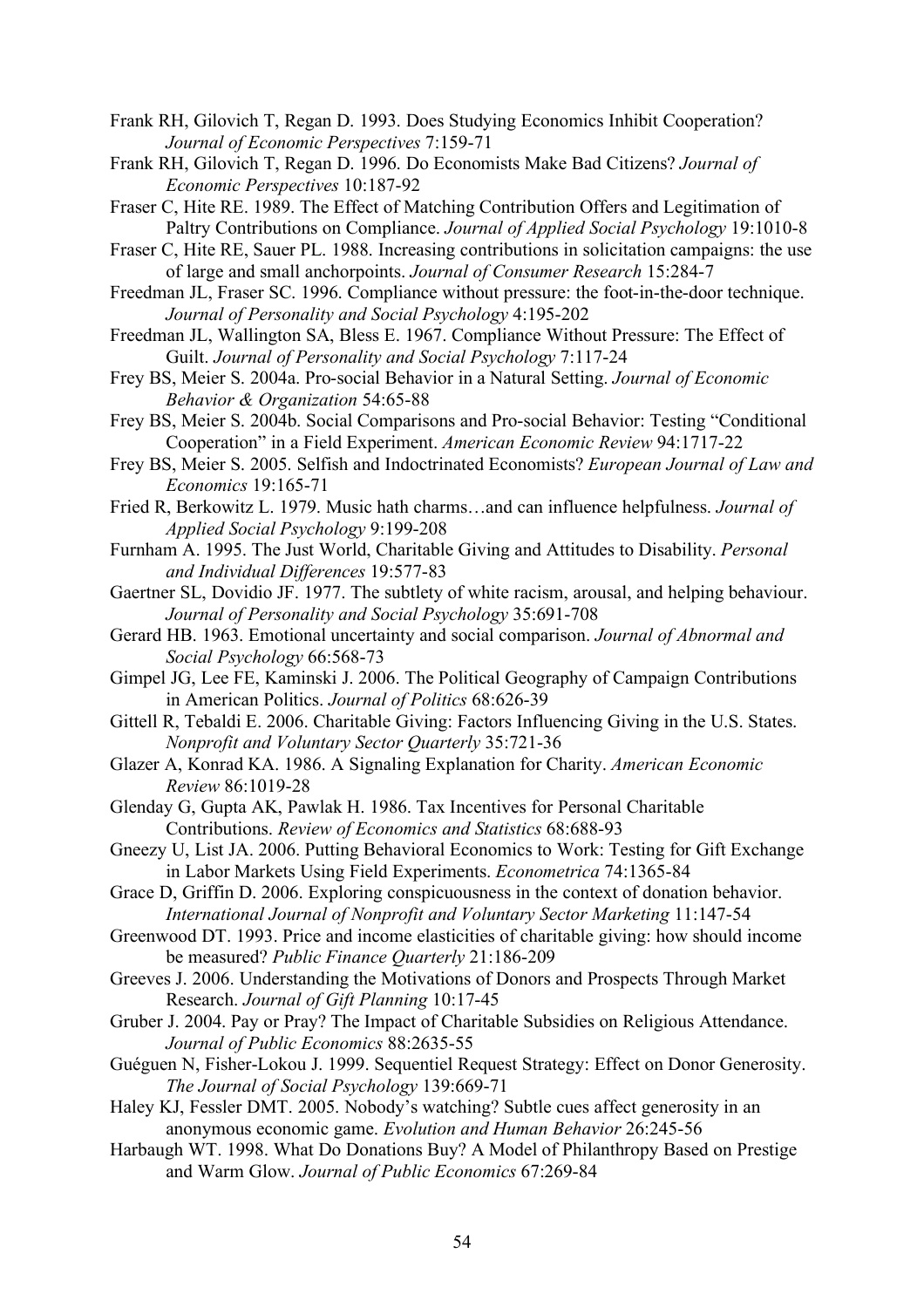- Harbaugh WT, Mayr U, Burghart DR. 2007. Neural Responses to Taxation and Voluntary Giving Reveal Motives for Charitable Donations. *Science* 316:1622-4
- Harris MB, Benson SM, Hall CL. 1975. The Effects of Confession on Altruism. *Journal of Social Psychology* 96:187-92
- Harris MB, Liguori RA, Stack C. 1973. Favors, Bribes, and Altruism. *Journal of Social Psychology* 89:47-54
- Harrison WB, Mitchell SK, Peterson SP. 1995. Alumni donations and college's development expenditures: does spending matter? *American Journal of Economics and Sociology* 54:397-412
- Havens JJ, O'Herlihy MA, Schervish PG. 2007. Charitable Giving: How Much, by Whom, to What, and How? In *The Non-Profit Sector: A Research Handbook*, ed. WW Powell, RS Steinberg, pp. 542-67. New Haven/London: Yale University Press
- Heller-Clain S, Zech CE. 1999. A Household Production Analysis of Religious and Charitable Activity. *American Journal of Economics and Sociology* 58:923-46
- Hibbert S, Chatzidakis A, Smith A. 2005. Help? Who...Me? Building Understanding of Non-Donors: An Application of Neutralisation. *ESRC and NCVO Seminar on Charitable Giving and Donor Motivation*
- Hillygus DS. 2005. The Missing Link: Exploring the Relationship between Higher Education and Political Engagement. *Political Behavior* 27:25-47
- Hodgkinson VA, Weitzman MS. 1996. *Giving and Volunteering in the United States*. Washington: Independent Sector
- Hoffman E, McCabe K, Smith VL. 1996. Social Distance and Other-Regarding Behavior in Dictator Games. *American Economic Review* 86:653-60
- Hoge DR, Yang F. 1994. Determinants of Religious Giving in American Denominations: Data from Two Nationwide Surveys. *Review of Religious Research* 36:123-48
- Holloway S, Tucker L, Hornstein HA. 1977. The Effects of Social and Nonsocial Information on Interpersonal Behavior of Males: The News Makes News. *Journal of Personality and Social Psychology* 35:514-22
- Hood RD, Martin SA, Osberg LS. 1977. Economic Determinants of Individual Charitable Donations in Canada. *The Canadian Journal of Economics* 10:653-69
- Horne C. 2003. The Internal Enforcement of Norms. *European Sociological Review* 19:335- 43
- Horne CS, Johnson JL, Van Slyke DM. 2005. Do charitable donors know enough and care enough-about government subsidies to affect private giving to nonprofit organizations? *Nonprofit and Voluntary Sector Quarterly* 34:136-49
- Hornstein HE, LaKind E, Frankel G, Manne S. 1975. Effects of Knowledge About Remote Social Events on Prosocial Behavior, Social Conception, and Mood. *Journal of Personality and Social Psychology* 32:1038-46
- House JS, Wolf S. 1978. Effects of Urban Residence on Interpersonal Trust and Helping Behavior. *Journal of Personality and Social Psychology* 36:1029-43
- Houston DJ. 2006. "Walking the walk" of public service motivation: Public employees and charitable gifts of time, blood, and money. *Journal of Public Administration Research and Theory* 16:67-86
- Howard DJ. 1990. The influence of verbal responses to common greetings on compliance behaviour: the foot-in-the-mouth effect. *Journal of Applied Social Psychology* 20:1185-96
- Howard DJ, Gengler C, Jain A. 1995. What's in a Name? A Complimentary Means of Persuasion. *Journal of Consumer Research* 22:200-11
- Hrung WB. 2004. After-Life Consumption and Charitable Giving. *American Journal of Economics and Sociology* 63:731-45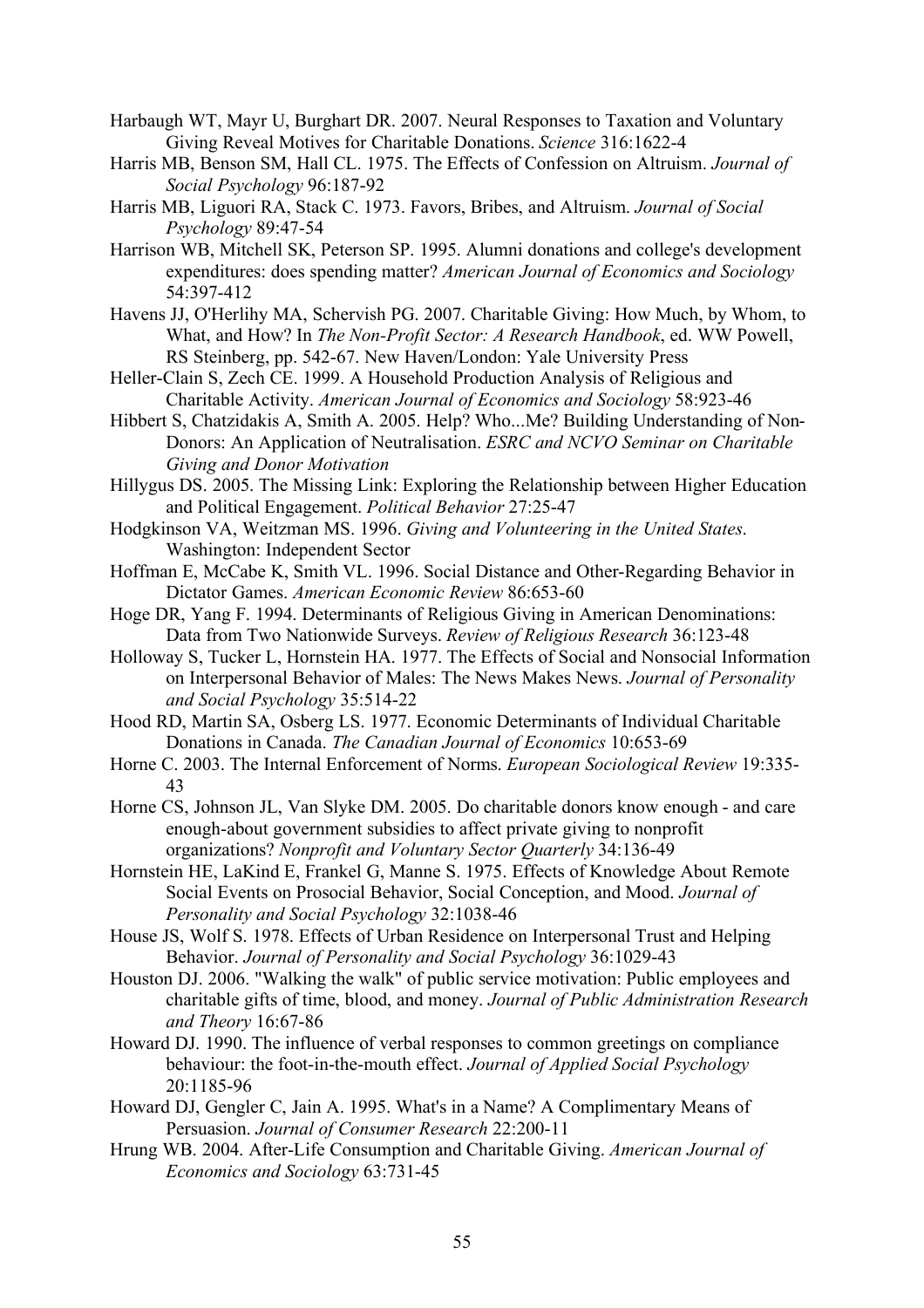Hughes PN, Luksetich WA. 1999. The Relationship Among Funding Sources for Art and History Museums. *Nonprofit Management and Leadership* 10:21-37

Hungerman DM. 2005. Are church and state substitutes? Evidence from the 1996 welfare reform. *Journal of Public Economics* 89:2245-67

- Hunter CS, Jones EB, Boger C. 1999. A study of the relationship between alumni giving and selected characteristics of alumni donors of Livingstone College, NC. *Journal of Black STudies* 29:523-39
- Ickes WJ, Kidd RF, Berkowitz L. 1976. Attributional Determinants of Monetary Help-Giving. *Journal of Personality* 44:163-78
- Independent-Sector. 2000. *The Relationship Between Giving and Volunteering*. Washington, DC: Independent Sector
- Irvin R. 2005. State Regulation of Nonprofit Organizations: Accountability Regardless of Outcome. *Nonprofit and Voluntary Sector Quarterly* 34:161-78
- Isen AM, Levin PF. 1972. Effect of Feeling Good on Helping: Cookies and Kindness. *Journal of Personality and Social Psychology* 21:384-8
- Isen AM, Noonberg A. 1979. The effect of photographs of the handicapped on donation to charity: when a thousand words may be too much. *Journal of Applied Social Psychology* 9:426-31

Jackson EF, Bachmeier MD, Wood JR, Craft EA. 1995. Volunteering and charitable giving: Do religious and associational ties promote helping behavior? *Nonprofit and Voluntary Sector Quarterly* 24:59-78

Jackson JM, Latané B. 1981. Strength and Number of Solicitors and the Urge Toward Altruism. *Personality and Social Psychology Bulletin* 7:415-22

Jackson NC, Mathews RM. 1995. Using Public Feedback to Increase Contributions to a Multipurpose Senior Center. *Journal of Applied Behavior Analysis* 28:449-55

Jacobsson F, Johannesson M, Borgquist L. 2007. Is Altruism Paternalistic? *Economic Journal* 117:761-81

James RN, Sharpe DL. 2007. The Nature and Causes of the U-Shaped Charitable Giving Profile. *Nonprofit and Voluntary Sector Quarterly* 36:218-38

- Jencks C. 1987. Who Gives to What? In *The Non-Profit Sector. A Research Handbook*, ed. WW Powell, pp. 321-39. London: Yale University Press
- Jiobu RM, Knowles ES. 1974. Norm Strength and Alms Giving: An Observational Study. *Journal of Social Psychology* 94:205-11
- Jonas E, Schimel J, Greenberg J, Pyszczynski T. 2002. The Scrooge Effect: Evidence That Mortality Salience Increases Prosocial Attitudes and Behavior. *Personality and Social Psychology Bulletin* 28:1342-53

Jones AM, Posnett JW. 1991a. Charitable Donations by UK Households: Evidence from the Family Expenditure Survey. *Applied Economics* 23:343-51

Jones AM, Posnett JW. 1991b. The Impact of Tax Deductibility on Charitable Giving by Covenant in the UK. *Economic Journal* 101:1117-29

Jones M, McKee M. 2004. Feedback Information and Contributions to Not-For-Profit Enterprises: Experimental Investigations and Implications for Large-Scale Fund-Raising. *Public Finance Review* 32:512-27

Joulfaian D. 2004. Gift Taxes and Lifetime Transfers: Time Series Evidence. *Journal of Public Economics* 88:1917-29

- Karlan D, List JA. 2006. Does Price Matter in Charitable Giving? Evidence from a Large-Scale Natural Field Experiment. Working paper, Yale University.
- Karremans J, Lange PAMv, Holland RW. 2005. Forgiveness and Its Associations With Prosocial Thinking, Feeling, and Doing Beyond the Relationship With the Offender. *Personality and Social Psychology Bulletin* 31:1315-26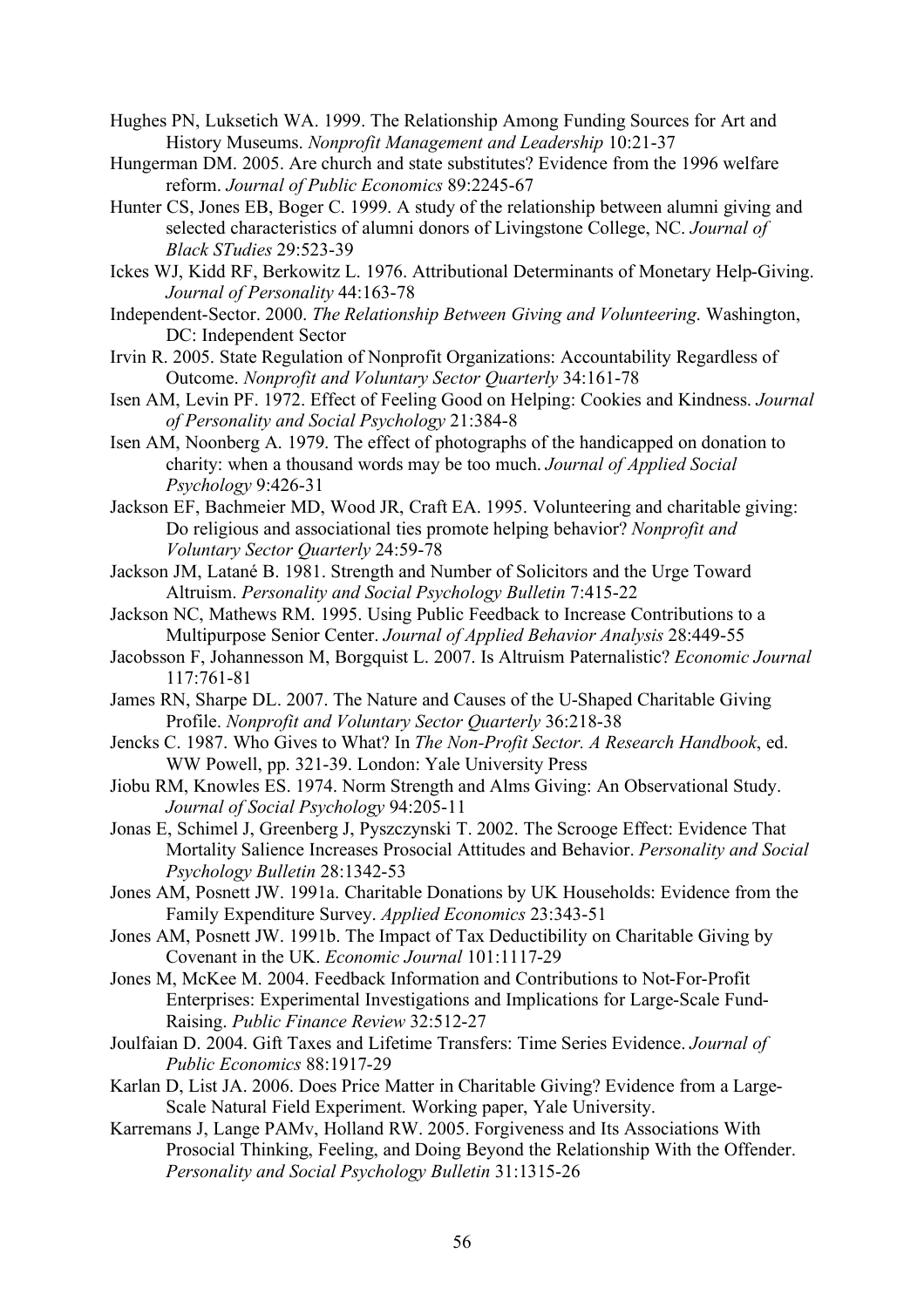Katz SN. 1999. Where did the Serious Study of Philanthropy Come From, Anyway? *Nonprofit and Voluntary Sector Quarterly* 8:74-82

- Katzev RD. 1995. Applying Social Psychology to Charitable Donations: Three Experiments on Nonprofit Fundraising, Aspen Institute Nonprofit Sector Research Fund
- Kemmelmeier M, Jambor EE, Letner J. 2006. Individualism and good works Cultural variation in giving and volunteering across the United States. *Journal of Cross-Cultural Psychology* 37:327-44
- Kerr NL. 1989. Illusions of Efficacy: The Effects of Group Size on Perceived Efficacy in Social Dilemmas. *Journal of Experimental Social Psychology* 25:287-313
- Kerr NL, Garst J, A. D, Harris SE. 1997. That Still, Small Voice: Commitment to Cooperation as an Internalized Versus a Social Norm. *Personality and Social Psychology Bulletin* 23:1300-11
- Keyt JC, Yavas U, Riecken G. 2002. Comparing Donor Segments to a Cause-Based Charity: The Case of the American Lung Association. *Journal of Nonprofit & Public Sector Marketing* 10:117-34
- Khanna J, Posnett J, Sandler T. 1995. Charity Donations in the UK: New Evidence Based on Panel Data. *Journal of Public Economics* 56:257-72
- Khanna J, Sandler T. 2000. Partners in giving: The crowding-in effects of UK government grants. *European Economic Review* 44:1543-56
- Kilbourne BK, Kilbourne MT. 1984. Norms of Social Conduct and the Foot-In-The-Door. *Journal of Social Psychology* 123:13-20
- Kingma B. 1989. An Accurate Measurement of the Crowd-Out Effect, Income Effect and Price Effect for Charitable Contributions. *Journal of Political Economy* 97:1197-207
- Kitchen H. 1992. Determinants of Charitable Donations in Canada: A Comparison Over Time. *Applied Economics Letters* 24:709-13
- Knoke D. 1981. Commitment and Detachment in Voluntary Associations. *American Sociological Review* 46:141-58
- Knoke D. 1990. *Organizing for Collective Action*. New York: Aldine de Gruyter
- Kogut T, Ritov I. 2005a. The "Identified Victim" Effect: An Identified Group, or Just a Single Individual? *Journal of Behavioral Decision Making* 18:157-67
- Kogut T, Ritov I. 2005b. The singularity effect of identified victims in separate and joint evaluations. *Organizational Behavior and Human Decision Processes* 97:106-16
- Komter A. 1996. The Social and Psychological Significance of Gift Giving in The Netherlands. In *The Gift: An Interdisciplinary Perspective*, ed. A Komter, pp. 107-17. Amsterdam: Amsterdam University Press
- Konečki VJ. 1972. Some Effects of Guilt on Compliance. *Journal of Personality and Social Psychology* 23:30-2
- Korte C, Ypma I, Toppen A. 1975. Helpfulness in Dutch Society as a Function of Urbanization and Environmental Input Level. *Journal of Personality and Social Psychology* 32:996-1003
- Kraut RE. 1973. Effects of Social Labeling on Giving to Charity. *Journal of Experimental Social Psychology* 9:551-62
- Kropf M, Knack S. 2003. Viewers like You: Community Norms and Contributions to Public Broadcasting. *Political Research Quarterly* 56:187-97
- Kumru C, Vesterlund L. 2005. The Effect of Status on Voluntary Contribution. Working paper, Department of Economics, University of Pittsburgh.
- Landry C, Lange A, List JA, Price MK, Rupp NG. 2006. Toward an Understanding of the Economics of Charity: Evidence from a Field Experiment. *The Quarterly Journal of Economics* 121:747-82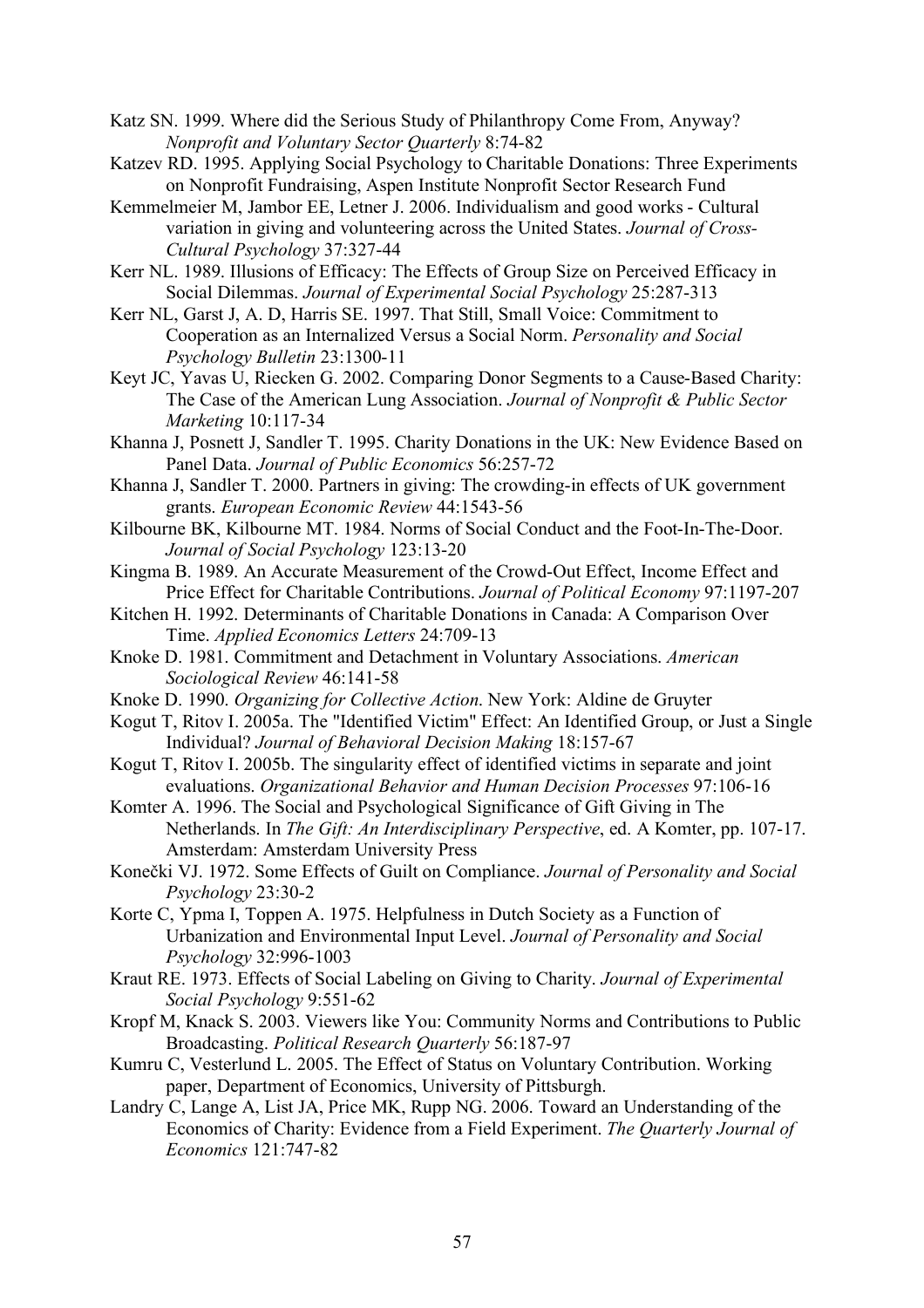- Lankford RH, Wyckoff JH. 1991. Modeling Charitable Giving Using a Box-Cox Standard Tobit Model. *The Review of Economics and Statistics* 73:460-70
- Latané B, Darley JM. 1970. *The unresponsive bystander: why doesnt he help?* New York: Meredith
- LeClere MJ. 1994. The Decomposition of Coefficients in Censored Regression Models: Understanding the Effect of Independent Variables on Taxpayer Behavior. *National Tax Journal* 47:837-45
- Lee Adams-Chau L. 1988. *The Professionals' Guide to Fund Raising, Corporate Giving, and Philanthropy*. Westport CT: Greenwood Press
- Lee BA, Farrell CR. 2003. Buddy, can you spare a dime? Homelesness, panhandling, and the public. *Urban Affairs Review* 38:299-324
- Lee L, Piliavin JA, Call VRA. 1999. Giving Time, Money, and Blood: Similarities and Differences. *Social Psychology Quarterly* 62:276-90
- Lee N, Halfpenny P, Jones A, Elliot H. 1995. Data sources and estimates of charitable giving in Britain. *Voluntas* 6:39-66
- Lerner MJ, Simmons CH. 1966. Observer's Reaction to the "Innocent Victim": Compassion or Rejection? *Journal of Personality and Social Psychology* 4:203-10
- Leslie LL, Ramey G. 1988. Donor Behavior and Voluntary Support for Higher Education Institutions. *Journal of Higher Education* 59:115-32
- Levine LR, Bluni TD, Hochman SH. 1998. Attire and Charitable Behavior. *Psychological Reports* 83:15-8
- Levitt L, Kornhaber RC. 1977. Stigma and Compliance. *A Re-Examination. Journal of Social Psychology* 103:13-8
- Levy SR, Freitas AL, Salovey P. 2002. Construing action abstractly and blurring social distinctions: Implications for perceiving homogeneity among, but also empathizing with and helping, others. *Journal of Personality and Social Psychology* 83:1224-38
- Lincoln AJ. 1977. Effects of the Sex of the Model and Donor on Donating to Amsterdam Organ Grinders. *Journal of Social Psychology* 103:33-7
- Lindahl WE, Conley AT. 2002. Literature Review: Philanthropic Fundraising. *Nonprofit Management and Leadership* 13:91-112
- Lindsey L, Steinberg RS. 1990. Joint crowdout: An empirical study of the impact of federal grants on state government expenditures and charitable donations. NBER Working Paper Series, No. 3226.
- Lindskold S, Forte RA, Haake CS, Schmidt EK. 1977. The Effects of Directness of Face-to-Face Requests and Sex of Solicitor on Streetcorner Donations. *Journal of Social Psychology* 101:45-51
- List JA. 2004. Young, selfish, and male: Field evidence of social preferences. *Economic Journal* 114:121-49
- List JA, Lucking-Reiley D. 2002. The Effects of Seed Money and Refunds on Charitable Giving: Experimental Evidence from a University Capital Campaign. *Journal of Political Economy* 110:215-34
- List JA, Rondeau D. 2003. The impact of challenge gifts on charitable giving: an experimental investigation. *Economics Letters* 79:153-9
- Long JE. 2000. Omitted-variable bias when using state tax rates to estimate the tax price effect on itemized deductions. *Public Finance Review* 28:120-33
- Long SH. 1976. Social pressure and contributions to health charities. *Public Choice* 28:55-66
- Lunn J, Klay R, Douglass A. 2001. Relationships among giving, church attendance, and religious beliefs: the case of the Presbyterian Church (USA). *Journal for the Scientific Study of Religion* 40:765-75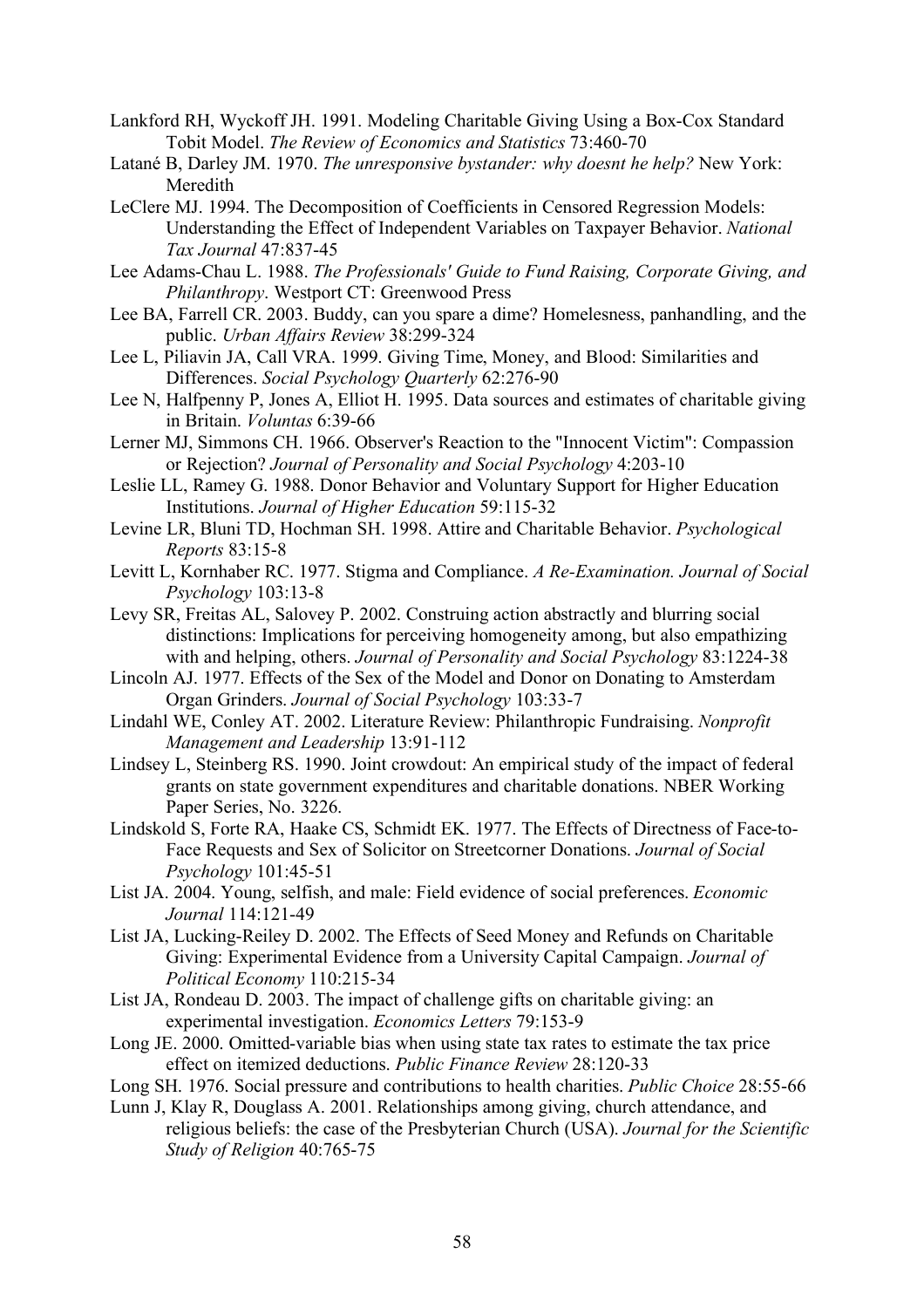- Lyons M, Nivison-Smith I. 2006. Religion and Giving in Australia. *Australian Journal of Social Issues* 41:419-36
- Lyons M, Passey A. 2005. *Giving Australia: Research on Philanthropy in Australia*. Sydney: University of Technology
- Macaulay J. 1975. Familiarity, Attraction, and Charity. *Journal of Social Psychology* 95:27- 37
- Madden K. 2006. Giving and identity: why affluent Australians give or don't to community causes. *Australian Journal of Social Issues* 41:453-76
- Manski CF. 1993. Identification of Endogenous Social Effects: The Reflection Problem. *Review of Economic Studies* 60:531-42
- Marcuello C, Salas V. 2000. Money and Time Donations to Spanish Non Governmental Organizations for Development Aid. *Investigaciones Económicas* 24:51-73
- Marcuello C, Salas V. 2001. Nonprofit organizations, monopolistic competition, and private donations: Evidence from Spain. *Public Finance Review* 29:183-207
- Mark MM, Shotland RL. 1983. Increasing charitable contributions: an experimental evaluation of the American Cancer Society's recommended solicitation procedures. *Journal of Voluntary Action Research* 12:8-22
- Marr KA, Mullin CH, Siegfried JJ. 2005. Undergraduate financial aid and subsequent alumni giving behavior. *Quarterly Review of Economics and Finance* 45:123-43
- Martin R, Randal J. 2005. Voluntary contributions to a public good: a natural field experiment. Working paper, School of Economics and Finance, Victoria University of Wellington, New Zealand.
- Marx JD. 2000. Women and Human Services Giving. *Social Work* 45:27-38
- Mata F, McRae D. 2000. Charitable giving among the foreign-born in Canada. *Journal of International Migration and Integration* 1:205-32
- Mathur A. 1996. Older Adults' Motivations for Gift Giving to Charitable Organizations: An Exchange Theory Perspective. *Psychology & Marketing* 13:107
- Matsunaga Y. 2006. To give or not to give; to volunteer or not to volunteer; that is the question. Evidence on Japanese philanthropic behavior revealed by the JGS-2005 data set.
- McClelland R. 2002. Effects of allowing nonitemizers to deduct charitable contributions, Congress of the United States, Congressional Budget Office
- McClelland R, Brooks AC. 2004. What is the Real Relationship between Income and Charitable Giving? *Public Finance Review* 32:483-97
- McClelland R, Kokoski MF. 1994. Econometric Issues in the Analysis of Charitable Giving. *Public Finance Quarterly* 22:498-517
- McElroy JC. 1994. Personal Space, Personal Appearance, and Personal Selling. *Psychological Reports* 74:425-6
- McGregor-Lowndes M, Newton C, Marsden S. 2006. Did tax incentives play any part in increased giving? *Australian Journal of Social Issues* 41:493-509
- McNeel SP. 1973. Training cooperation in the Prisoner's Dilemma. *Journal of Experimental Social Psychology* 9:335-48
- Meier S. 2006. Does Framing Matter for Conditional Cooperation? Evidence from a Natural Field Experiment. *Contributions to Economic Analysis & Policy* 5
- Meier S. 2007. A Survey of Economic Theories and Field Evidence on Pro-Social Behavior. In *Economics and Psychology: A Promising New Cross-Disciplinary Field*, ed. BS Frey, A Stutzer. Boston: MIT Press
- Meier S. forthcoming. Do Subsidies Increase Charitable Giving in the Long Run? Matching Donations in a Field Experiment. *Journal of the European Economic Association*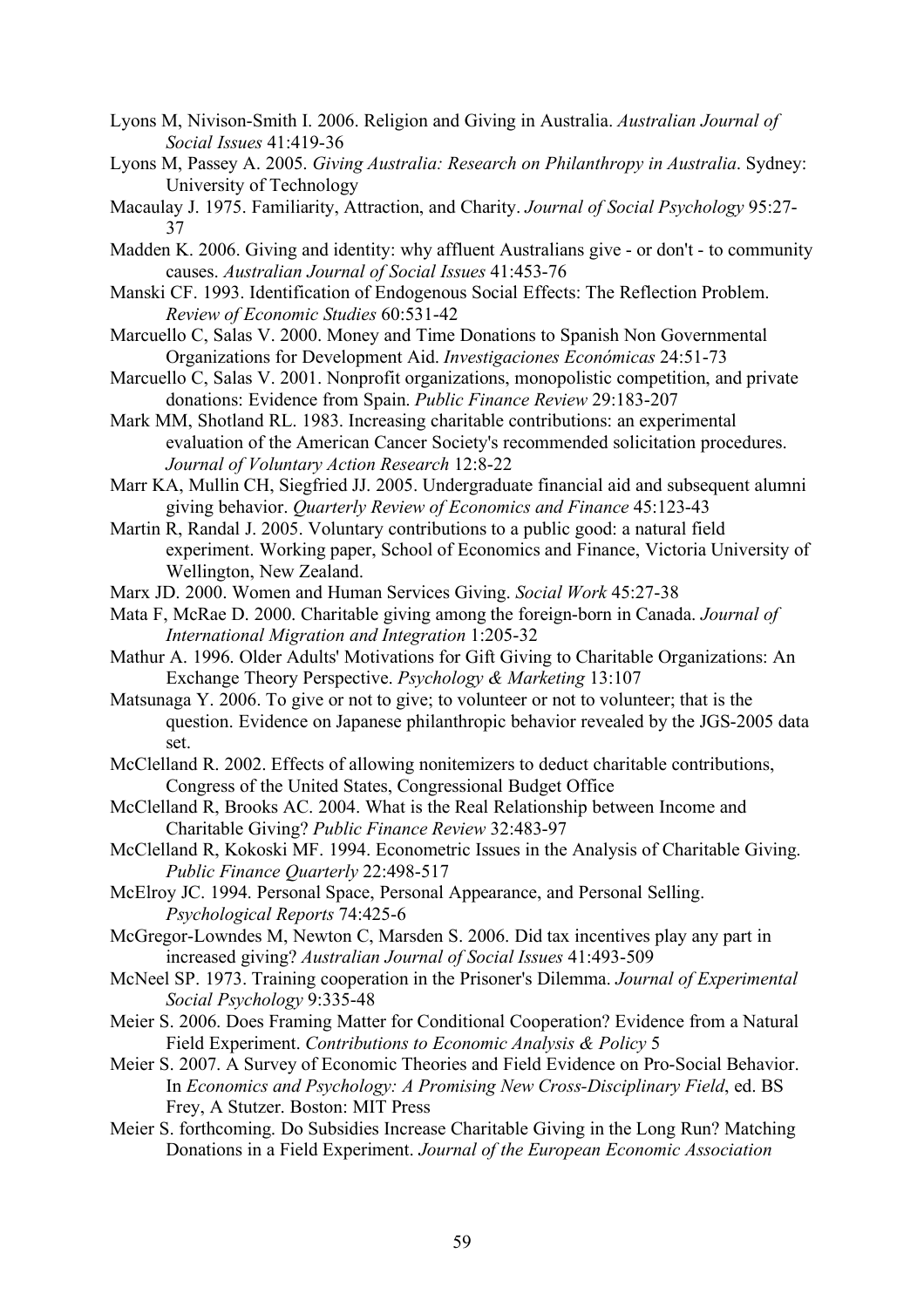- Mesch DJ, Rooney PM, Steinberg KS, Denton B. 2006. The effects of race, gender, and marital status on giving and volunteering in Indiana. *Nonprofit and Voluntary Sector Quarterly* 35:565-87
- Micklewright J, Schnepf SV. 2007. Who Gives for Overseas Development? *the NCVO and VSSN's 13th Researching the Voluntary Sector Conference*. University of Warwick
- Midlarsky E, Hannah ME. 1989. The Generous Elderly: Naturalistic Studies of Donations Across the Life Span. *Psychology and Ageing* 4:346-51
- Miller DT. 1977. Personal Deserving versus Justice for Others: An Exploration of the Justice Motive. *Journal of Experimental Social Psychology*:1-13
- Miller DT. 1999. The Norm of Self-Interest. *American Psychologist* 54:1053-60
- Millet K, Dewitte S. 2007. Altruistic behavior as a costly signal of general intelligence. *Journal of Research in Personality* 41:316-26
- Milofsky C, Blades SD. 1991. Issues of Accountability in health Charities: A Case Study of Accountability Problems Among Nonprofit Organizations. *Nonprofit and Voluntary Sector Quarterly* 20:371-93
- Moll J, Krueger F, Zahn R, Pardini M, De Oliveira-Souza R, Grafman J. 2006. Human frontomesolimbic networks guide decisions about charitable donation. *Proceedings of the National Academy of Sciences* 103:15623-8
- Monks J. 2003. Patterns of giving to ones alma mater among young graduates from selective institutions. *Economics of Education Review* 22:121-30
- Mount J, Kaciak E. 2003. Why Donors Give and Who They Are. *Perspectives* 6
- Muehleman J, Bruker C, Ingram C. 1976. The Generosity Shift. *Journal of Personality and Social Psychology* 34:344-51
- O'Neill CJ, Steinberg RS, Thompson GR. 1996. Reassessing the tax-favored status of the charitable deduction for gifts of appreciated assets. *National Tax Journal* 49:215-33
- Odendahl T. 1990. *Charity Begins at Home: Generosity and Self-Interest among the Philanthropic Elite*. New York: Basic Books
- Offerman T, Sonnemans J, Schram A. 1996. Value Orientations, Expectations, and Voluntary Contributions in Public Goods. *The Economic Journal* 106:817-45
- Okten C, Osili UO. 2004. Contributions in heterogeneous communities: Evidence from Indonesia. *Journal of Population Economics* 17:603-26
- Okten C, Weisbrod BA. 2000. Determinants of donations in private nonprofit markets. *Journal of Public Economics* 75:255-72
- Okunade AA. 1996. Graduate school alumni donations to academic funds: micro-data evidence. *American Journal of Economics and Sociology* 55:213-29
- Okunade AA, Berl RL. 1997. Determinants of charitable giving of business school alumni. *Research in Higher Education* 38:201-14
- Okunade AA, Wunnava PV, Walsh R. 1994. Charitable giving of alumni: micro-data evidence from a large public university. *American Journal of Economics and Sociology* 53:73-84
- Olsen JA, Eidem JI. 2003. An inquiry into the size of health charities: the case of Norwegian patient organizations. *Journal of Socio-Economics* 32:457-66
- Olson DVA, Caddell D. 1994. Generous Congregations, Generous Givers: Congregational Contexts that Stimulate Individual Giving. *Review of Religious Research* 36:168-80
- Olson M. 1965. *The Logic of Collective Action: Public Goods and the Theory of Groups*. Cambridge: Harvard University Press
- Osili UO, Du D. 2005. Immigrant Assimilation and charitable giving. *New Directions for Philanthropic Fundraising* 48:89-104
- Ostrower F. 1997. *Why the Wealthy Give: The Culture of Elite Philanthropy*. Princeton: Princeton University Press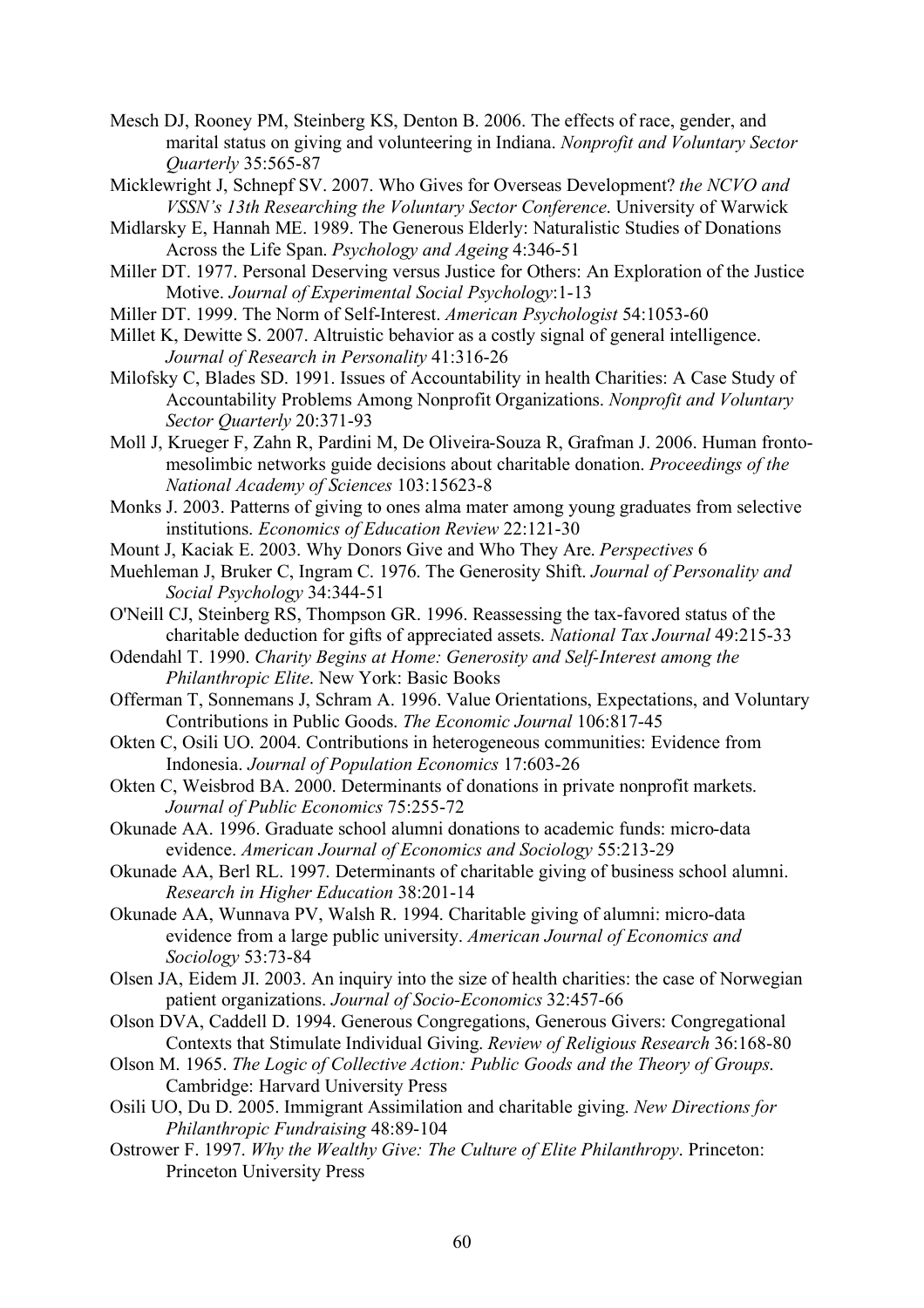- Pancer SM, McMullen LM, Kabatoff RA, Johnson KG, Pond CA. 1979. Conflict and Avoidance in the Helping Situation. *Journal of Personality and Social Psychology* 37:1406-11
- Pandey J. 1979. Effects of Benefactor and Recipient Status on Helping Behavior. *Journal of Social Psychology* 108:171-6
- Park TK, Park SB. 2004. An Economic Study on Charitable Giving of Individuals in Korea: Some New Findings from 2002 Survey Data. *6th International Conference of the International Society for Third-sector Research*. Ryerson University, Toronto, Canada
- Parsons LM. 2003. Is Accounting Information From Nonprofit Organizations Useful to Donors? A Review of Charitable Giving and Value-Relevance. *Journal of Accounting Literature* 22:104-29
- Parsons LM. 2007. The Impact of Financial Information and Voluntary Disclosures on Contributions to Not-For-Profit Organizations. *Behavioral Research in Accounting* 19:179-96
- Payne AA. 1998. Does the government crowd-out private donations? New evidence from a sample of non-profit firms. *Journal of Public Economics* 69:323– 45
- Payton RL, Tempel ER, Rosso HA. 1991. Taking Fund Raising Seriously: An Agenda. In *Taking Fund Raising Seriously*, ed. DF Burlingame, LJ Hulse. San Francisco: Jossey-**Bass**
- Peloza J, Steel P. 2005. The Price Elasticities of Charitable Contributions: A Meta-Analysis. *Journal of Public Policy & Marketing* 24:260-72
- Perrine RM, Heather S. 2000. Effects of Picture and Even-A-Penny-Will-Help Appeals on Anonymous Donations to Charity. *Psychological Reports* 86:551-9
- Pharoah C, Tanner S. 1997. Trends in Charitable Giving. *Fiscal Studies* 18:427-33
- Piersma N, Jonker J-J. 2004. Determining the optimal direct mailing frequency. *European Journal of Operational Research* 158:173-82
- Piferi RL, Jobe RL, Jones WH. 2006. Giving to others during national tragedy: the effects of altruistic and egoistic motivations on long-term giving. *Journal of Social and Personal Relationships* 23:171-84
- Piliavin JA, Callero PL, eds. 1991. *Giving Blood: The Development of an Altruistic Identity*. Baltimore, Md.: The Johns Hopkins University Press
- Piliavin JA, Charng H-W. 1990. Altruism: A Review of Recent Theory and Research. *Annual Review of Sociology* 16:27-65
- Piliavin JA, Piliavin IM. 1972. Effect of Blood on Reactions to a Victim. *Journal of Personality and Social Psychology* 23:353-61
- Pitts RE, Skelly GU. 1984. Economic Self-Interest and Other Motivational Factors Underlying Charitable Giving. *Journal of Behavioral Economics* 13:93-109
- Pliner P, Hart H, Kohl J, Saari D. 1974. Compliance Without Pressure: Some Further Data on the Foot-in-the-Door Technique. *Journal of Experimental Social Psychology* 10:17-22
- Polonsky MJ, Shelley L, Voola R. 2002. An Examination of Helping Behavior Some Evidence from Australia. *Journal of Nonprofit & Public Sector Marketing* 10:67-82
- Posnett J, Sandler T. 1989. Demand for charity donations in private non-profit markets. *Journal of Public Economics* 40:187-200
- Potters J, Sefton M, Vesterlund L. 2005. After you endogenous sequencing in voluntary contribution games. *Journal of Public Economics* 89:1399-419
- Prince FA, File KM. 2001. *The Seven Faces of Philanthropy: A New Approach to Cultivating Major Donors*: San Fransisco: Jossey-Bass
- Pronin E, Lin DY, Ross L. 2002. The Bias Blind Spot: Perceptions of Bias in Self Versus Others. *Personality and Social Psychology Bulletin* 28:369-81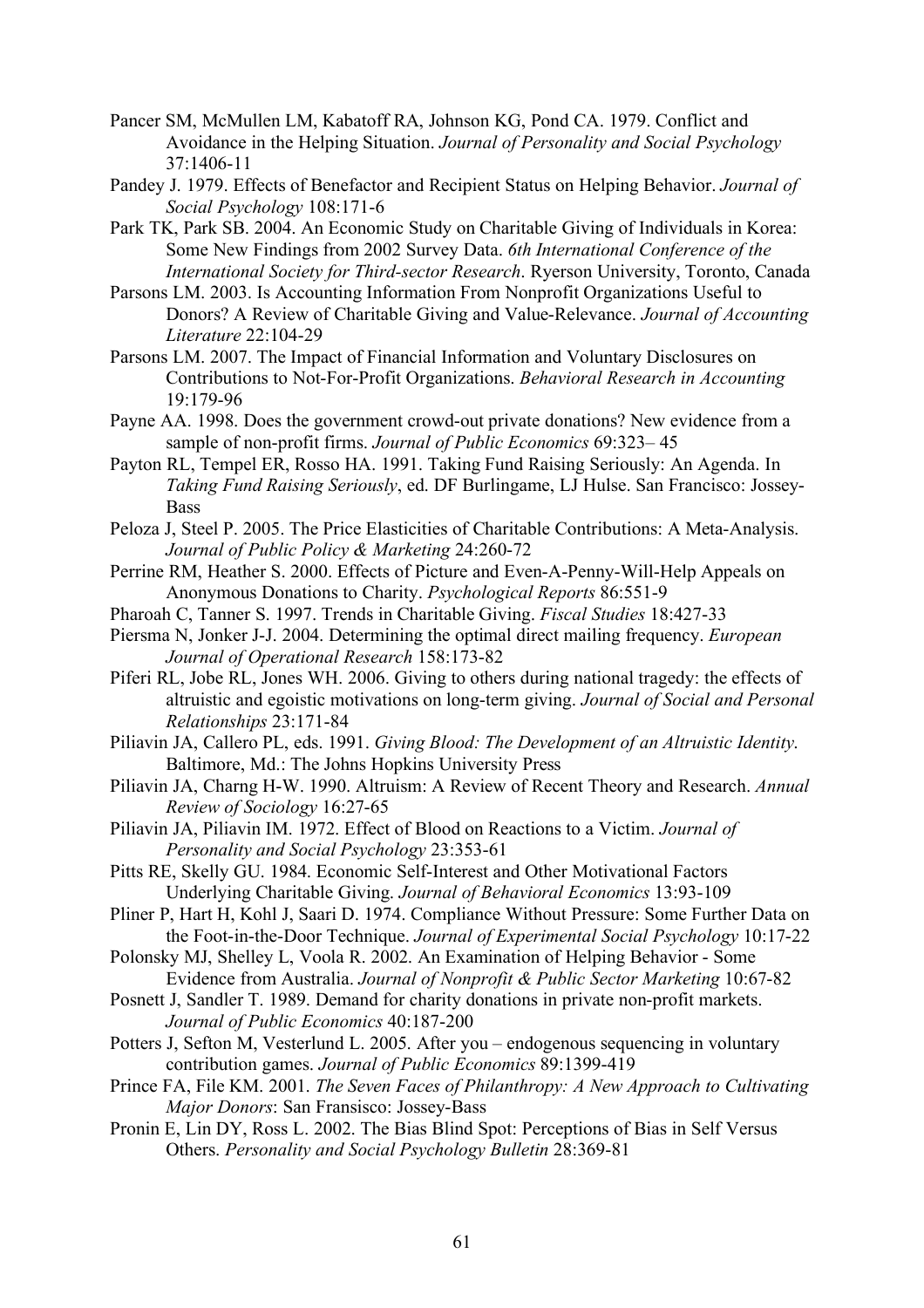Putnam RD. 2000. *Bowling Alone. The collapse and revival of American Community*. New York: Simon & Schuster. 541 pp.

Radley A, Kennedy M. 1992. Reflections upon Charitable Giving: A Comparison of Individuals from Business, 'Manual' and Professional Backgrounds. *Journal of Community & Applied Social Psychology* 2:113-29

Radley A, Kennedy M. 1995. Charitable Giving by Individuals: A Study of Attitudes and Practice. *Human Relations* 48:685-709

Randoph WC. 1995. Dynamic Income, Progressive Taxes, and the Timing of Charitable Contributions. *Journal of Public Economy* 103:709-38

Reece WS. 1979. Charitable Contributions: New Evidence on Household Behavior. *The American Economic Review* 69:142-51

Reece WS, Zieschang KD. 1985. Consistent Estimation of the Impact of Tax Deductibility on the Level of Charitable Contributions. *Econometrica* 53:271-93

Reece WS, Zieschang KD. 1989. Evidence on taxation and charitable giving from the 1983 U.S. treasury tax model file. *Economics Letters* 3:49-53

Reed PB, Selbee LK. 2001. The Civic Core in Canada: Disproportionality in Charitable Giving, Volunteering, and Civic Participation. *Nonprofit and Voluntary Sector Quarterly* 30:761-80

Reed PB, Selbee LK. 2002. Is There a Distinctive Pattern of Values Associated with Giving and Volunteering? The Canadian Case. *the 32nd ARNOVA conference*. Montreal, Canada

Reeves RA, Macolini RM, Martin RC. 1987. Legitimizing Paltry Contributions: On-the-spot vs. Mail-in Requests. *Journal of Applied Social Psychology* 17:731-8

Regan DT, Williams M, Sparling S. 1972. Voluntary Expiation of Guilt: A Field Experiment. *Journal of Personality and Social Psychology* 24:42-5

Regnerus MD, Smith C, Sikkink D. 1998. Who Gives to the Poor? The Influence of Religious Tradition and Political Location on the Personal Generosity of Americans Toward the Poor. *Journal for the Scientific Study of Religion* 37:481-93

Reingen PH. 1978. On inducing compliance with requests. *Journal of Consumer Research* 5:96-102

Reingen PH. 1982. Test of a list procedure for inducing compliance with a request to donate money. *Journal of Applied Psychology* 67:110-8

Reinstein D. 2006. Does One Contribution Come at the Expense of Another? Empirical Evidence on Substitution Among Charitable Donations. Working paper, Essex.

Ribar DC, Wilhelm MO. 1995. Charitable contributions to international relief and development. *National Tax Journal* 48:229-44

Ribar DC, Wilhelm MO. 2002. Altruistic and Joy-of-Giving Motivations in Charitable Behavior. *Journal of Political Economy* 110:425-57

Ricketts RC, Westfall PH. 1993. New Evidence on the Price Elasticity of Charitable Contributions. *Journal of the American Taxation Association* 15:1-25

Rittle RH. 1981. Changes in Helping Behavior: Self- versus Situational Perceptions as Mediators of the Foot-in-the-Door Effect. *Personality and Social Psychology Bulletin* 7:431-7

Robinson J. 1990. Estimates of the Price Elasticity of Charitable Giving: A Reappraisal Using 1985 Itemizer and Norutemizer Charitable Deduction Data. *Journal of the American Taxation Association* 12:39-50

Romney-Alexander D. 2002. Payroll Giving in the UK: Donor Incentives and Influences on Giving Behaviour. *International Journal of Nonprofit and Voluntary Sector Marketing* 7:84-92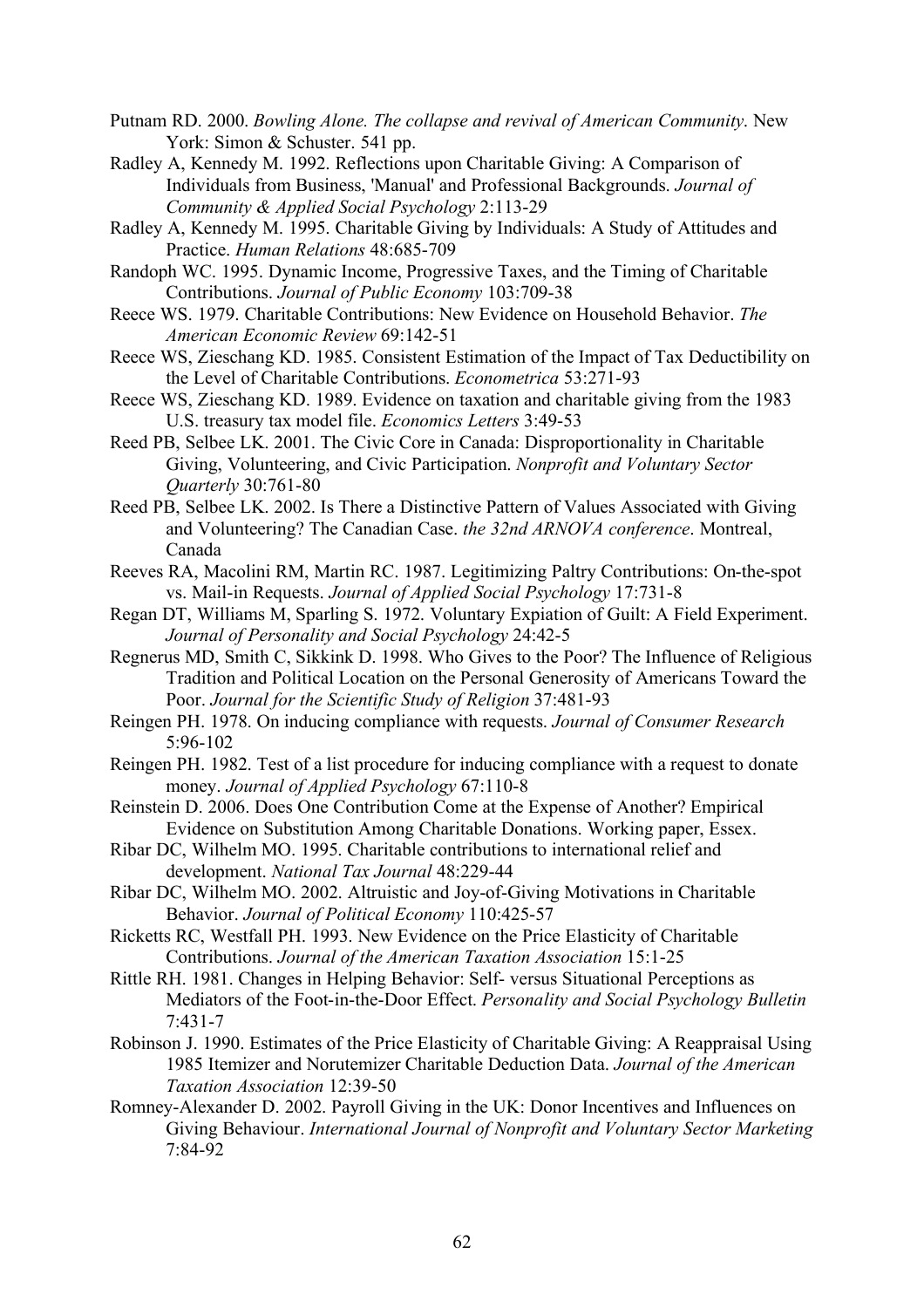Rooney PM, Mesch DJ, Chin W, Steinberg KS. 2005. The Effect of Race, Gender, and Survey Methodologies on Giving in the US. *Econometrics Letters* 86:173-80

- Rooney PM, Steinberg K, Schervish PG. 2001. A Methodological Comparison of Giving Surveys: Indiana As a Test Case. *Nonprofit and Voluntary Sector Quarterly* 30:551-68
- Rooney PM, Steinberg K, Schervish PG. 2004. Methodology Is Destiny: The Effect of Survey Prompts on Reported Levels of Giving and Volunteering. *Nonprofit and Voluntary Sector Quarterly* 33:628-54

Rotolo T, Wilson J. 2006. Substitute or Complement? Spousal Influence on Volunteering. *Journal of Marriage and Family* 68:305-19

- Sargeant A. 1999. Charitable Giving: Towards a Model of Donor Behavior. *Journal of Marketing Management* 15:215-38
- Sargeant A. 2001a. Managing donor defection: Why should donors stop giving? *New Directions for Philanthropic Fundraising* 32:59-74
- Sargeant A. 2001b. Using donor lifetime value to inform fundraising strategy. *Nonprofit Management and Leadership* 12:25-38
- Sargeant A, Ford J, West DC. 2000. Widening the appeal of charity. *International Journal of Nonprofit and Voluntary Sector Marketing* 5:318-32
- Sargeant A, Ford JB, West DC. 2006a. Perceptual Determinants of Nonprofit Giving Behavior. *Journal of Business Research* 59:155-65
- Sargeant A, Hilton T, Wymer W. 2006b. Bequest Motives and Barriers to Giving. *Nonprofit Management and Leadership* 17:49-66
- Sargeant A, Jay E. 2004. *Fundraising Management Analysis, Planning and Practice*. London: Routledge
- Sargeant A, Lee S. 2004. Trust and Relationship Commitment in the United Kingdom Voluntary Sector: Determinants of Donor Behavior. *Psychology and Marketing*  $21.613 - 35$
- Sargeant A, Woodliffe L. 2005. The Antecedents of Donor Commitment to Voluntary Organizations. *Nonprofit Management and Leadership* 16:61-78
- Sargeant A, Woodliffe L. 2007. Individual Giving Behaviour: A Multi-Disciplinary Review. In *The Nonprofit Marketing Companion*, ed. A Sargeant, W Wymer. London Routledge
- Satow KL. 1975. Social Approval and Helping. *Journal of Experimental Social Psychology* 11:501-9
- Schervish PG. 1997. Major Donors, Major Motives: The People and Purposes Behind Major Gifts. *New Directions for Philanthropic Fundraising: Developing Major Gifts* 16:85- 111

Schervish PG, Havens JJ. 1995a. Do the Poor Pay More: Is the U-shaped Curve Correct? *Nonprofit and Voluntary Sector Quarterly* 24:79-90

- Schervish PG, Havens JJ. 1995b. Explaining the curve in the U-shaped curve. *Voluntas* 6:202-25
- Schervish PG, Havens JJ. 1997. Social participation and charitable giving: a multivariate analysis. *Voluntas* 8:235-60
- Schervish PG, Havens JJ. 1998a. Embarking on a Republic of Benevolence? New Survey Findings on Charitable Giving. *Nonprofit and Voluntary Sector Quarterly* 27:237-42
- Schervish PG, Havens JJ. 1998b. Money and Magnanimity: New Findings on the Distribution of Income, Wealth, and Philanthropy. *Nonprofit Management and Leadership* 8:421- 34
- Schervish PG, Havens JJ. 2002. The Boston Area Diary Study and the Moral Citizenship of Care. *Voluntas* 13:47-71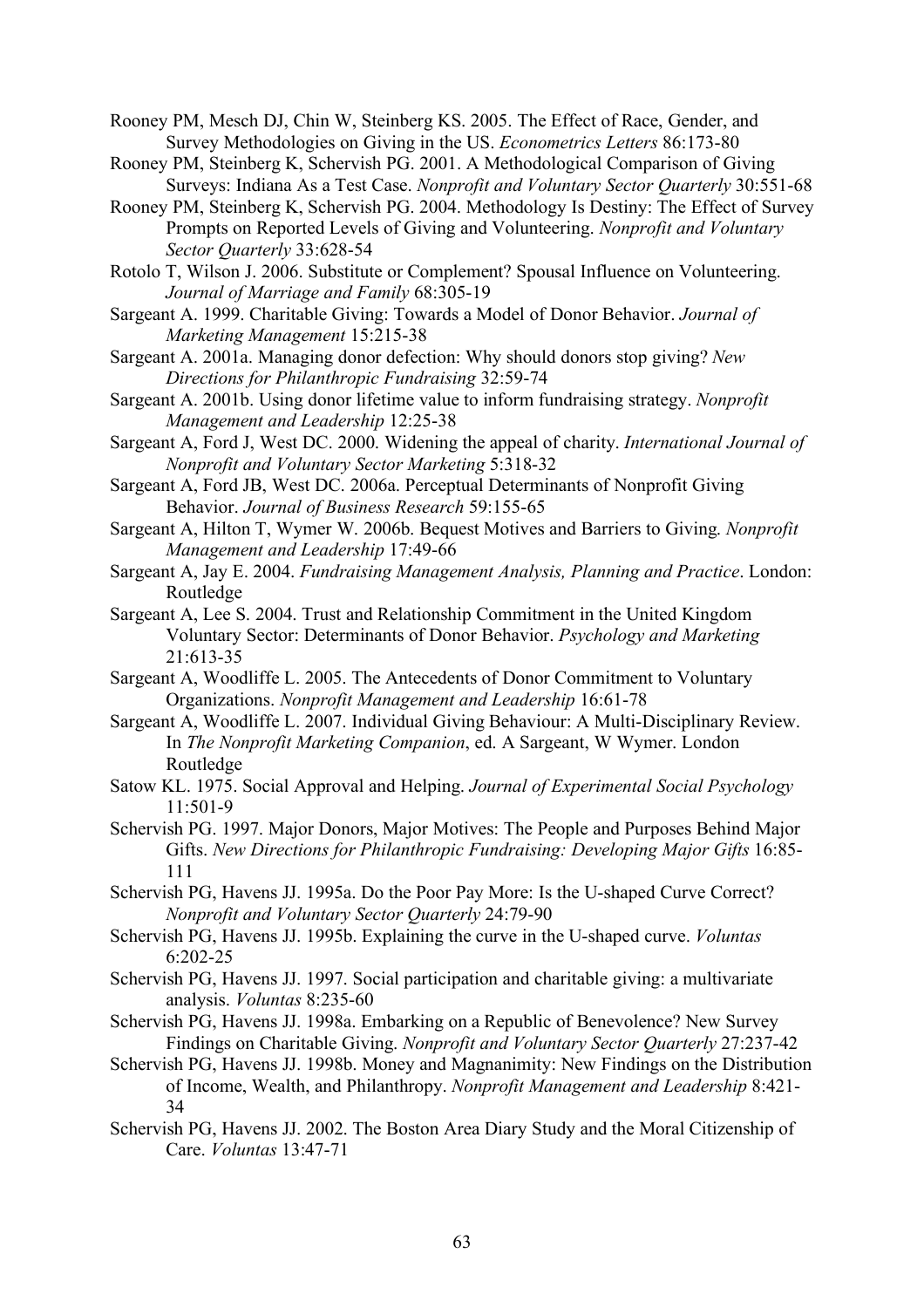- Schervish PG, Havens JJ. 2003. New Findings on the Patterns of Wealth and Philanthropy, Social Welfare Research Institute, Chestnut Hill
- Schiff J. 1985. Does Government Spending Crowd Out Charitable Contributions? *National Tax Journal* 38:535-46
- Schiff J. 1990. *Charitable Giving and Government Policy: An Economic Analysis*. New York: Greenwood Press
- Schlegelmilch BB, Diamantopoulos A, Love A. 1997a. Characteristics affecting charitable donations: empirical evidence from Britain. *Journal of Marketing Practice: Applied Marketing Science* 3:14-28
- Schlegelmilch BB, Love A, Diamantopoulos A. 1997b. Responses to Different Charity Appeals: The Impact of Donor Characteristics on the Amount of Donations. *European Journal of Marketing* 31:548-60
- Schlegelmilch BB, Tynan AC. 1989. The Scope for Market Segmentation Within the Charity Market: an Empirical Analysis. *Managerial and Decision Economics* 10:127-34
- Schroeder DA, Dovidio JF, Penner LA, Piliavin JA. 1995. *The Social Psychology of Helping and Altruism*. New York: McGraw-Hill Humanities
- Schuyt TNM, Smit J, Bekkers R. 2004. Constructing a Philanthropy-scale: Social Responsibility and Philanthropy. *33d Arnova Conference*. Los Angeles
- Schwartz RA. 1970. Personal Philanthropic Contributions. *Journal of Political Economy* 78:1264-91
- Schwartz SH. 1973. Normative Explanations of Helping Behavior: A Critique, Proposal, and Empirical Test. *Journal of Experimental Social Psychology* 9:349-64
- Schwartz SH. 1974. Awareness of interpersonal consequences, responsibility denial, and volunteering. *Journal of Personality and Social Psychology* 30:57-63
- Schwartz SH. 1975. The Justice of Need and the Activation of Humanitarian Norms. *Journal of Social Issues* 31:111-36
- Schwartz SH, Howard J. 1984. Internalized values as motivators of altruism. In *Development and maintenance of prosocial behavior: International perspectives on positive morality* ed. E Staub, D Bar-Tal, J Karylowski, J Reykowski, pp. 229-55. New York: Plenum
- Schwartz SH, Howard JA. 1980. Explanations of the Moderating Effect of Responsibility Denial on the Personal Norm-Behavior Relationship. *Social Psychology Quarterly* 43:441-6
- Schwarzwald J, Raz M, Zvibel M. 1979. The Applicability of the Door-in-the Face Technique when Established Behavioral Customs Exist. *Journal of Applied Social Psychology* 9:576-86
- Seligman C, Bush M, Kirsch K. 1976. Relationship Between Compliance in the Foot-in-the-Door Paradigm and Size of First Request. *Journal of Personality and Social Psychology* 33:517-20
- Sell J, Wilson RK. 1991. Levels of Information and Contributions to Public Goods. *Social Forces* 70:107-24
- Silverman WK, Robertson SJ, Middlebrook JL, Drabman RS. 1984. An Investigation of Pledging Behavior to a National Charitable Telethon. *Behavior Therapy* 15:304-11
- Simmons WO, Emanuele R. 2004. Does government spending crowd out donations of time and money? *Public Finance Review* 32:498-511
- Simon AF. 1997. Television news and international earthquake relief. *Journal of Communication* 47:82-93
- Skitka LJ, Mullen E, Griffen T, Hutchinson S, Chamberlin B. 2002. Dispositions, Scripts, or Motivated Correction? Understanding Ideological Differences in Explanations for Social Problems. *Journal of Personality and Social Psychology* 83:470-87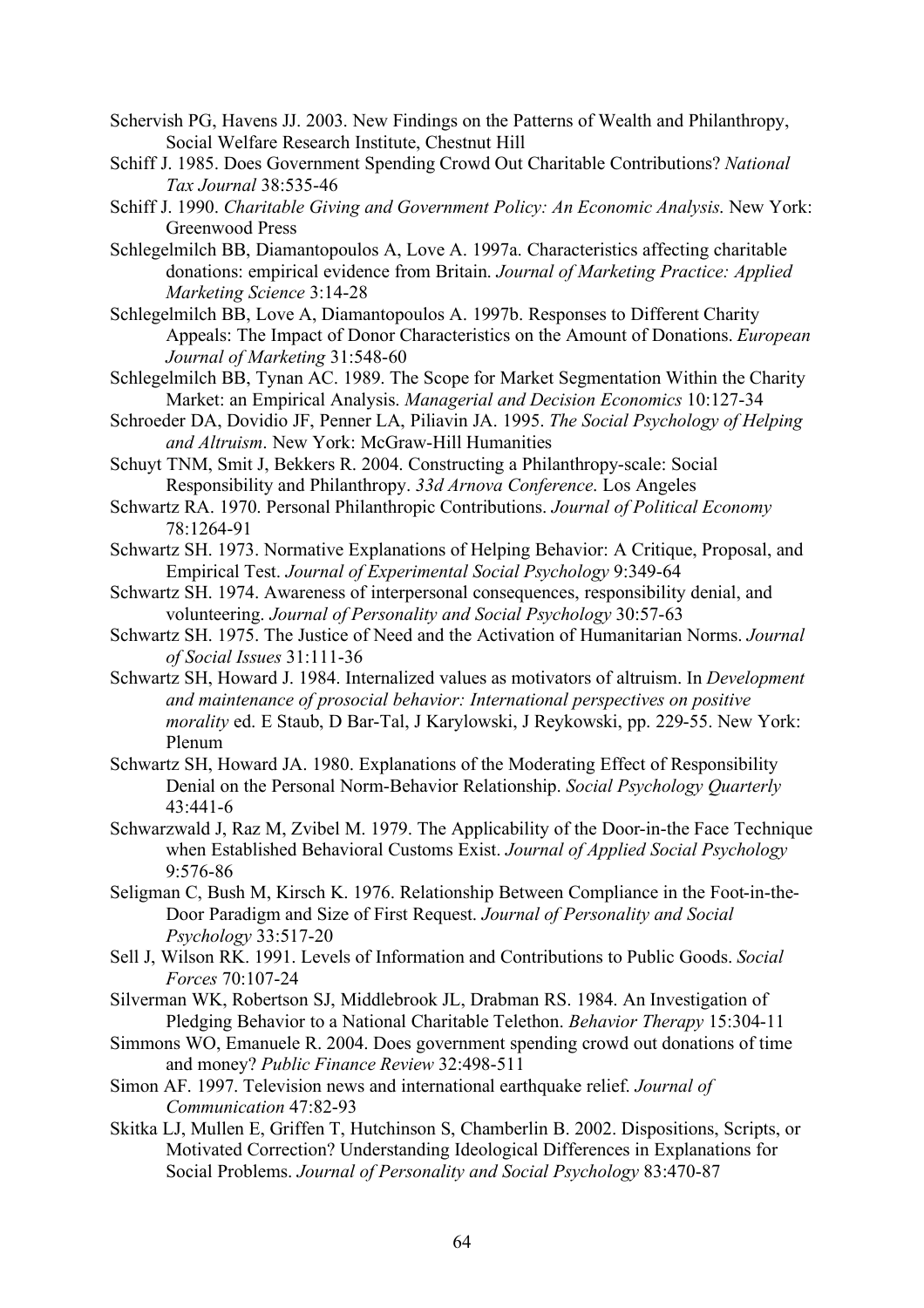Slemrod J. 1989. Are Estimated Tax Elasticities Really Just Tax Evasion Elasticities? The Case of Charitable Contributions. *Review of Economics and Statistics* 71:517-22

- Small DA, Loewenstein G. 2003. Helping the Victim or Helping a Victim: Altruism and identifiability. *Journal of Risk and Uncertainty* 26:5-16
- Small DA, Loewenstein G, Slovic P. 2007. Sympathy and Callousness: The Impact of Deliberative Thought on Donations to Identifiable and Statistical Victims. *Organizational Behavior and Human Decision Processes* 102:143-53
- Small DA, Simonsohn U. 2006. Friends of Victims: Personal Experience and Prosocial Behavior.
- Smith DH. 1975. Voluntary Action and Voluntary Groups. *Annual Review of Sociology* 1:247-70
- Smith JR, McSweeney A. 2007. Charitable Giving: The Effectiveness of a Revised Theory of Planned Behaviour Model in Predicting Donating Intentions and Behaviour. *Journal of Community & Applied Social Psychology* 17
- Smith RE, Smythe L, Lien D. 1972. Inhibition of Helping Behavior by a Similar or Dissimilar Nonreactive Fellow Bystander. *Journal of Personality and Social Psychology* 23:414- 9
- Smith VH, Kehoe MR, Cremer ME. 1995. The Private Provision of Public Goods: Altruism and Voluntary Giving. *Journal of Public Economics* 58:107-26
- Soetevent AR. 2005. Anonymity in giving in a natural context a field experiment in 30 churches. *Journal of Public Economics* 89:2301-23
- Sokolowski SW. 1996. Show me the Way to the Next Worthy Deed: Towards a Microstructural Theory of Volunteering and Giving. *Voluntas* 7:259-78
- Sole K, Marton J, Hornstein HA. 1975. Opinion Similarity and Helping: Three Field Experiments Investigating The Bases of Promotive Tension. *Journal of Experimental Social Psychology* 11:1-13
- Srnka KJ, Grohs R, Eckler I. 2003. Increasing Fundraising Efficacy by Segmenting Donors. *Australasian Marketing Journal* 11:70-86
- Staub E, Baer RS. 1974. Stimulus Characteristics of a Sufferer and Difficulty of Escape as Determinants of Helping. *Journal of Personality and Social Psychology* 30:279-84
- Steinberg RS. 1985. Empirical Relations Between Government Spending and Charitable Donations. *Journal of Voluntary Action Research* 14:55-64
- Steinberg RS. 1990. Taxes and giving: new findings. *Voluntas* 1:61-79
- Steinberg RS. 1991. Does Government Spending Crowd Out Donations? *Annals of Public and Cooperative Economics* 62:591-617
- Steinberg RS. 1997. Overall evaluation of economic theories. *Voluntas* 8:179-204
- Steinberg RS, Wilhelm MO. 2005. Religious and secular giving, by race and ethnicity. *New Directions for Philanthropic Fundraising* 48:57-99
- Stonebraker RJ. 2003. Allocating local church funds to benevolence; the impact of congregational size. *Review of Religious Research* 45:48-58
- Strahilevitz M, Myers JG. 1998. Donations to Charity as Purchase Incentives: How Well They Work May Depend on What You Are Trying to Sell. *Journal of Consumer Research* 24:434-46
- Sullivan DH. 1985. Simultaneous Determination of Church Contributions and Church Attendance. *Economic Inquiry* 23:309-20
- Sweeney JW. 1973. An experimental investigation of the free-rider problem. *Social Science Research* 2:277-92
- Swinyard WR, Ray ML. 1979. Effects of Praise and Small Requests on Receptivity to Direct-Mail Appeals. *Journal of Social Psychology* 108:177-84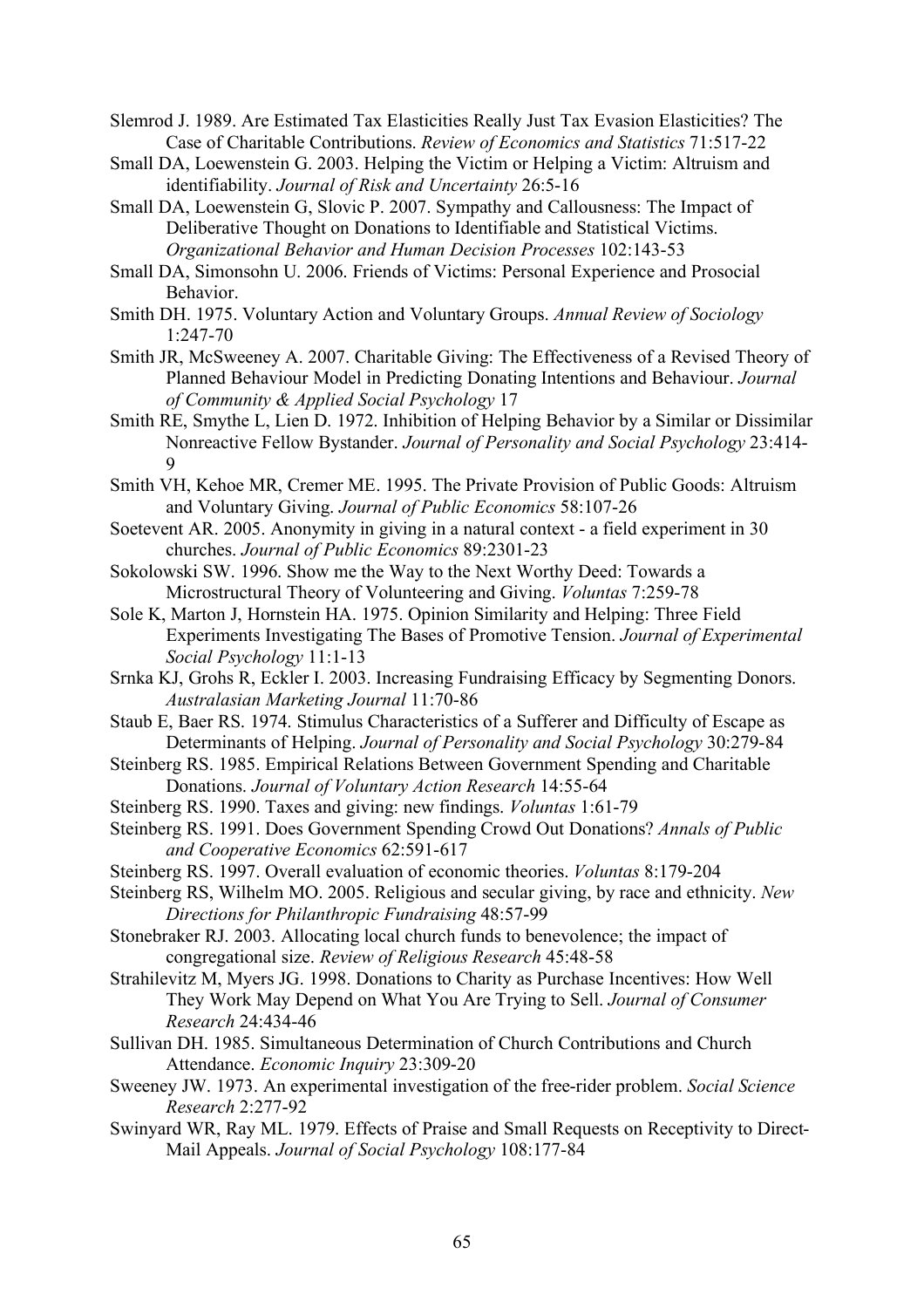- Tam Cho WK. 2002. Tapping Motives and Dynamics Behind Campaign Contributions: Insights From the Asian American Case. *American Politics Research* 30:347-83
- Tankersley D, Stowe CJ, Huettel SA. 2007. Altruism is associated with an increased neural response to agency. *Nature Neuroscience* 10:150-1
- Taormina RJ, Messick DM, Iwawaki S, 387-412 HW. 1988. Cross-Cultural Perspectives on Foreign Aid Deservingness Decisions. *Journal of Cross-Cultural Psychology* 19:387- 412
- Taussig MK. 1967. Economic Aspects of the Personal Income Tax Treatment of Charitable Contributions. *National Tax Journal* 20:1-19
- Thornton B, Kirchner G, Jacobs J. 1991. Influence of a Photograph on a Charitable Appeal: A Picture May Be Worth a Thousand Words When It Has to Speak for Itself. *Journal of Applied Social Psychology* 21:433-45
- Tiehen L. 2001. Tax policy and charitable contributions of money. *National Tax Journal* 54:707-23
- Todd SJ, Lawson RW. 1999. Towards a better understanding of the financial donor: An examination of donor behavior in terms of value structure and demographics. *International Journal of Nonprofit and Voluntary Sector Marketing* 4:235-44
- Trussell JM, Parsons LM. 2007. Financial Factors affecting Donations to Charitable Organizations. *Advances in Accounting* 23:265-87
- Twenge JM, Ciarocco NJ, Baumeister RF, DeWall CN, Bartels JM. 2007. Social Exclusion Decreases Prosocial Behavior. *Journal of Personality and Social Psychology* 92:56-66
- Ultee WC. 1980. *Fortschritt und Stagnation in der Soziologie [Progress and Stagnation in Sociology]*. Darmstadt: Luchterhand Verlag
- Unger LS. 1991. Altruism as a Motivation to Volunteer. *Journal of Economic Psychology* 12:71-100
- Uslaner EM. 2002. *The Moral Foundations of Trust*. Cambridge, UK: Cambridge University Press
- Van Diepen M, Donkers B, Franses PH. 2006. Irritation Due to Direct Mailings from Charities. ERIM Report Series Research in Management, No.029, Erasmus University Rotterdam.
- Van Lange PAM, Van Vugt M, Bekkers R, Schuyt TNM. forthcoming. From Games to Giving: Social Value Orientation Predicts Donations to Noble Causes. *Basic & Applied Social Psychology.*
- Van Slyke DM, Ashley S, Johnson JL. 2007. Nonprofit Performance, Fund-Raising Effectiveness, and Strategies for Engaging African Americans in Philanthropy. *American Review of Public Administration* 37:278-305
- Van Slyke DM, Brooks AC. 2005. Why Do People Give? New Evidence and Strategies for Nonprofit Managers. *American Review of Public Administration* 35:199-222
- Veblen T. 1899. *The Theory of the Leisure Class: An Economic Study of Institutions*. New York: Macmillan
- Vesterlund L. 2006. Why do People Give? In *The Nonprofit Sector: A Research Handbook*, ed. WE Powell, R Steinberg, pp. 568-90. New Haven, CT: Yale University Press
- Vriens M, Scheer HRVd, Hoekstra JC, Bult JR. 1998. Conjoint Experiments for Direct Mail Response Optimization. *European journal of Marketing* 32:323-39
- Wagner C, Wheeler L. 1969. Model, need, and cost effects in helping behaviour. *Journal of Personality and Social Psychology* 12:111-6
- Warren PE, Walker I. 1991. Empathy, effectiveness and donations to charity: Social psychology's contribution. *British Journal of Social Psychology* 30:325-37
- Warwick M. 2001. *How to Write Successful Fundraising Letters*. San Francisco: Jossey Bass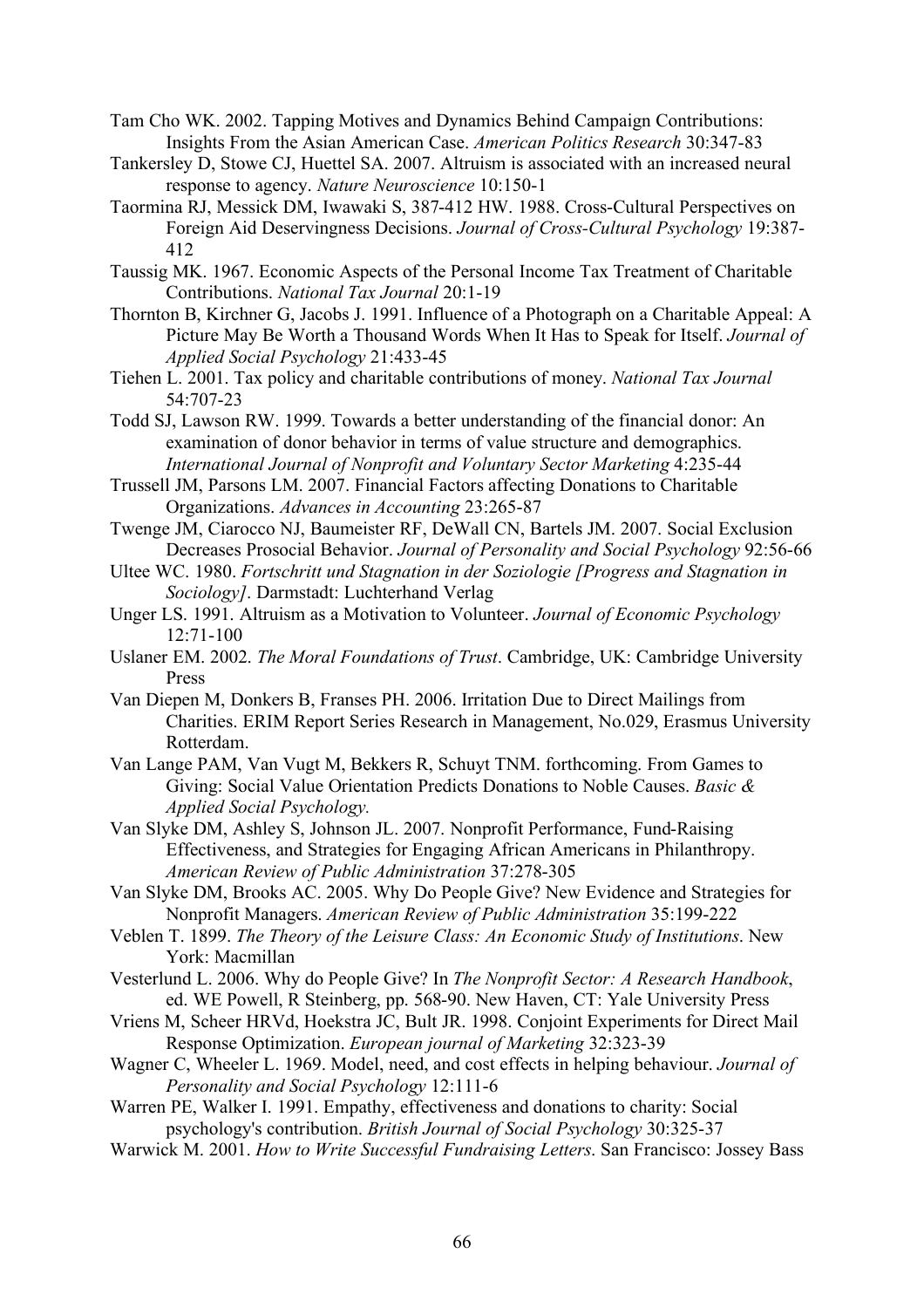- Weerts DJ, Ronca JM. 2007. Profiles of Supportive Alumni: Donors, Volunteers, and Those Who "Do It All". *International Journal of Educational Advancement* 7:20-34
- Weisbrod BA, Dominguez ND. 1986. Demand for collective goods in private nonprofit markets: can fundraising expenditures help overcome free-rider behavior? *Journal of Public Economics* 30:83-95
- West P. 2004. *Conspicuous Compassion: Why Sometimes it Really is Cruel to be Kind*. London: Civitas Institute of the Study of Civil Society
- West SG, Brown TJ. 1975. Physical Attractiveness, the Severity of the Emergency and Helping: A Field Experiment and Interpersonal Simulation. *Journal of Experimental Social Psychology* 11:531-8
- Weyant JM. 1984. Applying Social Psychology to Induce Charitable Donations. *Journal of Applied Social Psychology* 14:441-7
- Weyant JM. 1996. Application of Compliance Techniques to Direct-Mail Requests for Charitable Donations. *Psychology & Marketing* 13:157-70
- Weyant JM, Smith SL. 1987. Getting More by Asking Less: The Effects of Request Size on Donations to Charity. *Journal of Applied Social Psychology* 17:392-400
- Wiepking P. 2004. Do the Poor Donate More? The Effect of Income on Philanthropic Donations. *the 33rd annual Arnova conference*. Los Angeles, CA
- Wiepking P. 2006. Birds of a Feather Flock Together. Why People Donate to Specific Charitable Organizations. *the 35th annual Arnova conference*. Chicago
- Wiepking P. forthcoming. The Philanthropic Poor: In Search of Explanations for the Relative Generosity of Lower Income Households. *Voluntas* 18
- Wiepking P, Bekkers R. 2006. Does Who Decides Really Matter? Causes and Consequences of Household Financial Decision Making: Charitable Donations as a Case Study. Working paper, Department of Philanthropy, Vrije Universiteit Amsterdam.
- Wiepking P, Maas I. 2006. Resources that Make You Generous: Effects of Human, Financial, and Social Resources on Charitable Giving. Working paper, Department of Philanthropy, Vrije Universiteit Amsterdam.
- Wiesenthal DL, Austrom D, Silverman I. 1983. Diffusion of Responsibilty in Charitable Donations. *Basic and Applied Social Psychology* 4:17-27
- Wilhelm MO. 2006. New data on charitable giving in the PSID. *Economics Letters* 92:26-31
- Wilhelm MO. 2007. The Quality and Comparability of Survey Data on Charitable Giving. *Nonprofit and Voluntary Sector Quarterly* 36:65-84
- Wilhelm MO, Brown E, Rooney PM, Steinberg RS. 2006. The Intergenerational Transmission of Generosity. Working paper, IUPUI.
- Wilhelm MO, Rooney PM, Tempel ER. 2007. Changes in Religious Giving Reflect Changes in Involvement: Age and Cohort Effects in Religious Giving, Secular Giving, and Attendance. *Journal for the Scientific Study of Religion* 46:217-32
- Will JA, Cochron JK. 1995. God Helps Those Who Help Themselves?: The Effects of Religious Affiliation, Religiosity, and Deservingness on Generosity Toward the Poor. *Sociology of Religion* 56:327-38
- Willemain TR, Goyal A, Van Deven m, Thukral IS. 1994. Alumni Giving: The Influences of Reunion, Class, and Year. *Research in Higher Education* 35:609-29
- Williams KD, Williams KB. 1989. Impact of Source Strength on Two Compliance Techniques. *Basic and Applied Social Psychology* 10:149-59
- Wilson J. 2000. Volunteering. *Annual Review of Sociology* 26:215-40
- Wong CM, Chua VCH, Vasoo S. 1998. Contributions to charitable organizations in a developing country: the case of Singapore. *International Journal of Social Economics* 25:25-42